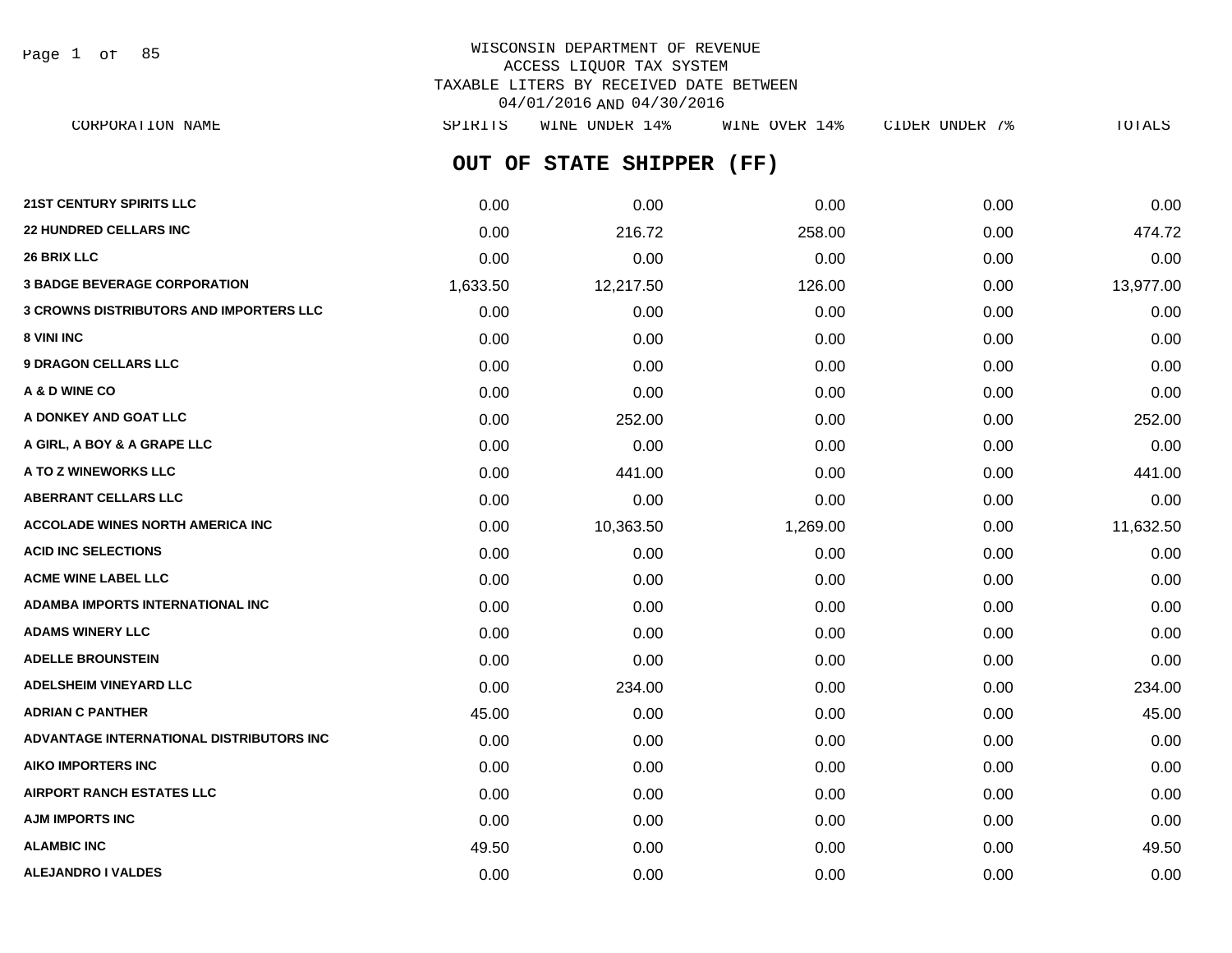Page 2 of 85

| CORPORATION NAME                       | SPIRITS  | WINE UNDER 14% | WINE OVER 14% | CIDER UNDER 7% | TOTALS      |
|----------------------------------------|----------|----------------|---------------|----------------|-------------|
| ALEXANDRIA NICOLE CELLARS LLC          | 0.00     | 504.00         | $-6,036.00$   | 0.00           | $-5,532.00$ |
| <b>ALLIED IMPORTERS USA LTD</b>        | 0.00     | 405.00         | 0.00          | 0.00           | 405.00      |
| <b>ALLIED WINE CORP</b>                | 0.00     | 0.00           | 0.00          | 0.00           | 0.00        |
| <b>ALLORO VINEYARD INC</b>             | 0.00     | 0.00           | 504.00        | 0.00           | 504.00      |
| <b>ALLTECH'S BEVERAGE DIVISION LLC</b> | 0.00     | 0.00           | 0.00          | 0.00           | 0.00        |
| <b>ALOY &amp; SONS INC</b>             | 0.00     | 0.00           | 0.00          | 0.00           | 0.00        |
| <b>ALPHA &amp; OMEGA WINERY LLC</b>    | 0.00     | 0.00           | 0.00          | 0.00           | 0.00        |
| <b>ALPHA MARKETING NETWORK INC</b>     | 0.00     | 0.00           | 0.00          | 0.00           | 0.00        |
| <b>ALTAMAR BRANDS LLC</b>              | 0.00     | 0.00           | 0.00          | 0.00           | 0.00        |
| <b>ALTAMURA WINERY INC</b>             | 0.00     | 0.00           | 0.00          | 0.00           | 0.00        |
| <b>AMAVI CELLARS LLC</b>               | 0.00     | 0.00           | 0.00          | 0.00           | 0.00        |
| <b>AMERICAN BEVERAGE CORP</b>          | 0.00     | 17,006.00      | 0.00          | 0.00           | 17,006.00   |
| <b>AMERICAN ESTATES WINES INC</b>      | 0.00     | 1,710.00       | 0.00          | 0.00           | 1,710.00    |
| AMERICAN NORTHWEST DISTRIBUTORS INC    | 0.00     | 0.00           | 0.00          | 0.00           | 0.00        |
| <b>AMERICAN VINTAGE BEVERAGE INC.</b>  | 3,779.71 | 0.00           | 0.00          | 0.00           | 3,779.71    |
| <b>AMERICAN WINE TRADE INC</b>         | 0.00     | 576.00         | 0.00          | 0.00           | 576.00      |
| <b>AMICUS CELLARS LLC</b>              | 0.00     | 0.00           | 0.00          | 0.00           | 0.00        |
| <b>AMIR PEAY</b>                       | 180.00   | 0.00           | 0.00          | 0.00           | 180.00      |
| <b>AMUSE BOUCHE LLC</b>                | 0.00     | 0.00           | 0.00          | 0.00           | 0.00        |
| ANCHOR DISTILLING COMPANY LLC          | 821.97   | 0.00           | 0.00          | 0.00           | 821.97      |
| <b>ANCIEN WINES INC</b>                | 0.00     | 117.00         | 567.00        | 0.00           | 684.00      |
| <b>ANDERS-LANE ARTISAN WINES LP</b>    | 0.00     | 0.00           | 0.00          | 0.00           | 0.00        |
| <b>ANDERSON DISTRIBUTING CO INC</b>    | 0.00     | 0.00           | 0.00          | 0.00           | 0.00        |
| ANDERSONS CONN VALLEY WINERY INC       | 0.00     | 0.00           | 0.00          | 0.00           | 0.00        |
| <b>ANDREW T BECKSTOFFER</b>            | 0.00     | 0.00           | 0.00          | 0.00           | 0.00        |
| <b>ANGELINI WINE LTD</b>               | 0.00     | 0.00           | 0.00          | 0.00           | 0.00        |
| <b>ANHEUSER-BUSCH COMPANIES LLC</b>    | 0.00     | 0.00           | 0.00          | 19,451.38      | 19,451.38   |
| <b>ANNE HUBATCH</b>                    | 0.00     | 0.00           | 0.00          | 0.00           | 0.00        |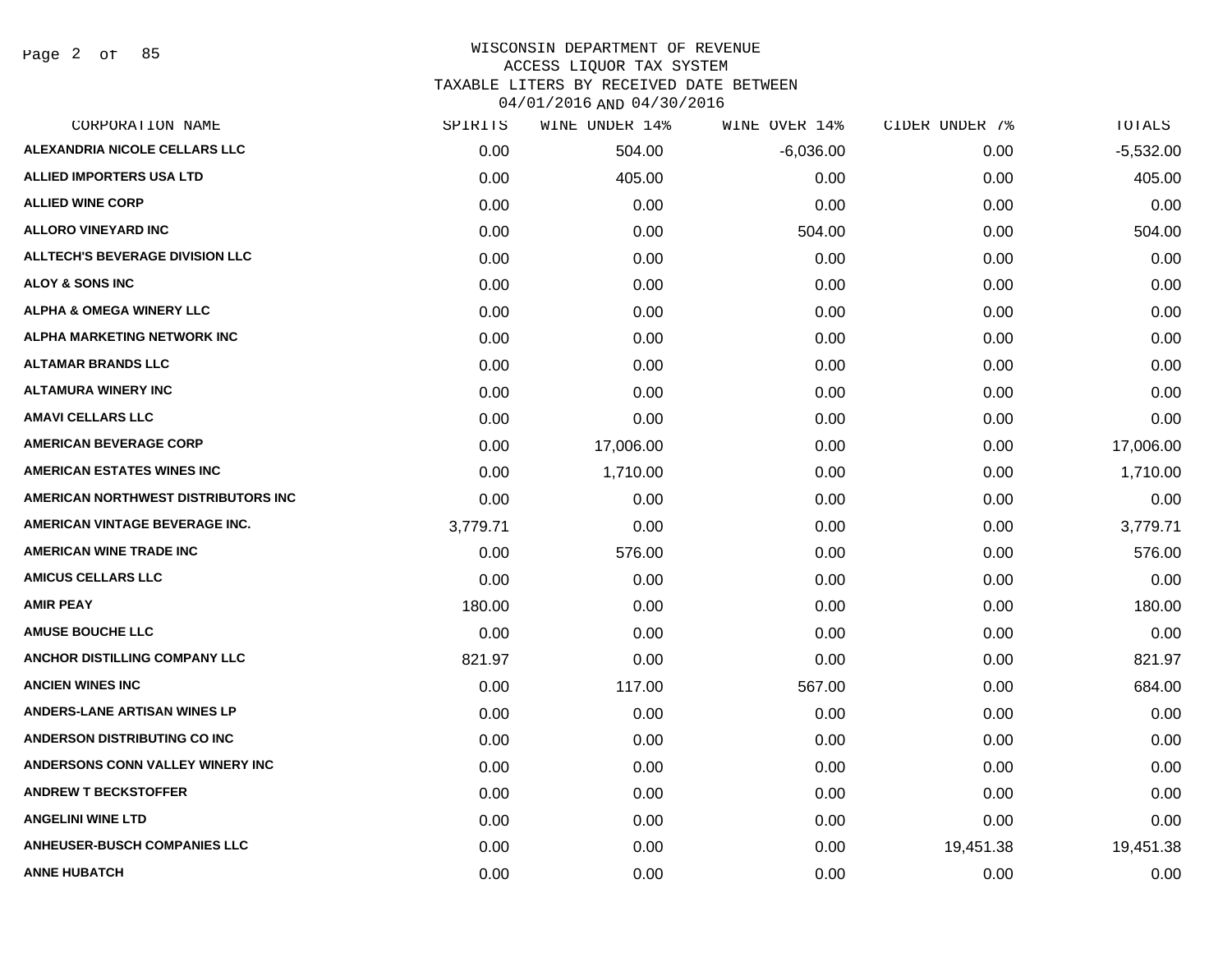Page 3 of 85

|            | WINE UNDER 14% |          | CIDER UNDER 7% | TOTALS     |
|------------|----------------|----------|----------------|------------|
| 0.00       | 0.00           | 0.00     | 0.00           | 0.00       |
| 0.00       | 0.00           | 378.00   | 0.00           | 378.00     |
| 0.00       | 0.00           | 0.00     | 0.00           | 0.00       |
| 504.00     | 0.00           | 0.00     | 0.00           | 504.00     |
| 0.00       | 0.00           | 0.00     | 0.00           | 0.00       |
| 0.00       | 0.00           | 0.00     | 0.00           | 0.00       |
| 0.00       | 0.00           | 63.00    | 0.00           | 63.00      |
| 0.00       | 0.00           | 0.00     | 0.00           | 0.00       |
| 0.00       | 3,082.00       | 0.00     | 0.00           | 3,082.00   |
| 0.00       | 0.00           | 0.00     | 0.00           | 0.00       |
| 0.00       | 0.00           | 0.00     | 0.00           | 0.00       |
| 0.00       | 0.00           | 0.00     | 0.00           | 0.00       |
| 0.00       | 0.00           | 0.00     | 24.00          | 24.00      |
| 0.00       | 0.00           | 0.00     | 0.00           | 0.00       |
| 0.00       | 0.00           | 0.00     | 0.00           | 0.00       |
| 0.00       | 1,098.00       | 0.00     | 0.00           | 1,098.00   |
| 0.00       | 0.00           | 0.00     | 0.00           | 0.00       |
| 0.00       | 0.00           | 0.00     | 0.00           | 0.00       |
| 0.00       | 288.00         | 0.00     | 0.00           | 288.00     |
| 0.00       | 0.00           | 0.00     | 0.00           | 0.00       |
| 328.80     | 2,047.50       | 1,062.00 | 0.00           | 3,438.30   |
| 0.00       | 1,134.00       | 801.00   | 0.00           | 1,935.00   |
| 0.00       | 1,089.00       | 0.00     | 0.00           | 1,089.00   |
| 0.00       | 0.00           | 0.00     | 0.00           | 0.00       |
| 45.00      | 180.00         | 0.00     | 0.00           | 225.00     |
| 0.00       | 4.51           | 100.00   | 9.01           | 113.52     |
| 0.00       | 67.50          | 0.00     | 1,140.11       | 1,207.61   |
| 140,751.30 | 557.64         | 529.50   | 0.00           | 141,838.44 |
|            | SPIRITS        |          | WINE OVER 14%  |            |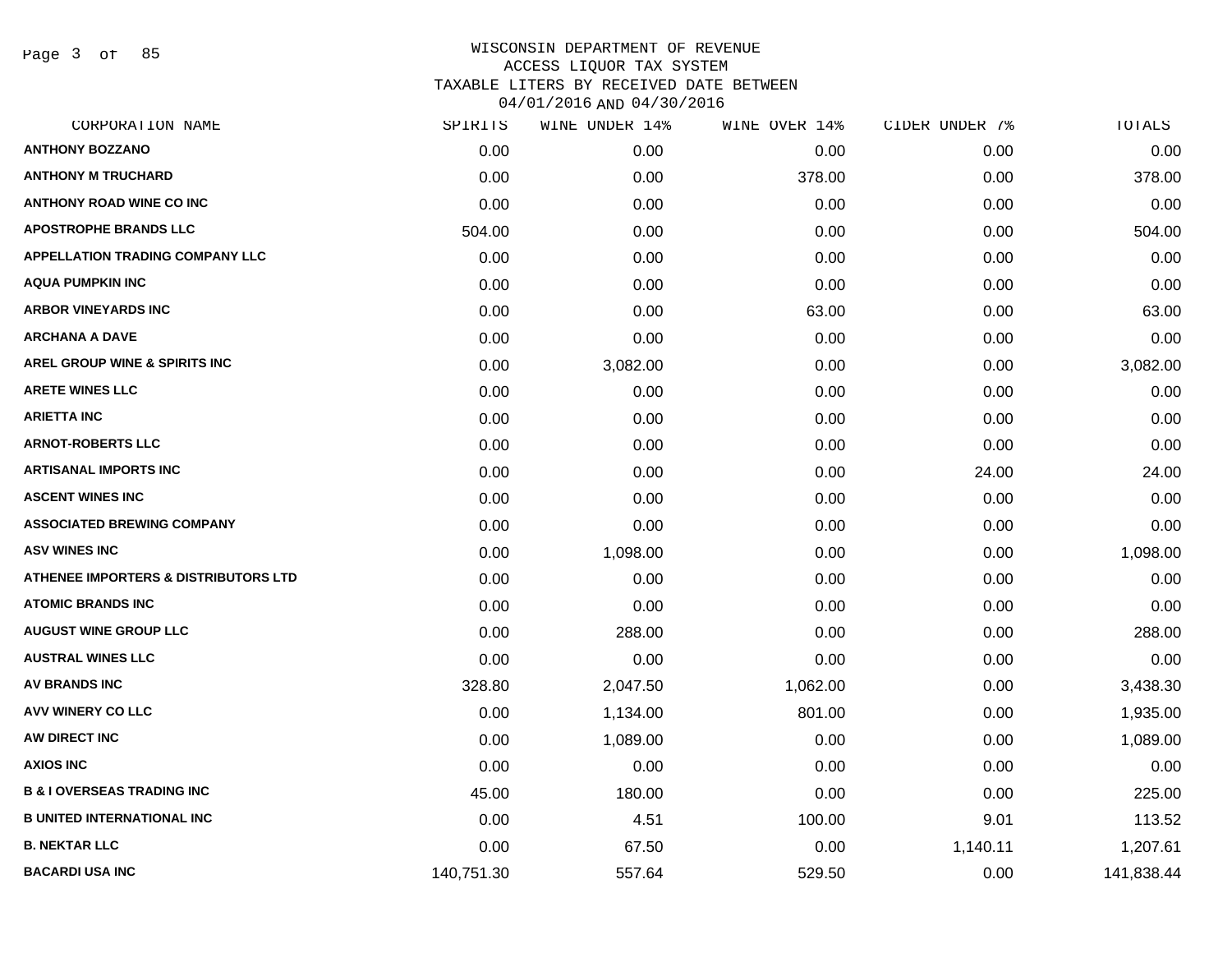#### WISCONSIN DEPARTMENT OF REVENUE ACCESS LIQUOR TAX SYSTEM TAXABLE LITERS BY RECEIVED DATE BETWEEN

04/01/2016 AND 04/30/2016

| CORPORATION NAME                           | SPIRITS | WINE UNDER 14% | WINE OVER 14% | CIDER UNDER 7% | TOTALS    |
|--------------------------------------------|---------|----------------|---------------|----------------|-----------|
| <b>BACCHUS TECHNOLOGIES LLC</b>            | 0.00    | 1,987.50       | 634.50        | 0.00           | 2,622.00  |
| <b>BACIO DIVINO CELLARS LLC</b>            | 0.00    | 0.00           | 0.00          | 0.00           | 0.00      |
| <b>BADGER MOUNTAIN INC</b>                 | 0.00    | 297.19         | 0.00          | 0.00           | 297.19    |
| <b>BALCONES DISTILLING LLC</b>             | 0.00    | 0.00           | 0.00          | 0.00           | 0.00      |
| <b>BALIUS CELLARS LLC</b>                  | 0.00    | 0.00           | 0.00          | 0.00           | 0.00      |
| <b>BALLAST POINT SPIRITS LLC</b>           | 10.70   | 0.00           | 0.00          | 0.00           | 10.70     |
| <b>BANFI PRODUCTS CORPORATION</b>          | 0.00    | 16,082.89      | 189.00        | 0.00           | 16,271.89 |
| <b>BANSHEE WINES LLC</b>                   | 0.00    | 3,139.50       | 561.00        | 0.00           | 3,700.50  |
| <b>BANVILLE &amp; JONES WINE MERCHANTS</b> | 0.00    | 1,197.50       | 13.50         | 0.00           | 1,211.00  |
| <b>BANZAI BEVERAGE CORPORATION</b>         | 0.00    | 320.40         | 0.00          | 0.00           | 320.40    |
| <b>BARGETTOS SANTA CRUZ WINERY INC</b>     | 0.00    | 0.00           | 0.00          | 0.00           | 0.00      |
| <b>BARLOW VINEYARDS LLC</b>                | 0.00    | 0.00           | 0.00          | 0.00           | 0.00      |
| <b>BARNARD GRIFFIN INC</b>                 | 0.00    | 0.00           | 0.00          | 0.00           | 0.00      |
| <b>BARNETT VINEYARDS LP</b>                | 0.00    | 0.00           | 0.00          | 0.00           | 0.00      |
| <b>BATCH 206 DISTILLERY LLC</b>            | 0.00    | 0.00           | 0.00          | 0.00           | 0.00      |
| <b>BAUM WINE IMPORTS INC</b>               | 0.75    | 6,100.45       | 206.25        | 0.00           | 6,307.45  |
| <b>BAVARIAN LION WINERY LLC</b>            | 0.00    | 0.00           | 0.00          | 0.00           | 0.00      |
| <b>BAYWOOD CELLARS INC</b>                 | 0.00    | 0.00           | 0.00          | 0.00           | 0.00      |
| <b>BCTLD LLC</b>                           | 67.50   | 0.00           | 0.00          | 0.00           | 67.50     |
| <b>BEATBOX BEVERAGES LLC</b>               | 0.00    | 0.00           | 0.00          | 0.00           | 0.00      |
| <b>BEATBOX BEVERAGES LLC</b>               | 0.00    | 0.00           | 0.00          | 0.00           | 0.00      |
| <b>BEAUX FRERES LLC</b>                    | 0.00    | 0.00           | 0.00          | 0.00           | 0.00      |
| <b>BEDFORD BRANDS LTD</b>                  | 0.00    | 228.00         | 0.00          | 0.00           | 228.00    |
| <b>BENDISTILLERY INC</b>                   | 0.00    | 0.00           | 0.00          | 0.00           | 0.00      |
| <b>BENESSERE VINEYARDS LTD</b>             | 0.00    | 0.00           | 0.00          | 0.00           | 0.00      |
| <b>BENNETT LANE WINERY LLC</b>             | 0.00    | 0.00           | 0.00          | 0.00           | 0.00      |
| <b>BENOVIA WINERY LLC</b>                  | 0.00    | 0.00           | 207.00        | 0.00           | 207.00    |
| <b>BENTON-LANE LLC</b>                     | 0.00    | 126.00         | 0.00          | 0.00           | 126.00    |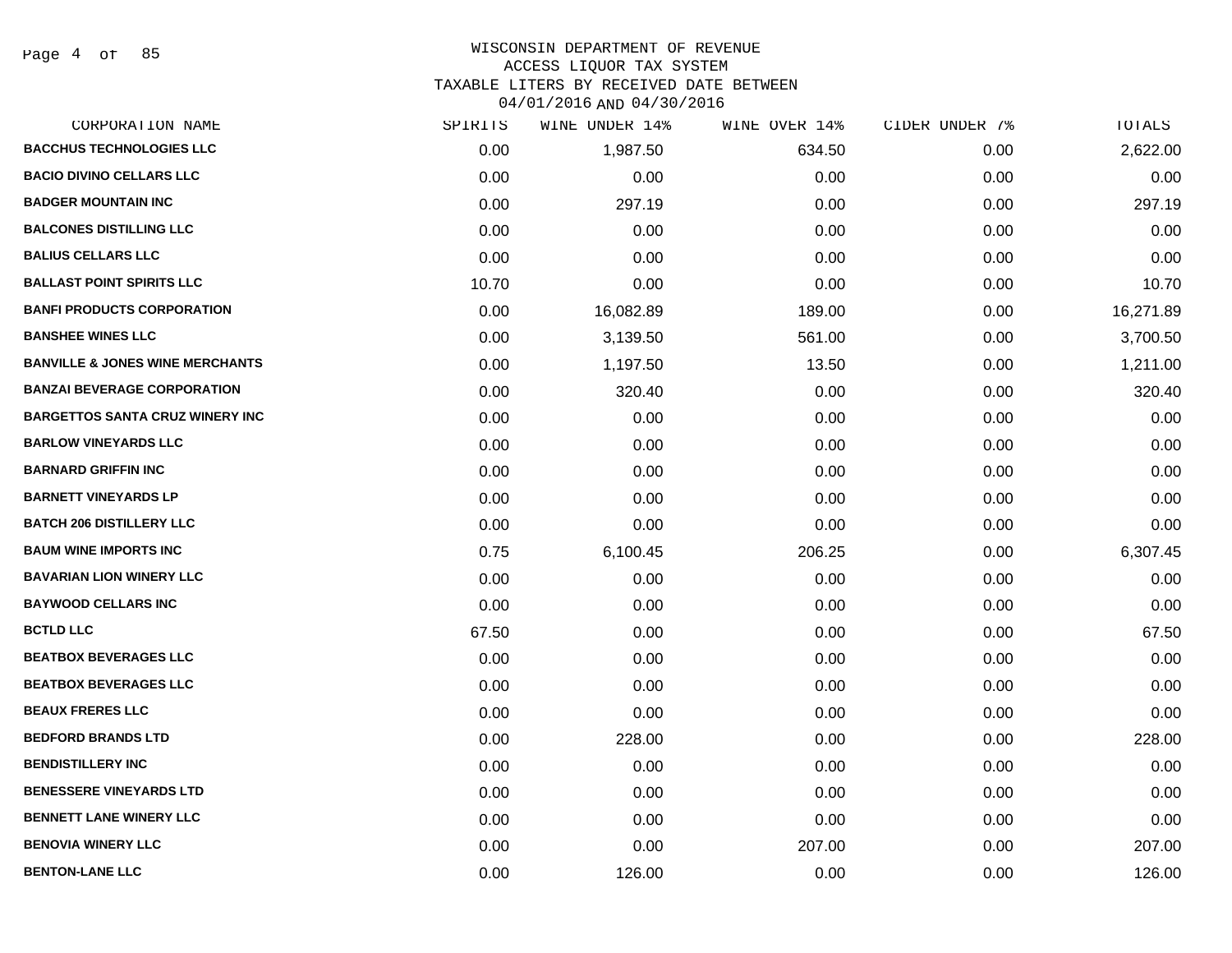| SPIRITS | WINE UNDER 14% | WINE OVER 14% | CIDER UNDER 7% | TOTALS     |
|---------|----------------|---------------|----------------|------------|
| 0.00    | 9.00           | 0.00          | 0.00           | 9.00       |
| 0.00    | 0.00           | 0.00          | 0.00           | 0.00       |
| 0.00    | 0.00           | 0.00          | 0.00           | 0.00       |
| 0.00    | 0.00           | 0.00          | 0.00           | 0.00       |
| 0.00    | 126.00         | 0.00          | 0.00           | 126.00     |
| 0.00    | 0.00           | 0.00          | 0.00           | 0.00       |
| 0.00    | 0.00           | 0.00          | 3,584.06       | 3,584.06   |
| 0.00    | 0.00           | 0.00          | 0.00           | 0.00       |
| 0.00    | 0.00           | 0.00          | 0.00           | 0.00       |
| 0.00    | 792.00         | 0.00          | 0.00           | 792.00     |
| 0.00    | 0.00           | 0.00          | 0.00           | 0.00       |
| 0.00    | 657.00         | 171.00        | 0.00           | 828.00     |
| 0.00    | 0.00           | 0.00          | 0.00           | 0.00       |
| 0.00    | 0.00           | 189.00        | 0.00           | 189.00     |
| 0.00    | 90.00          | 360.00        | 0.00           | 450.00     |
| 0.00    | 0.00           | 0.00          | 3,943.45       | 3,943.45   |
| 0.00    | 0.00           | 0.00          | 0.00           | 0.00       |
| 0.00    | 0.00           | 0.00          | 0.00           | 0.00       |
| 0.00    | 0.00           | 0.00          | 0.00           | 0.00       |
| 0.00    | 378.00         | 0.00          | 0.00           | 378.00     |
| 0.00    | 0.00           | 0.00          | 0.00           | 0.00       |
| 0.00    | 0.00           | 0.00          | 0.00           | 0.00       |
| 0.00    | 0.00           | 0.00          | 0.00           | 0.00       |
| 0.00    | 14,112.00      | 0.00          | 0.00           | 14,112.00  |
| 0.00    | 0.00           | 126.00        | 0.00           | 126.00     |
| 0.00    | 512.00         | 0.00          | 0.00           | 512.00     |
| 0.00    | 0.00           | 0.00          | 147,724.97     | 147,724.97 |
|         |                |               |                |            |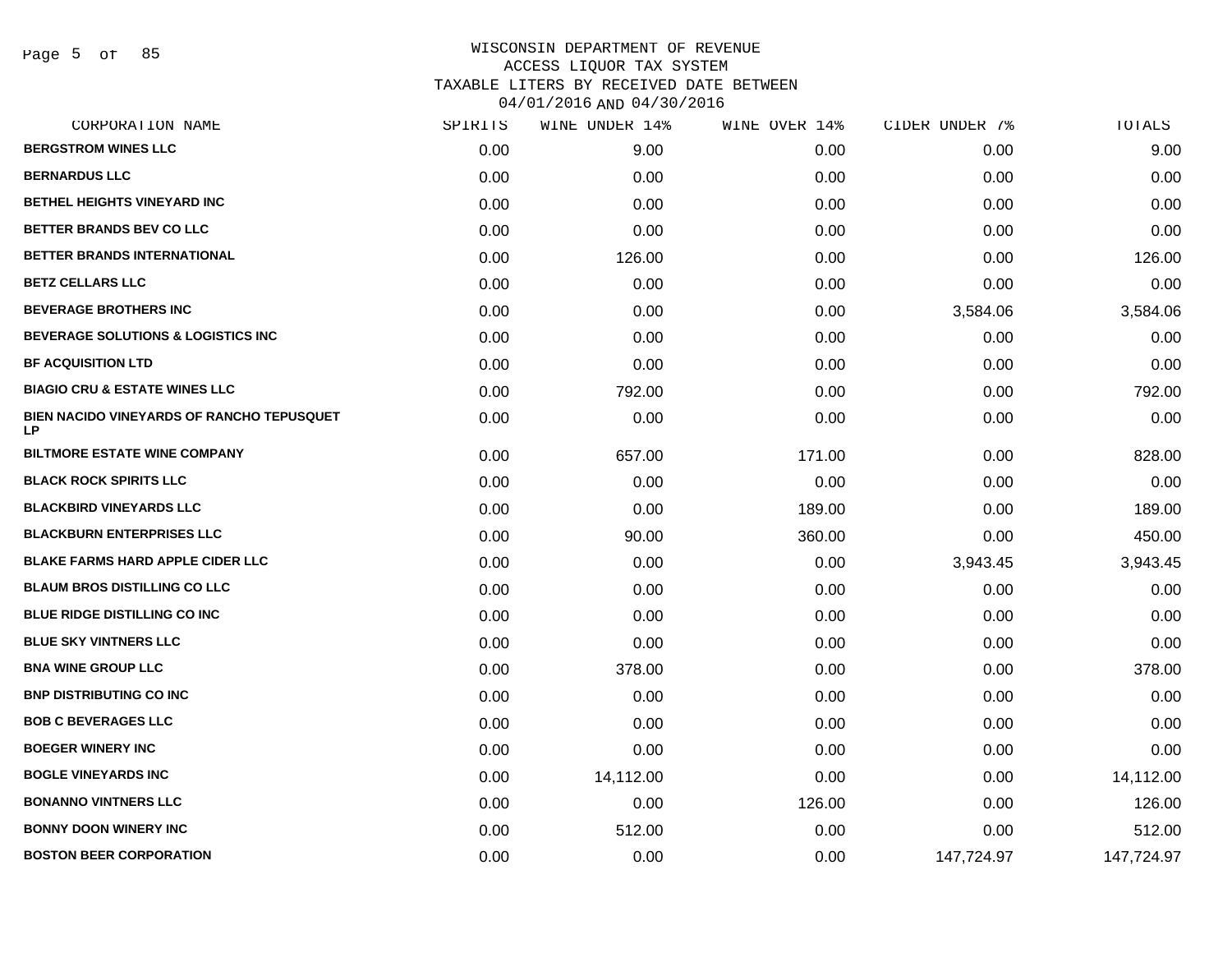| CORPORATION NAME                               | SPIRITS    | WINE UNDER 14% | WINE OVER 14% | CIDER UNDER 7% | TOTALS     |
|------------------------------------------------|------------|----------------|---------------|----------------|------------|
| <b>BOUCHAINE VINEYARDS INC</b>                 | 0.00       | 0.00           | 0.00          | 0.00           | 0.00       |
| <b>BOUNDARY BREAKS LLC</b>                     | 0.00       | 0.00           | 0.00          | 0.00           | 0.00       |
| <b>BOUTINOT USA INC</b>                        | 0.00       | 0.00           | 0.00          | 0.00           | 0.00       |
| <b>BRASSFIELD ESTATE WINERY LLC</b>            | 0.00       | 504.00         | 189.00        | 0.00           | 693.00     |
| <b>BRAZOS WINE IMPORTS LLC</b>                 | 63.00      | 58.50          | 508.50        | 0.00           | 630.00     |
| <b>BREWER-CLIFTON LLC</b>                      | 0.00       | 0.00           | 0.00          | 0.00           | 0.00       |
| <b>BRIAN PEARSON</b>                           | 0.00       | 0.00           | 0.00          | 0.00           | 0.00       |
| <b>BRIDGEVIEW VINEYARDS INC</b>                | 0.00       | 333.00         | 0.00          | 0.00           | 333.00     |
| <b>BROADBENT SELECTIONS INC</b>                | 0.00       | 2,076.00       | 324.00        | 0.00           | 2,400.00   |
| <b>BRONCO WINE COMPANY</b>                     | 0.00       | 87,373.46      | 450.00        | 0.00           | 87,823.46  |
| <b>BROTHERS INTERNATIONAL FOOD CORPORATION</b> | 0.00       | 0.00           | 0.00          | 0.00           | 0.00       |
| <b>BROVO SPIRITS LLC</b>                       | 0.00       | 0.00           | 0.00          | 0.00           | 0.00       |
| <b>BROWN-FORMAN CORPORATION</b>                | 300,750.60 | 13,185.09      | 3,951.00      | 0.00           | 317,886.69 |
| <b>BRUTOCAO CELLARS LP</b>                     | 0.00       | 45.00          | 0.00          | 0.00           | 45.00      |
| <b>BUEHLER VINEYARDS INC</b>                   | 0.00       | 0.00           | 279.00        | 0.00           | 279.00     |
| <b>BULGARIAN MASTER VINTNERS LLC</b>           | 0.00       | 0.00           | 0.00          | 0.00           | 0.00       |
| <b>BULLY HILL VINEYARDS INC</b>                | 0.00       | 0.00           | 0.00          | 0.00           | 0.00       |
| <b>BUONA VITA LLC</b>                          | 0.00       | 0.00           | 0.00          | 0.00           | 0.00       |
| <b>BUONCRISTIANI WINE CO LLC</b>               | 0.00       | 0.00           | 0.00          | 0.00           | 0.00       |
| <b>BURGESS CELLARS INC</b>                     | 0.00       | 0.00           | 0.00          | 0.00           | 0.00       |
| <b>BUZZBALLZ LLC</b>                           | 0.00       | 0.00           | 0.00          | 0.00           | 0.00       |
| <b>BUZZBOX BEVERAGES INC</b>                   | 0.00       | 0.00           | 0.00          | 0.00           | 0.00       |
| <b>BYRON T DOOLEY</b>                          | 0.00       | 0.00           | 0.00          | 0.00           | 0.00       |
| <b>C &amp; C WINE SERVICES INC</b>             | 0.00       | 0.00           | 0.00          | 0.00           | 0.00       |
| <b>C MONDAVI &amp; SONS</b>                    | 0.00       | 11,196.00      | 837.00        | 0.00           | 12,033.00  |
| <b>CA'MOMI WINERY LLC</b>                      | 0.00       | 1,287.00       | 0.00          | 0.00           | 1,287.00   |
| <b>CABERNET CORP</b>                           | 0.00       | 1,008.00       | 22.50         | 0.00           | 1,030.50   |
| <b>CAIN CELLARS INC</b>                        | 0.00       | 0.00           | 0.00          | 0.00           | 0.00       |
|                                                |            |                |               |                |            |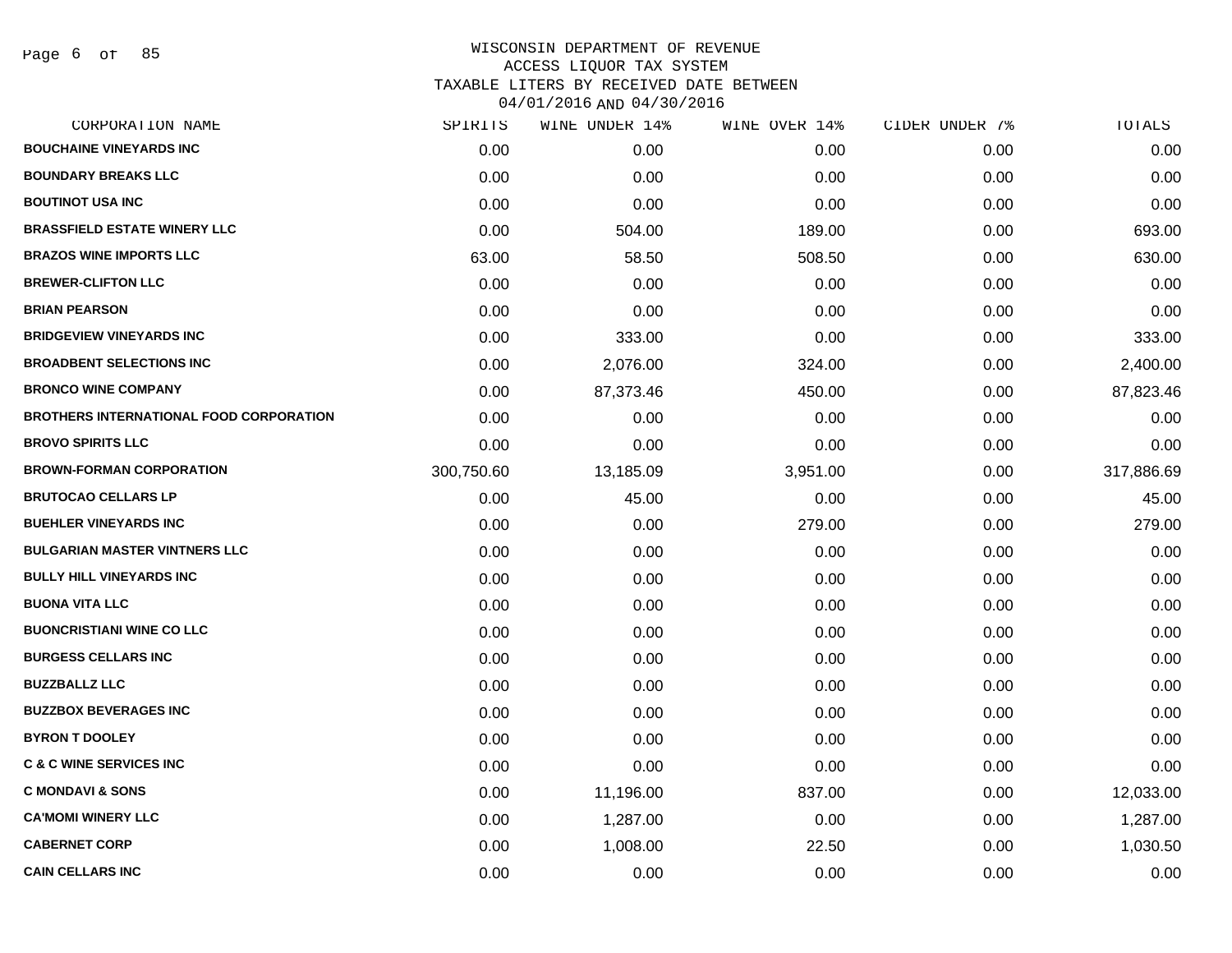Page 7 of 85

| CORPORATION NAME                            | SPIRITS   | WINE UNDER 14% | WINE OVER 14% | CIDER UNDER 7% | TOTALS    |
|---------------------------------------------|-----------|----------------|---------------|----------------|-----------|
| <b>CAL VIN ENTERPRISES CORPORATION</b>      | 0.00      | 0.00           | 0.00          | 0.00           | 0.00      |
| <b>CALCAREOUS VINEYARD LLC</b>              | 0.00      | 0.00           | 0.00          | 0.00           | 0.00      |
| <b>CALERA WINE COMPANY LP</b>               | 0.00      | 0.00           | 33.28         | 0.00           | 33.28     |
| <b>CALIFORNIA CIDER COMPANY</b>             | 0.00      | 0.00           | 0.00          | 1,975.77       | 1,975.77  |
| <b>CALIFORNIA NATURAL PRODUCTS INC</b>      | 0.00      | 0.00           | 0.00          | 0.00           | 0.00      |
| <b>CALIFORNIA VINEYARDS INC</b>             | 0.00      | 0.00           | 0.00          | 0.00           | 0.00      |
| <b>CALISTOGA PARTNERS LP</b>                | 0.00      | 0.00           | 0.00          | 0.00           | 0.00      |
| <b>CALLUNA VINEYARDS LLC</b>                | 0.00      | 0.00           | 0.00          | 0.00           | 0.00      |
| <b>CAMARDA CORP</b>                         | 0.00      | 0.00           | 0.00          | 0.00           | 0.00      |
| <b>CAMPARI AMERICA LLC</b>                  | 57,371.40 | 0.00           | 0.00          | 0.00           | 57,371.40 |
| <b>CANNON RIVER WINERY LLC</b>              | 0.00      | 0.00           | 0.00          | 0.00           | 0.00      |
| <b>CAPE CLASSICS INC</b>                    | 0.00      | 1,008.00       | 126.00        | 0.00           | 1,134.00  |
| <b>CARAVEL GROUP LLC</b>                    | 0.00      | 0.00           | 0.00          | 0.00           | 0.00      |
| <b>CARDWELL HILL CELLARS LLC</b>            | 0.00      | 0.00           | 0.00          | 0.00           | 0.00      |
| <b>CARIBBEAN DISTILLERS LLC</b>             | 0.00      | 0.00           | 0.00          | 0.00           | 0.00      |
| <b>CARIBBEAN SPIRITS INC</b>                | 0.00      | 0.00           | 0.00          | 0.00           | 0.00      |
| <b>CARL JEPPSON COMPANY</b>                 | 216.00    | 0.00           | 0.00          | 0.00           | 216.00    |
| <b>CARL THOMA</b>                           | 0.00      | 0.00           | 0.00          | 0.00           | 0.00      |
| <b>CARLSON VINEYARDS INC</b>                | 0.00      | 0.00           | 0.00          | 0.00           | 0.00      |
| <b>CAROLE MINOGUE</b>                       | 0.00      | 1,085.00       | 0.00          | 0.00           | 1,085.00  |
| <b>CAROLINA DISTRIBUTION LLC</b>            | 0.00      | 0.00           | 0.00          | 0.00           | 0.00      |
| <b>CARRIAGE HOUSE IMPORTS, LTD.</b>         | 405.00    | 0.00           | 0.00          | 0.00           | 405.00    |
| <b>CASTLE BRANDS USA CORP</b>               | 5,027.00  | 0.00           | 0.00          | 0.00           | 5,027.00  |
| <b>CASTORO CELLARS</b>                      | 0.00      | 126.00         | 0.00          | 0.00           | 126.00    |
| <b>CEDAR KNOLL VINEYARDS INC</b>            | 0.00      | 0.00           | 0.00          | 0.00           | 0.00      |
| <b>CELEBRATION DISTILLATION CORPORATION</b> | 0.00      | 0.00           | 0.00          | 0.00           | 0.00      |
| <b>CELLAR DOOR SELECTIONS LLC</b>           | 0.00      | 0.00           | 0.00          | 0.00           | 0.00      |
| <b>CELLARS INTERNATIONAL INC</b>            | 0.00      | 104.62         | 0.00          | 0.00           | 104.62    |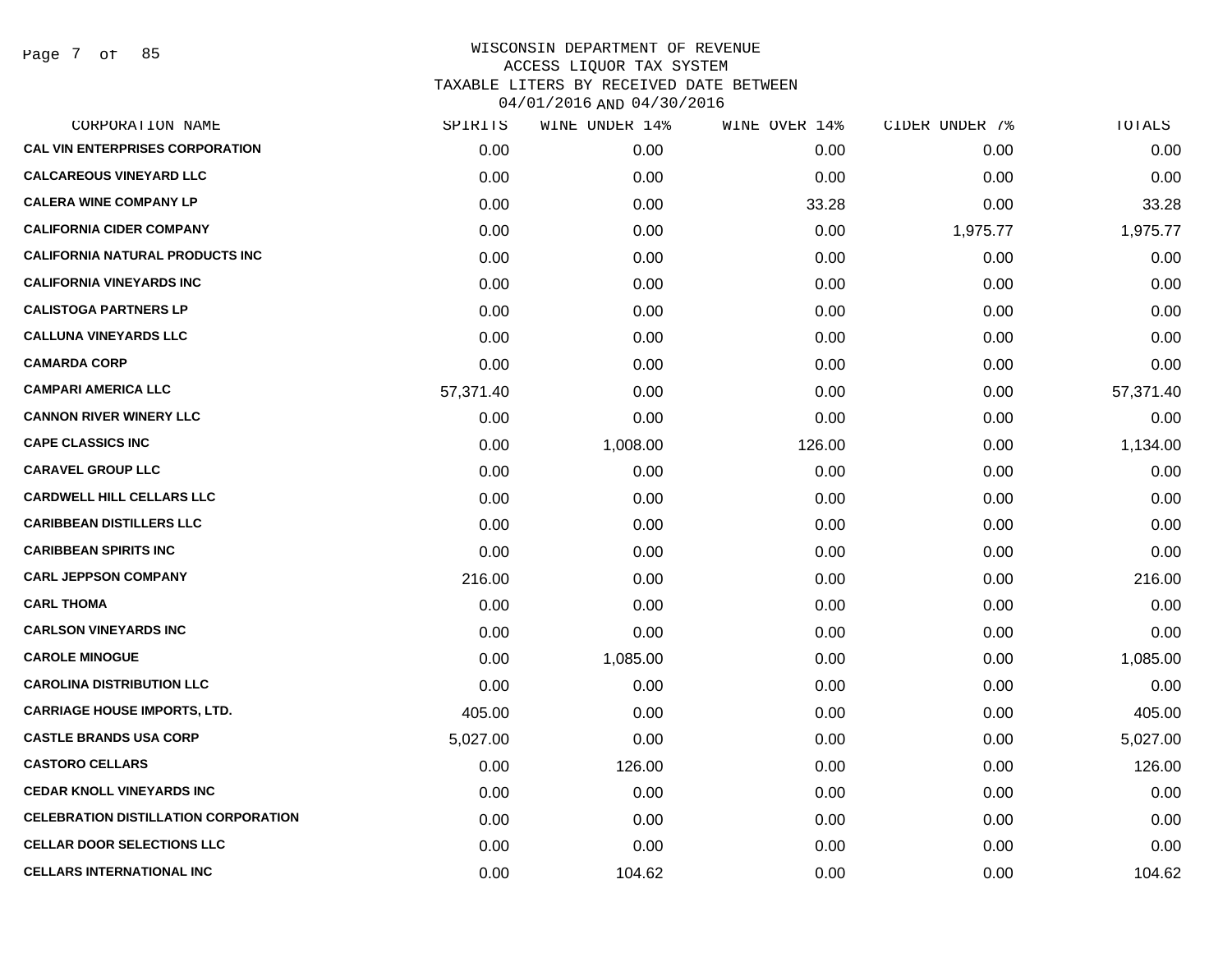Page 8 of 85

| SPIRITS   | WINE UNDER 14% |          |               | TOTALS         |
|-----------|----------------|----------|---------------|----------------|
| 0.00      | 0.00           | 0.00     | 0.00          | 0.00           |
| 0.00      | 108.00         | 0.00     | 3,084.00      | 3,192.00       |
| 0.00      | 0.00           | 468.00   | 0.00          | 468.00         |
| 0.00      | 0.00           | 0.00     | 0.00          | 0.00           |
| 0.00      | 378.00         | 0.00     | 0.00          | 378.00         |
| 28,879.87 | 0.00           | 440.69   | 0.00          | 29,320.56      |
| 0.00      | 331.00         | 0.00     | 0.00          | 331.00         |
| 0.00      | 0.00           | 504.00   | 0.00          | 504.00         |
| 0.00      | 0.00           | 0.00     | 0.00          | 0.00           |
| 0.00      | 0.00           | 0.00     | 0.00          | 0.00           |
| 427.50    | 0.00           | 0.00     | 0.00          | 427.50         |
| 0.00      | 0.00           | 0.00     | 0.00          | 0.00           |
| 0.00      | 0.00           | 0.00     | 0.00          | 0.00           |
| 0.00      | 0.00           | 0.00     | 0.00          | 0.00           |
| 0.00      | 2,124.00       | 0.00     | 2,452.94      | 4,576.94       |
| 0.00      | 0.00           | 0.00     | 0.00          | 0.00           |
| 0.00      | 0.00           | 67.50    | 0.00          | 67.50          |
| 0.00      | 0.00           | 0.00     | 0.00          | 0.00           |
| 0.00      | 0.00           | 0.00     | 0.00          | 0.00           |
| 0.00      | 126.00         | 0.00     | 0.00          | 126.00         |
| 0.00      | 0.00           | 0.00     | 0.00          | 0.00           |
| 0.00      | 0.00           | 0.00     | 0.00          | 0.00           |
| 715.52    | 0.00           | 0.00     | 0.00          | 715.52         |
| 0.00      | 0.00           | 0.00     | 0.00          | 0.00           |
| 0.00      | 0.00           | 0.00     | 0.00          | 0.00           |
| 0.00      | 1,134.00       | 1,386.00 | 0.00          | 2,520.00       |
| 0.00      | 0.00           | 0.00     | 0.00          | 0.00           |
| 0.00      | 0.00           | 0.00     | 0.00          | 0.00           |
|           |                |          | WINE OVER 14% | CIDER UNDER 7% |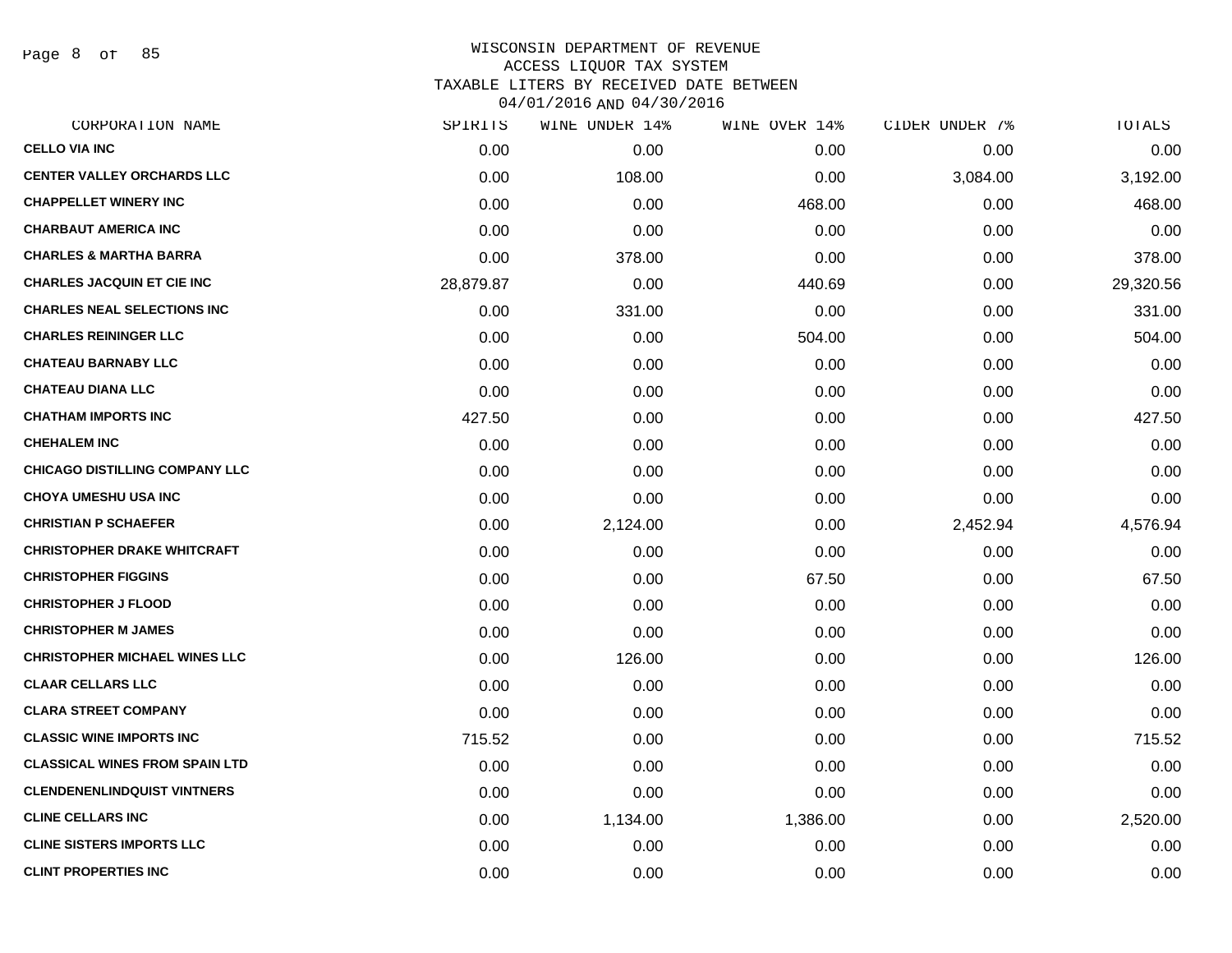#### WISCONSIN DEPARTMENT OF REVENUE ACCESS LIQUOR TAX SYSTEM TAXABLE LITERS BY RECEIVED DATE BETWEEN

04/01/2016 AND 04/30/2016

| CORPORATION NAME                             | SPIRITS   | WINE UNDER 14% | WINE OVER 14% | CIDER UNDER 7% | TOTALS     |
|----------------------------------------------|-----------|----------------|---------------|----------------|------------|
| <b>CLOS DU VAL WINE CO LTD</b>               | 0.00      | 126.00         | 405.00        | 0.00           | 531.00     |
| <b>COCKERELL WINE CONSULTING LLC</b>         | 0.00      | 0.00           | 0.00          | 0.00           | 0.00       |
| <b>COCKTAIL CRAFTERS LLC</b>                 | 0.00      | 2,662.00       | 0.00          | 0.00           | 2,662.00   |
| <b>CODY T WRIGHT</b>                         | 0.00      | 0.00           | 0.00          | 0.00           | 0.00       |
| <b>COHO WINES LLC</b>                        | 0.00      | 0.00           | 0.00          | 0.00           | 0.00       |
| <b>COLORADO CIDER COMPANY LLC</b>            | 0.00      | 0.00           | 0.00          | 0.00           | 0.00       |
| <b>CONSTELLATION BRANDS INC</b>              | 83,381.10 | 475,347.53     | 17,797.31     | 0.00           | 576,525.94 |
| <b>CONWAY VINEYARDS INC</b>                  | 0.00      | 0.00           | 0.00          | 0.00           | 0.00       |
| <b>COPA CACHACA CORPORATION</b>              | 0.00      | 0.00           | 0.00          | 0.00           | 0.00       |
| <b>COPAIN WINE CELLARS LLC</b>               | 0.00      | 778.00         | 0.00          | 0.00           | 778.00     |
| <b>COPPER &amp; KINGS AMERICAN BRANDY CO</b> | 544.50    | 0.00           | 0.00          | 0.00           | 544.50     |
| <b>COPPER CANE LLC</b>                       | 0.00      | 1,044.00       | 126.00        | 0.00           | 1,170.00   |
| <b>CORA IMPORTS LTD</b>                      | 0.00      | 0.00           | 0.00          | 0.00           | 0.00       |
| <b>CORDELINA WINE COMPANY LLC</b>            | 0.00      | 0.00           | 0.00          | 0.00           | 0.00       |
| <b>CORK ALLIANCE INC</b>                     | 0.00      | 0.00           | 0.00          | 0.00           | 0.00       |
| <b>CORNER CREEK DISTILLERY CO</b>            | 0.00      | 0.00           | 0.00          | 0.00           | 0.00       |
| <b>CORNERSTONE CELLARS INC</b>               | 0.00      | 0.75           | 11.25         | 0.00           | 12.00      |
| <b>COUP DE FOUDRE LLC</b>                    | 0.00      | 0.00           | 0.00          | 0.00           | 0.00       |
| <b>COURAGEOUS INC</b>                        | 0.00      | 0.00           | 0.00          | 0.00           | 0.00       |
| <b>CRACOVIA BRANDS INC</b>                   | 114.00    | 0.00           | 54.00         | 0.00           | 168.00     |
| <b>CRAFTED ARTISAN MEADERY LLC</b>           | 0.00      | 0.00           | 0.00          | 0.00           | 0.00       |
| <b>CRAIG JAFFURS</b>                         | 0.00      | 0.00           | 0.00          | 0.00           | 0.00       |
| <b>CRAIG S HANDLY</b>                        | 0.00      | 0.00           | 0.00          | 0.00           | 0.00       |
| <b>CREATIVE WINE CONCEPTS INC</b>            | 0.00      | 0.00           | 342.00        | 0.00           | 342.00     |
| <b>CREW WINE COMPANY LLC</b>                 | 0.00      | 2,085.32       | 63.00         | 0.00           | 2,148.32   |
| <b>CRIBARI VINEYARDS INC</b>                 | 0.00      | 1,008.00       | 0.00          | 0.00           | 1,008.00   |
| <b>CRIMSON WINE GROUP LTD</b>                | 0.00      | 36.75          | 0.00          | 0.00           | 36.75      |
| <b>CRISPIN CIDER COMPANY</b>                 | 0.00      | 0.00           | 0.00          | 0.00           | 0.00       |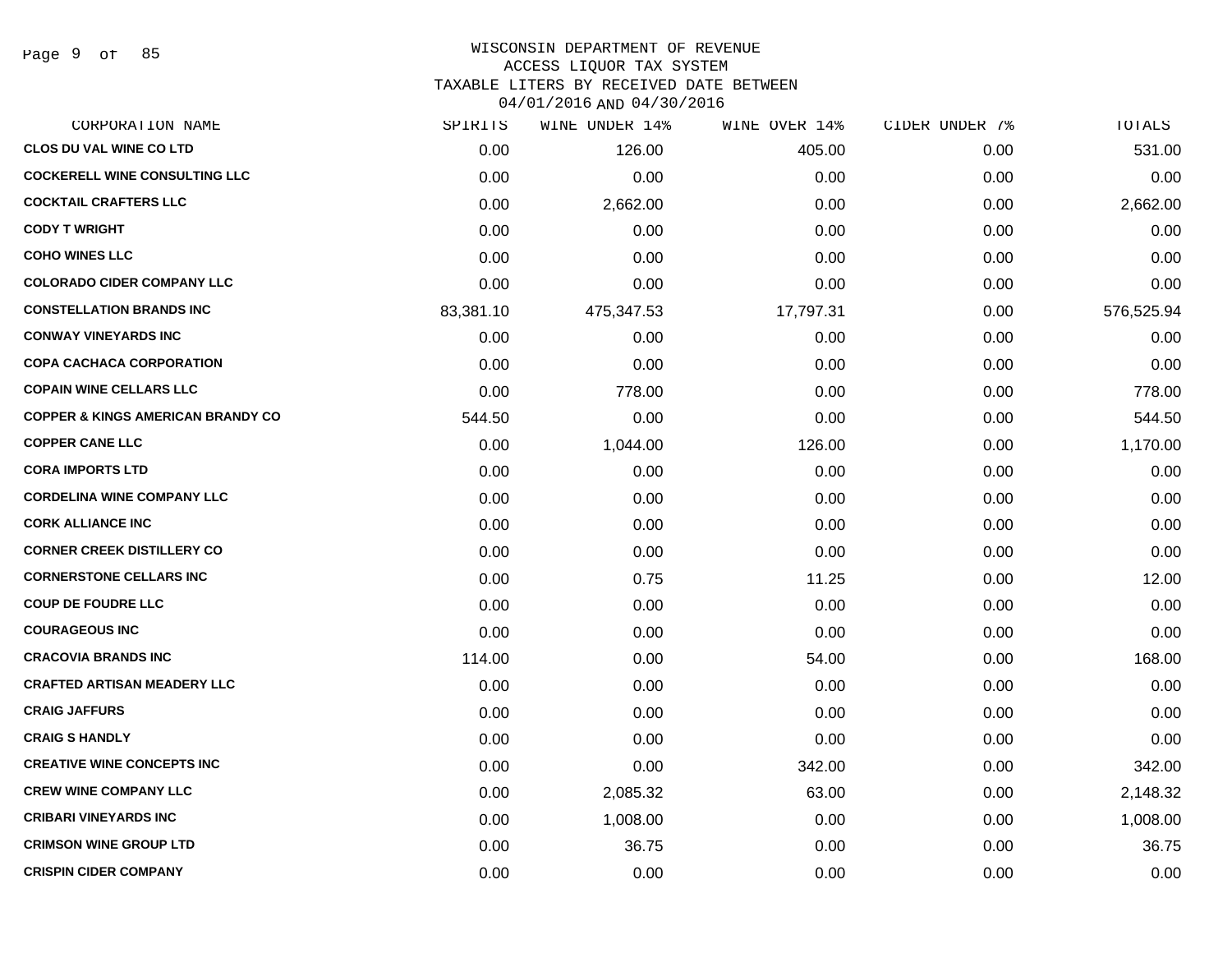Page 10 of 85

| CORPORATION NAME                        | SPIRITS | WINE UNDER 14% | WINE OVER 14% | CIDER UNDER 7% | TOTALS    |
|-----------------------------------------|---------|----------------|---------------|----------------|-----------|
| <b>CRISTOM VINEYARDS INC</b>            | 0.00    | 279.00         | 0.00          | 0.00           | 279.00    |
| <b>CROWLEY WINES LLC</b>                | 0.00    | 0.00           | 0.00          | 0.00           | 0.00      |
| <b>CROWN POINT WINERY LLC</b>           | 0.00    | 0.00           | 0.00          | 0.00           | 0.00      |
| <b>CROWN VALLEY WINERY INC</b>          | 0.00    | 0.00           | 0.00          | 0.00           | 0.00      |
| <b>CULT OF 8</b>                        | 0.00    | 3,276.00       | 756.00        | 0.00           | 4,032.00  |
| <b>CULTIVATE WINES LLC</b>              | 0.00    | 5,968.50       | 810.00        | 0.00           | 6,778.50  |
| <b>CURIOUS VINE LLC</b>                 | 0.00    | 0.00           | 0.00          | 0.00           | 0.00      |
| <b>CUSHMAN WINERY CORPORATION</b>       | 0.00    | 0.00           | 0.00          | 0.00           | 0.00      |
| <b>CUTLER'S ARTISAN SPIRITS INC</b>     | 0.00    | 0.00           | 0.00          | 0.00           | 0.00      |
| <b>CUVAISON INC</b>                     | 0.00    | 0.00           | 63.00         | 0.00           | 63.00     |
| <b>D &amp; D VINEYARDS INC</b>          | 0.00    | 0.00           | 0.00          | 0.00           | 0.00      |
| <b>D &amp; J F CELLARS INC</b>          | 0.00    | 63.00          | 0.00          | 0.00           | 63.00     |
| <b>D.G.L. DISTRIBUTORS, INC</b>         | 0.00    | 0.00           | 0.00          | 0.00           | 0.00      |
| <b>DAEDALUS CELLARS CO</b>              | 0.00    | 0.00           | 0.00          | 0.00           | 0.00      |
| <b>DAN CAREY</b>                        | 0.00    | 0.00           | 0.00          | 0.00           | 0.00      |
| <b>DANCING COYOTE WINES</b>             | 0.00    | 0.00           | 0.00          | 0.00           | 0.00      |
| <b>DANIEL SCHOENFELD</b>                | 0.00    | 0.00           | 0.00          | 0.00           | 0.00      |
| <b>DANNY RAKOVIC</b>                    | 0.00    | 0.00           | 0.00          | 0.00           | 0.00      |
| <b>DAOU VINEYARDS LLC</b>               | 0.00    | 0.00           | 0.00          | 0.00           | 0.00      |
| <b>DAQUINO ITALIAN IMPORTING CO INC</b> | 0.00    | 0.00           | 0.00          | 0.00           | 0.00      |
| <b>DARIOUSH KHALEDI WINERY LLC</b>      | 0.00    | 0.00           | 0.00          | 0.00           | 0.00      |
| <b>DAVID ARTHUR VINEYARDS LLC</b>       | 0.00    | 0.00           | 0.00          | 0.00           | 0.00      |
| <b>DAVID B POTTER</b>                   | 0.00    | 0.00           | 0.00          | 0.00           | 0.00      |
| <b>DAVID N RAYNE</b>                    | 381.30  | 13,962.75      | 1,357.51      | 0.00           | 15,701.56 |
| <b>DAVID PERKINS</b>                    | 126.00  | 0.00           | 0.00          | 0.00           | 126.00    |
| <b>DAVID R BARNES</b>                   | 0.00    | 0.00           | 135.75        | 0.00           | 135.75    |
| <b>DAVIDS PINOT VINEYARDS INC</b>       | 0.00    | 0.00           | 0.00          | 0.00           | 0.00      |
| <b>DAVIN A SHERWOOD</b>                 | 72.00   | 0.00           | 0.00          | 0.00           | 72.00     |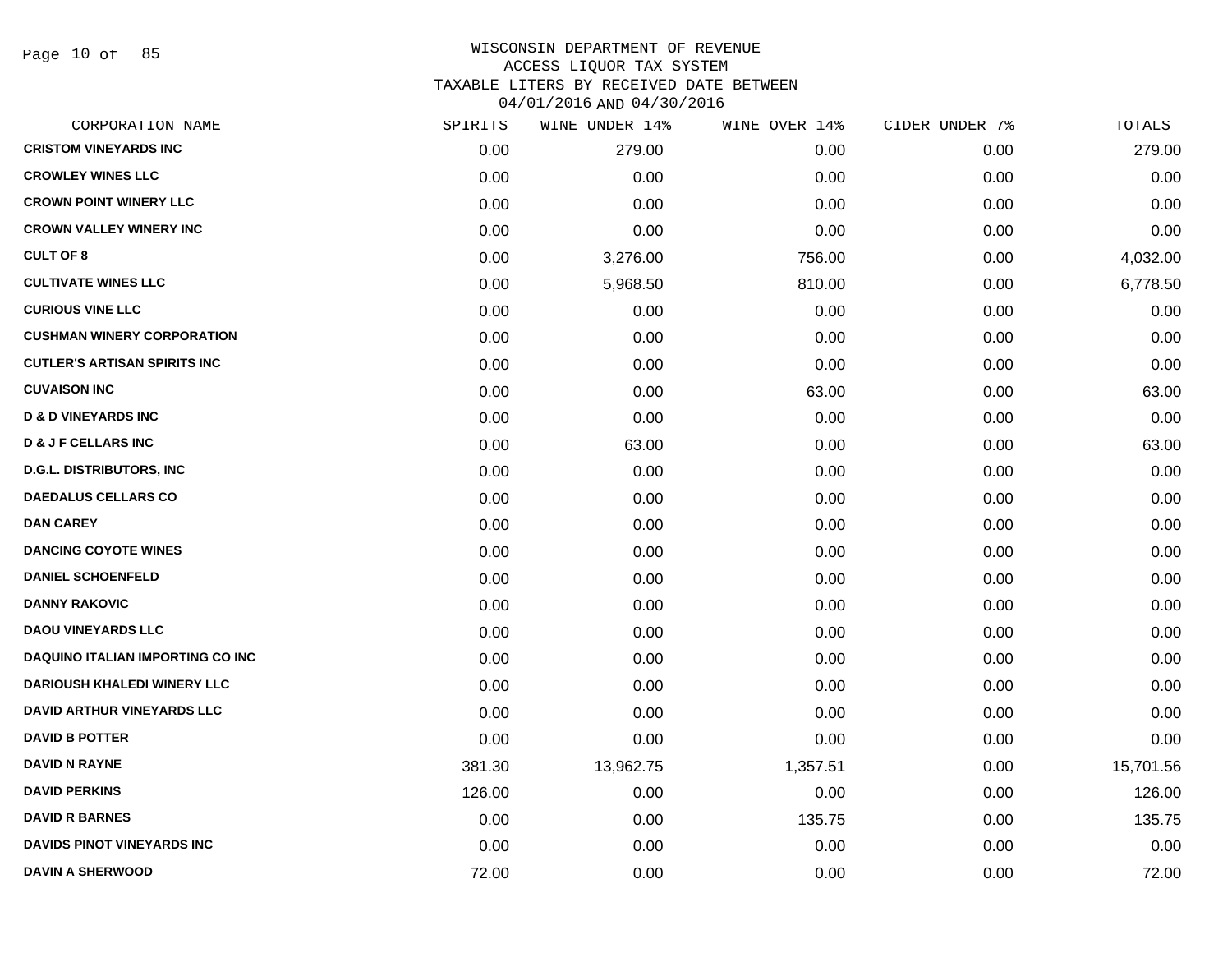#### WISCONSIN DEPARTMENT OF REVENUE ACCESS LIQUOR TAX SYSTEM TAXABLE LITERS BY RECEIVED DATE BETWEEN

04/01/2016 AND 04/30/2016

| CORPORATION NAME                                                         | SPIRITS    | WINE UNDER 14% | WINE OVER 14% | CIDER UNDER 7% | TOTALS     |
|--------------------------------------------------------------------------|------------|----------------|---------------|----------------|------------|
| DE BORTOLI WINES U.S.A., INC.                                            | 0.00       | 0.00           | 0.00          | 0.00           | 0.00       |
| DE MAISON SELECTIONS INC                                                 | 9.00       | 1,188.00       | 85.50         | 0.00           | 1,282.50   |
| <b>DELEGAT USA INC</b>                                                   | 0.00       | 1,512.00       | 0.00          | 0.00           | 1,512.00   |
| <b>DELICATO VINEYARDS INC</b>                                            | 0.00       | 125,646.00     | 8,172.00      | 0.00           | 133,818.00 |
| DELILLE CELLARS LLC                                                      | 0.00       | 0.00           | 0.00          | 0.00           | 0.00       |
| DEMERARA DISTILLERS (USA) INC                                            | 0.00       | 0.00           | 0.00          | 0.00           | 0.00       |
| <b>DEROSE WINERY INC</b>                                                 | 0.00       | 0.00           | 0.00          | 0.00           | 0.00       |
| <b>DERRICK C MANCINI</b>                                                 | 1.50       | 0.00           | 0.00          | 0.00           | 1.50       |
| <b>DIAGEO AMERICAS INC</b>                                               | 573,485.90 | 0.00           | 0.00          | 0.00           | 573,485.90 |
| <b>DIAMOND IMPORTERS INC</b>                                             | 0.00       | 0.00           | 0.00          | 0.00           | 0.00       |
| <b>DISARONNO INTERNATIONAL LLC</b>                                       | 1,764.00   | 0.00           | 0.00          | 0.00           | 1,764.00   |
| DISTILLERY NO. 209 LTD NAPA CALIFORNIA                                   | 0.00       | 0.00           | 0.00          | 0.00           | 0.00       |
| <b>DIVOT ENTERPRISES LLC</b>                                             | 0.00       | 0.00           | 0.00          | 0.00           | 0.00       |
| DOMAINE DE LA TERRE ROUGE LTD                                            | 0.00       | 0.00           | 0.00          | 0.00           | 0.00       |
| <b>DOMAINE DE MARIA SOTER LLC</b>                                        | 0.00       | 252.00         | 0.00          | 0.00           | 252.00     |
| <b>DOMAINE SELECT WINE &amp; SPIRITS LLC</b>                             | 0.00       | 0.00           | 0.00          | 0.00           | 0.00       |
| <b>DOMAINE SELECT WINE ESTATES LLC</b>                                   | 0.00       | 0.00           | 0.00          | 0.00           | 0.00       |
| <b>DOMAINE SERENE VINEYARDS &amp; WINERY INC</b>                         | 0.00       | 576.00         | 288.00        | 0.00           | 864.00     |
| <b>DOMAINE ST GEORGE</b>                                                 | 0.00       | 216.00         | 0.00          | 0.00           | 216.00     |
| <b>DON SEBASTIANI &amp; SONS INTERNATIONAL WINE</b><br><b>NEGOCIANTS</b> | 0.00       | 14,004.00      | 72.00         | 0.00           | 14,076.00  |
| <b>DOUBLE DIAMOND DISTILLERY LLC</b>                                     | 0.00       | 0.00           | 0.00          | 0.00           | 0.00       |
| <b>DOUBLE DOWN SPIRITS LLC</b>                                           | 126.00     | 0.00           | 0.00          | 0.00           | 126.00     |
| <b>DOYNA LTD</b>                                                         | 775.00     | 2,160.00       | 0.00          | 0.00           | 2,935.00   |
| DREYER WINE LLC                                                          | 0.00       | 252.00         | 0.00          | 0.00           | 252.00     |
| <b>DREYFUS ASHBY INC</b>                                                 | 0.00       | 1,615.50       | 324.00        | 0.00           | 1,939.50   |
| <b>DRINKS AMERICAS INC</b>                                               | 0.00       | 0.00           | 0.00          | 0.00           | 0.00       |
| DRY CREEK VINEYARD INC                                                   | 0.00       | 0.00           | 0.00          | 0.00           | 0.00       |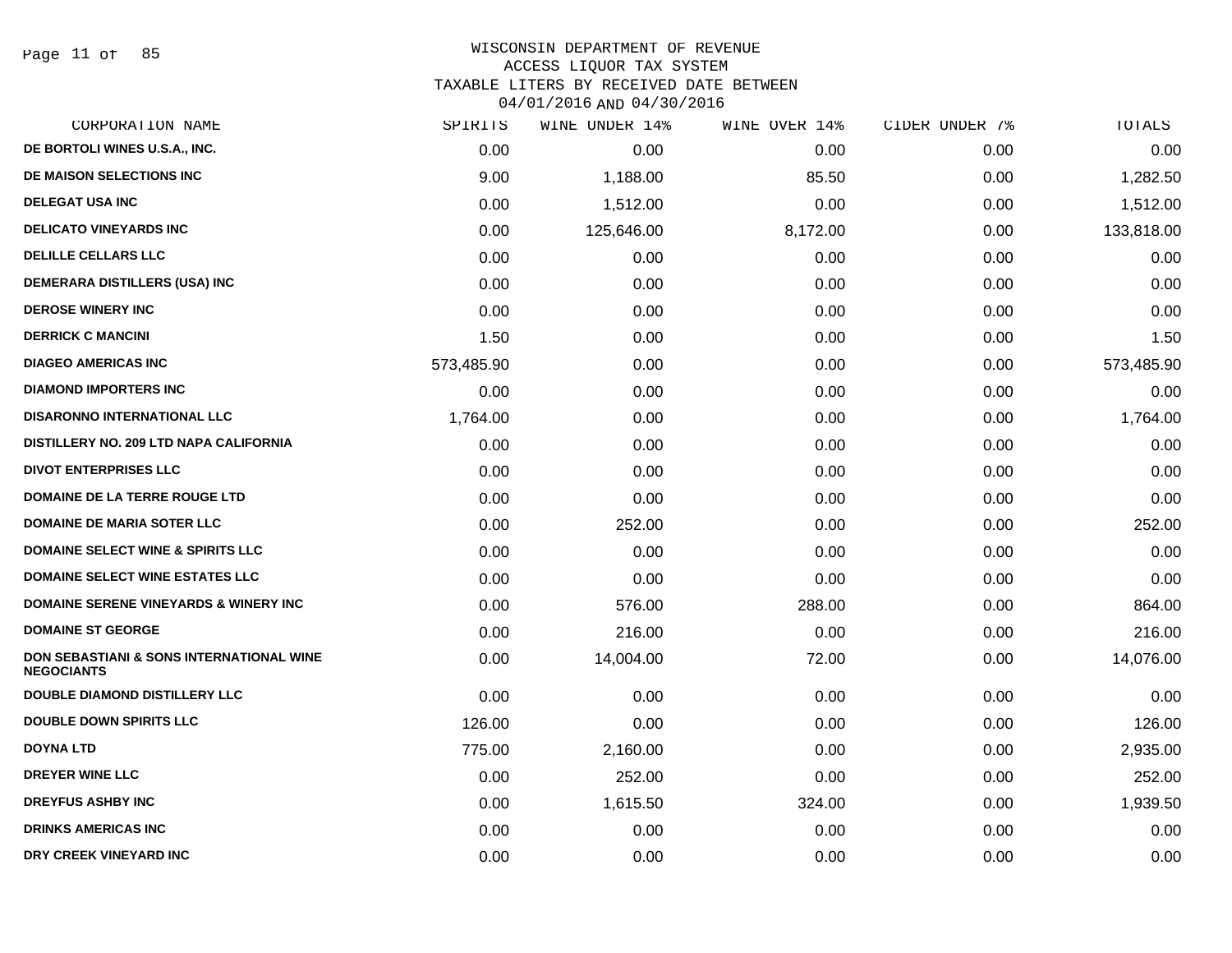Page 12 of 85

#### WISCONSIN DEPARTMENT OF REVENUE ACCESS LIQUOR TAX SYSTEM

TAXABLE LITERS BY RECEIVED DATE BETWEEN

04/01/2016 AND 04/30/2016

| CORPORATION NAME                               | SPIRITS    | WINE UNDER 14% | WINE OVER 14% | CIDER UNDER 7% | TOTALS       |
|------------------------------------------------|------------|----------------|---------------|----------------|--------------|
| DRY FLY DISTILLING INC                         | 0.00       | 0.00           | 0.00          | 0.00           | 0.00         |
| <b>DUCKHORN WINE COMPANY</b>                   | 0.00       | 6,583.50       | 675.00        | 0.00           | 7,258.50     |
| <b>DUGGANS DISTILLERS PRODUCTS CORPORATION</b> | 495.00     | 36.00          | 0.00          | 0.00           | 531.00       |
| <b>DUMOL INC</b>                               | 0.00       | 0.00           | 0.00          | 0.00           | 0.00         |
| <b>DUNHAM CELLARS LLC</b>                      | 0.00       | 324.00         | 0.00          | 0.00           | 324.00       |
| <b>DUNN VINEYARDS LLC</b>                      | 0.00       | 135.00         | 0.00          | 0.00           | 135.00       |
| DUTTON GOLDFIELD WINERY LLC                    | 0.00       | 0.00           | 0.00          | 0.00           | 0.00         |
| <b>DV SPIRITS LLC</b>                          | 0.00       | 0.00           | 0.00          | 0.00           | 0.00         |
| <b>E &amp; J GALLO WINERY</b>                  | 151,247.40 | 1,073,013.20   | 27,567.00     | 0.00           | 1,251,827.60 |
| <b>EAGLE EYE IMPORTS LLC</b>                   | 0.00       | 0.00           | 0.00          | 0.00           | 0.00         |
| <b>EAGLES LANDING WINERY LLC</b>               | 0.00       | 501.75         | 9.00          | 0.00           | 510.75       |
| <b>EASTERN LIQUORS USA INC</b>                 | 0.00       | 0.00           | 0.00          | 0.00           | 0.00         |
| <b>EBERLE WINERY LP</b>                        | 0.00       | 0.00           | 63.00         | 0.00           | 63.00        |
| <b>ECLIPSE ASSETS LLC</b>                      | 0.00       | 0.00           | 0.00          | 0.00           | 0.00         |
| <b>ECOSUR GROUP LLC</b>                        | 0.00       | 0.00           | 0.00          | 0.00           | 0.00         |
| <b>EGELHOFF WINES INC</b>                      | 0.00       | 0.00           | 0.00          | 0.00           | 0.00         |
| <b>EHREN JORDAN WINE CELLARS LLC</b>           | 0.00       | 288.00         | 0.00          | 0.00           | 288.00       |
| <b>EIGHT BOTTLES LLC</b>                       | 0.00       | 76.50          | 5.25          | 0.00           | 81.75        |
| <b>ELK COVE VINEYARDS INC</b>                  | 0.00       | 378.00         | 0.00          | 0.00           | 378.00       |
| <b>ELV HOLDINGS INC</b>                        | 0.00       | 0.00           | 0.00          | 0.00           | 0.00         |
| <b>ELV-OREGON LLC</b>                          | 0.00       | 252.00         | 0.00          | 0.00           | 252.00       |
| <b>ELYSE WINERY LLC</b>                        | 0.00       | 0.00           | 0.00          | 0.00           | 0.00         |
| <b>EMCO CHEMICAL DISTRIBUTORS, INC.</b>        | 0.00       | 0.00           | 0.00          | 0.00           | 0.00         |
| <b>EMILIO GUGLIELMO WINERY INC</b>             | 0.00       | 0.00           | 0.00          | 0.00           | 0.00         |
| <b>EMPSON USA INC</b>                          | 0.00       | 1,561.48       | 9.00          | 0.00           | 1,570.48     |
| <b>ENOS VINEYARDS INC</b>                      | 0.00       | 0.00           | 0.00          | 0.00           | 0.00         |
| <b>ENOTEC IMPORTS INC</b>                      | 0.00       | 908.89         | 0.00          | 0.00           | 908.89       |
| <b>ENOVATION BRANDS INC</b>                    | 0.00       | 1,548.00       | 0.00          | 0.00           | 1,548.00     |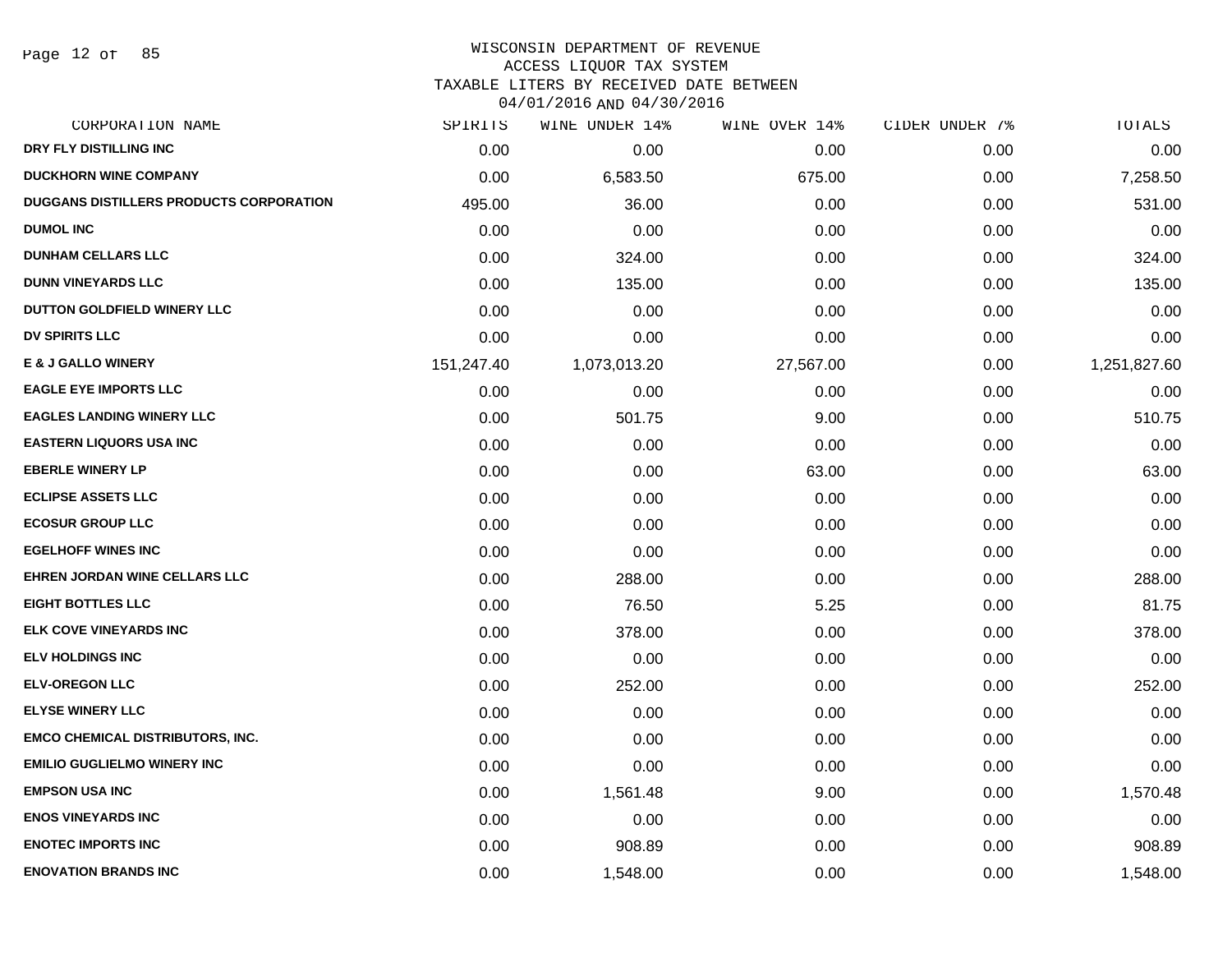Page 13 of 85

| CORPORATION NAME                                 | SPIRITS    | <b>WINE UNDER 14%</b> | WINE OVER 14% | CIDER UNDER 7% | TOTALS     |
|--------------------------------------------------|------------|-----------------------|---------------|----------------|------------|
| <b>EPIC VENTURES INC</b>                         | 0.00       | 3,258.00              | 0.00          | 0.00           | 3,258.00   |
| <b>EPICUREAN WINES LLC</b>                       | 0.00       | 0.00                  | 0.00          | 0.00           | 0.00       |
| <b>ERIC FLANAGAN</b>                             | 0.00       | 0.00                  | 0.00          | 0.00           | 0.00       |
| <b>ERIC TRUMP WINE MANUFACTURING LLC</b>         | 0.00       | 0.00                  | 0.00          | 0.00           | 0.00       |
| <b>ERNST A STORM</b>                             | 0.00       | 0.00                  | 0.00          | 0.00           | 0.00       |
| <b>ESSER WINES LLC</b>                           | 0.00       | 0.00                  | 0.00          | 0.00           | 0.00       |
| <b>EUGENE WINE CELLARS LLC</b>                   | 0.00       | 0.00                  | 0.00          | 0.00           | 0.00       |
| <b>EUROPEAN IMPORTS &amp; EXPORTS LLC</b>        | 0.00       | 0.00                  | 0.00          | 0.00           | 0.00       |
| <b>EUROPEAN WINE IMPORTS INC</b>                 | 0.00       | 774.00                | 0.00          | 0.00           | 774.00     |
| <b>EVAKI INC</b>                                 | 0.00       | 0.00                  | 0.00          | 0.00           | 0.00       |
| EVESHAM WOOD VINEYARD AND WINERY LLC             | 0.00       | 0.00                  | 0.00          | 0.00           | 0.00       |
| <b>EXCELSIOR WINE COMPANY LLC</b>                | 0.00       | 1,801.50              | 27.00         | 0.00           | 1,828.50   |
| <b>F KORBEL &amp; BROS INC</b>                   | 0.00       | 0.00                  | 0.00          | 0.00           | 0.00       |
| <b>FL NAVARRO LIMITED</b>                        | 0.00       | 0.00                  | 0.00          | 0.00           | 0.00       |
| <b>F&amp;F FINE WINES INTERNATIONAL INC</b>      | 0.00       | 504.00                | 0.00          | 0.00           | 504.00     |
| F.X. MAGNER SELECTIONS, INC.                     | 0.00       | 0.00                  | 0.00          | 0.00           | 0.00       |
| <b>FANTIS IMPORTS INC</b>                        | 0.00       | 0.00                  | 0.00          | 0.00           | 0.00       |
| <b>FASEL SHENSTONE LLC</b>                       | 0.00       | 0.00                  | 0.00          | 0.00           | 0.00       |
| <b>FAT GAUCHO WINES LLC</b>                      | 0.00       | 0.00                  | 0.00          | 0.00           | 0.00       |
| <b>FERRARI CARANO VINEYARDS &amp; WINERY LLC</b> | 0.00       | 594.00                | 126.00        | 0.00           | 720.00     |
| <b>FETZER VINEYARDS</b>                          | 0.00       | 20,572.56             | 1,989.00      | 0.00           | 22,561.56  |
| <b>FIDDLEHEAD CELLARS LP</b>                     | 0.00       | 15.00                 | 4.50          | 0.00           | 19.50      |
| FIELD STONE WINERY & VINEYARD INC                | 0.00       | 0.00                  | 0.00          | 0.00           | 0.00       |
| <b>FIFTH GENERATION INC</b>                      | 124,114.20 | 0.00                  | 0.00          | 0.00           | 124,114.20 |
| FIFTY FOURTH STREET ENTERPRISES LLC              | 0.00       | 0.00                  | 0.00          | 0.00           | 0.00       |
| FIJI WATER COMPANY HOLDINGS LLC                  | 0.00       | 0.00                  | 837.00        | 0.00           | 837.00     |
| <b>FIRE HOUSE LLC</b>                            | 0.00       | 0.00                  | 0.00          | 0.00           | 0.00       |
| <b>FIRESTEED CORPORATION</b>                     | 0.00       | 2,790.00              | 0.00          | 0.00           | 2,790.00   |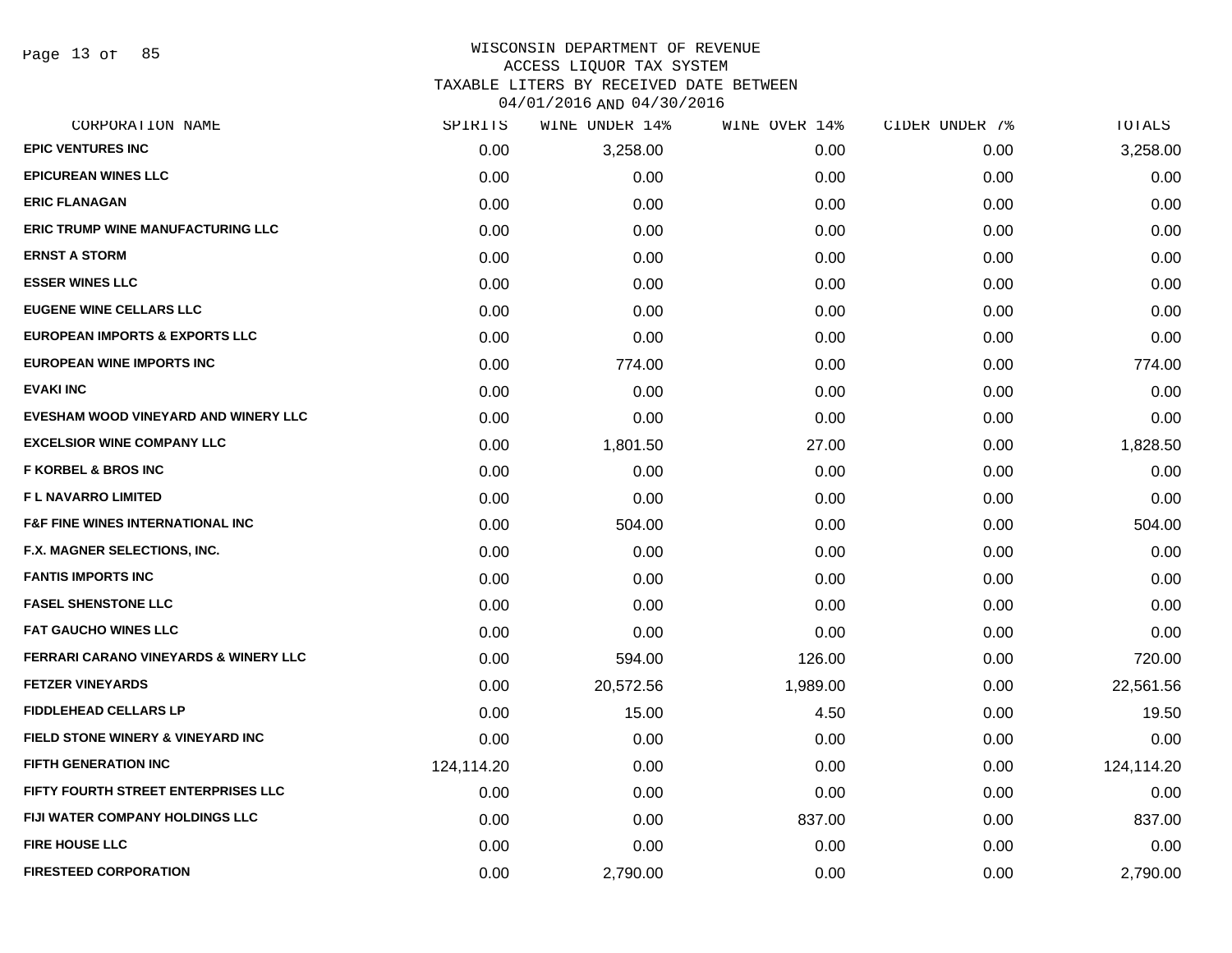Page 14 of 85

| CORPORATION NAME                        | SPIRITS  | WINE UNDER 14% | WINE OVER 14% | CIDER UNDER 7% | TOTALS     |
|-----------------------------------------|----------|----------------|---------------|----------------|------------|
| <b>FISHER VINEYARDS</b>                 | 0.00     | 0.00           | 72.00         | 0.00           | 72.00      |
| <b>FJN FINE WINES LLC</b>               | 0.00     | 0.00           | 0.00          | 0.00           | 0.00       |
| <b>FLAVOR SEEKERS LLC</b>               | 0.00     | 0.00           | 0.00          | 0.00           | 0.00       |
| <b>FLORA SPRINGS WINE COMPANY</b>       | 0.00     | 0.00           | 0.00          | 0.00           | 0.00       |
| <b>FN CELLARS LLC</b>                   | 0.00     | 0.00           | 63.00         | 0.00           | 63.00      |
| <b>FOLEY FAMILY WINES INC</b>           | 0.00     | 92,585.78      | 45,306.00     | 0.00           | 137,891.78 |
| <b>FOLIO WINE COMPANY LLC</b>           | 0.00     | 6,979.50       | 1,345.50      | 0.00           | 8,325.00   |
| FORT ROSS VINEYARD & WINERY LLC         | 0.00     | 0.00           | 0.00          | 0.00           | 0.00       |
| <b>FOUR BEARS WINERY LLC</b>            | 0.00     | 845.99         | 288.00        | 0.00           | 1,133.99   |
| FOUR DAUGHTERS VINEYARD AND WINERY LLC  | 0.00     | 0.00           | 0.00          | 0.00           | 0.00       |
| <b>FOUR ROSES DISTILLERY LLC</b>        | 5,439.00 | 0.00           | 0.00          | 0.00           | 5,439.00   |
| <b>FOWLES WINE USA INC</b>              | 0.00     | 225.00         | 36.00         | 0.00           | 261.00     |
| <b>FOXEN VINEYARD INC</b>               | 0.00     | 0.00           | 0.00          | 0.00           | 0.00       |
| FRANCIS COPPOLA WINERY LLC              | 0.00     | 24,974.17      | 342.00        | 0.00           | 25,316.17  |
| <b>FRANK FAMILY VINEYARDS LLC</b>       | 0.00     | 0.00           | 1,044.00      | 0.00           | 1,044.00   |
| FRANK LIN DISTILLERS PRODUCTS LTD       | 0.00     | 0.00           | 0.00          | 0.00           | 0.00       |
| <b>FRED C SCHERRER</b>                  | 0.00     | 0.00           | 0.00          | 0.00           | 0.00       |
| <b>FREDERICK WILDMAN &amp; SONS LTD</b> | 780.00   | 6,991.50       | 567.00        | 0.00           | 8,338.50   |
| <b>FREELANCE WINES LLC</b>              | 0.00     | 0.00           | 0.00          | 0.00           | 0.00       |
| <b>FREIXENET USA INC</b>                | 0.00     | 3,331.42       | 0.00          | 0.00           | 3,331.42   |
| <b>FREY VINEYARDS LTD</b>               | 0.00     | 2,772.00       | 0.00          | 0.00           | 2,772.00   |
| <b>FRIEND WINE MARKETING</b>            | 0.00     | 607.50         | 0.00          | 0.00           | 607.50     |
| FRIENDS BEVERAGE GROUP LLC              | 0.00     | 0.00           | 0.00          | 0.00           | 0.00       |
| <b>FRITZ CELLARS INC</b>                | 0.00     | 0.00           | 0.00          | 0.00           | 0.00       |
| <b>FROGS LEAP WINERY</b>                | 0.00     | 567.00         | 0.00          | 0.00           | 567.00     |
| <b>FRONTIER CORPORATION</b>             | 0.00     | 486.00         | 99.00         | 0.00           | 585.00     |
| <b>FRUIT OF THE VINES INC</b>           | 0.00     | 2,943.31       | 0.00          | 0.00           | 2,943.31   |
| FULL THROTTLE SLOON SHINE LLC           | 0.00     | 0.00           | 0.00          | 0.00           | 0.00       |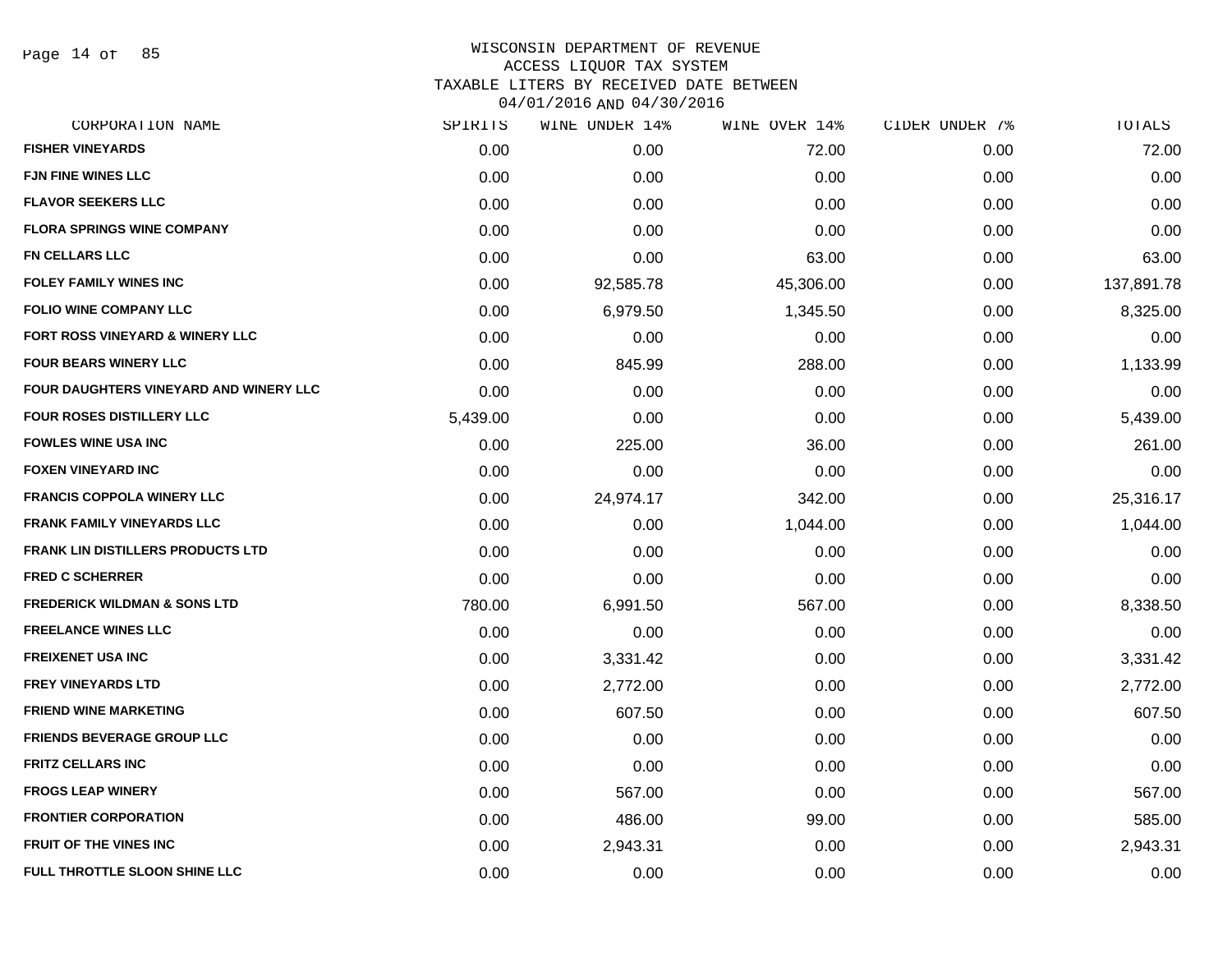Page 15 of 85

#### WISCONSIN DEPARTMENT OF REVENUE ACCESS LIQUOR TAX SYSTEM TAXABLE LITERS BY RECEIVED DATE BETWEEN

04/01/2016 AND 04/30/2016

| CORPORATION NAME                                    | SPIRITS  | WINE UNDER 14% | WINE OVER 14% | CIDER UNDER 7% | <b>TOTALS</b> |
|-----------------------------------------------------|----------|----------------|---------------|----------------|---------------|
| <b>G K SKAGGS INC</b>                               | 0.00     | 1,260.00       | 0.00          | 0.00           | 1,260.00      |
| G.S.W.C. INC.                                       | 225.00   | 2,731.50       | 990.00        | 0.00           | 3,946.50      |
| <b>GAMBA VINEYARDS AND WINERY LLC</b>               | 0.00     | 0.00           | 0.00          | 0.00           | 0.00          |
| <b>GAMBLE FAMILY VINEYARDS LLC</b>                  | 0.00     | 0.00           | 0.00          | 0.00           | 0.00          |
| <b>GENERATIONS OF SONOMA LLC</b>                    | 0.00     | 0.00           | 0.00          | 0.00           | 0.00          |
| <b>GENESEO PARTNERS LP</b>                          | 0.00     | 0.00           | 272.25        | 0.00           | 272.25        |
| <b>GEORGE BOZIC JR</b>                              | 2,869.50 | 1,260.00       | 0.00          | 0.00           | 4,129.50      |
| <b>GERBER, GERBER &amp; GERBER DISCLAIMER TRUST</b> | 0.00     | 796.50         | 0.00          | 0.00           | 796.50        |
| <b>GF WINES LLC</b>                                 | 0.00     | 0.00           | 63.00         | 0.00           | 63.00         |
| <b>GIBSON WINE COMPANY</b>                          | 0.00     | 0.00           | 675.00        | 0.00           | 675.00        |
| <b>GILBERT CELLARS LLC</b>                          | 0.00     | 0.00           | 0.00          | 0.00           | 0.00          |
| <b>GLOBAL SPIRITS USA LLC</b>                       | 6,690.00 | 0.00           | 0.00          | 0.00           | 6,690.00      |
| <b>GLOBAL VINEYARD IMPORTERS INC</b>                | 0.00     | 0.00           | 0.00          | 0.00           | 0.00          |
| <b>GLUNZ FAMILY WINERY &amp; CELLARS INC</b>        | 0.00     | 336.00         | 0.00          | 0.00           | 336.00        |
| <b>GMS WINERY LLC</b>                               | 0.00     | 0.00           | 0.00          | 0.00           | 0.00          |
| <b>GNEKOW FAMILY WINERY LLC</b>                     | 0.00     | 0.00           | 378.00        | 0.00           | 378.00        |
| <b>GOAMERICAGO BEVERAGES LLC</b>                    | 990.00   | 0.00           | 0.00          | 0.00           | 990.00        |
| <b>GOLDSCHMIDT VINEYARDS LLC</b>                    | 0.00     | 252.00         | 1,260.00      | 0.00           | 1,512.00      |
| <b>GOOSE RIDGE LLC</b>                              | 0.00     | 0.00           | 179.99        | 0.00           | 179.99        |
| <b>GORDON BROTHERS CELLARS INC</b>                  | 0.00     | 1,242.00       | 0.00          | 0.00           | 1,242.00      |
| <b>GOTHIC WINE LLC</b>                              | 0.00     | 0.00           | 0.00          | 0.00           | 0.00          |
| <b>GRAHAM BARNES DISTILLING INC</b>                 | 0.00     | 0.00           | 0.00          | 0.00           | 0.00          |
| <b>GRAPE SOLUTIONS INC</b>                          | 0.00     | 0.00           | 0.00          | 0.00           | 0.00          |
| <b>GRAPE VISIONS LLC</b>                            | 0.00     | 0.00           | 0.00          | 0.00           | 0.00          |
| <b>GRAPES OF SPAIN INC</b>                          | 0.00     | 0.00           | 0.00          | 0.00           | 0.00          |
| <b>GREAT DOMAINS &amp; ESTATES LLC</b>              | 0.00     | 693.00         | 855.00        | 0.00           | 1,548.00      |
| <b>GREG &amp; GREG INC</b>                          | 0.00     | 0.00           | 0.00          | 0.00           | 0.00          |
| <b>GREG &amp; PAM HARRINGTON WINES LLC</b>          | 0.00     | 0.00           | 0.00          | 0.00           | 0.00          |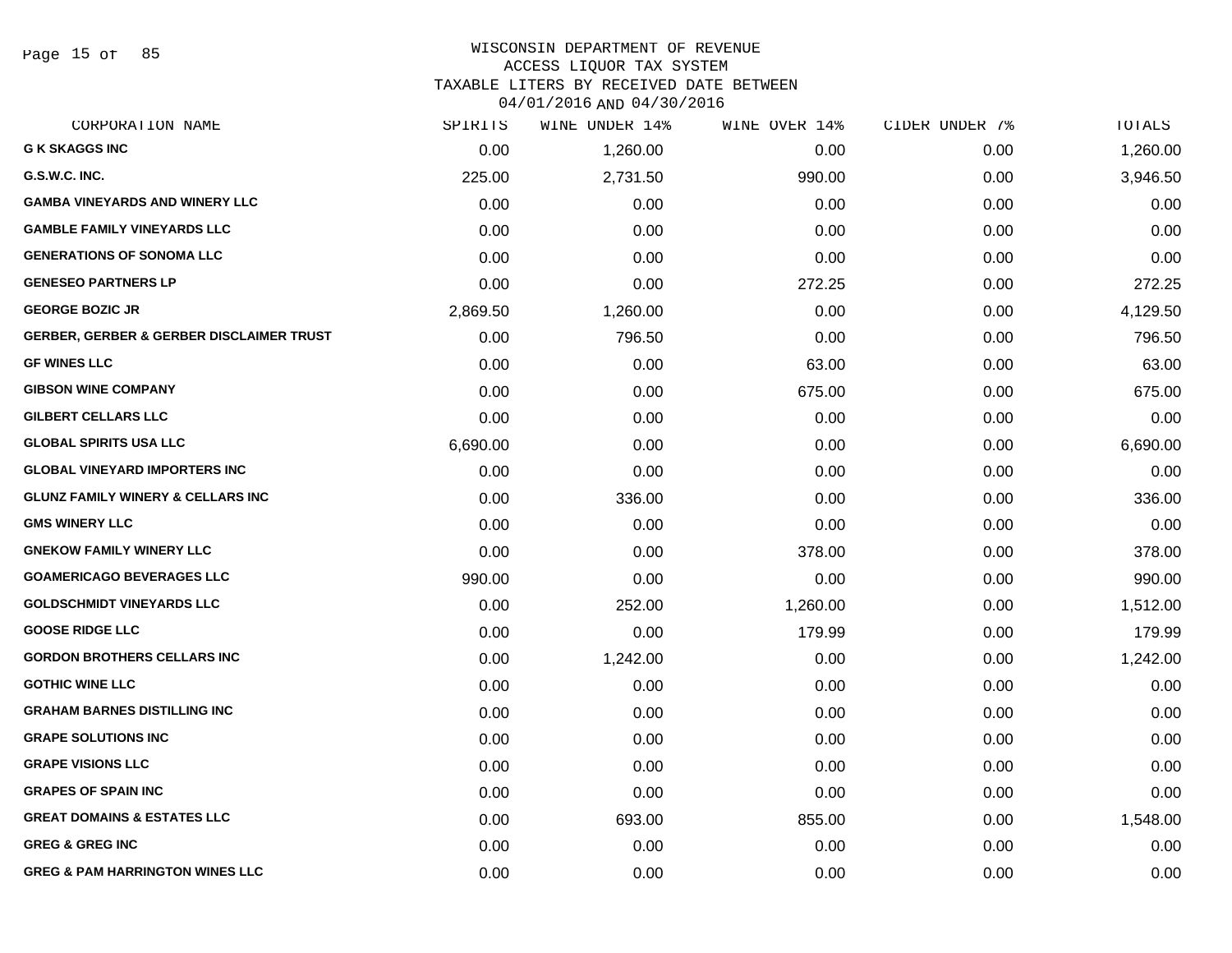Page 16 of 85

| CORPORATION NAME                        | SPIRITS    | WINE UNDER 14% | WINE OVER 14% | CIDER UNDER 7% | TOTALS     |
|-----------------------------------------|------------|----------------|---------------|----------------|------------|
| <b>GREG KRILL</b>                       | 0.00       | 0.00           | 0.00          | 0.00           | 0.00       |
| <b>GREG SANDERS</b>                     | 0.00       | 0.00           | 0.00          | 0.00           | 0.00       |
| <b>GREGORY F BUONOCORE</b>              | 0.00       | 45.00          | 0.00          | 0.00           | 45.00      |
| <b>GREGORY GRAZIANO</b>                 | 0.00       | 0.00           | 0.00          | 0.00           | 0.00       |
| <b>GRGICH HILLS CELLAR</b>              | 0.00       | 6.75           | 720.00        | 0.00           | 726.75     |
| <b>GROTH VINEYARDS &amp; WINERY LLC</b> | 0.00       | 0.00           | 1,035.00      | 0.00           | 1,035.00   |
| <b>GUARACHI WINE PARTNERS INC</b>       | 0.00       | 2,952.00       | 630.00        | 0.00           | 3,582.00   |
| <b>H ERIK ZETTERSTROM</b>               | 0.00       | 0.00           | 0.00          | 0.00           | 0.00       |
| <b>H2 VINO LLC</b>                      | 0.00       | 0.00           | 0.00          | 0.00           | 0.00       |
| <b>HAAS BROTHERS INC</b>                | 0.00       | 0.00           | 0.00          | 0.00           | 0.00       |
| <b>HAHN FAMILY WINES</b>                | 0.00       | 0.00           | 504.00        | 0.00           | 504.00     |
| <b>HALBY MARKETING INC</b>              | 0.00       | 501.00         | 0.00          | 0.00           | 501.00     |
| <b>HALCYON SYNDICATE LTD LLC</b>        | 0.00       | 0.00           | 0.00          | 0.00           | 0.00       |
| <b>HALL WINES LLC</b>                   | 0.00       | 0.00           | 810.00        | 0.00           | 810.00     |
| <b>HAMEL FAMILY WINES LLC</b>           | 0.00       | 0.00           | 0.00          | 0.00           | 0.00       |
| <b>HAND PICKED SELECTIONS INC</b>       | 0.00       | 1,188.00       | 0.00          | 0.00           | 1,188.00   |
| <b>HARDY USA LTD</b>                    | 418.50     | 0.00           | 0.00          | 0.00           | 418.50     |
| <b>HARLAN ESTATE WINERY INC</b>         | 0.00       | 0.00           | 0.00          | 0.00           | 0.00       |
| <b>HARRIS &amp; HARRIS</b>              | 0.00       | 0.00           | 0.00          | 0.00           | 0.00       |
| <b>HARTWELL VINEYARDS LLC</b>           | 0.00       | 0.00           | 0.00          | 0.00           | 0.00       |
| <b>HAWAII SEA SPIRITS LLC</b>           | 0.00       | 0.00           | 0.00          | 0.00           | 0.00       |
| <b>HDD LLC</b>                          | 0.00       | 261.00         | 0.00          | 0.00           | 261.00     |
| <b>HEAVEN HILL DISTILLERIES INC</b>     | 305,847.00 | 1,476.00       | 1,269.00      | 0.00           | 308,592.00 |
| <b>HEINEKEN USA INCORPORATED</b>        | 0.00       | 0.00           | 0.00          | 26,455.00      | 26,455.00  |
| <b>HEITZ WINE CELLARS</b>               | 0.00       | 171.00         | 135.00        | 0.00           | 306.00     |
| <b>HEMISPHERE WINE COMPANY INC</b>      | 0.00       | 0.00           | 0.00          | 0.00           | 0.00       |
| <b>HENDRY PREMIUM IMPORTS INC</b>       | 0.00       | 0.00           | 0.00          | 0.00           | 0.00       |
| <b>HENRIOT INC</b>                      | 0.00       | 297.00         | 0.00          | 0.00           | 297.00     |
|                                         |            |                |               |                |            |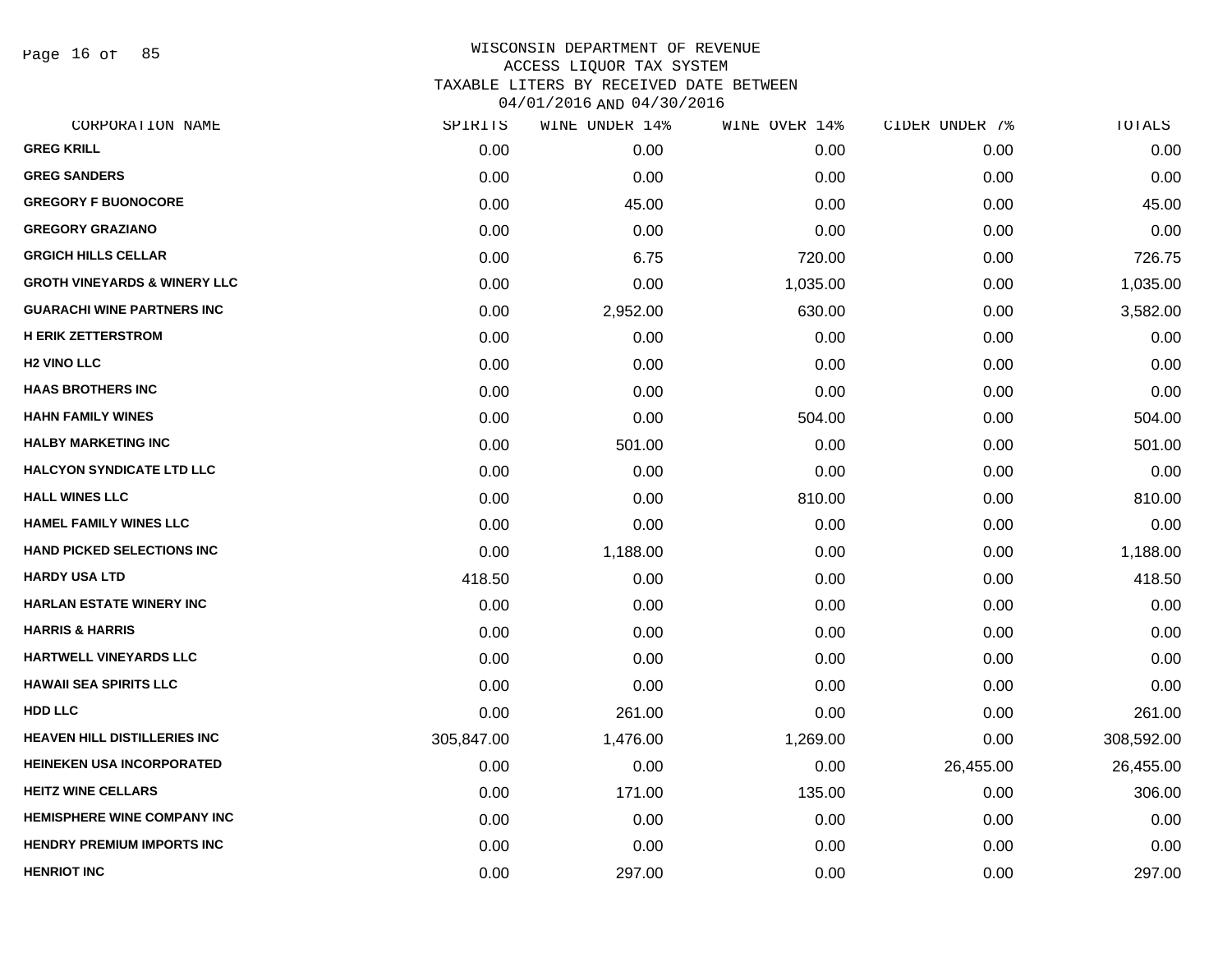Page 17 of 85

|          | WINE UNDER 14% | WINE OVER 14% |      | TOTALS         |
|----------|----------------|---------------|------|----------------|
| 0.00     | 0.00           | 0.00          | 0.00 | 0.00           |
| 0.00     | 0.00           | 0.00          | 0.00 | 0.00           |
| 0.00     | 324.00         | 0.00          | 0.00 | 324.00         |
| 0.00     | 0.00           | 126.12        | 0.00 | 126.12         |
| 0.00     | 0.00           | 0.00          | 0.00 | 0.00           |
| 0.00     | 0.00           | 0.00          | 0.00 | 0.00           |
| 0.00     | 0.00           | 0.00          | 0.00 | 0.00           |
| 0.00     | 0.00           | 9.00          | 0.00 | 9.00           |
| 0.00     | 0.00           | 0.00          | 0.00 | 0.00           |
| 0.00     | 135.00         | 0.00          | 0.00 | 135.00         |
| 5,616.00 | 0.00           | 0.00          | 0.00 | 5,616.00       |
| 0.00     | 0.00           | 0.00          | 0.00 | 0.00           |
| 0.00     | 522.00         | 0.00          | 0.00 | 522.00         |
| 0.00     | 189.00         | 0.00          | 0.00 | 189.00         |
| 0.00     | 0.00           | 0.00          | 0.00 | 0.00           |
| 0.00     | 657.00         | 2,551.50      | 0.00 | 3,208.50       |
| 0.00     | 0.00           | 0.00          | 0.00 | 0.00           |
| 0.00     | 0.00           | 0.00          | 0.00 | 0.00           |
| 0.00     | 0.00           | 0.00          | 0.00 | 0.00           |
| 0.00     | 0.00           | 0.00          | 0.00 | 0.00           |
| 0.00     | 0.00           | 0.00          | 0.00 | 0.00           |
| 5,043.00 | 0.00           | 0.00          | 0.00 | 5,043.00       |
| 166.50   | 0.00           | 0.00          | 0.00 | 166.50         |
| 0.00     | 0.00           | 0.00          | 0.00 | 0.00           |
| 168.00   | 569.50         | 270.75        | 0.00 | 1,008.25       |
| 0.00     | 1,768.50       | 36.00         | 0.00 | 1,804.50       |
| 0.00     | 0.00           | 0.00          | 0.00 | 0.00           |
| 0.00     | 0.00           | 0.00          | 0.00 | 0.00           |
|          | SPIRITS        |               |      | CIDER UNDER 7% |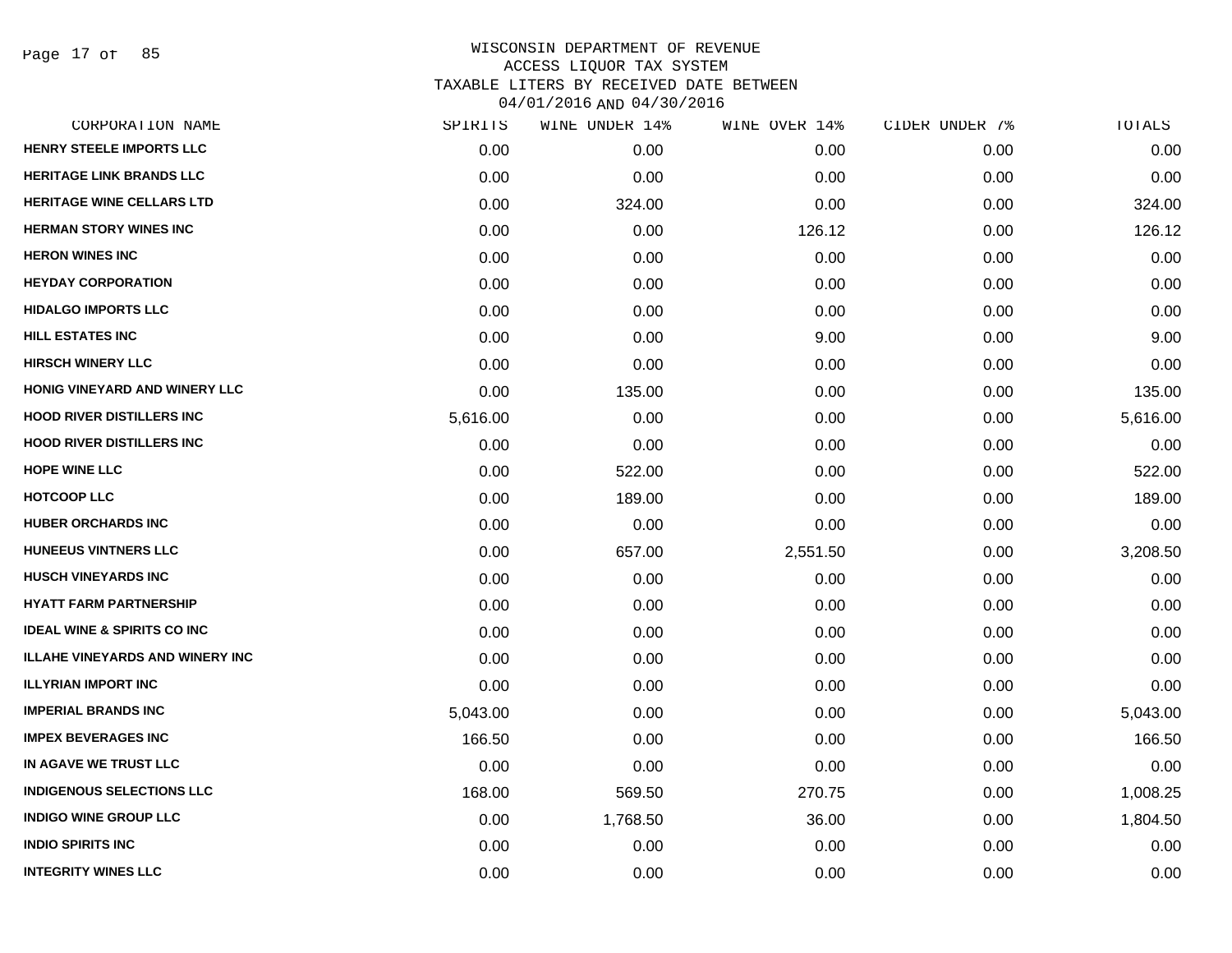Page 18 of 85

| CORPORATION NAME                           | SPIRITS | WINE UNDER 14% | WINE OVER 14% | CIDER UNDER 7% | TOTALS    |
|--------------------------------------------|---------|----------------|---------------|----------------|-----------|
| <b>INTERNATIONAL BEVERAGE COMPANY INC</b>  | 0.00    | 0.00           | 0.00          | 0.00           | 0.00      |
| <b>INTERNATIONAL SPIRITS AND WINES LLC</b> | 0.00    | 0.00           | 0.00          | 0.00           | 0.00      |
| <b>INTERNATIONAL SPIRITS LLC</b>           | 0.00    | 0.00           | 0.00          | 0.00           | 0.00      |
| <b>INTERNATIONAL VINES INC</b>             | 0.00    | 630.00         | 0.00          | 0.00           | 630.00    |
| <b>INTERSECT BEVERAGE LLC</b>              | 0.00    | 0.00           | 0.00          | 0.00           | 0.00      |
| <b>INTERTRADE USA COMPANY</b>              | 0.00    | 0.00           | 0.00          | 0.00           | 0.00      |
| <b>INVESTOR'S OF AMERICA LP</b>            | 0.00    | 9.00           | 9.00          | 0.00           | 18.00     |
| <b>ION BEVERAGES LLC</b>                   | 0.00    | 0.00           | 0.00          | 0.00           | 0.00      |
| <b>IRON HORSE VINEYARDS LP</b>             | 0.00    | 0.00           | 0.00          | 0.00           | 0.00      |
| <b>J &amp; J IMPORTERS LLC</b>             | 0.00    | 3,546.00       | 0.00          | 0.00           | 3,546.00  |
| <b>J K WILLIAMS DISTILLING LLC</b>         | 0.00    | 0.00           | 0.00          | 0.00           | 0.00      |
| <b>J LOHR WINERY CORP</b>                  | 0.00    | 9,184.50       | 121.50        | 0.00           | 9,306.00  |
| <b>J PEDRONCELLI WINERY</b>                | 0.00    | 252.00         | 378.00        | 0.00           | 630.00    |
| <b>J-NH WINE GROUP LLC</b>                 | 0.00    | 0.00           | 0.00          | 0.00           | 0.00      |
| <b>J3 WINE PARTNERS LLC</b>                | 0.00    | 0.00           | 0.00          | 0.00           | 0.00      |
| <b>JACK POUST &amp; COMPANY INC</b>        | 0.00    | 1,071.00       | 0.00          | 0.00           | 1,071.00  |
| <b>JACKSON FAMILY ENTERPRISES INC</b>      | 0.00    | 65,835.00      | 14,095.50     | 0.00           | 79,930.50 |
| <b>JACUZZI FAMILY VINEYARDS LLC</b>        | 0.00    | 0.00           | 45.00         | 0.00           | 45.00     |
| <b>JAM CELLARS INC</b>                     | 0.00    | 0.00           | 0.00          | 0.00           | 0.00      |
| <b>JAMES CLARK</b>                         | 0.00    | 0.00           | 0.00          | 0.00           | 0.00      |
| <b>JAMES E COSMA</b>                       | 0.00    | 1,917.00       | 0.00          | 0.00           | 1,917.00  |
| <b>JAMES J MOORE</b>                       | 0.00    | 0.00           | 0.00          | 0.00           | 0.00      |
| <b>JAMES L LAMBERT</b>                     | 0.00    | 0.00           | 0.00          | 0.00           | 0.00      |
| <b>JAMES MORONEY INC</b>                   | 0.00    | 1,008.00       | 0.00          | 0.00           | 1,008.00  |
| <b>JAMES RICKER</b>                        | 58.50   | 13,343.25      | 58.50         | 0.00           | 13,460.25 |
| JAPAN PRESTIGE SAKE INTERNATIONAL INC      | 0.00    | 16.20          | 69.84         | 0.00           | 86.04     |
| <b>JARED BURNS</b>                         | 0.00    | 66.56          | 66.56         | 0.00           | 133.12    |
| <b>JARVIS</b>                              | 0.00    | 0.00           | 0.00          | 0.00           | 0.00      |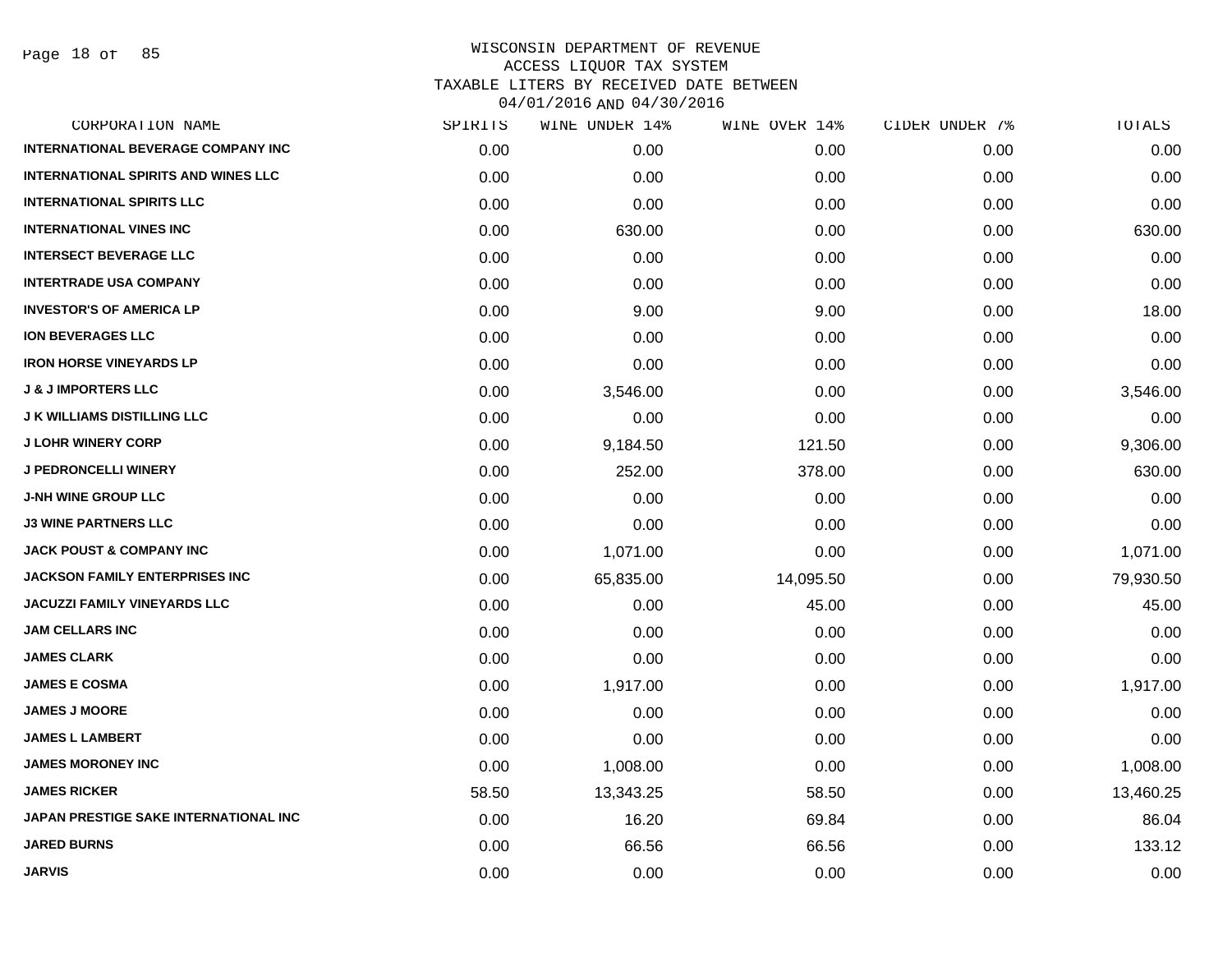Page 19 of 85

| CORPORATION NAME                   | SPIRITS    | WINE UNDER 14% | WINE OVER 14% | CIDER UNDER 7% | $\mathtt{TOTALS}$ |
|------------------------------------|------------|----------------|---------------|----------------|-------------------|
| <b>JASON J AND MOLLY N DREW</b>    | 0.00       | 0.00           | 0.00          | 0.00           | 0.00              |
| <b>JAX VINEYARDS LLC</b>           | 0.00       | 0.00           | 0.00          | 0.00           | 0.00              |
| <b>JAY J HEMINWAY</b>              | 0.00       | 0.00           | 126.00        | 0.00           | 126.00            |
| <b>JAY MIDWEST INC</b>             | 180.00     | 0.00           | 364.00        | 0.00           | 544.00            |
| <b>JB GEORGE LLC</b>               | 0.00       | 0.00           | 0.00          | 0.00           | 0.00              |
| <b>JC CELLARS INC</b>              | 0.00       | 0.00           | 0.00          | 0.00           | 0.00              |
| JEAN CLAUDE BOISSET WINES USA INC  | 0.00       | 1,143.00       | 324.00        | 0.00           | 1,467.00          |
| <b>JEFF QUINT</b>                  | 0.00       | 0.00           | 0.00          | 0.00           | 0.00              |
| <b>JEREMY O SHAPLEY</b>            | 0.00       | 441.00         | 0.00          | 0.00           | 441.00            |
| <b>JESSIES GROVE WINERY INC</b>    | 0.00       | 0.00           | 0.00          | 0.00           | 0.00              |
| <b>JFC INTERNATIONAL INC</b>       | 0.00       | 948.62         | 2,782.65      | 0.00           | 3,731.27          |
| <b>JIM BEAM BRANDS CO</b>          | 453,753.30 | 1,242.00       | 252.00        | 0.00           | 455,247.30        |
| <b>JNJ INTERNATIONAL INC</b>       | 0.00       | 0.00           | 540.00        | 0.00           | 540.00            |
| <b>JOHAN VINEYARDS LLC</b>         | 0.00       | 0.00           | 0.00          | 0.00           | 0.00              |
| JOHN ANTHONY VINEYARDS LLC         | 0.00       | 0.00           | 0.00          | 0.00           | 0.00              |
| <b>JOHN K GLEASON</b>              | 0.00       | 0.00           | 0.00          | 0.00           | 0.00              |
| <b>JON A GERSTENSCHLAGER</b>       | 0.00       | 0.00           | 0.00          | 0.00           | 0.00              |
| <b>JONATHAN S GRANT</b>            | 0.00       | 0.00           | 0.00          | 0.00           | 0.00              |
| <b>JOSE PASTOR</b>                 | 0.00       | 0.00           | 0.00          | 0.00           | 0.00              |
| <b>JOSEPH KENT WINES LLC</b>       | 0.00       | 0.00           | 0.00          | 0.00           | 0.00              |
| <b>JOSEPH PHELPS VINEYARDS LLC</b> | 0.00       | 0.00           | 76.50         | 0.00           | 76.50             |
| JOSEPH VICTORI WINES, INC.         | 0.00       | 504.00         | 0.00          | 0.00           | 504.00            |
| <b>JOSU GALDOS</b>                 | 0.00       | 441.00         | 99.00         | 0.00           | 540.00            |
| <b>JOTO SAKE LLC</b>               | 0.00       | 85.20          | 285.84        | 0.00           | 371.04            |
| <b>JOURNEYMAN DISTILLERY LLC</b>   | 0.00       | 0.00           | 0.00          | 0.00           | 0.00              |
| <b>JPPZ INC</b>                    | 0.00       | 0.00           | 0.00          | 0.00           | 0.00              |
| JUDD FAMILY VINEYARDS LP           | 0.00       | 0.00           | 0.00          | 0.00           | 0.00              |
| <b>JVW CORPORATION</b>             | 0.00       | 963.00         | 0.00          | 0.00           | 963.00            |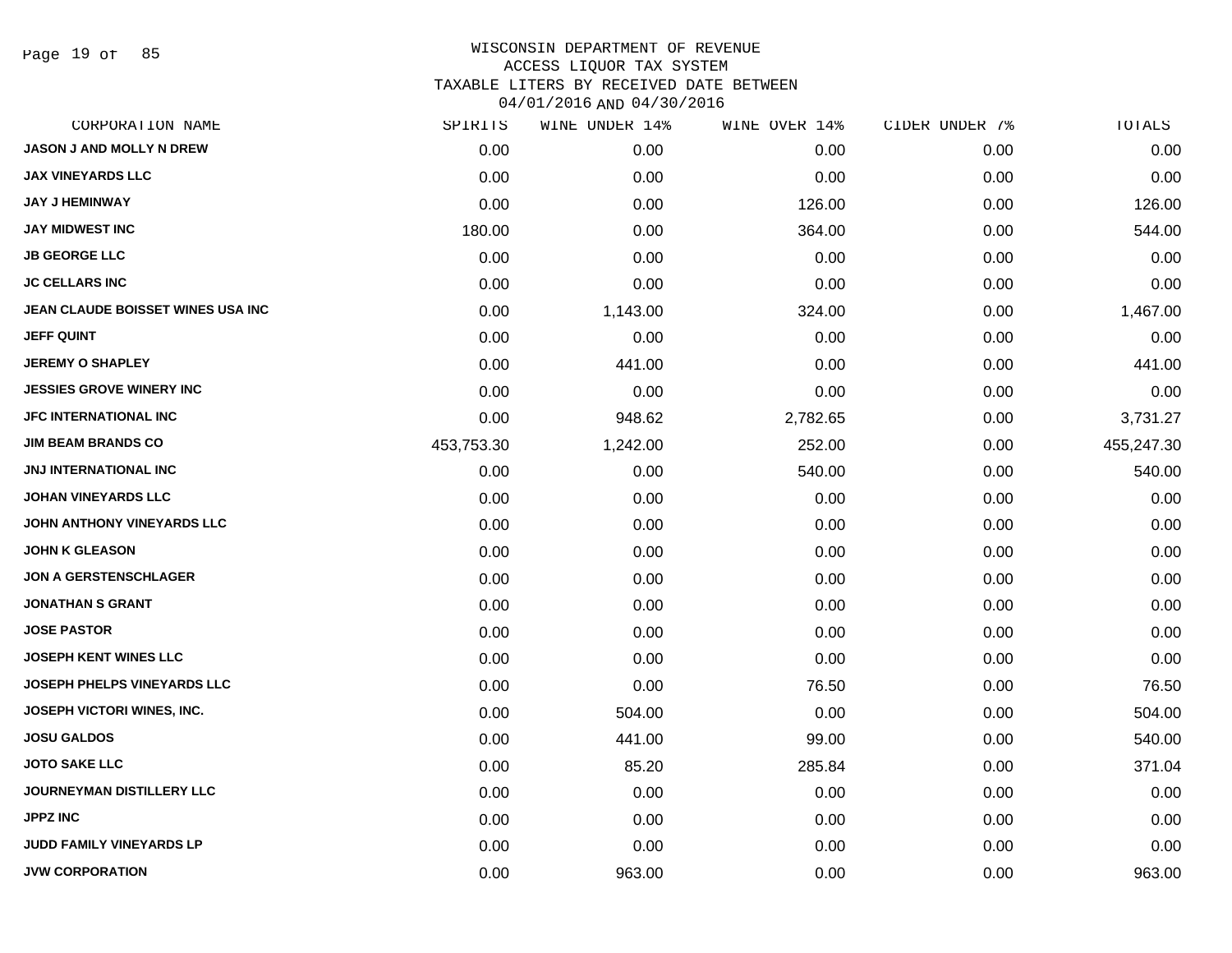Page 20 of 85

| CORPORATION NAME                       | SPIRITS | WINE UNDER 14% | WINE OVER 14% | CIDER UNDER 7% | <b>TOTALS</b> |
|----------------------------------------|---------|----------------|---------------|----------------|---------------|
| <b>JZ WINE COMPANY</b>                 | 0.00    | 0.00           | 0.00          | 0.00           | 0.00          |
| <b>K VINTNERS LLC</b>                  | 0.00    | 1,512.00       | 0.00          | 0.00           | 1,512.00      |
| <b>KALIN CELLARS INC</b>               | 0.00    | 0.00           | 0.00          | 0.00           | 0.00          |
| <b>KB WINES LLC</b>                    | 0.00    | 0.00           | 0.00          | 0.00           | 0.00          |
| <b>KELLER ESTATE LTD</b>               | 0.00    | 0.00           | 0.00          | 0.00           | 0.00          |
| <b>KEN WRIGHT CELLARS CO</b>           | 0.00    | 0.00           | 0.00          | 0.00           | 0.00          |
| <b>KENNETH S LIKITPRAKONG</b>          | 0.00    | 234.40         | 0.00          | 0.00           | 234.40        |
| <b>KENT HUMPHREY</b>                   | 0.00    | 0.00           | 252.00        | 0.00           | 252.00        |
| <b>KENT RASMUSSEN WINERY</b>           | 0.00    | 504.00         | 0.00          | 0.00           | 504.00        |
| <b>KENTUCKY BOURBON DISTILLERS LTD</b> | 693.80  | 0.00           | 0.00          | 0.00           | 693.80        |
| <b>KERMIT LYNCH WINE MERCHANTS</b>     | 0.00    | 0.00           | 99.00         | 0.00           | 99.00         |
| KINDRED SPIRITS NORTH AMERICA INC      | 0.00    | 0.00           | 0.00          | 0.00           | 0.00          |
| <b>KING ESTATE WINERY LP</b>           | 0.00    | 1,521.00       | 0.00          | 0.00           | 1,521.00      |
| <b>KIONA VINEYARDS LLC</b>             | 0.00    | 0.00           | 0.00          | 0.00           | 0.00          |
| KISTLER VINEYARDS, LLC                 | 0.00    | 0.00           | 0.00          | 0.00           | 0.00          |
| <b>KITFOX VINEYARDS LLC</b>            | 0.00    | 0.00           | 0.00          | 0.00           | 0.00          |
| <b>KLEIN FOODS INC</b>                 | 0.00    | 10,710.00      | 2,841.00      | 0.00           | 13,551.00     |
| <b>KLIN SPIRITS LLC</b>                | 0.00    | 0.00           | 0.00          | 0.00           | 0.00          |
| <b>KLINKER BRICK WINERY INC</b>        | 0.00    | 252.00         | 630.00        | 0.00           | 882.00        |
| <b>KOBRAND CORPORATION</b>             | 661.50  | 4,990.50       | 2,250.00      | 0.00           | 7,902.00      |
| KOJIMA & INTERNATIONAL ASSOCIATES INC  | 0.00    | 0.00           | 0.00          | 0.00           | 0.00          |
| <b>KONGSGAARD WINE LLC</b>             | 0.00    | 0.00           | 0.00          | 0.00           | 0.00          |
| <b>KONSTANTIN D FRANK &amp; SONS</b>   | 0.00    | 0.00           | 0.00          | 0.00           | 0.00          |
| <b>KOPRI INC</b>                       | 0.00    | 0.00           | 0.00          | 0.00           | 0.00          |
| <b>KOVAL INC</b>                       | 153.95  | 0.00           | 0.00          | 0.00           | 153.95        |
| <b>KRISTINE ASHE</b>                   | 0.00    | 0.00           | 0.00          | 0.00           | 0.00          |
| <b>KRUPP BROTHERS LLC</b>              | 0.00    | 0.00           | 0.00          | 0.00           | 0.00          |
| <b>KYSELA PERE ET FILS LTD</b>         | 0.00    | 3,222.00       | 526.50        | 0.00           | 3,748.50      |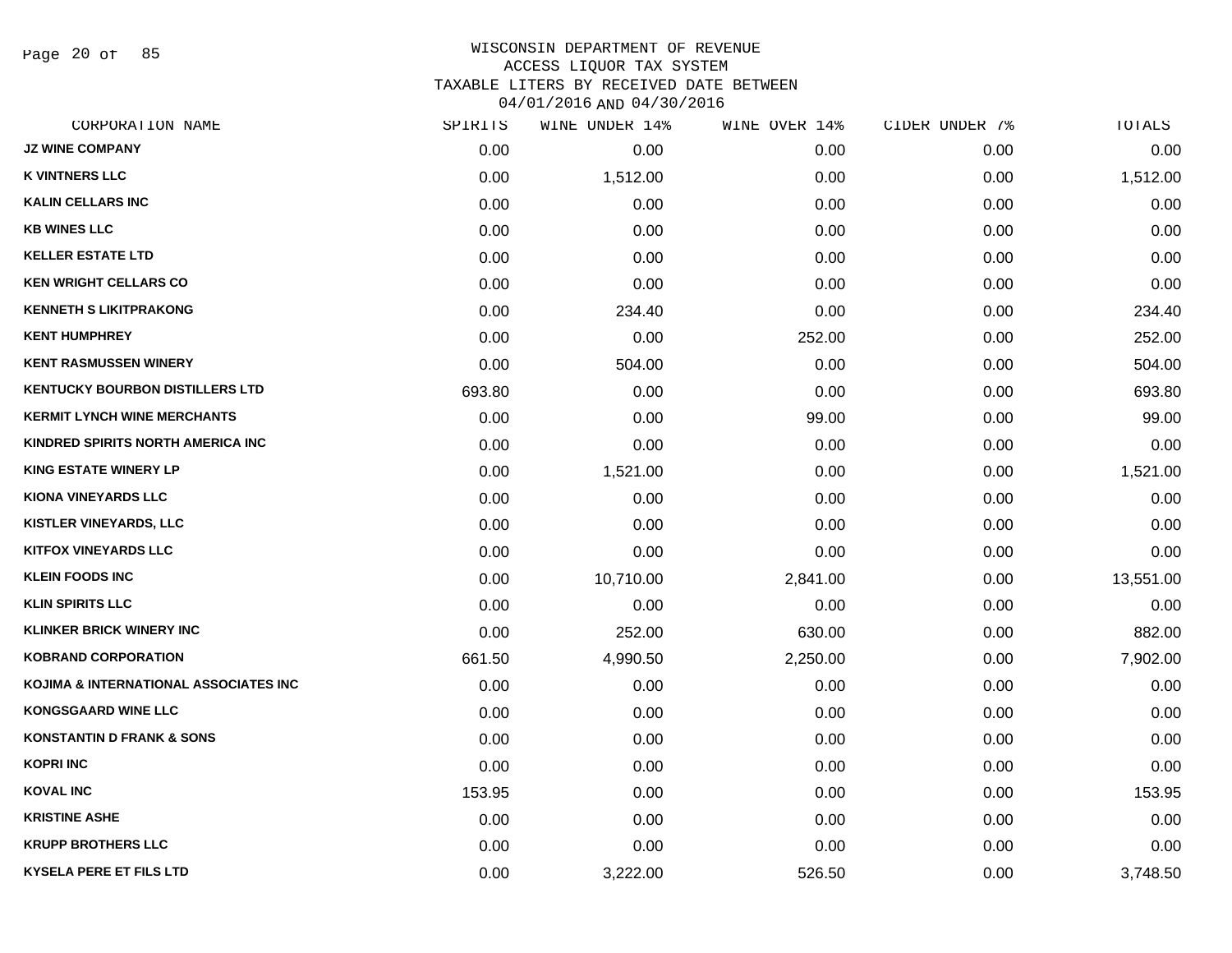Page 21 of 85

| CORPORATION NAME                           | SPIRITS   | WINE UNDER 14% | WINE OVER 14% | CIDER UNDER 7% | TOTALS    |
|--------------------------------------------|-----------|----------------|---------------|----------------|-----------|
| <b>L &amp; L IMPORTS LLC</b>               | 0.00      | 0.00           | 0.00          | 0.00           | 0.00      |
| <b>L C WINE</b>                            | 0.00      | 0.00           | 0.00          | 0.00           | 0.00      |
| L FOPPIANO WINE CO INC                     | 0.00      | 0.00           | 0.00          | 0.00           | 0.00      |
| <b>L&amp;C WINE COUNTRY OPERATIONS LLC</b> | 0.00      | 0.00           | 135.00        | 0.00           | 135.00    |
| <b>LADERA WINERY LLC</b>                   | 0.00      | 63.00          | 189.00        | 0.00           | 252.00    |
| <b>LAETITIA VINEYARD &amp; WINERY INC</b>  | 0.00      | 0.00           | 0.00          | 0.00           | 0.00      |
| <b>LAIRD &amp; COMPANY</b>                 | 0.00      | 0.00           | 0.00          | 0.00           | 0.00      |
| <b>LANCE C RANDOLPH</b>                    | 0.00      | 252.00         | 0.00          | 0.00           | 252.00    |
| <b>LANGDON SHIVERICK INC</b>               | 0.00      | 0.00           | 0.00          | 0.00           | 0.00      |
| <b>LANGE WINERY LLC</b>                    | 0.00      | 0.00           | 0.00          | 0.00           | 0.00      |
| <b>LAPHAM SALES &amp; MARKETING INC</b>    | 0.00      | 0.00           | 0.00          | 0.00           | 0.00      |
| <b>LATITUDE BEVERAGE COMPANY</b>           | 0.00      | 0.00           | 0.00          | 0.00           | 0.00      |
| <b>LAURENT-PERRIER US INC</b>              | 0.00      | 31.50          | 0.00          | 0.00           | 31.50     |
| <b>LAVA SPRINGS INC</b>                    | 0.00      | 0.00           | 0.00          | 0.00           | 0.00      |
| <b>LCF WINE COMPANY LLC</b>                | 0.00      | 0.00           | 0.00          | 0.00           | 0.00      |
| LE CEP II INC                              | 0.00      | 0.00           | 0.00          | 0.00           | 0.00      |
| LE GRAND COURTAGE LLC                      | 0.00      | 0.00           | 0.00          | 0.00           | 0.00      |
| LE RAISIN IMPORTS LLC                      | 0.00      | 0.00           | 0.00          | 0.00           | 0.00      |
| <b>LEAH M SULLBERG</b>                     | 0.00      | 0.00           | 0.00          | 0.00           | 0.00      |
| LEFT COAST CELLARS LLC                     | 0.00      | 0.00           | 0.00          | 0.00           | 0.00      |
| <b>LEMELSON WINERY LLC</b>                 | 0.00      | 0.00           | 0.00          | 0.00           | 0.00      |
| <b>LEONARD KREUSCH INC</b>                 | 0.00      | 270.28         | 0.00          | 0.00           | 270.28    |
| <b>LEONARDINI FAMILY WINERY LLC</b>        | 0.00      | 0.00           | 0.00          | 0.00           | 0.00      |
| <b>LEONETTI CELLAR LLC</b>                 | 0.00      | 0.00           | 153.00        | 0.00           | 153.00    |
| <b>LEVECKE CORPORATION</b>                 | 23,566.50 | 0.00           | 0.00          | 0.00           | 23,566.50 |
| <b>LEVIATHAN WINE COMPANY LLC</b>          | 0.00      | 0.00           | 0.00          | 0.00           | 0.00      |
| <b>LICKUID AWESOME LLC</b>                 | 0.00      | 720.00         | 0.00          | 0.00           | 720.00    |
| <b>LIOCO WINE COMPANY LLC</b>              | 0.00      | 0.00           | 0.00          | 0.00           | 0.00      |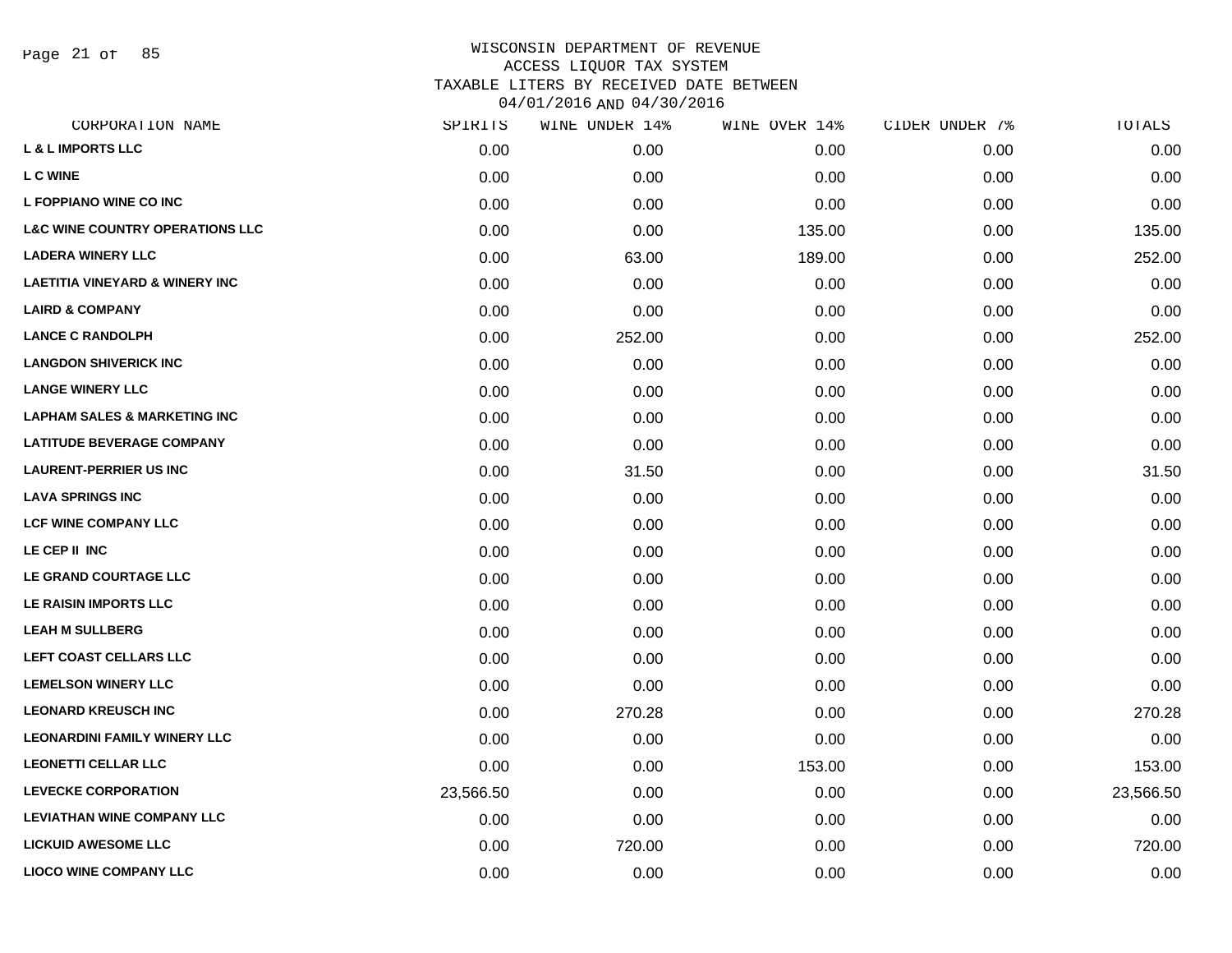Page 22 of 85

#### WISCONSIN DEPARTMENT OF REVENUE ACCESS LIQUOR TAX SYSTEM TAXABLE LITERS BY RECEIVED DATE BETWEEN

04/01/2016 AND 04/30/2016

| CORPORATION NAME                         | SPIRITS   | WINE UNDER 14% | WINE OVER 14% | CIDER UNDER 7% | TOTALS    |
|------------------------------------------|-----------|----------------|---------------|----------------|-----------|
| <b>LION NATHAN USA INC</b>               | 0.00      | 1,965.00       | 165.00        | 0.00           | 2,130.00  |
| <b>LIQUID BRANDS LLC</b>                 | 0.00      | 315.00         | 0.00          | 0.00           | 315.00    |
| <b>LISA LISA INCORPORATED</b>            | 0.00      | 0.00           | 504.00        | 0.00           | 504.00    |
| <b>LISA MARLOW</b>                       | 0.00      | 0.00           | 0.00          | 0.00           | 0.00      |
| <b>LOCAL WINE AND SPIRITS LLC</b>        | 0.00      | 0.00           | 0.00          | 0.00           | 0.00      |
| <b>LOEST &amp; MCNAMEE INC</b>           | 0.00      | 1,296.00       | 0.00          | 0.00           | 1,296.00  |
| <b>LOMPIAN WINES LLC</b>                 | 0.00      | 2,775.75       | 88.50         | 0.00           | 2,864.25  |
| <b>LONG MEADOW RANCH WINERY INC</b>      | 0.00      | 423.00         | 354.00        | 0.00           | 777.00    |
| <b>LONG SHADOWS VINTNERS LLC</b>         | 0.00      | 0.00           | 0.00          | 0.00           | 0.00      |
| <b>LONGDROP CIDER COMPANY INC</b>        | 0.00      | 0.00           | 0.00          | 0.00           | 0.00      |
| <b>LONZ WINERY INC</b>                   | 0.00      | 0.00           | 0.00          | 0.00           | 0.00      |
| <b>LOOSEN BROS USA LTD</b>               | 0.00      | 0.00           | 0.00          | 0.00           | 0.00      |
| <b>LORING WINE COMPANY LLC</b>           | 0.00      | 0.00           | 1,646.99      | 0.00           | 1,646.99  |
| <b>LOUIDAR LLC</b>                       | 0.00      | 0.00           | 0.00          | 0.00           | 0.00      |
| <b>LOUIS GLUNZ BEER INC</b>              | 0.00      | 0.00           | 0.00          | 0.00           | 0.00      |
| <b>LOUIS GLUNZ WINE INC</b>              | 0.00      | 0.00           | 0.00          | 0.00           | 0.00      |
| <b>LOUIS LATOUR INC</b>                  | 0.00      | 0.00           | 0.00          | 0.00           | 0.00      |
| <b>LOUISVILLE DISTILLING COMPANY LLC</b> | 243.00    | 0.00           | 0.00          | 0.00           | 243.00    |
| <b>LOWDEN SCHOOLHOUSE CORPORATION</b>    | 0.00      | 0.00           | 0.00          | 0.00           | 0.00      |
| <b>LUNA VINEYARDS INC</b>                | 0.00      | 27.00          | 0.00          | 0.00           | 27.00     |
| <b>LUNEAU USA INC</b>                    | 0.00      | 9,129.00       | 0.00          | 0.00           | 9,129.00  |
| <b>LUXCO INC</b>                         | 69,897.00 | 468.00         | 1,440.00      | 0.00           | 71,805.00 |
| <b>M.A.C. WINES, LLC</b>                 | 0.00      | 252.00         | 0.00          | 0.00           | 252.00    |
| <b>MACH FLYNT INC</b>                    | 3,528.00  | 41,832.00      | 6,543.00      | 0.00           | 51,903.00 |
| <b>MAD CAR WINE CO LLC</b>               | 0.00      | 61.86          | 0.00          | 0.00           | 61.86     |
| <b>MADISON VINEYARD HOLDINGS LLC</b>     | 0.00      | 4,032.00       | 5,112.00      | 0.00           | 9,144.00  |
| <b>MADRIGAL FAMILY WINERY LLC</b>        | 0.00      | 48.50          | 7.50          | 0.00           | 56.00     |
| <b>MAGAVE TEQUILA INC</b>                | 0.00      | 0.00           | 0.00          | 0.00           | 0.00      |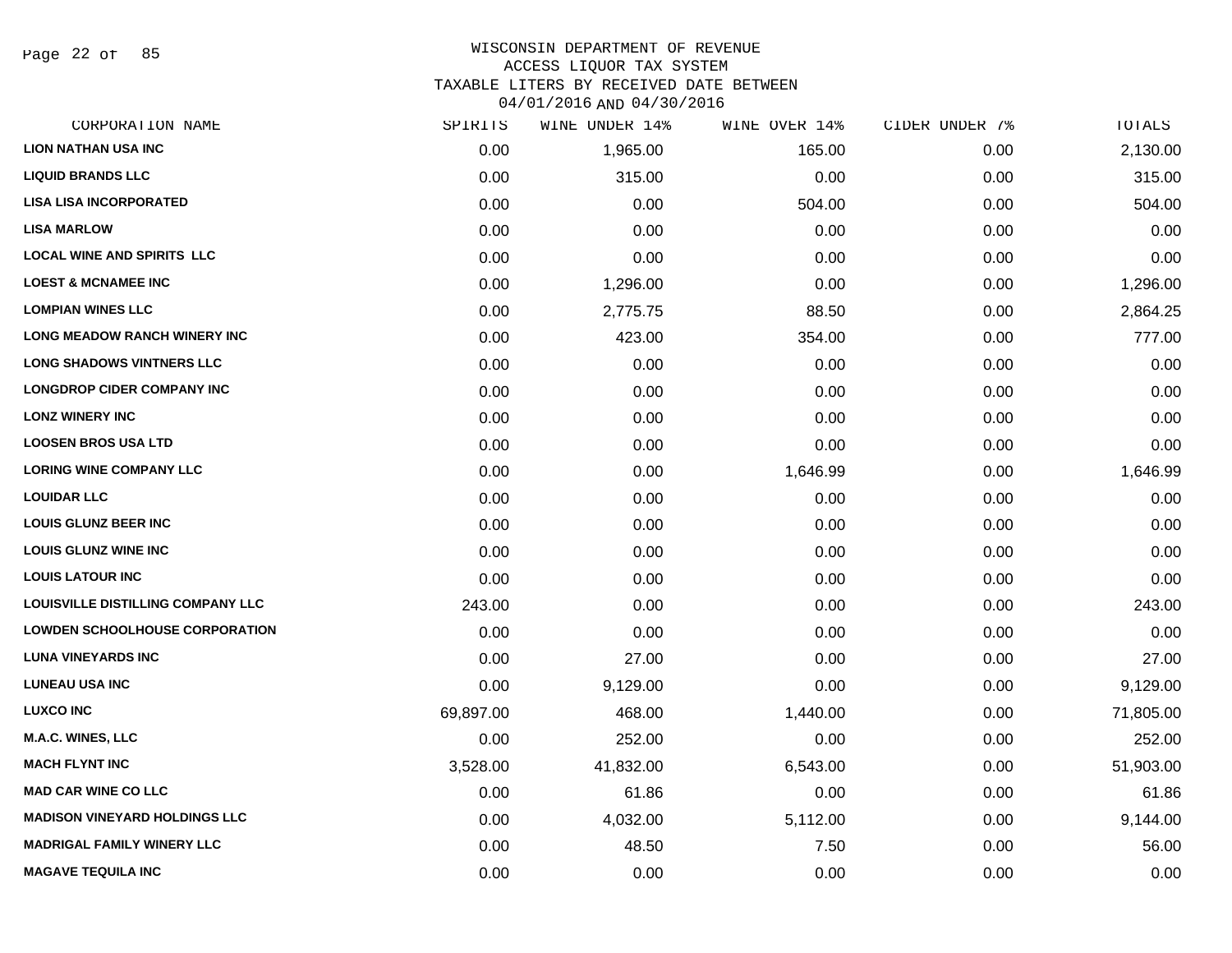Page 23 of 85

| <b>MAGICAL SPIRITS INC</b><br>0.00<br>0.00<br>0.00<br>0.00<br><b>MAISONS MARQUES &amp; DOMAINES USA INC.</b><br>0.00<br>3,358.50<br>67.50<br>0.00<br><b>MANUEL PULIDO</b><br>0.00<br>0.00<br>0.00<br>0.00<br><b>MARIETTA CELLARS INC</b><br>0.00<br>504.00<br>1,467.00<br>0.00<br><b>MARIPOSA WINE COMPANY LLC</b><br>0.00<br>0.00<br>0.00<br>0.00<br><b>MARK ADAMS &amp; CIERA ADAMS</b><br>0.00<br>0.00<br>0.00<br>0.00<br><b>MARK ANDERSON</b><br>0.00<br>0.00<br>0.00<br>0.00<br><b>MARK ANTHONY BRANDS INC</b><br>0.00<br>0.00<br>0.00<br>0.00<br><b>MARKETING GLOBAL BRANDS CORP</b><br>0.00<br>0.00<br>0.00<br>0.00<br><b>MARTIN RAY WINERY INC</b><br>0.00<br>0.00<br>0.00<br>0.00<br><b>MARTINELLI WINERY INC</b><br>0.00<br>0.00<br>108.00<br>0.00<br><b>MASON &amp; MASON</b><br>0.00<br>192.58<br>0.00<br>0.00<br><b>MASSANOIS LLC</b><br>1,497.00<br>472.50<br>0.00<br>0.00<br><b>MATHY WINERY LLC</b><br>0.00<br>0.00<br>0.00<br>0.00<br><b>MATRICK HOLDINGS CORPORATION</b><br>0.00<br>0.00<br>0.00<br>0.00<br><b>MAURICE KANBAR</b><br>0.00<br>0.00<br>0.00<br>0.00<br><b>MAURITSON FAMILY WINERY</b><br>0.00<br>0.00<br>189.00<br>0.00<br><b>MC CORMICK DISTILLING CO INC</b><br>24,111.00<br>0.00<br>0.00<br>0.00<br><b>MCKENZIE'S BEVERAGES INC</b><br>0.00<br>0.00<br>0.00<br>5,177.72<br><b>MCMANIS FAMILY VINEYARDS INC</b><br>0.00<br>2,142.00<br>0.00<br>0.00<br><b>MCNAB RIDGE WINERY LLC</b><br>0.00<br>0.00<br>0.00<br>0.00<br><b>MEDCO ATLANTIC INC</b><br>0.00<br>0.00<br>0.00<br>0.00<br><b>MEGAWINE INC</b><br>0.00<br>0.00<br>0.00<br>0.00<br><b>MEIERS WINE CELLARS INC</b><br>0.00<br>801.00<br>54.00<br>0.00<br><b>MENDOCINO WINE GROUP LLC</b><br>0.00<br>1,890.00<br>126.00<br>0.00<br><b>MERCER WINE ESTATES LLC</b><br>0.00<br>126.00<br>0.00<br>0.00<br><b>MERCHANT DU VIN CORPORATION</b><br>0.00<br>848.88<br>0.00<br>0.00<br><b>MEREDITH VINEYARD ESTATE INC</b><br>0.00<br>0.00<br>0.00<br>0.00 | CORPORATION NAME | SPIRITS | WINE UNDER 14% | WINE OVER 14% | CIDER UNDER 7% | TOTALS    |
|---------------------------------------------------------------------------------------------------------------------------------------------------------------------------------------------------------------------------------------------------------------------------------------------------------------------------------------------------------------------------------------------------------------------------------------------------------------------------------------------------------------------------------------------------------------------------------------------------------------------------------------------------------------------------------------------------------------------------------------------------------------------------------------------------------------------------------------------------------------------------------------------------------------------------------------------------------------------------------------------------------------------------------------------------------------------------------------------------------------------------------------------------------------------------------------------------------------------------------------------------------------------------------------------------------------------------------------------------------------------------------------------------------------------------------------------------------------------------------------------------------------------------------------------------------------------------------------------------------------------------------------------------------------------------------------------------------------------------------------------------------------------------------------------------------------------------------------------------------------------------------------------------------------------------------------------|------------------|---------|----------------|---------------|----------------|-----------|
|                                                                                                                                                                                                                                                                                                                                                                                                                                                                                                                                                                                                                                                                                                                                                                                                                                                                                                                                                                                                                                                                                                                                                                                                                                                                                                                                                                                                                                                                                                                                                                                                                                                                                                                                                                                                                                                                                                                                             |                  |         |                |               |                | 0.00      |
|                                                                                                                                                                                                                                                                                                                                                                                                                                                                                                                                                                                                                                                                                                                                                                                                                                                                                                                                                                                                                                                                                                                                                                                                                                                                                                                                                                                                                                                                                                                                                                                                                                                                                                                                                                                                                                                                                                                                             |                  |         |                |               |                | 3,426.00  |
|                                                                                                                                                                                                                                                                                                                                                                                                                                                                                                                                                                                                                                                                                                                                                                                                                                                                                                                                                                                                                                                                                                                                                                                                                                                                                                                                                                                                                                                                                                                                                                                                                                                                                                                                                                                                                                                                                                                                             |                  |         |                |               |                | 0.00      |
|                                                                                                                                                                                                                                                                                                                                                                                                                                                                                                                                                                                                                                                                                                                                                                                                                                                                                                                                                                                                                                                                                                                                                                                                                                                                                                                                                                                                                                                                                                                                                                                                                                                                                                                                                                                                                                                                                                                                             |                  |         |                |               |                | 1,971.00  |
|                                                                                                                                                                                                                                                                                                                                                                                                                                                                                                                                                                                                                                                                                                                                                                                                                                                                                                                                                                                                                                                                                                                                                                                                                                                                                                                                                                                                                                                                                                                                                                                                                                                                                                                                                                                                                                                                                                                                             |                  |         |                |               |                | 0.00      |
|                                                                                                                                                                                                                                                                                                                                                                                                                                                                                                                                                                                                                                                                                                                                                                                                                                                                                                                                                                                                                                                                                                                                                                                                                                                                                                                                                                                                                                                                                                                                                                                                                                                                                                                                                                                                                                                                                                                                             |                  |         |                |               |                | 0.00      |
|                                                                                                                                                                                                                                                                                                                                                                                                                                                                                                                                                                                                                                                                                                                                                                                                                                                                                                                                                                                                                                                                                                                                                                                                                                                                                                                                                                                                                                                                                                                                                                                                                                                                                                                                                                                                                                                                                                                                             |                  |         |                |               |                | 0.00      |
|                                                                                                                                                                                                                                                                                                                                                                                                                                                                                                                                                                                                                                                                                                                                                                                                                                                                                                                                                                                                                                                                                                                                                                                                                                                                                                                                                                                                                                                                                                                                                                                                                                                                                                                                                                                                                                                                                                                                             |                  |         |                |               |                | 0.00      |
|                                                                                                                                                                                                                                                                                                                                                                                                                                                                                                                                                                                                                                                                                                                                                                                                                                                                                                                                                                                                                                                                                                                                                                                                                                                                                                                                                                                                                                                                                                                                                                                                                                                                                                                                                                                                                                                                                                                                             |                  |         |                |               |                | 0.00      |
|                                                                                                                                                                                                                                                                                                                                                                                                                                                                                                                                                                                                                                                                                                                                                                                                                                                                                                                                                                                                                                                                                                                                                                                                                                                                                                                                                                                                                                                                                                                                                                                                                                                                                                                                                                                                                                                                                                                                             |                  |         |                |               |                | 0.00      |
|                                                                                                                                                                                                                                                                                                                                                                                                                                                                                                                                                                                                                                                                                                                                                                                                                                                                                                                                                                                                                                                                                                                                                                                                                                                                                                                                                                                                                                                                                                                                                                                                                                                                                                                                                                                                                                                                                                                                             |                  |         |                |               |                | 108.00    |
|                                                                                                                                                                                                                                                                                                                                                                                                                                                                                                                                                                                                                                                                                                                                                                                                                                                                                                                                                                                                                                                                                                                                                                                                                                                                                                                                                                                                                                                                                                                                                                                                                                                                                                                                                                                                                                                                                                                                             |                  |         |                |               |                | 192.58    |
|                                                                                                                                                                                                                                                                                                                                                                                                                                                                                                                                                                                                                                                                                                                                                                                                                                                                                                                                                                                                                                                                                                                                                                                                                                                                                                                                                                                                                                                                                                                                                                                                                                                                                                                                                                                                                                                                                                                                             |                  |         |                |               |                | 1,969.50  |
|                                                                                                                                                                                                                                                                                                                                                                                                                                                                                                                                                                                                                                                                                                                                                                                                                                                                                                                                                                                                                                                                                                                                                                                                                                                                                                                                                                                                                                                                                                                                                                                                                                                                                                                                                                                                                                                                                                                                             |                  |         |                |               |                | 0.00      |
|                                                                                                                                                                                                                                                                                                                                                                                                                                                                                                                                                                                                                                                                                                                                                                                                                                                                                                                                                                                                                                                                                                                                                                                                                                                                                                                                                                                                                                                                                                                                                                                                                                                                                                                                                                                                                                                                                                                                             |                  |         |                |               |                | 0.00      |
|                                                                                                                                                                                                                                                                                                                                                                                                                                                                                                                                                                                                                                                                                                                                                                                                                                                                                                                                                                                                                                                                                                                                                                                                                                                                                                                                                                                                                                                                                                                                                                                                                                                                                                                                                                                                                                                                                                                                             |                  |         |                |               |                | 0.00      |
|                                                                                                                                                                                                                                                                                                                                                                                                                                                                                                                                                                                                                                                                                                                                                                                                                                                                                                                                                                                                                                                                                                                                                                                                                                                                                                                                                                                                                                                                                                                                                                                                                                                                                                                                                                                                                                                                                                                                             |                  |         |                |               |                | 189.00    |
|                                                                                                                                                                                                                                                                                                                                                                                                                                                                                                                                                                                                                                                                                                                                                                                                                                                                                                                                                                                                                                                                                                                                                                                                                                                                                                                                                                                                                                                                                                                                                                                                                                                                                                                                                                                                                                                                                                                                             |                  |         |                |               |                | 24,111.00 |
|                                                                                                                                                                                                                                                                                                                                                                                                                                                                                                                                                                                                                                                                                                                                                                                                                                                                                                                                                                                                                                                                                                                                                                                                                                                                                                                                                                                                                                                                                                                                                                                                                                                                                                                                                                                                                                                                                                                                             |                  |         |                |               |                | 5,177.72  |
|                                                                                                                                                                                                                                                                                                                                                                                                                                                                                                                                                                                                                                                                                                                                                                                                                                                                                                                                                                                                                                                                                                                                                                                                                                                                                                                                                                                                                                                                                                                                                                                                                                                                                                                                                                                                                                                                                                                                             |                  |         |                |               |                | 2,142.00  |
|                                                                                                                                                                                                                                                                                                                                                                                                                                                                                                                                                                                                                                                                                                                                                                                                                                                                                                                                                                                                                                                                                                                                                                                                                                                                                                                                                                                                                                                                                                                                                                                                                                                                                                                                                                                                                                                                                                                                             |                  |         |                |               |                | 0.00      |
|                                                                                                                                                                                                                                                                                                                                                                                                                                                                                                                                                                                                                                                                                                                                                                                                                                                                                                                                                                                                                                                                                                                                                                                                                                                                                                                                                                                                                                                                                                                                                                                                                                                                                                                                                                                                                                                                                                                                             |                  |         |                |               |                | 0.00      |
|                                                                                                                                                                                                                                                                                                                                                                                                                                                                                                                                                                                                                                                                                                                                                                                                                                                                                                                                                                                                                                                                                                                                                                                                                                                                                                                                                                                                                                                                                                                                                                                                                                                                                                                                                                                                                                                                                                                                             |                  |         |                |               |                | 0.00      |
|                                                                                                                                                                                                                                                                                                                                                                                                                                                                                                                                                                                                                                                                                                                                                                                                                                                                                                                                                                                                                                                                                                                                                                                                                                                                                                                                                                                                                                                                                                                                                                                                                                                                                                                                                                                                                                                                                                                                             |                  |         |                |               |                | 855.00    |
|                                                                                                                                                                                                                                                                                                                                                                                                                                                                                                                                                                                                                                                                                                                                                                                                                                                                                                                                                                                                                                                                                                                                                                                                                                                                                                                                                                                                                                                                                                                                                                                                                                                                                                                                                                                                                                                                                                                                             |                  |         |                |               |                | 2,016.00  |
|                                                                                                                                                                                                                                                                                                                                                                                                                                                                                                                                                                                                                                                                                                                                                                                                                                                                                                                                                                                                                                                                                                                                                                                                                                                                                                                                                                                                                                                                                                                                                                                                                                                                                                                                                                                                                                                                                                                                             |                  |         |                |               |                | 126.00    |
|                                                                                                                                                                                                                                                                                                                                                                                                                                                                                                                                                                                                                                                                                                                                                                                                                                                                                                                                                                                                                                                                                                                                                                                                                                                                                                                                                                                                                                                                                                                                                                                                                                                                                                                                                                                                                                                                                                                                             |                  |         |                |               |                | 848.88    |
|                                                                                                                                                                                                                                                                                                                                                                                                                                                                                                                                                                                                                                                                                                                                                                                                                                                                                                                                                                                                                                                                                                                                                                                                                                                                                                                                                                                                                                                                                                                                                                                                                                                                                                                                                                                                                                                                                                                                             |                  |         |                |               |                | 0.00      |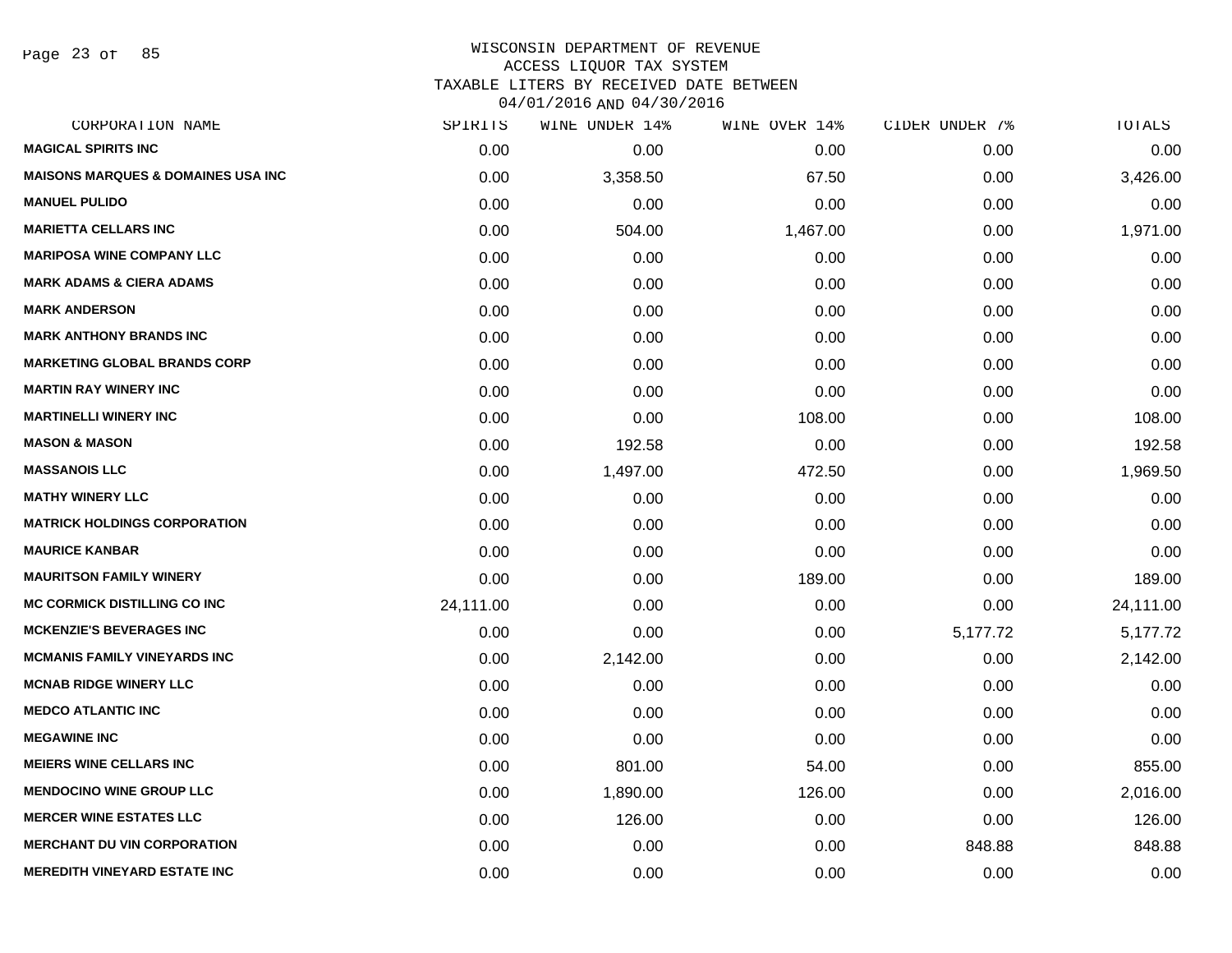Page 24 of 85

| SPIRITS   | WINE UNDER 14% | WINE OVER 14% |      | TOTALS         |
|-----------|----------------|---------------|------|----------------|
| 0.00      | 297.00         | 202.50        | 0.00 | 499.50         |
| 0.00      | 0.00           | 0.00          | 0.00 | 0.00           |
| 0.00      | 0.00           | 0.00          | 0.00 | 0.00           |
| 0.00      | 0.00           | 0.00          | 0.00 | 0.00           |
| 390.00    | 0.00           | 0.00          | 0.00 | 390.00         |
| 0.00      | 0.00           | 0.00          | 0.00 | 0.00           |
| 13,561.65 | 5,301.00       | 2,280.00      | 0.00 | 21,142.65      |
| 0.00      | 0.00           | 0.00          | 0.00 | 0.00           |
| 0.00      | 3,177.00       | 319.50        | 0.00 | 3,496.50       |
| 0.00      | 0.00           | 0.00          | 0.00 | 0.00           |
| 0.00      | 162.00         | 0.00          | 0.00 | 162.00         |
| 0.00      | 0.00           | 0.00          | 0.00 | 0.00           |
| 89.50     | 0.00           | 0.00          | 0.00 | 89.50          |
| 0.00      | 1,095.00       | 156.00        | 0.00 | 1,251.00       |
| 0.00      | 0.00           | 0.00          | 0.00 | 0.00           |
| 0.00      | 0.00           | 0.00          | 0.00 | 0.00           |
| 0.00      | 0.00           | 0.00          | 0.00 | 0.00           |
| 0.00      | 0.00           | 0.00          | 0.00 | 0.00           |
| 0.00      | 0.00           | 0.00          | 0.00 | 0.00           |
| 0.00      | 2,276.16       | 54.00         | 0.00 | 2,330.16       |
| 0.00      | 0.00           | 36.00         | 0.00 | 36.00          |
| 0.00      | 0.00           | 0.00          | 0.00 | 0.00           |
| 0.00      | 510.75         | 0.00          | 0.00 | 510.75         |
| 0.00      | 0.00           | 0.00          | 0.00 | 0.00           |
| 0.00      | 0.00           | 0.00          | 0.00 | 0.00           |
| 22,764.00 | 45,882.00      | 0.00          | 0.00 | 68,646.00      |
| 0.00      | 0.00           | 0.00          | 0.00 | 0.00           |
| 0.00      | 0.00           | 0.00          | 0.00 | 0.00           |
|           |                |               |      | CIDER UNDER 7% |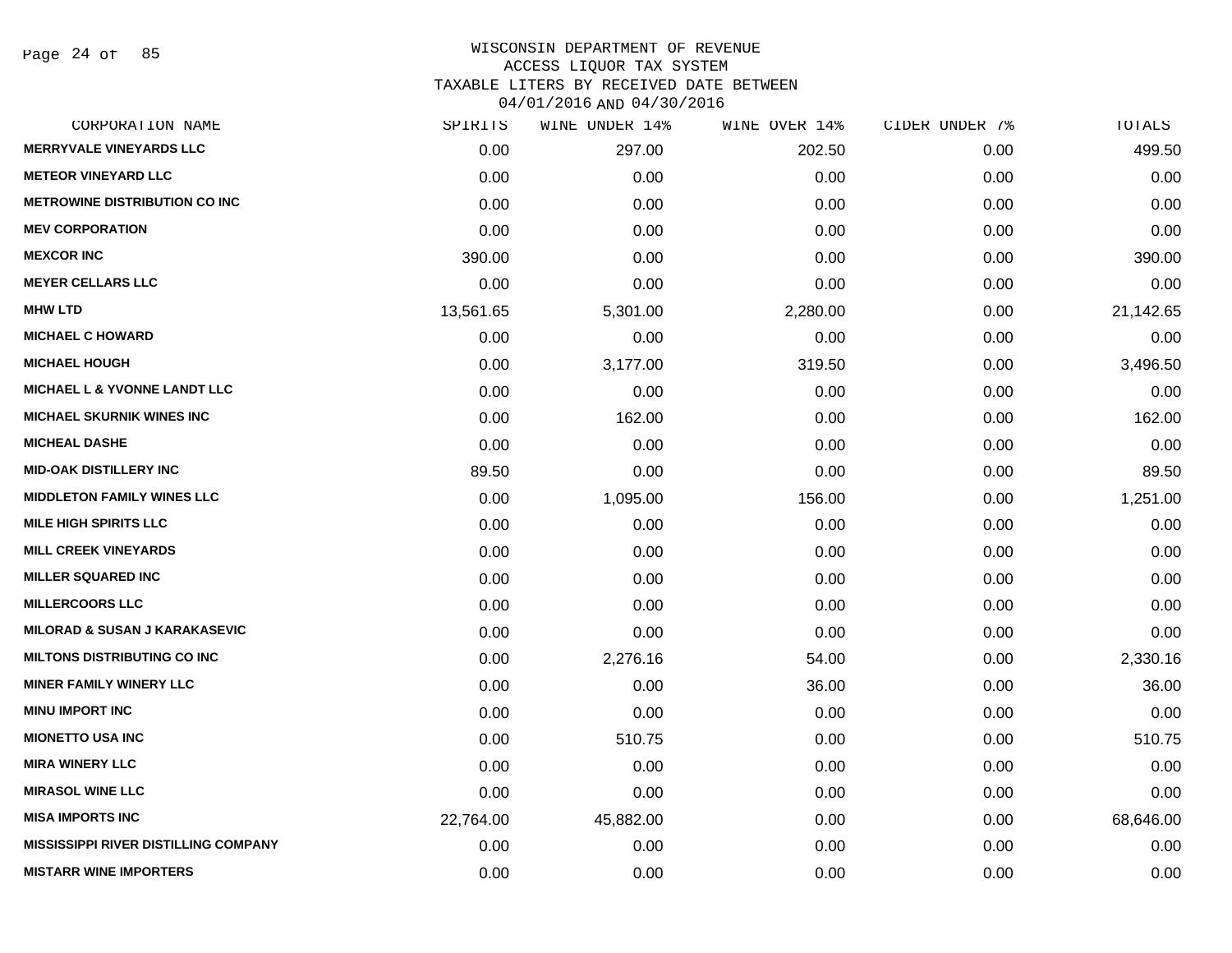Page 25 of 85

| CORPORATION NAME                                                                   | SPIRITS  | WINE UNDER 14% | WINE OVER 14% | CIDER UNDER 7% | TOTALS    |
|------------------------------------------------------------------------------------|----------|----------------|---------------|----------------|-----------|
| <b>MIURA VINEYARDS LLC</b>                                                         | 0.00     | 0.00           | 0.00          | 0.00           | 0.00      |
| <b>MMX IMPORTS LLC</b>                                                             | 0.00     | 94.50          | 0.00          | 0.00           | 94.50     |
| <b>MODERN DEVELOPMENT COMPANY</b>                                                  | 0.00     | 540.00         | 0.00          | 0.00           | 540.00    |
| <b>MODERN SPIRITS LLC</b>                                                          | 0.00     | 0.00           | 54.00         | 0.00           | 54.00     |
| <b>MODUS OPERANDI CELLARS LLC</b>                                                  | 0.00     | 0.00           | 0.00          | 0.00           | 0.00      |
| <b>MOET HENNESSY USA, INC.</b>                                                     | 1,431.60 | 1,665.00       | 2,866.50      | 0.00           | 5,963.10  |
| <b>MOLLYDOOKER INTERNATIONAL LLC</b>                                               | 0.00     | 0.00           | 0.00          | 0.00           | 0.00      |
| <b>MONICA NOGUES</b>                                                               | 0.00     | 0.00           | 0.00          | 0.00           | 0.00      |
| <b>MONTAGNA LLC</b>                                                                | 0.00     | 0.00           | 0.00          | 0.00           | 0.00      |
| <b>MONTANERO MEZCAL LLC</b>                                                        | 0.00     | 0.00           | 0.00          | 0.00           | 0.00      |
| <b>MONTEREY WINE COMPANY LLC</b>                                                   | 0.00     | 1,134.00       | 0.00          | 0.00           | 1,134.00  |
| <b>MONTICELLO CELLARS INC</b>                                                      | 0.00     | 0.00           | 0.00          | 0.00           | 0.00      |
| <b>MONTINORE VINEYARDS LIMITED</b>                                                 | 0.00     | 315.00         | 0.00          | 0.00           | 315.00    |
| <b>MORGAN WINERY INC</b>                                                           | 0.00     | 0.00           | 0.00          | 0.00           | 0.00      |
| <b>MOUNT VEEDER FARMS LLC</b>                                                      | 0.00     | 0.00           | 0.00          | 0.00           | 0.00      |
| <b>MOUNTAIN VIEW VINTNERS LLC</b>                                                  | 0.00     | 0.00           | 0.00          | 0.00           | 0.00      |
| <b>MS WALKER INC</b>                                                               | 3,349.50 | 0.00           | 0.00          | 0.00           | 3,349.50  |
| <b>MUSTACHE MENTORS LLC</b>                                                        | 0.00     | 504.00         | 0.00          | 0.00           | 504.00    |
| <b>MUTUAL WHOLESALE LIQUOR INC</b>                                                 | 0.00     | 45.00          | 0.00          | 0.00           | 45.00     |
| <b>NAKED WINES LLC</b>                                                             | 0.00     | 0.00           | 0.00          | 0.00           | 0.00      |
| <b>NAPA VALLEY SPECIALTY WINES INC</b>                                             | 0.00     | 1,935.00       | 27.00         | 0.00           | 1,962.00  |
| <b>NATIONAL CONSUMER CREDIT GUARANTEE</b><br><b>ASSOCIATION OF CONNECTICUT INC</b> | 0.00     | 0.00           | 0.00          | 0.00           | 0.00      |
| <b>NATURAL MERCHANTS INC</b>                                                       | 0.00     | 126.00         | 0.00          | 0.00           | 126.00    |
| <b>NATUREL WEST CORP</b>                                                           | 0.00     | 0.00           | 0.00          | 0.00           | 0.00      |
| NAVARRO VINEYARDS, LLC                                                             | 0.00     | 0.00           | 0.00          | 0.00           | 0.00      |
| <b>NDC SYSTEMS LP</b>                                                              | 0.00     | 67,429.50      | 2,344.50      | 0.00           | 69,774.00 |
| <b>NEGOCIANTS USA INC</b>                                                          | 0.00     | 1,237.50       | 504.00        | 0.00           | 1,741.50  |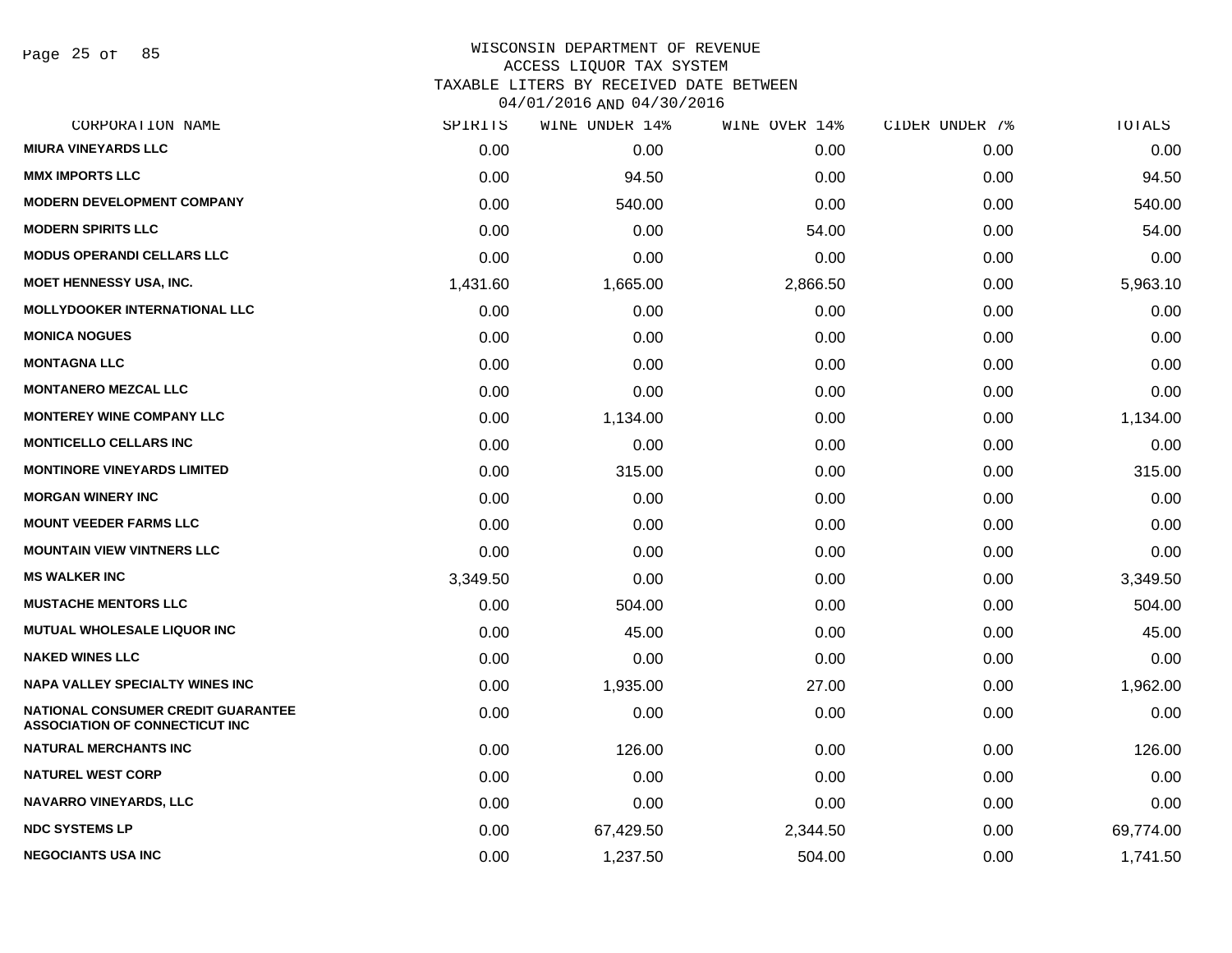Page 26 of 85

| CORPORATION NAME                      | SPIRITS  | WINE UNDER 14% | WINE OVER 14% | CIDER UNDER 7% | TOTALS    |
|---------------------------------------|----------|----------------|---------------|----------------|-----------|
| <b>NESTOR IMPORTS INC</b>             | 36.00    | 117.00         | 135.00        | 0.00           | 288.00    |
| <b>NEW HOLLAND BREWING CO LLC</b>     | $-24.75$ | 0.00           | 0.00          | 0.00           | $-24.75$  |
| <b>NEW MEXICO WINERIES INC</b>        | 0.00     | 585.00         | 0.00          | 0.00           | 585.00    |
| <b>NEW PARROTT &amp; CO</b>           | 0.00     | 3,843.00       | 378.00        | 0.00           | 4,221.00  |
| <b>NEW VAVIN INC</b>                  | 0.00     | 0.00           | 324.00        | 0.00           | 324.00    |
| <b>NEW YORK MUTUAL TRADING CO INC</b> | 0.00     | 0.00           | 0.00          | 0.00           | 0.00      |
| <b>NEXUS BRANDS LLC</b>               | 0.00     | 0.00           | 0.00          | 0.00           | 0.00      |
| <b>NICHE IMPORT CO</b>                | 624.00   | 355.50         | 0.00          | 1,200.00       | 2,179.50  |
| NIEBAUM-COPPOLA ESTATE WINERY LP      | 0.00     | 0.00           | 0.00          | 0.00           | 0.00      |
| <b>NOLET SPIRITS USA INC</b>          | 0.00     | 0.00           | 0.00          | 0.00           | 0.00      |
| <b>NORTH SHORE DISTILLERY LLC</b>     | 0.00     | 0.00           | 0.00          | 0.00           | 0.00      |
| <b>NOVA WINES, INC.</b>               | 0.00     | 0.00           | 27.00         | 0.00           | 27.00     |
| <b>NUCCIO &amp; WISE</b>              | 0.00     | 18.00          | 63.00         | 0.00           | 81.00     |
| <b>NV AWG LTD</b>                     | 0.00     | 0.00           | 62.25         | 0.00           | 62.25     |
| <b>NW WINE COMPANY LLC</b>            | 0.00     | 0.00           | 0.00          | 0.00           | 0.00      |
| O'NEILL BEVERAGES CO LLC              | 0.00     | 15,570.00      | 2,646.00      | 0.00           | 18,216.00 |
| <b>O'SHAUGHNESSY DEL OSO LLC</b>      | 0.00     | 0.00           | 0.00          | 0.00           | 0.00      |
| OAK RIDGE WINERY LLC                  | 0.00     | 5,121.00       | 0.00          | 0.00           | 5,121.00  |
| <b>OLD BRIDGE CELLARS</b>             | 0.00     | 3,569.87       | 450.00        | 0.00           | 4,019.87  |
| <b>OLDE WORLD IMPORTS INC</b>         | 0.00     | 153.00         | 49.50         | 0.00           | 202.50    |
| OLE SMOKY DISTILLERY LLC              | 445.50   | 0.00           | 0.00          | 0.00           | 445.50    |
| <b>OLIVER WINE COMPANY INC</b>        | 0.00     | 1,080.00       | 0.00          | 0.00           | 1,080.00  |
| ONE TRUE VINE LLC                     | 0.00     | 2,394.00       | 7,686.00      | 0.00           | 10,080.00 |
| <b>OPICI IMPORT COMPANY</b>           | 675.00   | 3,589.50       | 351.00        | 0.00           | 4,615.50  |
| <b>OPOLO WINES LP</b>                 | 0.00     | 0.00           | 0.00          | 0.00           | 0.00      |
| <b>OPUS ONE WINERY LLC</b>            | 0.00     | 0.00           | 36.00         | 0.00           | 36.00     |
| ORCA PROPERTIES LLC                   | 0.00     | 0.00           | 0.00          | 0.00           | 0.00      |
| OREGON BREWING COMPANY INC            | 9.51     | 0.00           | 0.00          | 0.00           | 9.51      |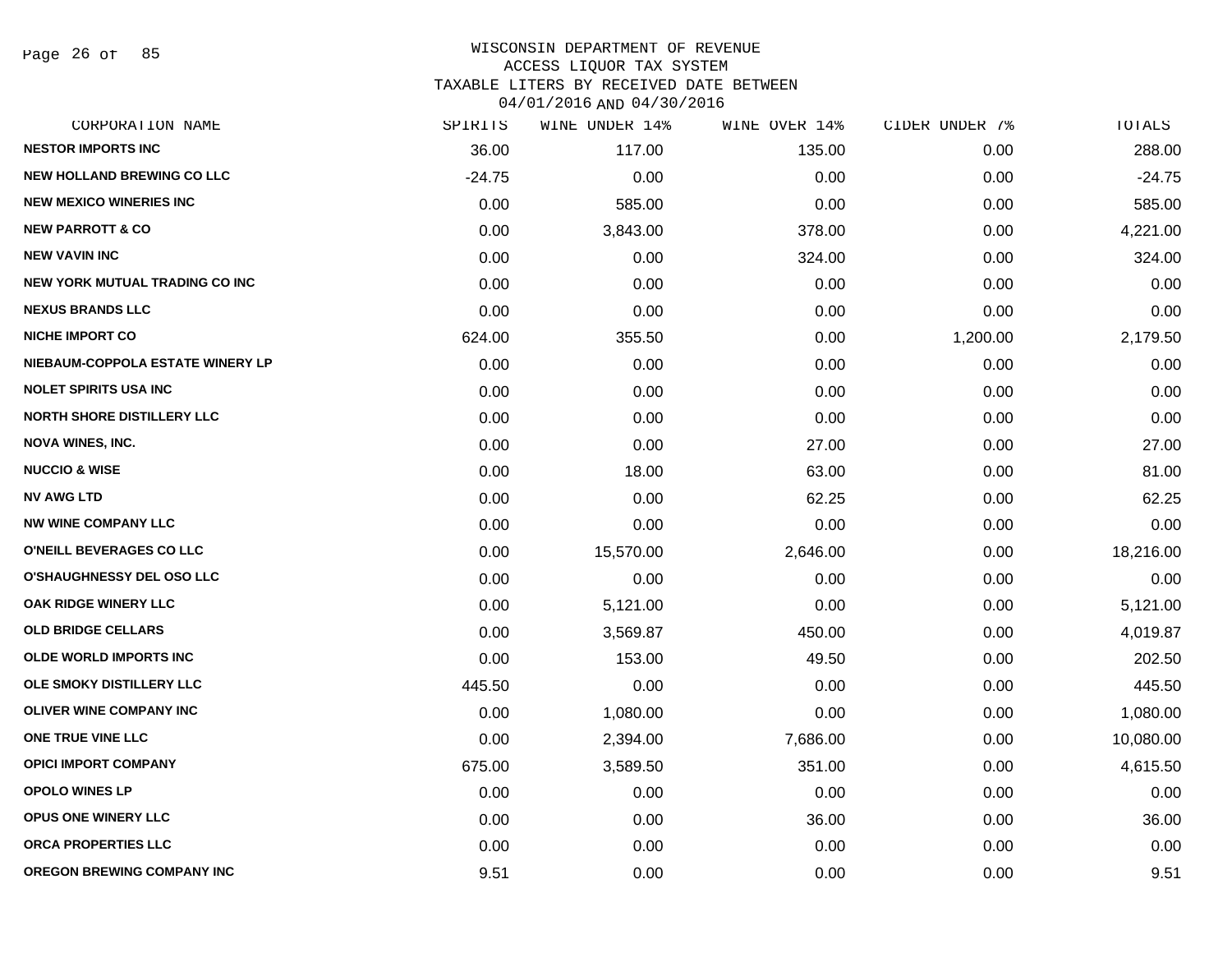Page 27 of 85

| SPIRITS   | WINE UNDER 14% |          | CIDER UNDER 7% | TOTALS    |
|-----------|----------------|----------|----------------|-----------|
| 0.00      | 189.00         | 0.00     | 0.00           | 189.00    |
| 0.00      | 0.00           | 0.00     | 0.00           | 0.00      |
| 0.00      | 0.00           | 27.00    | 0.00           | 27.00     |
| 0.00      | 0.00           | 0.00     | 0.00           | 0.00      |
| 0.00      | 126.00         | 0.00     | 0.00           | 126.00    |
| 0.00      | 0.00           | 0.00     | 0.00           | 0.00      |
| 277.48    | 0.00           | 0.00     | 0.00           | 277.48    |
| 9.00      | 201.60         | 388.44   | 0.00           | 599.04    |
| 0.00      | 0.00           | 0.00     | 0.00           | 0.00      |
| 0.00      | 0.00           | 207.00   | 0.00           | 207.00    |
| 0.00      | 1,087.50       | 126.00   | 0.00           | 1,213.50  |
| 270.00    | 35,749.17      | 576.00   | 0.00           | 36,595.17 |
| 0.00      | 0.00           | 0.00     | 0.00           | 0.00      |
| 0.00      | 0.00           | 0.00     | 0.00           | 0.00      |
| 0.00      | 0.00           | 0.00     | 0.00           | 0.00      |
| 0.00      | 664.00         | 535.00   | 0.00           | 1,199.00  |
| 2,272.50  | 277.92         | 135.00   | 0.00           | 2,685.42  |
| 0.00      | 693.00         | 126.00   | 0.00           | 819.00    |
| 0.00      | 1,260.00       | 1,350.00 | 0.00           | 2,610.00  |
| 0.00      | 4,328.83       | 126.00   | 0.00           | 4,454.83  |
| 0.00      | 0.00           | 252.00   | 0.00           | 252.00    |
| 171.00    | 13,567.87      | 5,435.10 | 0.00           | 19,173.97 |
| 0.00      | 261.00         | 144.00   | 0.00           | 405.00    |
| 0.00      | 3,402.00       | 1,539.00 | 0.00           | 4,941.00  |
| 21,325.50 | 0.00           | 0.00     | 0.00           | 21,325.50 |
| 0.00      | 0.00           | 369.00   | 0.00           | 369.00    |
| 0.00      | 0.00           | 108.00   | 0.00           | 108.00    |
| 0.00      | 0.00           | 0.00     | 0.00           | 0.00      |
|           |                |          | WINE OVER 14%  |           |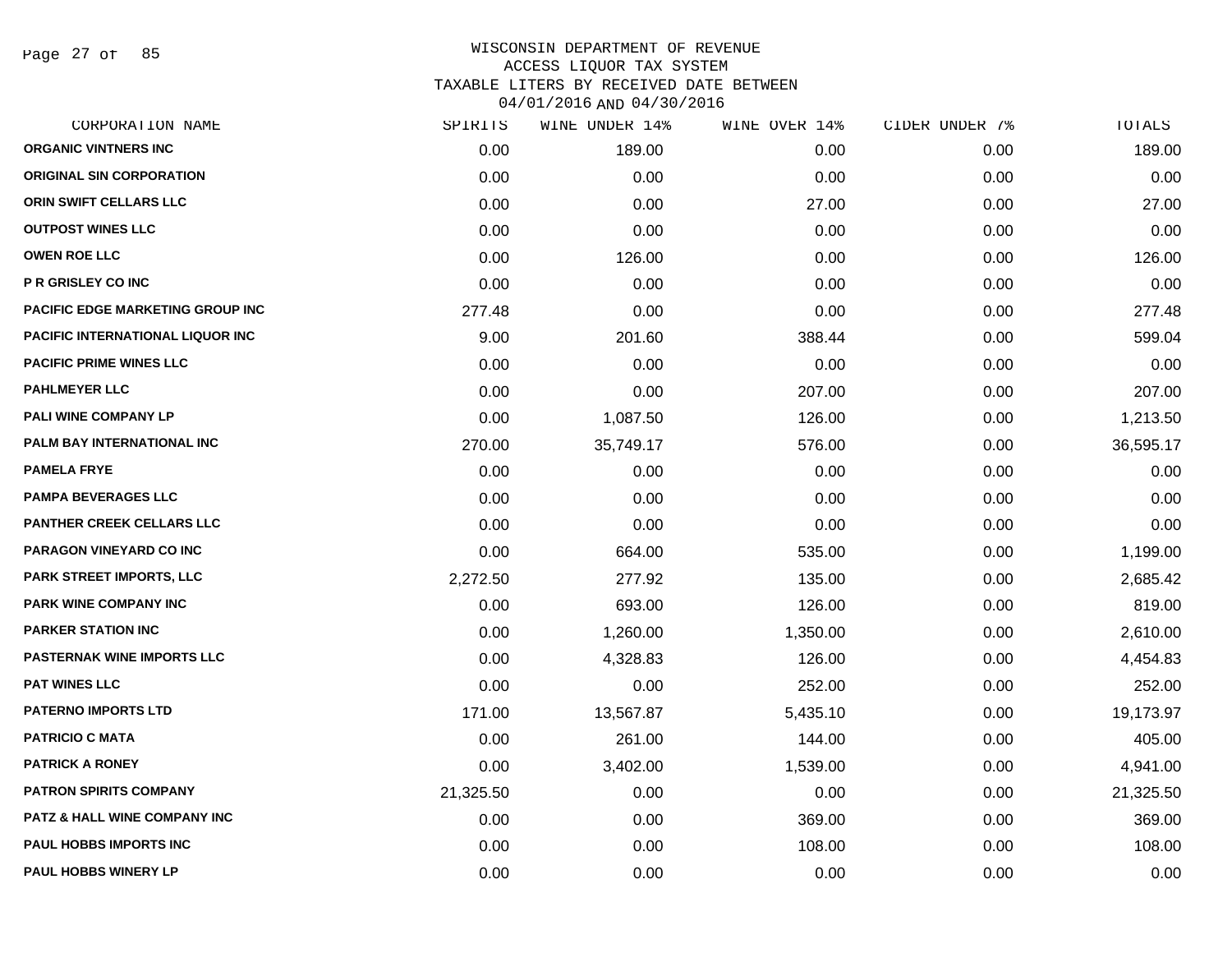Page 28 of 85

| CORPORATION NAME                     | SPIRITS   | WINE UNDER 14% | WINE OVER 14% | CIDER UNDER 7% | TOTALS    |
|--------------------------------------|-----------|----------------|---------------|----------------|-----------|
| <b>PAUL W QUACKENBUSH</b>            | 0.00      | 0.00           | 0.00          | 0.00           | 0.00      |
| <b>PAVI WINES LLC</b>                | 0.00      | 0.00           | 0.00          | 0.00           | 0.00      |
| <b>PAWEL LATO</b>                    | 0.00      | 0.00           | 0.00          | 0.00           | 0.00      |
| <b>PAX MAHLE WINES LLC</b>           | 0.00      | 0.00           | 0.00          | 0.00           | 0.00      |
| PEACH SYSTEMS INC                    | 0.00      | 0.00           | 0.00          | 0.00           | 0.00      |
| PEACHY CANYON WINERY                 | 0.00      | 0.00           | 252.00        | 0.00           | 252.00    |
| PEJU FAMILY OPERATING PARTNERSHIP LP | 0.00      | 0.00           | 0.00          | 0.00           | 0.00      |
| PELU PARTNERS LLC                    | 0.00      | 0.00           | 0.00          | 0.00           | 0.00      |
| <b>PENNER-ASH LLC</b>                | 0.00      | 0.00           | 0.00          | 0.00           | 0.00      |
| PEPPER BRIDGE WINERY LLC             | 0.00      | 0.00           | 0.00          | 0.00           | 0.00      |
| PERFECTA CAMERA CORP                 | 0.00      | 798.00         | 9.00          | 0.00           | 807.00    |
| PERNOD RICARD USA LLC                | 67,751.85 | 10,425.90      | 747.00        | 0.00           | 78,924.75 |
| PETER ANDREW LLC                     | 0.00      | 0.00           | 0.00          | 0.00           | 0.00      |
| <b>PETER CREIGHTON</b>               | 0.00      | 0.00           | 0.00          | 0.00           | 0.00      |
| PETER M MESROBIAN                    | 0.00      | 0.00           | 0.00          | 0.00           | 0.00      |
| PETER ROSBACK                        | 0.00      | 0.00           | 0.00          | 0.00           | 0.00      |
| PETERSON WINERY LLC                  | 0.00      | 504.00         | 4.50          | 0.00           | 508.50    |
| PETIT HAMEAU LLC                     | 0.00      | 63.00          | 0.00          | 0.00           | 63.00     |
| PHENIX BRANDS LLC                    | 0.00      | 0.00           | 0.00          | 0.00           | 0.00      |
| <b>PHILIP LAROCCA</b>                | 0.00      | 0.00           | 0.00          | 0.00           | 0.00      |
| PHILIP TOGNI VINEYARD LP             | 0.00      | 0.00           | 0.00          | 0.00           | 0.00      |
| PHILLIP STEINSCHREIBER               | 0.00      | 0.00           | 0.00          | 0.00           | 0.00      |
| <b>PHILLIPS FARMS LLC</b>            | 0.00      | 630.00         | 10,705.50     | 0.00           | 11,335.50 |
| PHUSION PROJECTS LLC                 | 0.00      | 0.00           | 0.00          | 0.00           | 0.00      |
| PIEDMONT DISTILLERS INC              | 2,799.00  | 0.00           | 0.00          | 0.00           | 2,799.00  |
| <b>PINA CELLARS LP</b>               | 0.00      | 0.00           | 0.00          | 0.00           | 0.00      |
| PINE RIDGE WINERY LLC                | 0.00      | 1,008.00       | 1,543.50      | 0.00           | 2,551.50  |
| PL BRANDS INC                        | 0.00      | 0.00           | 0.00          | 0.00           | 0.00      |
|                                      |           |                |               |                |           |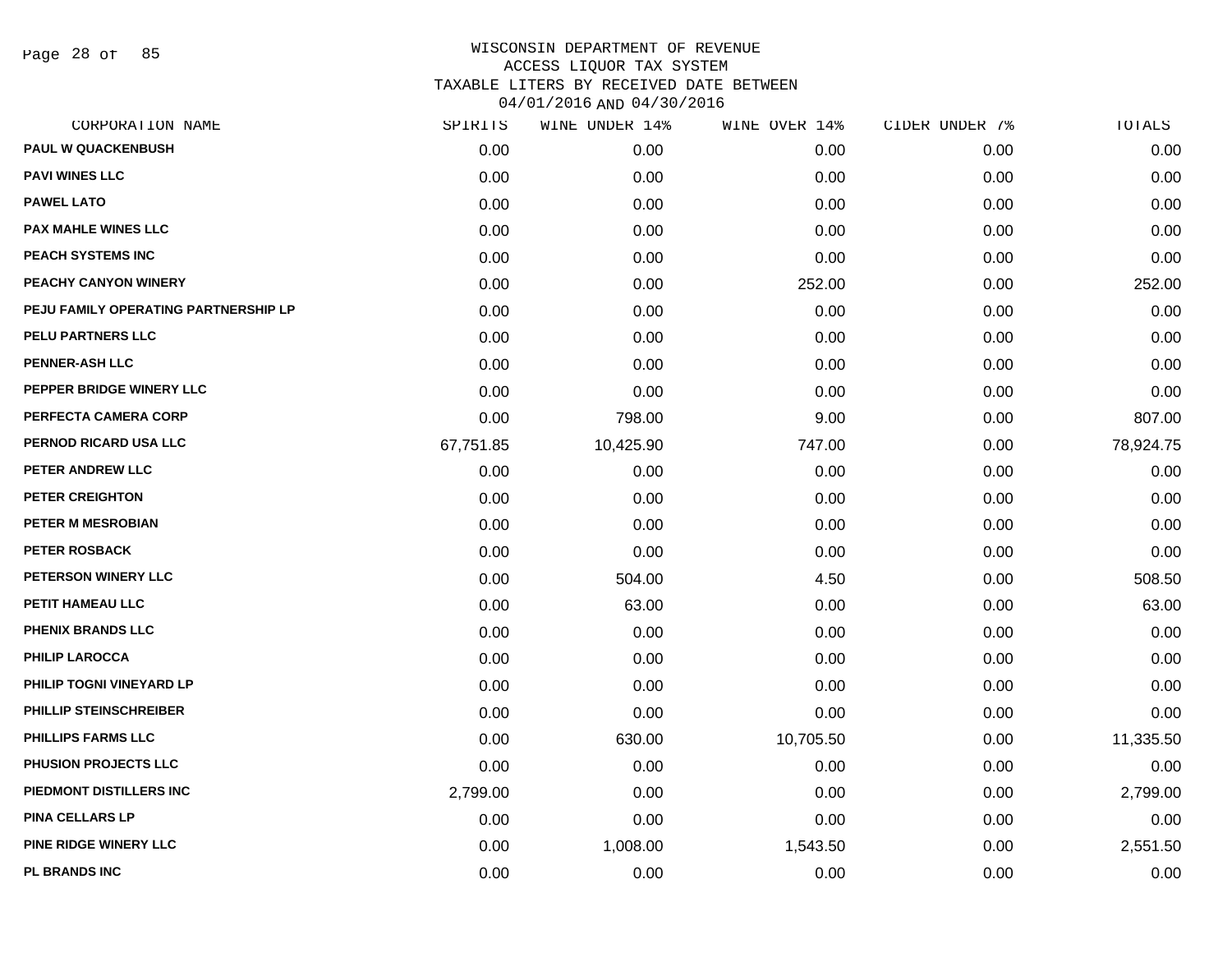Page 29 of 85

| CORPORATION NAME                            | SPIRITS    | WINE UNDER 14% | WINE OVER 14% | CIDER UNDER 7% | TOTALS     |
|---------------------------------------------|------------|----------------|---------------|----------------|------------|
| PLUME RIDGE IRREVOCABLE TRUST               | 0.00       | 0.00           | 0.00          | 0.00           | 0.00       |
| <b>POPCORN DESIGN LLC</b>                   | 0.00       | 0.00           | 0.00          | 0.00           | 0.00       |
| POPCORN SUTTON DISTILLING LLC               | 0.00       | 0.00           | 0.00          | 0.00           | 0.00       |
| <b>POST WINERY INC</b>                      | 0.00       | 0.00           | 0.00          | 0.00           | 0.00       |
| <b>PRAGER WINERY &amp; PORT WORKS, INC.</b> | 0.00       | 0.00           | 0.00          | 0.00           | 0.00       |
| <b>PRECEPT BRANDS LLC</b>                   | 0.00       | 22,828.50      | 2,142.00      | 0.00           | 24,970.50  |
| PREMIERE DISTILLERY LLC                     | 0.00       | 0.00           | 0.00          | 0.00           | 0.00       |
| PREMIUM PORT WINES INC                      | 0.00       | 54.00          | 544.50        | 0.00           | 598.50     |
| PRESTIGE IMPORTS LLC                        | 0.00       | 0.00           | 0.00          | 0.00           | 0.00       |
| PRESTIGE WINE IMPORTS CORP                  | 0.00       | 26,145.00      | 18.00         | 0.00           | 26,163.00  |
| PRICHARDS DISTILLERY INC                    | 342.00     | 0.00           | 0.00          | 0.00           | 342.00     |
| PRIDE MOUNTAIN VINEYARDS LLC                | 0.00       | 0.00           | 0.00          | 0.00           | 0.00       |
| PRINCE MICHEL LLC                           | 0.00       | 0.00           | 0.00          | 0.00           | 0.00       |
| <b>PRO-LIQUITECH LLC</b>                    | 0.00       | 0.00           | 0.00          | 0.00           | 0.00       |
| PROST BEVERAGE COMPANY LLC                  | 0.00       | 0.00           | 0.00          | 0.00           | 0.00       |
| <b>PROXIMO SPIRITS INC</b>                  | 133,371.30 | 0.00           | 0.00          | 0.00           | 133,371.30 |
| <b>PRWL PARTNERS LLC</b>                    | 0.00       | 126.00         | 0.00          | 0.00           | 126.00     |
| <b>PURPLE WINE COMPANY LLC</b>              | 0.00       | 1,953.00       | 54.00         | 0.00           | 2,007.00   |
| <b>QUADY SOUTH WINERY LLC</b>               | 0.00       | 0.00           | 0.00          | 0.00           | 0.00       |
| <b>QUANTUM WINES LLC</b>                    | 0.00       | 0.00           | 0.00          | 0.00           | 0.00       |
| QUILCEDA CREEK VINTNERS INC                 | 0.00       | 0.00           | 0.00          | 0.00           | 0.00       |
| QUINTESSENTIAL LLC                          | 0.00       | 7,573.06       | 3,235.50      | 0.00           | 10,808.56  |
| QUO VINO LLC                                | 0.00       | 408.00         | 0.00          | 0.00           | 408.00     |
| <b>R &amp; G SCHATZ FARMS INC</b>           | 0.00       | 188.87         | 16.64         | 0.00           | 205.51     |
| <b>R &amp; M BRANDS INC</b>                 | 670.50     | 90.00          | 0.00          | 0.00           | 760.50     |
| <b>R H KEENAN CO</b>                        | 0.00       | 54.00          | 0.00          | 0.00           | 54.00      |
| <b>R LAWSON ENTERPRISES LLC</b>             | 0.00       | 0.00           | 0.00          | 0.00           | 0.00       |
| <b>RACINE WINE CO LLC</b>                   | 0.00       | 0.00           | 0.00          | 0.00           | 0.00       |
|                                             |            |                |               |                |            |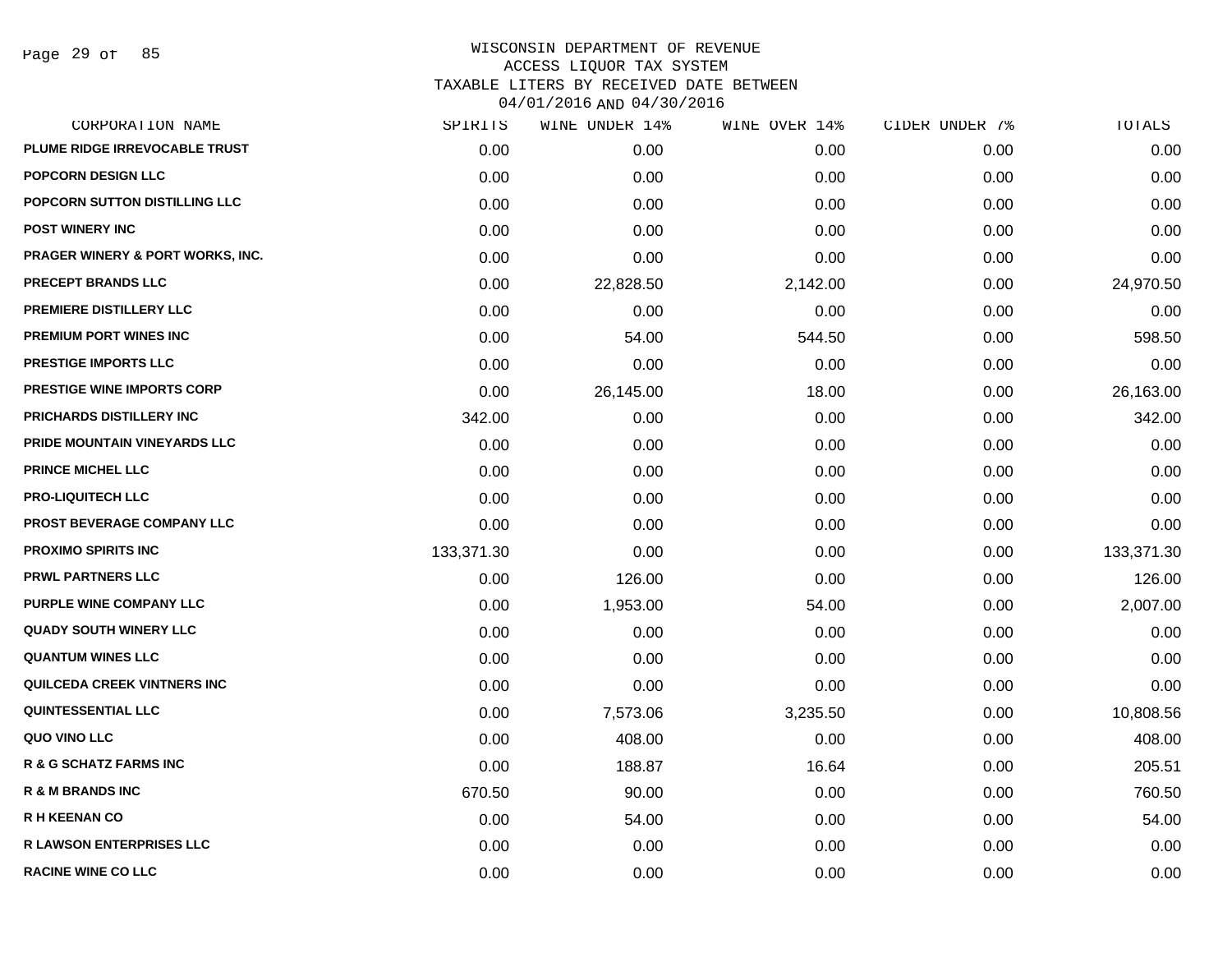Page 30 of 85

| CORPORATION NAME                                | SPIRITS  | WINE UNDER 14% | WINE OVER 14% | CIDER UNDER 7% | TOTALS   |
|-------------------------------------------------|----------|----------------|---------------|----------------|----------|
| RADIO-COTEAU WINE CELLARS LLC                   | 0.00     | 0.00           | 0.00          | 0.00           | 0.00     |
| <b>RAINIER WINE LLC</b>                         | 0.00     | 0.00           | 0.00          | 0.00           | 0.00     |
| <b>RAMEY WINE CELLARS INC</b>                   | 0.00     | 63.00          | 94.50         | 0.00           | 157.50   |
| <b>RANSOM SPIRITS LLC</b>                       | 47.63    | 31.75          | 26.70         | 0.00           | 106.08   |
| <b>RB WINE ASSOCIATES LLC</b>                   | 0.00     | 0.00           | 0.00          | 0.00           | 0.00     |
| <b>RBZ VINEYARDS LLC</b>                        | 0.00     | 0.00           | 0.00          | 0.00           | 0.00     |
| <b>RED CAR WINE COMPANY LLC</b>                 | 0.00     | 0.00           | 396.00        | 0.00           | 396.00   |
| <b>REDEMPTION SPIRITS LLC</b>                   | 306.00   | 0.00           | 0.00          | 0.00           | 306.00   |
| <b>REGAL WINE IMPORTS INC</b>                   | 0.00     | 1,008.00       | 0.00          | 0.00           | 1,008.00 |
| <b>REGUSCI WINERY INC</b>                       | 0.00     | 0.00           | 0.00          | 0.00           | 0.00     |
| <b>REMY COINTREAU AMERIQUE USA</b>              | 1,987.95 | 117.00         | 0.00          | 0.00           | 2,104.95 |
| <b>REN ACQUISITION INC</b>                      | 0.00     | 0.00           | 0.00          | 0.00           | 0.00     |
| <b>RENO G FARINELLI &amp; JOSEF H SHEBL</b>     | 0.00     | 0.00           | 234.70        | 0.00           | 234.70   |
| <b>RENT A BBQ</b>                               | 0.00     | 0.00           | 0.00          | 0.00           | 0.00     |
| <b>RESERVA WINES LLC</b>                        | 0.00     | 1,422.00       | 0.00          | 0.00           | 1,422.00 |
| <b>REULING FAMILY WINES LLC</b>                 | 0.00     | 0.00           | 0.00          | 0.00           | 0.00     |
| <b>REYNOLDS CREATIVE PRODUCTS INC</b>           | 0.00     | 0.00           | 0.00          | 0.00           | 0.00     |
| <b>RGI BRANDS LLC</b>                           | 0.00     | 0.00           | 0.00          | 0.00           | 0.00     |
| <b>RICHARD C POE II</b>                         | 0.00     | 0.00           | 0.00          | 0.00           | 0.00     |
| <b>RICHARD STELTZNER</b>                        | 0.00     | 0.00           | 252.00        | 0.00           | 252.00   |
| <b>RIDGE VINEYARDS INC</b>                      | 0.00     | 156.00         | 1,059.00      | 0.00           | 1,215.00 |
| <b>RIONDO USA LLC</b>                           | 0.00     | 0.00           | 0.00          | 0.00           | 0.00     |
| <b>RIVER VIEW WINERY LLC</b>                    | 0.00     | 0.00           | 0.00          | 0.00           | 0.00     |
| <b>RO SALES &amp; DISTRIBUTION SERVICES INC</b> | 0.00     | 5,022.00       | 0.00          | 0.00           | 5,022.00 |
| <b>ROADSEND FARM LLC</b>                        | 0.00     | 0.00           | 0.00          | 0.00           | 0.00     |
| <b>ROBERT A CUTTER</b>                          | 0.00     | 432.00         | 0.00          | 0.00           | 432.00   |
| <b>ROBERT CRAIG WINERY LP</b>                   | 0.00     | 0.00           | 0.00          | 0.00           | 0.00     |
| <b>ROBERT J COOPER</b>                          | 270.00   | 0.00           | 0.00          | 0.00           | 270.00   |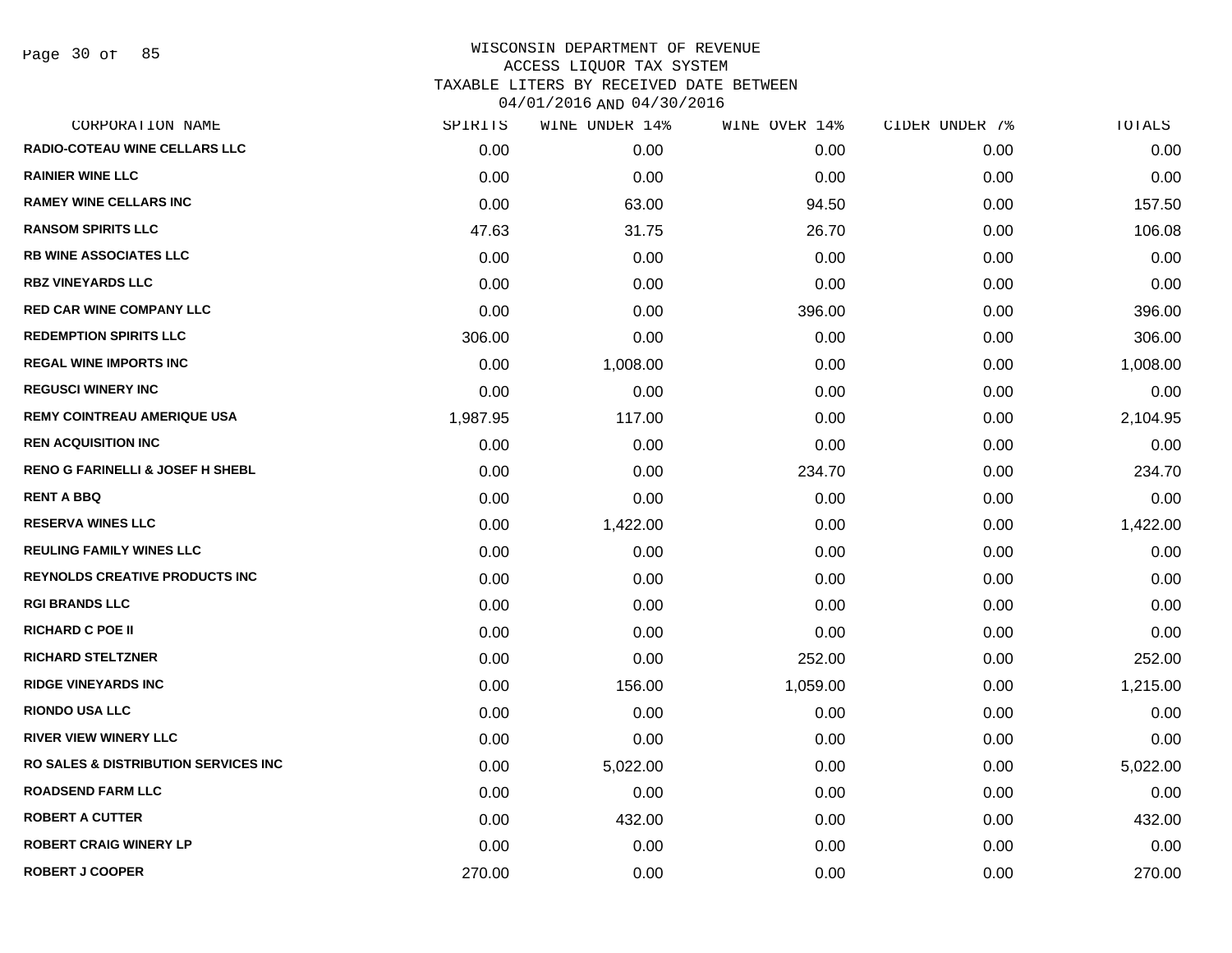Page 31 of 85

| SPIRITS  | WINE UNDER 14% |           | CIDER UNDER 7% | TOTALS    |
|----------|----------------|-----------|----------------|-----------|
| 0.00     | 63.00          | 0.00      | 0.00           | 63.00     |
| 0.00     | 0.00           | 0.00      | 0.00           | 0.00      |
| 0.00     | 0.00           | 0.00      | 0.00           | 0.00      |
| 0.00     | 0.00           | 0.00      | 0.00           | 0.00      |
| 0.00     | 0.00           | 0.00      | 0.00           | 0.00      |
| 0.00     | 0.00           | 0.00      | 0.00           | 0.00      |
| 0.00     | 0.00           | 0.00      | 0.00           | 0.00      |
| 0.00     | 0.00           | 504.00    | 0.00           | 504.00    |
| 0.00     | 0.00           | 0.00      | 0.00           | 0.00      |
| 0.00     | 0.00           | 0.00      | 0.00           | 0.00      |
| 0.00     | 369.00         | 0.00      | 0.00           | 369.00    |
| 0.00     | 354.00         | 0.00      | 0.00           | 354.00    |
| 0.00     | 0.00           | 0.00      | 0.00           | 0.00      |
| 0.00     | 5,526.00       | 0.00      | 0.00           | 5,526.00  |
| 0.00     | 0.00           | 148.50    | 0.00           | 148.50    |
| 0.00     | 0.00           | 387.00    | 0.00           | 387.00    |
| 144.00   | 990.00         | 18.00     | 0.00           | 1,152.00  |
| 0.00     | 0.00           | 0.00      | 0.00           | 0.00      |
| 0.00     | 0.00           | 0.00      | 0.00           | 0.00      |
| 1,495.50 | 0.00           | 0.00      | 0.00           | 1,495.50  |
| 0.00     | 0.00           | 0.00      | 0.00           | 0.00      |
| 0.00     | 20,573.42      | 10,562.63 | 0.00           | 31,136.05 |
| 0.00     | 0.00           | 0.00      | 0.00           | 0.00      |
| 0.00     | 0.00           | 0.00      | 0.00           | 0.00      |
| 0.00     | 413.88         | 1,245.96  | 0.00           | 1,659.84  |
| 0.00     | 6,030.00       | 221.00    | 0.00           | 6,251.00  |
| 0.00     | 379.00         | 414.00    | 0.00           | 793.00    |
| 0.00     | 0.00           | 0.00      | 0.00           | 0.00      |
|          |                |           | WINE OVER 14%  |           |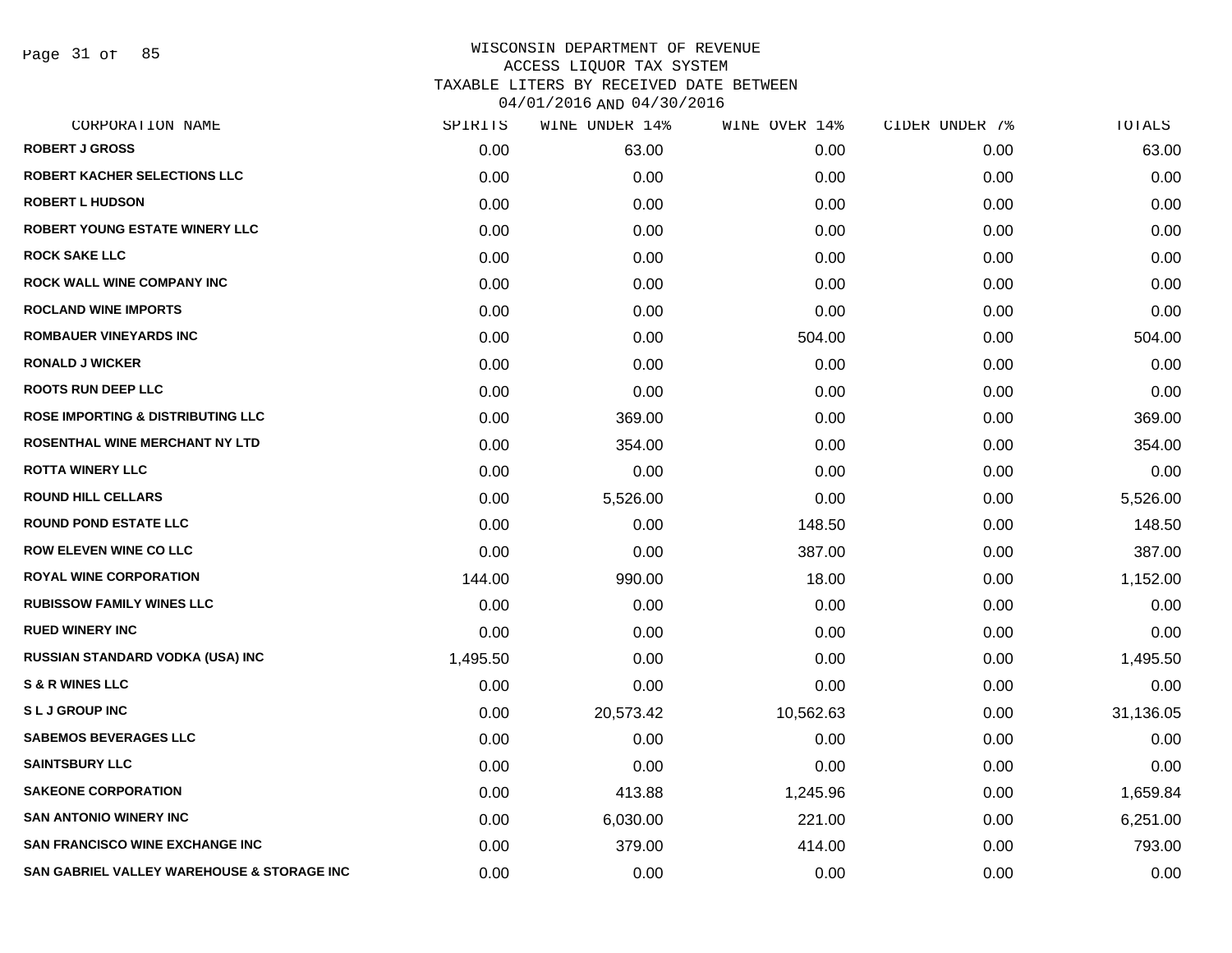Page 32 of 85

| CORPORATION NAME                            | SPIRITS    | WINE UNDER 14% | WINE OVER 14% | CIDER UNDER 7% | TOTALS     |
|---------------------------------------------|------------|----------------|---------------|----------------|------------|
| <b>SAN JOAQUIN WINE COMPANY INC</b>         | 0.00       | 648.00         | 90.00         | 0.00           | 738.00     |
| <b>SAN LUIS SPIRITS INC</b>                 | 0.00       | 0.00           | 0.00          | 0.00           | 0.00       |
| <b>SAN MARTINO IMPORTS INC</b>              | 0.00       | 0.00           | 0.00          | 0.00           | 0.00       |
| <b>SANGLIER CELLARS LLC</b>                 | 0.00       | 0.00           | 0.00          | 0.00           | 0.00       |
| <b>SANGLIER SELECTIONS LLC</b>              | 0.00       | 0.00           | 0.00          | 0.00           | 0.00       |
| <b>SANS LIEGE INC</b>                       | 0.00       | 117.00         | 117.00        | 0.00           | 234.00     |
| <b>SANS WINE &amp; SPIRITS CO</b>           | 0.00       | 0.00           | 0.00          | 0.00           | 0.00       |
| <b>SANTA MARGHERITA USA INC</b>             | 0.00       | 2,151.00       | 0.00          | 0.00           | 2,151.00   |
| <b>SARACINA VINEYARDS LLC</b>               | 0.00       | 63.00          | 63.00         | 0.00           | 126.00     |
| <b>SARMENTO'S IMPORTS &amp; EXPORTS INC</b> | 0.00       | 0.00           | 0.00          | 0.00           | 0.00       |
| <b>SAVIAH ROSE WINERY LLC</b>               | 0.00       | 0.00           | 0.00          | 0.00           | 0.00       |
| <b>SAVIO SOARES SELECTIONS CORP</b>         | 0.00       | 0.00           | 0.00          | 0.00           | 0.00       |
| <b>SAZERAC COMPANY INC</b>                  | 276,843.25 | 242.98         | 350.99        | 0.00           | 277,437.22 |
| SAZERAC NORTH AMERICA INC                   | 659,597.10 | 0.00           | 0.00          | 0.00           | 659,597.10 |
| <b>SB WINE CO LLC</b>                       | 0.00       | 0.00           | 0.00          | 0.00           | 0.00       |
| <b>SBRAGIA FAMILY VINEYARDS LLC</b>         | 0.00       | 0.00           | 0.00          | 0.00           | 0.00       |
| <b>SCENIC ROOT WINEGROWERS LLC</b>          | 0.00       | 0.00           | 0.00          | 0.00           | 0.00       |
| <b>SCHEID VINEYARDS CALIFORNIA INC</b>      | 0.00       | 1,962.00       | 0.00          | 0.00           | 1,962.00   |
| <b>SCHMITT SOHNE INC</b>                    | 0.00       | 999.00         | 0.00          | 0.00           | 999.00     |
| <b>SCHUG WINERY LLC</b>                     | 0.00       | 0.00           | 0.00          | 0.00           | 0.00       |
| <b>SCHUMACHER IMPORTS INC</b>               | 0.00       | 0.00           | 0.00          | 0.00           | 0.00       |
| <b>SCOPERTA IMPORTING CO INC</b>            | 0.00       | 2,147.00       | 0.00          | 0.00           | 2,147.00   |
| <b>SCOTT PAUL WINES OREGON LLC</b>          | 0.00       | 0.00           | 0.00          | 0.00           | 0.00       |
| <b>SEATTLE CIDER COMPANY LLC</b>            | 0.00       | 0.00           | 0.00          | 10,583.75      | 10,583.75  |
| <b>SEAVEY VINEYARD LP</b>                   | 0.00       | 0.00           | 0.00          | 0.00           | 0.00       |
| <b>SELBY ENTERPRISES INC</b>                | 0.00       | 0.00           | 0.00          | 0.00           | 0.00       |
| SELECTIVE WINE ESTATES INC                  | 0.00       | 1,008.00       | 0.00          | 0.00           | 1,008.00   |
| <b>SERGEY CHISTOV</b>                       | 0.00       | 0.00           | 0.00          | 0.00           | 0.00       |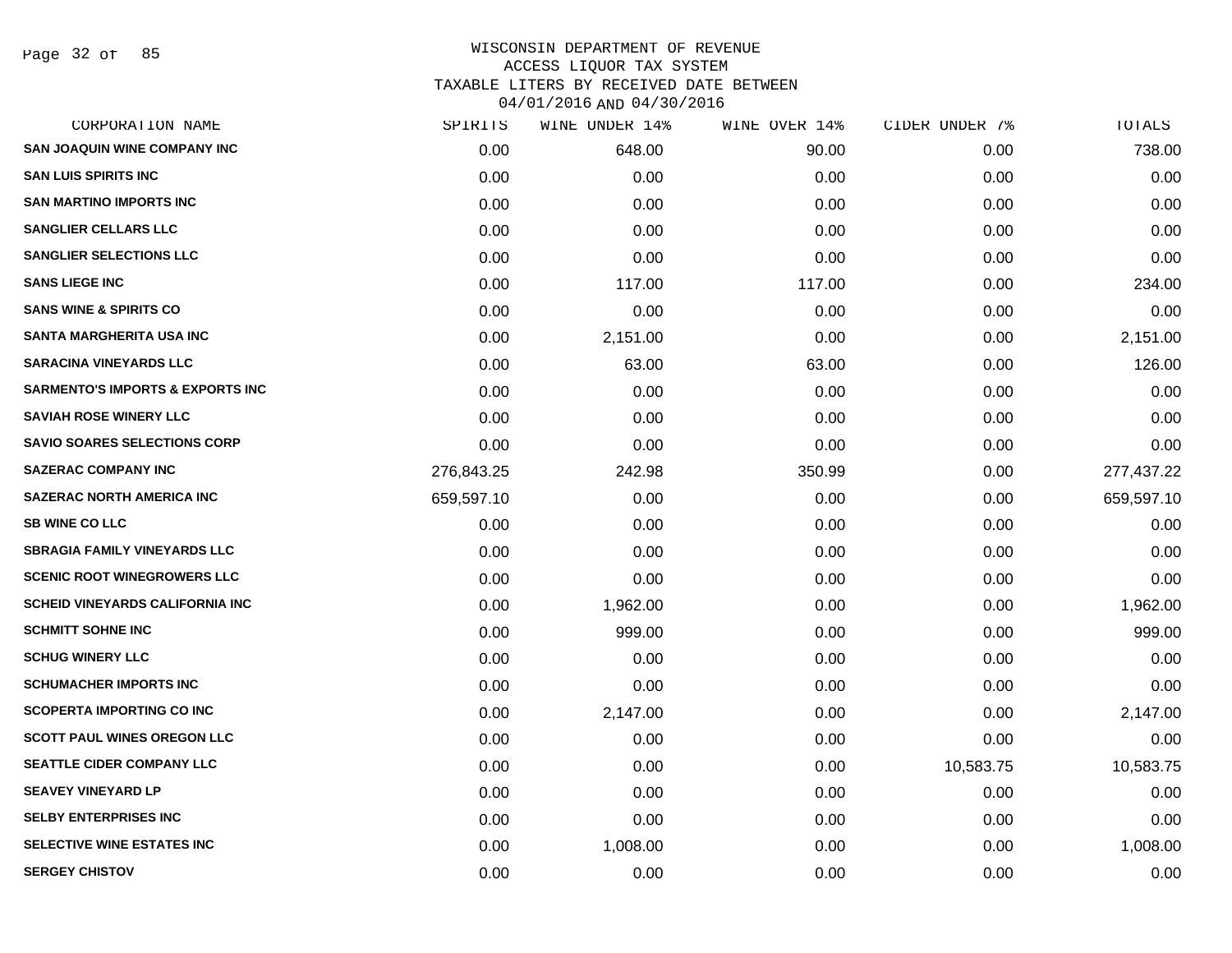Page 33 of 85

| CORPORATION NAME                   | SPIRITS  | WINE UNDER 14% | WINE OVER 14% | CIDER UNDER 7% | <b>TOTALS</b> |
|------------------------------------|----------|----------------|---------------|----------------|---------------|
| <b>SERRALLES USA LLC</b>           | 5,002.50 | 0.00           | 0.00          | 0.00           | 5,002.50      |
| <b>SEVEN HILLS WINERY LLC</b>      | 0.00     | 66.57          | 52.31         | 0.00           | 118.88        |
| <b>SHAFER VINEYARDS INC</b>        | 0.00     | 0.00           | 252.00        | 0.00           | 252.00        |
| <b>SHANE WINE CELLARS LLC</b>      | 0.00     | 0.00           | 0.00          | 0.00           | 0.00          |
| <b>SHANNON RIDGE INC</b>           | 0.00     | 504.00         | 171.00        | 0.00           | 675.00        |
| <b>SHAW-ROSS HOLDING CO LLC</b>    | 787.50   | 2,876.40       | 6,608.22      | 0.00           | 10,272.12     |
| SHEA WINE CELLARS LLC              | 0.00     | 27.00          | 0.00          | 0.00           | 27.00         |
| SHELTON-MACKENZIE WINE COMPANY     | 0.00     | 0.00           | 0.00          | 0.00           | 0.00          |
| <b>SHORTS BREWING COMPANY</b>      | 0.00     | 0.00           | 0.00          | 0.00           | 0.00          |
| SIDNEY FRANK IMPORTING CO INC      | 1,240.80 | 0.00           | 0.00          | 0.00           | 1,240.80      |
| SILVER OAK WINE CELLARS LP         | 0.00     | 39.00          | 0.00          | 0.00           | 39.00         |
| <b>SIMIONI IMPORTS LLC</b>         | 0.00     | 0.00           | 0.00          | 0.00           | 0.00          |
| <b>SINSKEY VINEYARDS INC</b>       | 0.00     | 63.00          | 0.00          | 0.00           | 63.00         |
| <b>SIX SIGMA WINERY LLC</b>        | 0.00     | 0.00           | 0.00          | 0.00           | 0.00          |
| <b>SKINNER-DAVENA LLC</b>          | 0.00     | 0.00           | 0.00          | 0.00           | 0.00          |
| <b>SLO DOWN WINES LLC</b>          | 0.00     | 126.00         | 504.00        | 0.00           | 630.00        |
| <b>SMALL VINES WINES INC</b>       | 0.00     | 0.00           | 0.00          | 0.00           | 0.00          |
| <b>SMART VENDING LLC</b>           | 522.00   | 0.00           | 0.00          | 0.00           | 522.00        |
| <b>SMITH &amp; SMITH</b>           | 0.00     | 0.00           | 126.00        | 0.00           | 126.00        |
| <b>SOCIAL ENJOYMENTS LLC</b>       | 0.00     | 0.00           | 0.00          | 0.00           | 0.00          |
| SOGEVINUS FINE WINES USA INC       | 0.00     | 0.00           | 0.00          | 0.00           | 0.00          |
| <b>SOKOL BLOSSER LTD</b>           | 0.00     | 1,091.25       | 504.00        | 0.00           | 1,595.25      |
| <b>SOLBERG DISTILLING LLC</b>      | 0.00     | 0.00           | 0.00          | 0.00           | 0.00          |
| <b>SOLENA CELLARS LLC</b>          | 0.00     | 0.00           | 0.00          | 0.00           | 0.00          |
| <b>SOMERSTON WINE COMPANY, LLC</b> | 0.00     | 0.00           | 0.00          | 0.00           | 0.00          |
| <b>SONOMA BEVERAGE WORKS INC</b>   | 0.00     | 0.00           | 0.00          | 307.96         | 307.96        |
| <b>SONOMA ESTATE VINTNERS LLC</b>  | 0.00     | 171.00         | 0.00          | 0.00           | 171.00        |
| <b>SOOS CREEK WINE CELLARS LLC</b> | 0.00     | 0.00           | 0.00          | 0.00           | 0.00          |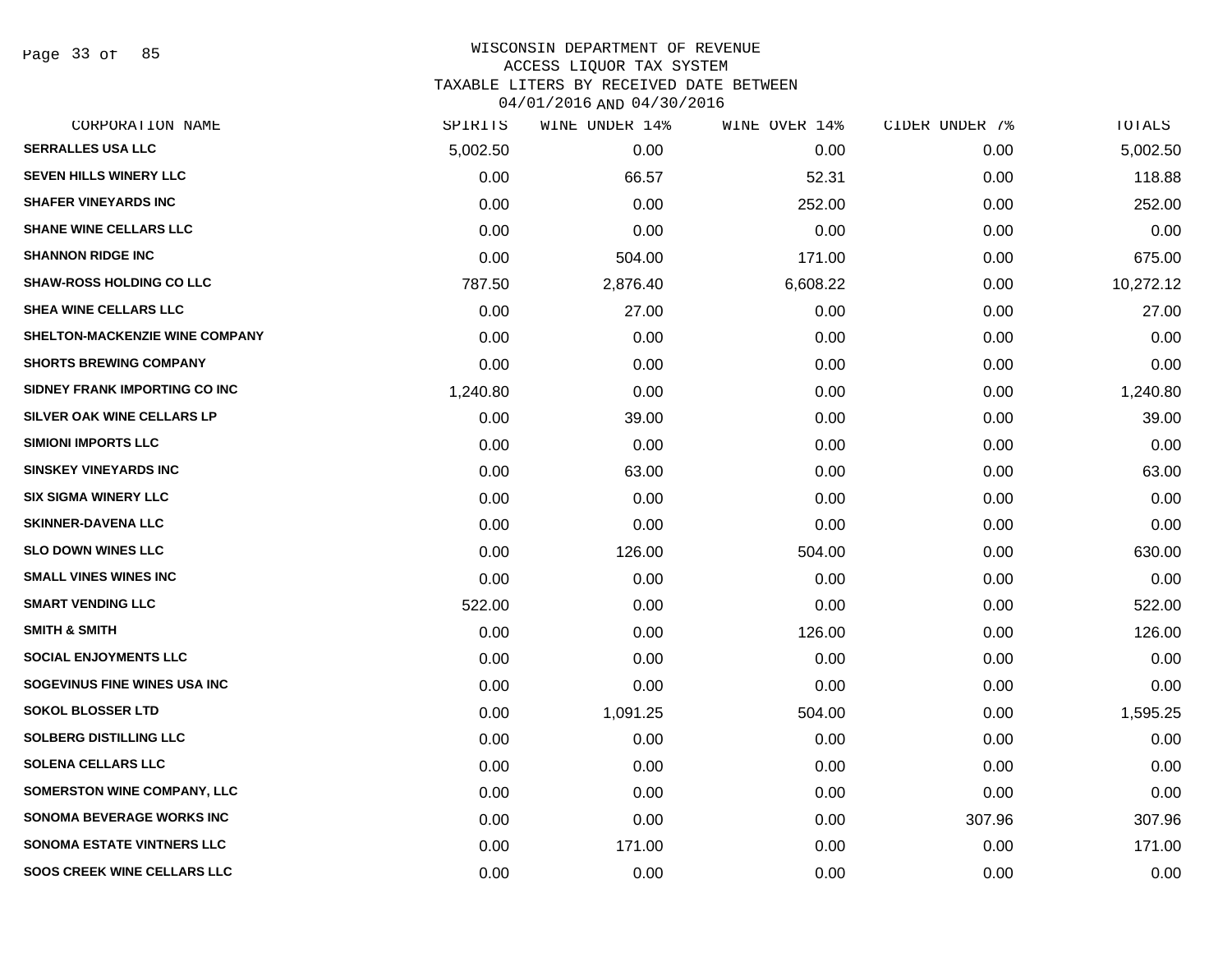Page 34 of 85

| CORPORATION NAME                     | SPIRITS | WINE UNDER 14% | WINE OVER 14% | CIDER UNDER 7% | TOTALS     |
|--------------------------------------|---------|----------------|---------------|----------------|------------|
| SORELLE CASA FINE WINES LLC          | 0.00    | 0.00           | 0.00          | 0.00           | 0.00       |
| <b>SOUTH BAY WINE GROUP LLC</b>      | 0.00    | 936.00         | 18.00         | 0.00           | 954.00     |
| <b>SOUTHERN STARZ INC</b>            | 31.50   | 1,143.00       | 198.00        | 0.00           | 1,372.50   |
| SOUTHERN WINE GROUP LLC              | 0.00    | 91.50          | 45.00         | 0.00           | 136.50     |
| <b>SOVEREIGN BRANDS LLC</b>          | 0.00    | 1,975.50       | 0.00          | 0.00           | 1,975.50   |
| <b>SPANN VINEYARDS INC</b>           | 0.00    | 0.00           | 0.00          | 0.00           | 0.00       |
| <b>SPARKLING OREGON LLC</b>          | 0.00    | 252.00         | 0.00          | 0.00           | 252.00     |
| <b>SPEAKEASY SPIRITS LLC</b>         | 0.00    | 0.00           | 0.00          | 0.00           | 0.00       |
| <b>SPENCER HOOPES</b>                | 0.00    | 0.00           | 0.00          | 0.00           | 0.00       |
| <b>SPIRIT IMPORTS INC</b>            | 360.00  | 0.00           | 0.00          | 0.00           | 360.00     |
| SPLINTER GROUP NAPA LLC              | 0.00    | 0.00           | 0.00          | 0.00           | 0.00       |
| <b>SPOTTSWOODE WINERY INC</b>        | 0.00    | 0.00           | 0.00          | 0.00           | 0.00       |
| SPRING MOUNTAIN VINEYARD INC         | 0.00    | 0.00           | 0.00          | 0.00           | 0.00       |
| SQUARE ONE ORGANIC SPIRITS LLC       | 0.00    | 0.00           | 0.00          | 0.00           | 0.00       |
| SQUARE ONE ORGANIC SPIRITS LLC       | 0.00    | 0.00           | 0.00          | 0.00           | 0.00       |
| <b>ST GEORGE SPIRITS INC</b>         | 554.40  | 0.00           | 0.00          | 0.00           | 554.40     |
| <b>ST HELENA ESTATE LLC</b>          | 0.00    | 0.00           | 0.00          | 0.00           | 0.00       |
| <b>ST INNOCENT LTD</b>               | 0.00    | 0.00           | 0.00          | 0.00           | 0.00       |
| ST JULIAN WINE COMPANY INC           | 0.00    | 225.00         | 0.00          | 0.00           | 225.00     |
| ST KILLIAN IMPORTING CO INC          | 0.00    | 0.00           | 0.00          | 0.00           | 0.00       |
| <b>ST SUPERY INC</b>                 | 0.00    | 621.00         | 0.00          | 0.00           | 621.00     |
| <b>STACKED WINES LLC</b>             | 0.00    | 180.00         | 0.00          | 0.00           | 180.00     |
| <b>STACY RYBACKI</b>                 | 0.00    | 0.00           | 0.00          | 0.00           | 0.00       |
| <b>STAGLIN FAMILY VINEYARD LLC</b>   | 0.00    | 0.00           | 0.00          | 0.00           | 0.00       |
| <b>STANLEY STAWSKI DIST CO INC</b>   | 0.00    | 0.00           | 0.00          | 0.00           | 0.00       |
| <b>STAR INDUSTRIES INC</b>           | 0.00    | 0.00           | 0.00          | 0.00           | 0.00       |
| <b>STARRY NIGHT WINERY LLC</b>       | 0.00    | 0.00           | 135.00        | 0.00           | 135.00     |
| <b>STE MICHELLE WINE ESTATES LTD</b> | 0.00    | 101,736.00     | 15,966.50     | 0.00           | 117,702.50 |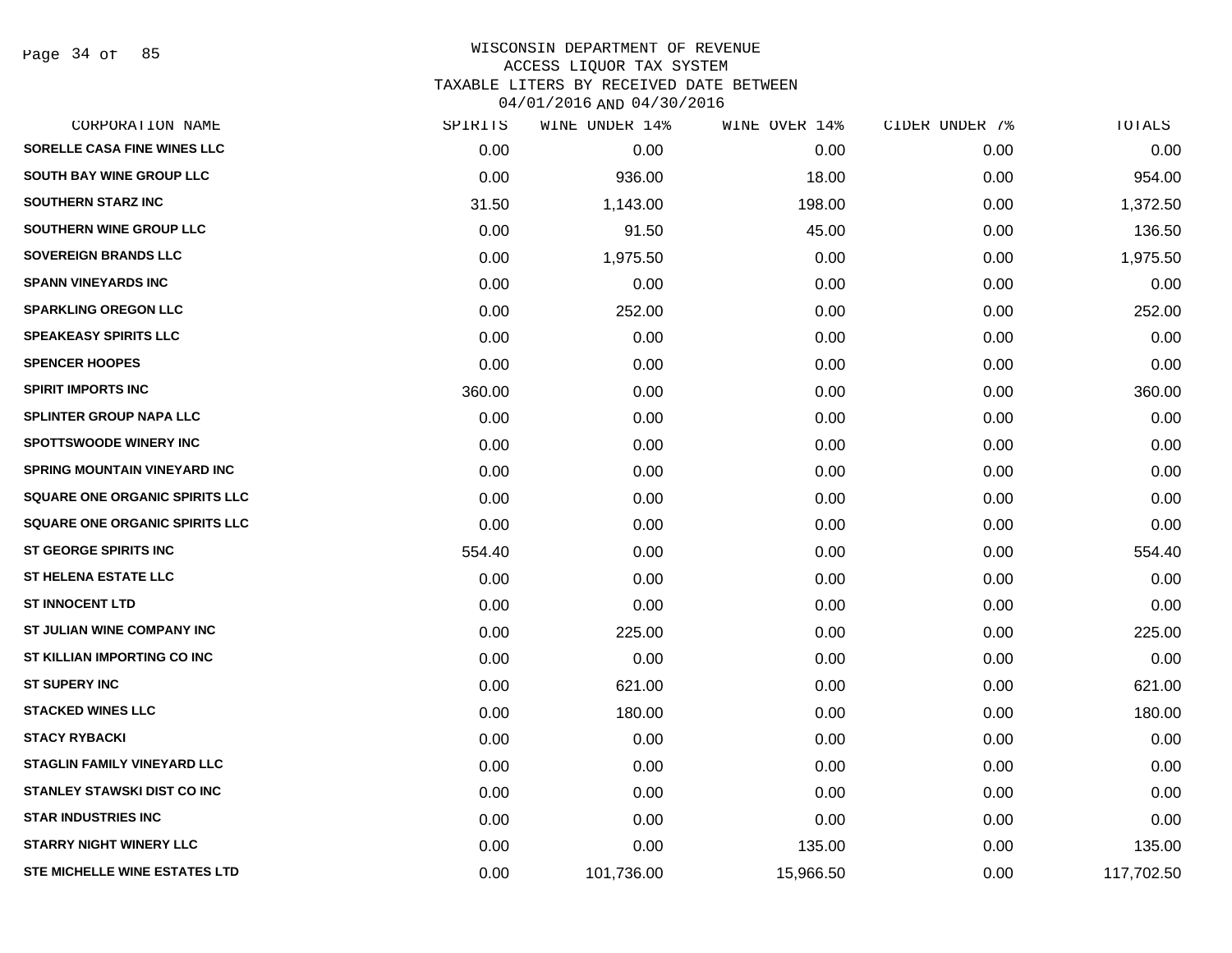Page 35 of 85

| CORPORATION NAME                       | SPIRITS  | WINE UNDER 14% | WINE OVER 14% | CIDER UNDER 7% | TOTALS     |
|----------------------------------------|----------|----------------|---------------|----------------|------------|
| <b>STEELE WINES INC</b>                | 0.00     | 63.00          | 567.00        | 0.00           | 630.00     |
| <b>STEFANO SALOCCHI</b>                | 0.00     | 0.00           | 0.00          | 0.00           | 0.00       |
| <b>STELLAR IMPORTING COMPANY LLC</b>   | 0.00     | 0.00           | 0.00          | 0.00           | 0.00       |
| <b>STEM CIDERS LLC</b>                 | 0.00     | 0.00           | 0.00          | 0.00           | 0.00       |
| <b>STEPHAN VINEYARD INC</b>            | 0.00     | 0.00           | 0.00          | 0.00           | 0.00       |
| STEPHEN DOOLEY WINE CO INC             | 0.00     | 189.00         | 63.00         | 0.00           | 252.00     |
| <b>STEVE MILES SELECTIONS INC</b>      | 0.00     | 0.00           | 0.00          | 0.00           | 0.00       |
| STEVEN EDMUNDS & CORNELIA ST JOHN      | 0.00     | 441.00         | 0.00          | 0.00           | 441.00     |
| <b>STEZ &amp; BOWER</b>                | 0.00     | 0.00           | 0.00          | 0.00           | 0.00       |
| <b>STOLI GROUP (USA) LLC</b>           | 3,541.02 | 0.00           | 83.20         | 0.00           | 3,624.22   |
| <b>STOLLER VINEYARDS INC</b>           | 0.00     | 378.00         | 0.00          | 0.00           | 378.00     |
| STOLLER WHOLESALE WINE & SPIRITS INC   | 2,829.00 | 0.00           | 108.00        | 0.00           | 2,937.00   |
| <b>STOLPMAN VINEYARDS LLC</b>          | 0.00     | 0.00           | 0.00          | 0.00           | 0.00       |
| <b>STONEBRAKER-SOLES INC</b>           | 0.00     | 0.00           | 0.00          | 0.00           | 0.00       |
| <b>STONECUSHION INC</b>                | 0.00     | 0.00           | 0.00          | 0.00           | 0.00       |
| SUPREX INTERNATIONAL LTD               | 0.00     | 0.00           | 0.00          | 0.00           | 0.00       |
| <b>SURVILLE ENTERPRISES CORP</b>       | 0.00     | 7,776.00       | 36.00         | 0.00           | 7,812.00   |
| <b>SUTTER HOME WINERY INC.</b>         | 900.00   | 337,691.98     | 5,368.50      | $-23.00$       | 343,937.48 |
| <b>SVENSKA FOOD &amp; BEVERAGE LLC</b> | 0.00     | 0.00           | 0.00          | 0.00           | 0.00       |
| <b>SVP WINERY LLC</b>                  | 0.00     | 0.00           | 0.00          | 0.00           | 0.00       |
| <b>SYLVESTER WINERY INC</b>            | 0.00     | 0.00           | 0.00          | 0.00           | 0.00       |
| <b>T ELENTENY HOLDINGS LLC</b>         | 0.00     | 1,260.00       | 3.06          | 0.00           | 1,263.06   |
| <b>TAFT STREET INC</b>                 | 0.00     | 0.00           | 0.00          | 0.00           | 0.00       |
| TAKARA SAKE USA INC                    | 0.00     | 1,935.00       | 358.20        | 21.60          | 2,314.80   |
| <b>TALLEY VINEYARDS INC</b>            | 0.00     | 126.00         | 0.00          | 0.00           | 126.00     |
| <b>TAMBER BEY VINEYARDS LLC</b>        | 0.00     | 0.00           | 0.00          | 0.00           | 0.00       |
| <b>TATOMER INC</b>                     | 0.00     | 0.00           | 0.00          | 0.00           | 0.00       |
| <b>TATOOSH DISTILLERY LLC</b>          | 0.00     | 0.00           | 0.00          | 0.00           | 0.00       |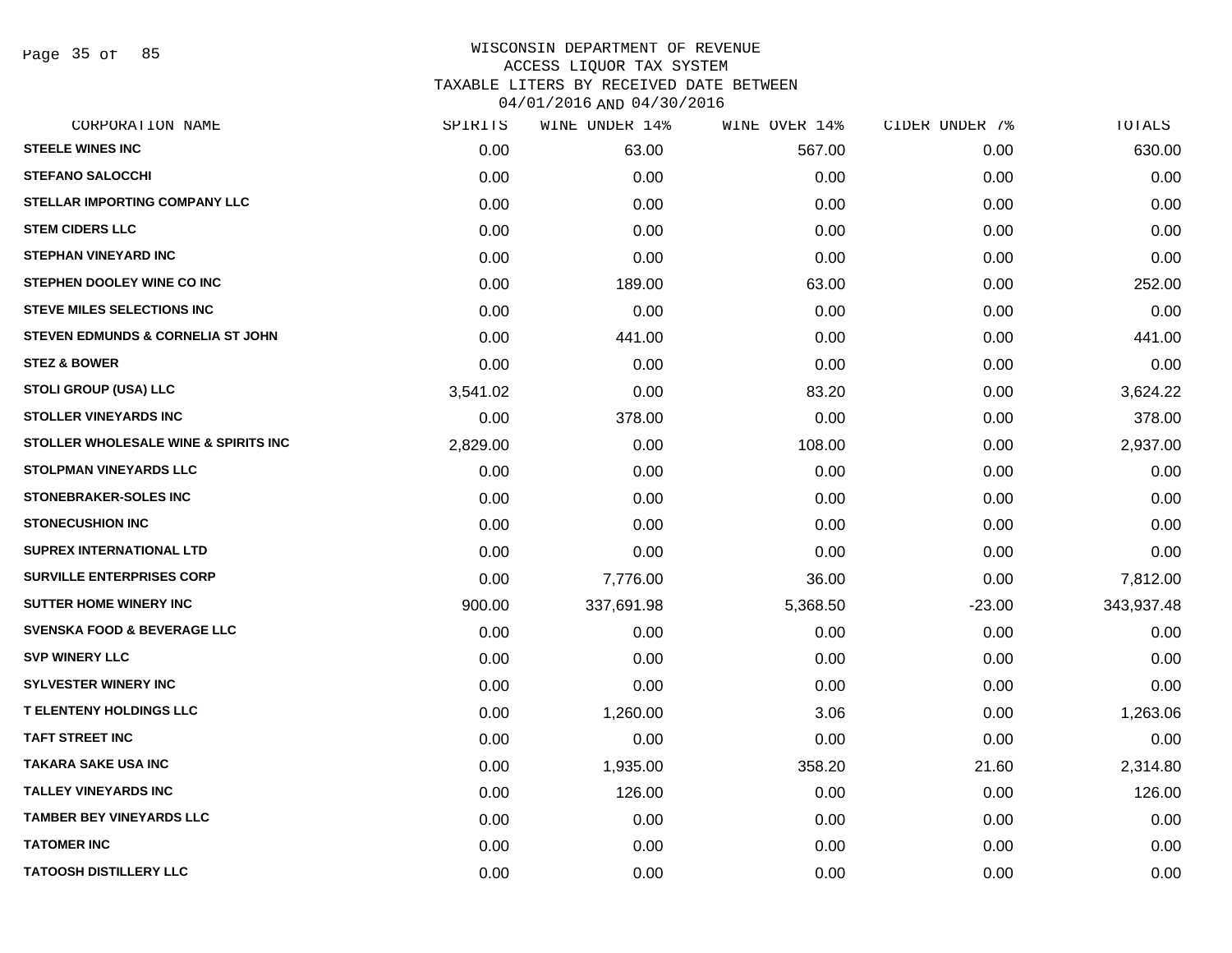Page 36 of 85

| SPIRITS | WINE UNDER 14% |           |               | TOTALS         |
|---------|----------------|-----------|---------------|----------------|
| 0.00    | 0.00           | 0.00      | 0.00          | 0.00           |
| 0.00    | 0.00           | 0.00      | 0.00          | 0.00           |
| 0.00    | 0.00           | 0.00      | 0.00          | 0.00           |
| 0.00    | 0.00           | 0.00      | 0.00          | 0.00           |
| 0.00    | 99.00          | 0.00      | 0.00          | 99.00          |
| 0.00    | 0.00           | 0.00      | 0.00          | 0.00           |
| 0.00    | 0.00           | 0.00      | 0.00          | 0.00           |
| 0.00    | 1,044.00       | 0.00      | 0.00          | 1,044.00       |
| 0.00    | 302.94         | 0.00      | 0.00          | 302.94         |
| 0.00    | 333.00         | 315.00    | 0.00          | 648.00         |
| 0.00    | 0.00           | 0.00      | 0.00          | 0.00           |
| 0.00    | 0.00           | 0.00      | 0.00          | 0.00           |
| 0.00    | 0.00           | 0.00      | 0.00          | 0.00           |
| 0.00    | 0.00           | 0.00      | 0.00          | 0.00           |
| 0.00    | 0.00           | 0.00      | 0.00          | 0.00           |
| 0.00    | 720.40         | 307.92    | 0.00          | 1,028.32       |
| 0.00    | 0.00           | 0.00      | 0.00          | 0.00           |
| 0.00    | 0.00           | 0.00      | 0.00          | 0.00           |
| 0.00    | 0.00           | 0.00      | 0.00          | 0.00           |
| 0.00    | 0.00           | 0.00      | 0.00          | 0.00           |
| 0.00    | 288.00         | 252.00    | 0.00          | 540.00         |
| 0.00    | 0.00           | 0.00      | 0.00          | 0.00           |
| 0.00    | 0.00           | 0.00      | 0.00          | 0.00           |
| 0.00    | 1,017.75       | 414.00    | 0.00          | 1,431.75       |
| 0.00    | 845,552.16     | 18,861.00 | 0.00          | 864,413.16     |
| 0.00    | 180.00         | 0.00      | 0.00          | 180.00         |
| 0.00    | 945.00         | 63.00     | 0.00          | 1,008.00       |
| 0.00    | 1,062.00       | 0.00      | 0.00          | 1,062.00       |
|         |                |           | WINE OVER 14% | CIDER UNDER 7% |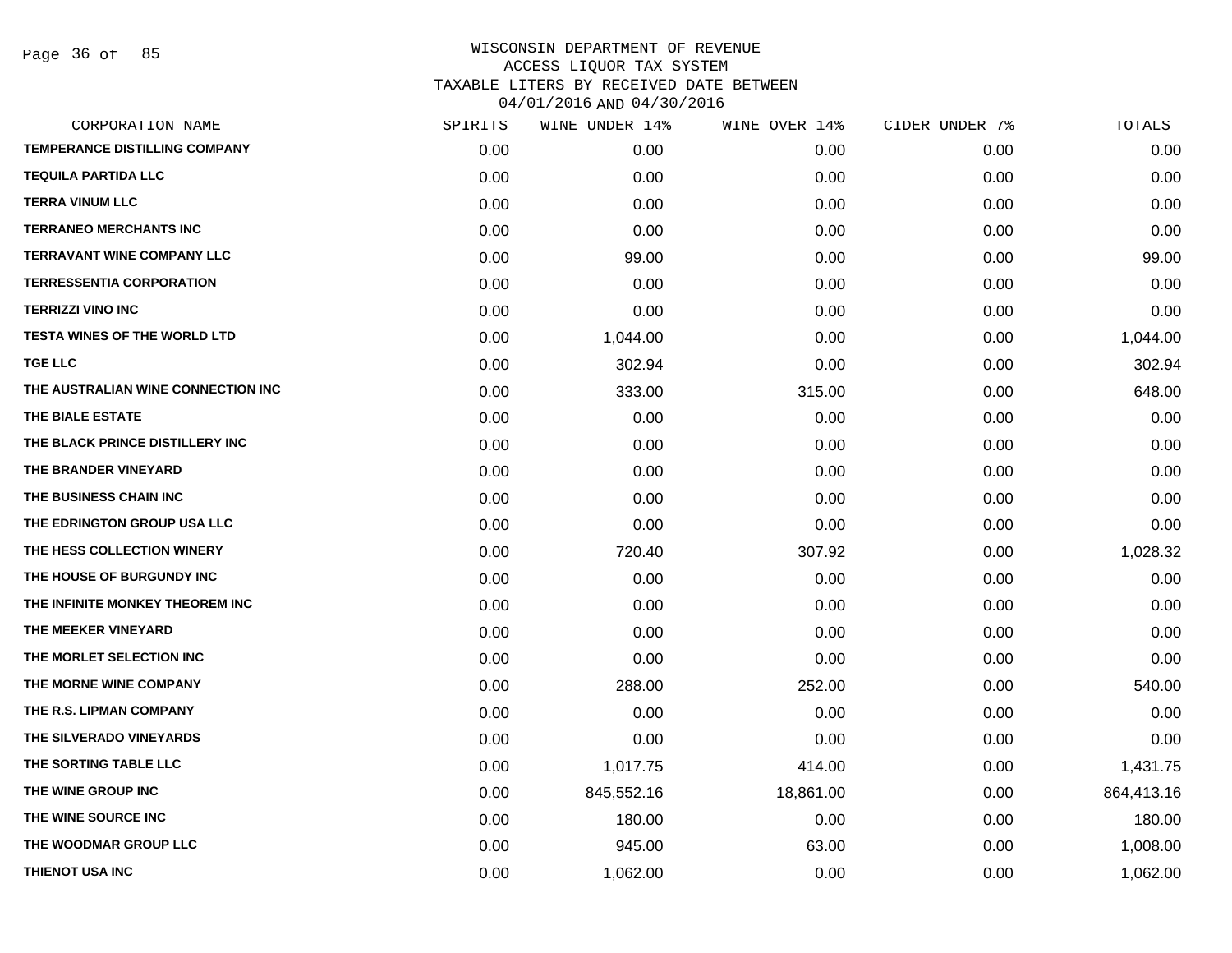Page 37 of 85

# WISCONSIN DEPARTMENT OF REVENUE ACCESS LIQUOR TAX SYSTEM TAXABLE LITERS BY RECEIVED DATE BETWEEN

04/01/2016 AND 04/30/2016

| CORPORATION NAME                              | SPIRITS | WINE UNDER 14% | WINE OVER 14% | CIDER UNDER 7% | TOTALS    |
|-----------------------------------------------|---------|----------------|---------------|----------------|-----------|
| <b>THOMAS D MORTIMER</b>                      | 0.00    | 0.00           | 0.00          | 0.00           | 0.00      |
| THREE FAT GUYS WINE LLC                       | 0.00    | 0.00           | 0.00          | 0.00           | 0.00      |
| THREE RING PRODUCTIONS LLC                    | 0.00    | 1,116.00       | 0.00          | 0.00           | 1,116.00  |
| <b>TI BEVERAGE GROUP LTD</b>                  | 0.00    | 0.00           | 0.00          | 0.00           | 0.00      |
| TIERRA DIVINA VINEYARD LLC                    | 0.00    | 0.00           | 497.13        | 0.00           | 497.13    |
| <b>TITUS &amp; TITUS</b>                      | 0.00    | 0.00           | 0.00          | 0.00           | 0.00      |
| TMR WINE COMPANY LLC                          | 0.00    | 0.00           | 0.00          | 0.00           | 0.00      |
| <b>TOAD HOLLOW VINEYARDS INC</b>              | 0.00    | 1,890.00       | 756.00        | 0.00           | 2,646.00  |
| <b>TOBIN JAMES CELLARS</b>                    | 0.00    | 0.00           | 4.76          | 0.00           | 4.76      |
| <b>TOBY BEALL</b>                             | 0.00    | 0.00           | 0.00          | 0.00           | 0.00      |
| <b>TOLLIVER RANCH BRANDS LLC</b>              | 0.00    | 0.00           | 630.00        | 0.00           | 630.00    |
| <b>TOM MEADOWCROFT</b>                        | 0.00    | 0.00           | 0.00          | 0.00           | 0.00      |
| <b>TRADEWINDS SPECIALTY IMPORTS LLC</b>       | 0.00    | 0.00           | 0.00          | 0.00           | 0.00      |
| <b>TREANA WINERY LLC</b>                      | 0.00    | 0.00           | 0.00          | 0.00           | 0.00      |
| <b>TREASURY CHATEAU &amp; ESTATES</b>         | 0.00    | 51,939.00      | 1,912.50      | 0.00           | 53,851.50 |
| <b>TREASURY WINE ESTATES AMERICAS COMPANY</b> | 0.00    | 58,322.22      | 10,876.50     | 0.00           | 69,198.72 |
| <b>TREFETHEN VINEYARDS WINERY INC</b>         | 0.00    | 0.00           | 0.00          | 0.00           | 0.00      |
| <b>TREFETHEN VINEYARDS WINERY INC</b>         | 0.00    | 58.50          | 315.00        | 0.00           | 373.50    |
| <b>TRENTADUE WINERY LLC</b>                   | 0.00    | 162.00         | 189.00        | 0.00           | 351.00    |
| TRI VIN IMPORTS INC                           | 0.00    | 7,137.00       | 0.00          | 0.00           | 7,137.00  |
| <b>TRI-STAR MARKETING INC</b>                 | 0.00    | 5,292.00       | 0.00          | 0.00           | 5,292.00  |
| TRINITAS CELLARS LLC                          | 0.00    | 0.00           | 0.00          | 0.00           | 0.00      |
| <b>TRIONE VINEYARDS LLC</b>                   | 0.00    | 45.00          | 67.50         | 0.00           | 112.50    |
| TRIPLE EIGHT DISTILLERY LLC                   | 0.00    | 0.00           | 0.00          | 0.00           | 0.00      |
| <b>TURLEY WINE CELLARS INC</b>                | 0.00    | 0.00           | 0.00          | 0.00           | 0.00      |
| <b>TURN KEY WINE BRANDS LLC</b>               | 0.00    | 0.00           | 0.00          | 0.00           | 0.00      |
| <b>TURNBULL WINE CELLARS</b>                  | 0.00    | 0.00           | 0.00          | 0.00           | 0.00      |
| <b>TWIN PEAKS WINERY INC</b>                  | 0.00    | 0.00           | 0.00          | 0.00           | 0.00      |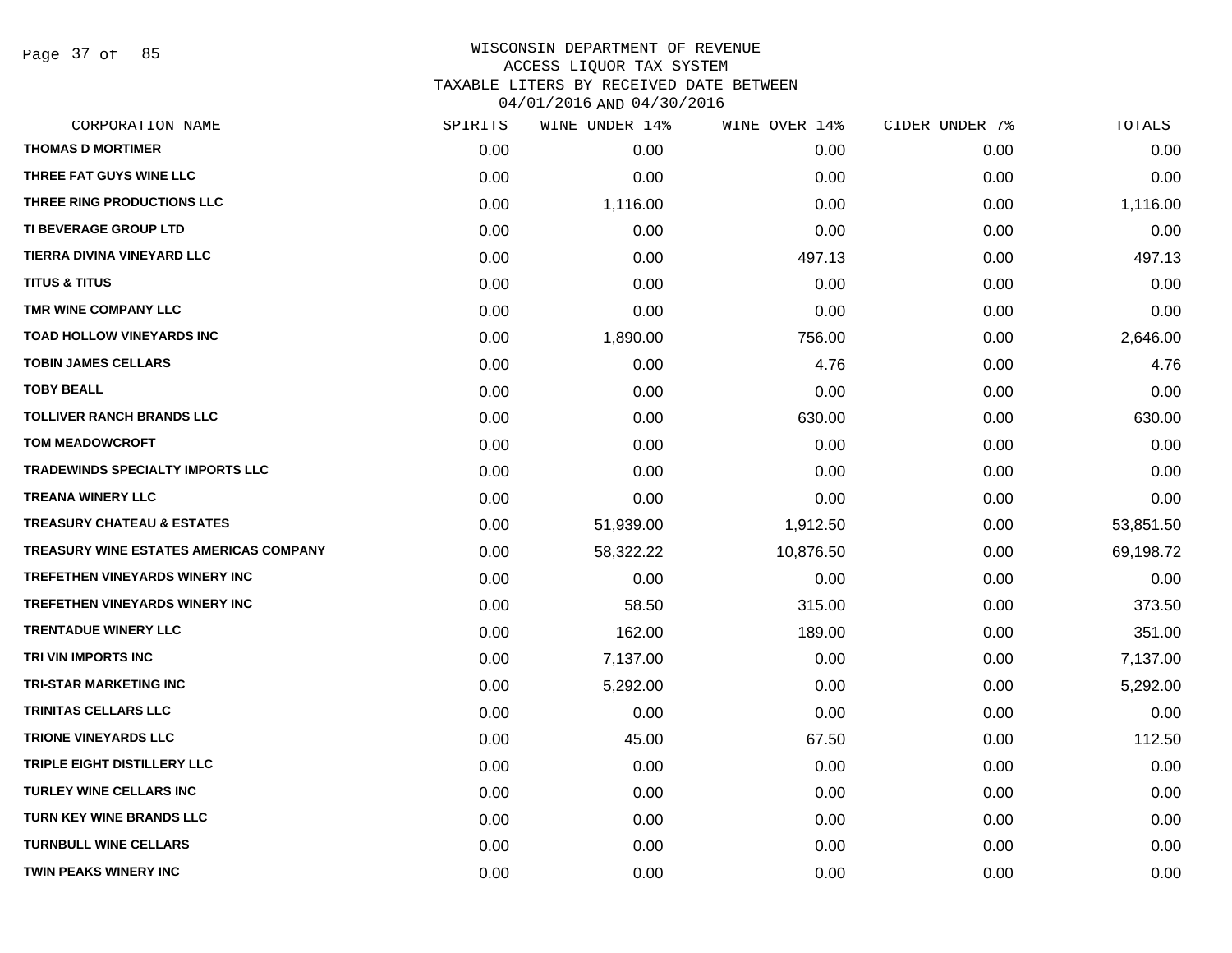Page 38 of 85

### WISCONSIN DEPARTMENT OF REVENUE ACCESS LIQUOR TAX SYSTEM

TAXABLE LITERS BY RECEIVED DATE BETWEEN

04/01/2016 AND 04/30/2016

| CORPORATION NAME                                     | SPIRITS    | WINE UNDER 14% | WINE OVER 14% | CIDER UNDER 7% | TOTALS     |
|------------------------------------------------------|------------|----------------|---------------|----------------|------------|
| TY KU, LLC                                           | 85.50      | 19.80          | 0.00          | 0.00           | 105.30     |
| <b>UN SOGNO LLC</b>                                  | 0.00       | 0.00           | 0.00          | 0.00           | 0.00       |
| UNCLE JOHN'S FRUIT HOUSE WINERY LLC                  | 0.00       | 0.00           | 0.00          | 1,377.29       | 1,377.29   |
| <b>UNION WINE COMPANY</b>                            | 0.00       | 1,368.00       | 0.00          | 0.00           | 1,368.00   |
| UNITED STATES DISTILLED PRODUCTS CO.                 | 255,897.45 | 64,102.16      | 2,196.00      | 0.00           | 322,195.61 |
| UNTI WINE CO LLC                                     | 0.00       | 0.00           | 0.00          | 0.00           | 0.00       |
| <b>USA WINE IMPORTS INC</b>                          | 0.00       | 1,169.25       | 0.00          | 0.00           | 1,169.25   |
| <b>USA WINE WEST LLC</b>                             | 0.00       | 11,563.50      | 2,520.00      | 0.00           | 14,083.50  |
| <b>UVE ENTERPRISES INC</b>                           | 0.00       | 873.00         | 22.50         | 0.00           | 895.50     |
| <b>V&amp;CLLC</b>                                    | 0.00       | 315.00         | 63.00         | 0.00           | 378.00     |
| <b>V2 WINE GROUP LLC</b>                             | 0.00       | 16.64          | 16.64         | 0.00           | 33.28      |
| <b>VALCKENBERG INTERNATIONAL INC</b>                 | 0.00       | 378.00         | 0.00          | 0.00           | 378.00     |
| <b>VALOR WINE CO LLC</b>                             | 0.00       | 0.00           | 0.00          | 0.00           | 0.00       |
| VAN RUITEN FAMILY WINERY LLC                         | 0.00       | 36.00          | 216.00        | 0.00           | 252.00     |
| <b>VANDER MILL LLC</b>                               | 0.00       | 0.00           | 0.00          | 0.00           | 0.00       |
| <b>VEEV SPIRITS LLC</b>                              | 0.00       | 0.00           | 0.00          | 0.00           | 0.00       |
| <b>VEN CAL RANCHES LLC</b>                           | 0.00       | 0.00           | 0.00          | 0.00           | 0.00       |
| <b>VENGE VINEYARDS INC</b>                           | 0.00       | 0.00           | 66.57         | 0.00           | 66.57      |
| <b>VERMEIL WINE GROUP LLC</b>                        | 0.00       | 0.00           | 0.00          | 0.00           | 0.00       |
| <b>VERMONT HARD CIDER COMPANY LLC</b>                | 0.00       | 0.00           | 0.00          | 11,778.00      | 11,778.00  |
| VI. SCO. INC                                         | 0.00       | 1,053.00       | 0.00          | 0.00           | 1,053.00   |
| <b>VIAS IMPORTS LTD</b>                              | 0.00       | 90.00          | 0.00          | 0.00           | 90.00      |
| <b>VIATUS</b>                                        | 0.00       | 0.00           | 0.00          | 0.00           | 0.00       |
| <b>VICENTE GANDIA USA INC</b>                        | 0.00       | 0.00           | 0.00          | 0.00           | 0.00       |
| <b>VICTOIRE FRENCH AMERCN WINE &amp; SPIRITS INC</b> | 0.00       | 0.00           | 0.00          | 0.00           | 0.00       |
| <b>VIEUX VINS INC</b>                                | 0.00       | 504.00         | 54.00         | 0.00           | 558.00     |
| <b>VIKRE DISTILLERY LLC</b>                          | 189.00     | 0.00           | 0.00          | 0.00           | 189.00     |
| <b>VILLA CREEK INC</b>                               | 0.00       | 0.00           | 0.00          | 0.00           | 0.00       |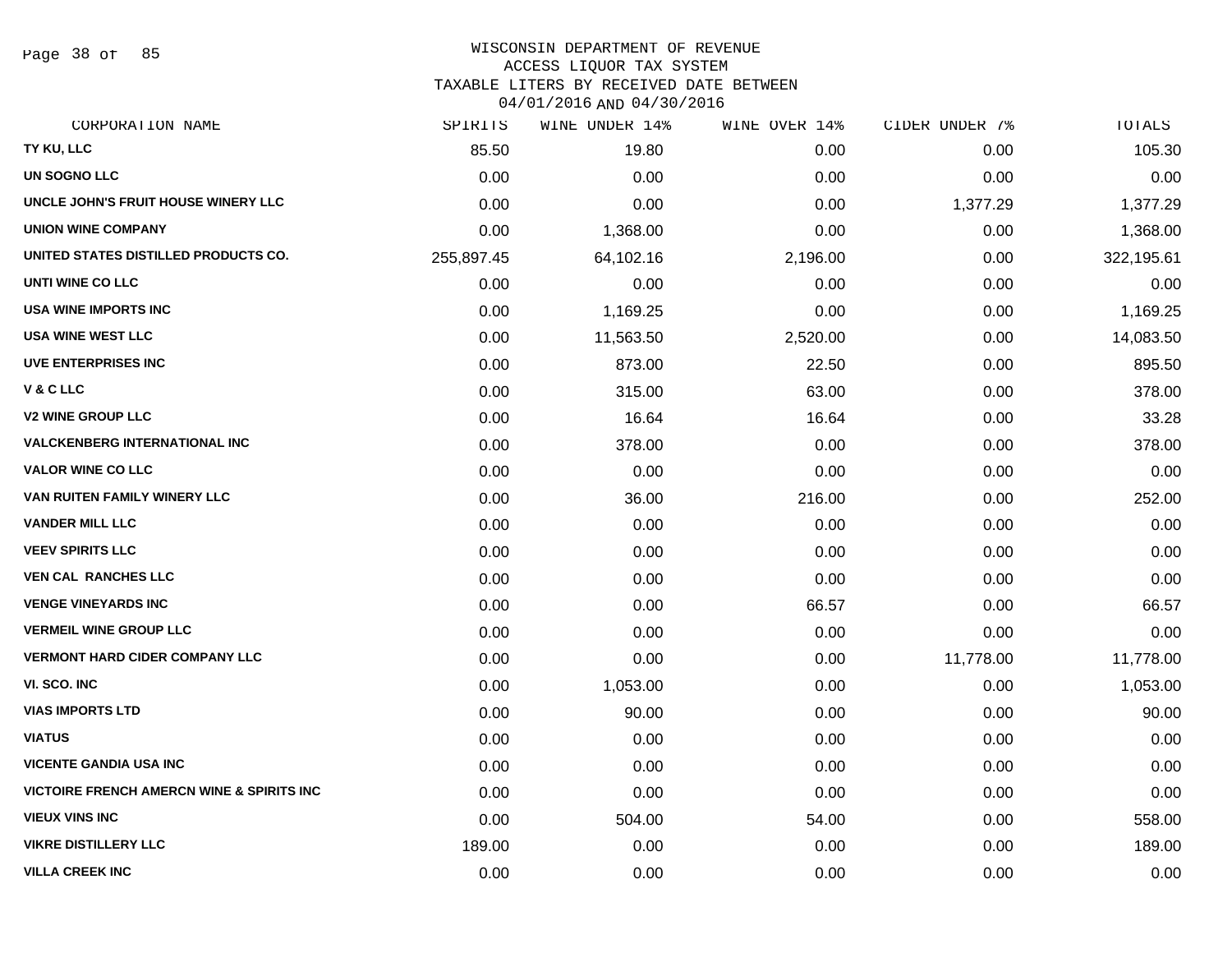Page 39 of 85

| CORPORATION NAME                                | SPIRITS | WINE UNDER 14% | WINE OVER 14% | CIDER UNDER 7% | TOTALS   |
|-------------------------------------------------|---------|----------------|---------------|----------------|----------|
| <b>VILLA ENCINAL PARTNERS LP</b>                | 0.00    | 0.00           | 261.00        | 0.00           | 261.00   |
| <b>VILLA ITALIA GOURMET FOOD &amp; WINE INC</b> | 0.00    | 0.00           | 0.00          | 0.00           | 0.00     |
| VIN DE ZO LLC                                   | 0.00    | 99.00          | 0.00          | 0.00           | 99.00    |
| <b>VIN DIVINO LTD</b>                           | 0.00    | 0.00           | 126.00        | 0.00           | 126.00   |
| <b>VINA ROBLES INC</b>                          | 0.00    | 315.00         | 234.00        | 0.00           | 549.00   |
| <b>VINAMERICAS INC</b>                          | 0.00    | 0.00           | 0.00          | 0.00           | 0.00     |
| <b>VINCENZO PADULA</b>                          | 0.00    | 0.00           | 0.00          | 0.00           | 0.00     |
| <b>VINE CLIFF WINERY INC</b>                    | 0.00    | 0.00           | 0.00          | 0.00           | 0.00     |
| <b>VINE CONNECTIONS LLC</b>                     | 0.00    | 1,358.64       | 120.32        | 0.00           | 1,478.96 |
| <b>VINEBURG LLC</b>                             | 0.00    | 0.00           | 585.00        | 0.00           | 585.00   |
| <b>VINEDREA WINES LLC</b>                       | 0.00    | 0.00           | 0.00          | 0.00           | 0.00     |
| <b>VINEYARD 29 LLC</b>                          | 0.00    | 0.00           | 0.00          | 0.00           | 0.00     |
| <b>VINEYARD BRANDS LLC</b>                      | 0.00    | 3,820.50       | 765.00        | 0.00           | 4,585.50 |
| <b>VINEYARD VARIETIES INC</b>                   | 0.00    | 0.00           | 0.00          | 0.00           | 0.00     |
| <b>VINIFERA IMPORTS LTD</b>                     | 0.00    | 0.00           | 0.00          | 0.00           | 0.00     |
| <b>VINIFERA WINE COMPANY LLC</b>                | 0.00    | 252.00         | 0.00          | 0.00           | 252.00   |
| VINO DEL SOL INC                                | 0.00    | 990.00         | 13.50         | 0.00           | 1,003.50 |
| <b>VINO ET SPIRITUS LLC</b>                     | 0.00    | 917.99         | 90.00         | 0.00           | 1,007.99 |
| <b>VINO.COM LLC</b>                             | 0.00    | 1,593.00       | 72.00         | 0.00           | 1,665.00 |
| <b>VINOVIA WINE GROUP INC</b>                   | 0.00    | 27.00          | 40.50         | 0.00           | 67.50    |
| <b>VINTAGE '59 IMPORTS LLC</b>                  | 0.00    | 0.00           | 0.00          | 0.00           | 0.00     |
| <b>VINTAGE POINT LLC</b>                        | 0.00    | 0.00           | 0.00          | 0.00           | 0.00     |
| <b>VINTURE WINE COMPANY LLC</b>                 | 0.00    | 0.00           | 0.00          | 0.00           | 0.00     |
| <b>VINTUS LLC</b>                               | 0.00    | 850.50         | 1,854.00      | 0.00           | 2,704.50 |
| <b>VINTWOOD INTERNATIONAL LTD</b>               | 0.00    | 0.00           | 0.00          | 0.00           | 0.00     |
| <b>VISION WINE &amp; SPIRITS LLC</b>            | 204.62  | 90.03          | 0.00          | 0.00           | 294.65   |
| <b>VITANI SPIRITS LLC</b>                       | 0.00    | 0.00           | 0.00          | 0.00           | 0.00     |
| <b>VOTTO VINES IMPORTING INC</b>                | 0.00    | 0.00           | 0.00          | 0.00           | 0.00     |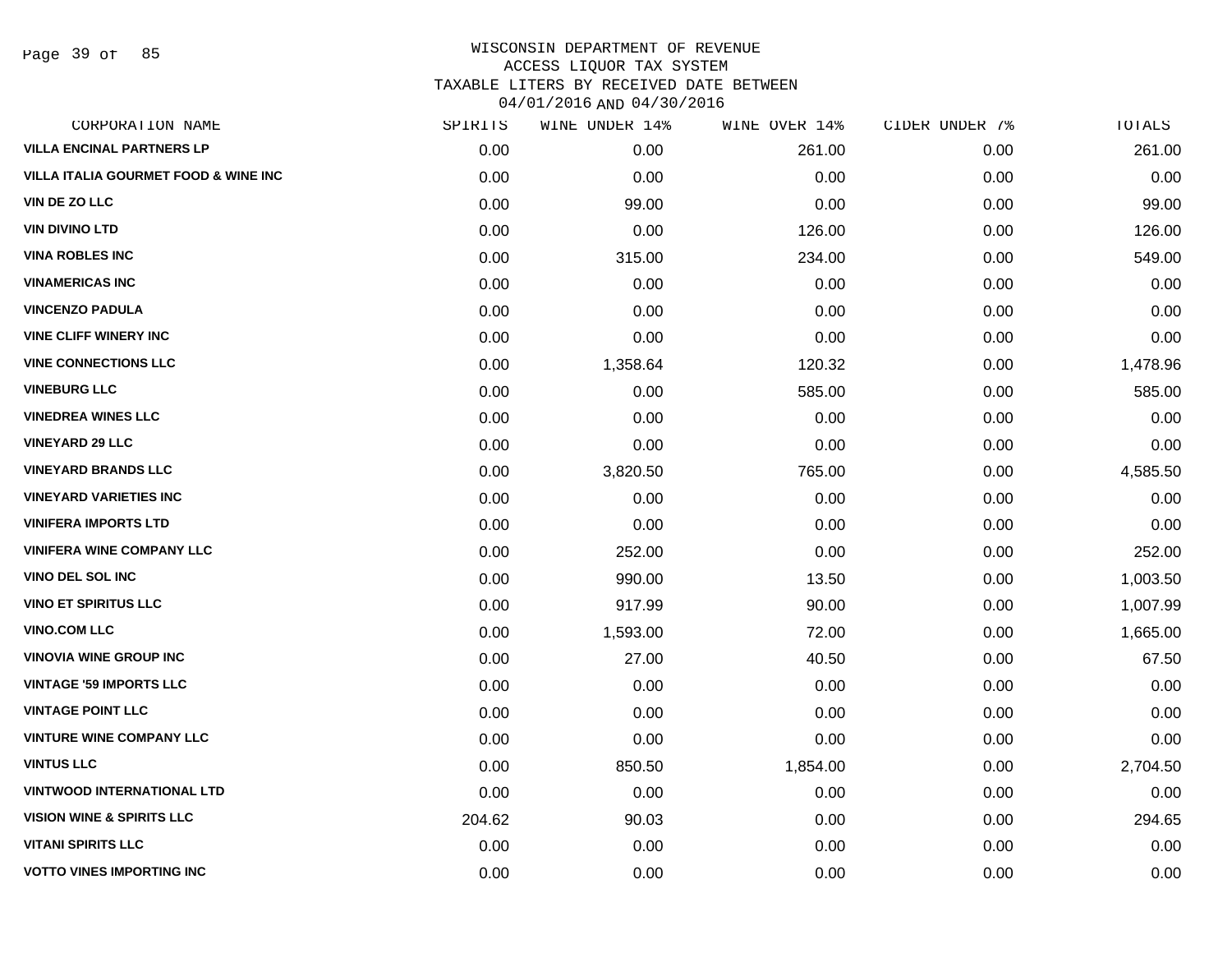# WISCONSIN DEPARTMENT OF REVENUE

#### ACCESS LIQUOR TAX SYSTEM

TAXABLE LITERS BY RECEIVED DATE BETWEEN

04/01/2016 AND 04/30/2016

| CORPORATION NAME                               | SPIRITS   | WINE UNDER 14% | WINE OVER 14% | CIDER UNDER 7% | TOTALS    |
|------------------------------------------------|-----------|----------------|---------------|----------------|-----------|
| <b>W J DEUTSCH &amp; SONS LTD</b>              | 3,280.50  | 19,854.00      | 1,066.50      | 0.00           | 24,201.00 |
| <b>WAGNER WINE COMPANY LLC</b>                 | 0.00      | 2,007.00       | 1,485.00      | 0.00           | 3,492.00  |
| WALLA WALLA VINTNERS LLC                       | 0.00      | 0.00           | 0.00          | 0.00           | 0.00      |
| <b>WALTER HANSEL WINERY &amp; VINEYARD LLC</b> | 0.00      | 0.00           | 0.00          | 0.00           | 0.00      |
| <b>WARWICK VALLEY WINE CO INC</b>              | 0.00      | 0.00           | 0.00          | 0.00           | 0.00      |
| <b>WEIBEL INCORPORATED</b>                     | 0.00      | 485.50         | 0.00          | 0.00           | 485.50    |
| <b>WEIN BAUER INC</b>                          | 60.00     | 12,004.41      | 0.00          | 0.00           | 12,064.41 |
| <b>WEST COAST WINE PARTNERS LLC</b>            | 0.00      | 12.00          | 108.00        | 0.00           | 120.00    |
| <b>WESTERN SPIRITS BEVERAGE LLC</b>            | 5,445.25  | 0.00           | 0.00          | 0.00           | 5,445.25  |
| <b>WEYGANDT-METZLER IMPORTING LTD</b>          | 0.00      | 513.00         | 0.00          | 0.00           | 513.00    |
| WHITE OAK VINEYARDS & WINERY LLC               | 0.00      | 0.00           | 0.00          | 0.00           | 0.00      |
| WHYTE AND MACKAY (AMERICAS) LIMITED LLC        | 0.00      | 0.00           | 0.00          | 0.00           | 0.00      |
| <b>WI INC</b>                                  | 0.00      | 0.00           | 0.00          | 0.00           | 0.00      |
| <b>WILD WOOD VINEYARD &amp; WINERY</b>         | 0.00      | 0.00           | 0.00          | 0.00           | 0.00      |
| <b>WILLAKENZIE ESTATE INC</b>                  | 0.00      | 81.00          | 0.00          | 0.00           | 81.00     |
| <b>WILLAMETTE VALLEY VINEYARDS INC</b>         | 0.00      | 252.00         | 126.00        | 0.00           | 378.00    |
| <b>WILLIAM GRANT &amp; SONS INC</b>            | 36,441.00 | 0.00           | 0.00          | 0.00           | 36,441.00 |
| <b>WILLIAM J WOLF</b>                          | 0.00      | 0.00           | 0.00          | 0.00           | 0.00      |
| <b>WILLIAM P KNUTTEL</b>                       | 0.00      | 0.00           | 0.00          | 0.00           | 0.00      |
| <b>WILLIAM PRICE III</b>                       | 0.00      | 0.00           | 0.00          | 0.00           | 0.00      |
| <b>WILLIAM STAVOLA</b>                         | 0.00      | 0.00           | 0.00          | 0.00           | 0.00      |
| <b>WILLIAM WOODRUFF</b>                        | 0.00      | 297.00         | 0.00          | 0.00           | 297.00    |
| <b>WILLIAM-HARRISON IMPORTS INC</b>            | 0.00      | 0.00           | 0.00          | 0.00           | 0.00      |
| <b>WILSON CREEK WINERY &amp; VINEYARDS INC</b> | 0.00      | 0.00           | 0.00          | 0.00           | 0.00      |
| <b>WILSON DANIELS LLC</b>                      | 0.00      | 1,498.50       | 433.50        | 0.00           | 1,932.00  |
| <b>WILSON DANIELS LTD</b>                      | 18,179.55 | 0.00           | 1,335.00      | 0.00           | 19,514.55 |
| <b>WINDY CITY DISTILLING INC</b>               | 0.00      | 0.00           | 0.00          | 0.00           | 0.00      |
| WINDY HILL SPIRITS INC                         | 1,485.00  | 0.00           | 0.00          | 0.00           | 1,485.00  |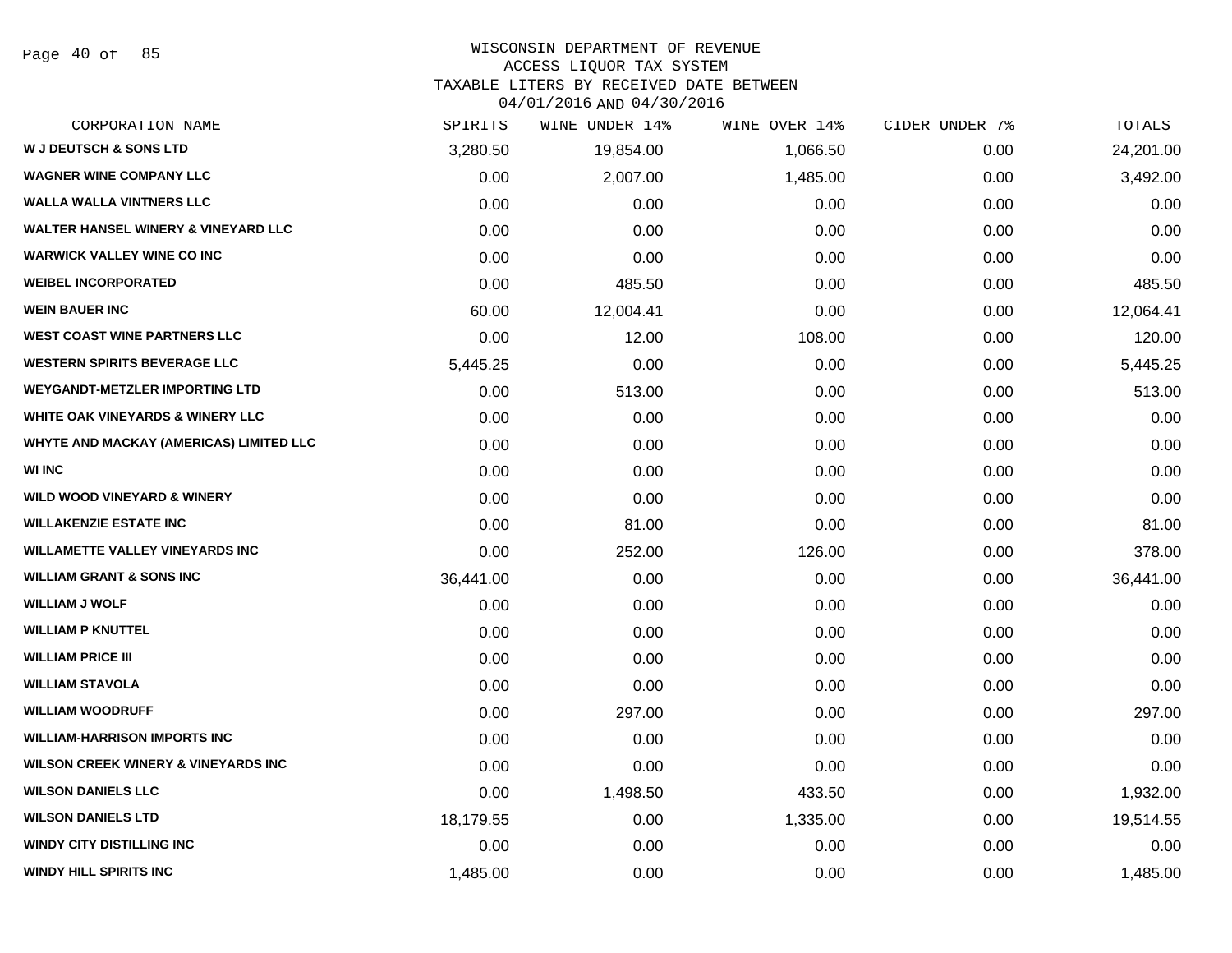Page 41 of 85

| CORPORATION NAME                          | SPIRITS      | WINE UNDER 14% | WINE OVER 14% | CIDER UNDER 7% | TOTALS       |
|-------------------------------------------|--------------|----------------|---------------|----------------|--------------|
| <b>WINE COUNTRY INTERNATIONAL INC.</b>    | 0.00         | 0.00           | 0.00          | 0.00           | 0.00         |
| <b>WINE CREEK LLC</b>                     | 0.00         | 0.00           | 0.00          | 0.00           | 0.00         |
| <b>WINE HOOLIGANS LLC</b>                 | 0.00         | 1,017.00       | 27.00         | 0.00           | 1,044.00     |
| <b>WINE WINE SITUATION LLC</b>            | 0.00         | 0.00           | 0.00          | 0.00           | 0.00         |
| <b>WINEPLAYGROUND.COM INC</b>             | 0.00         | 0.00           | 0.00          | 0.00           | 0.00         |
| <b>WINERIES &amp; SELECT PRODUCTS LLC</b> | 0.00         | 108.00         | 693.00        | 0.00           | 801.00       |
| <b>WINERY AT BLACK STAR FARMS LLC</b>     | 0.00         | 0.00           | 0.00          | 0.00           | 0.00         |
| <b>WINERY EXCHANGE, INC.</b>              | 0.00         | 603.00         | 6,111.00      | 0.00           | 6,714.00     |
| <b>WINES OF FRANCE INC</b>                | 0.00         | 0.00           | 0.00          | 0.00           | 0.00         |
| <b>WINES UNLIMITED INC</b>                | 0.00         | 0.00           | 0.00          | 0.00           | 0.00         |
| <b>WINESELLERS LTD</b>                    | 0.00         | $-4,462.50$    | 27.00         | 252.00         | $-4,183.50$  |
| <b>WOODSHED BEVERAGE LLC</b>              | 0.00         | 0.00           | 0.00          | 0.00           | 0.00         |
| <b>WOODSON WINES LLC</b>                  | 0.00         | 0.00           | 378.00        | 0.00           | 378.00       |
| <b>WORLD TRAVELER IMPORTS LLC</b>         | 0.00         | 0.00           | 0.00          | 0.00           | 0.00         |
| <b>WYOMING WHISKEY INC</b>                | 0.00         | 0.00           | 0.00          | 0.00           | 0.00         |
| YAEGAKI CORPORATION OF USA                | 0.00         | 837.00         | 248.40        | 0.00           | 1,085.40     |
| <b>ZD WINES LLC</b>                       | 0.00         | 0.00           | 0.00          | 0.00           | 0.00         |
| <b>ZEILER SPIRITS LLC</b>                 | 378.00       | 0.00           | 0.00          | 0.00           | 378.00       |
| <b>ZEPALTAS WINES LLC</b>                 | 0.00         | 0.00           | 0.00          | 0.00           | 0.00         |
| <b>ZONIN USA INC</b>                      | 0.00         | 27,471.41      | 252.00        | 0.00           | 27,723.41    |
| TOTAL LITERS FOR 4/30/2016                | 3,940,527.23 | 4,307,257.60   | 337,272.92    | 241,368.89     | 8,826,426.64 |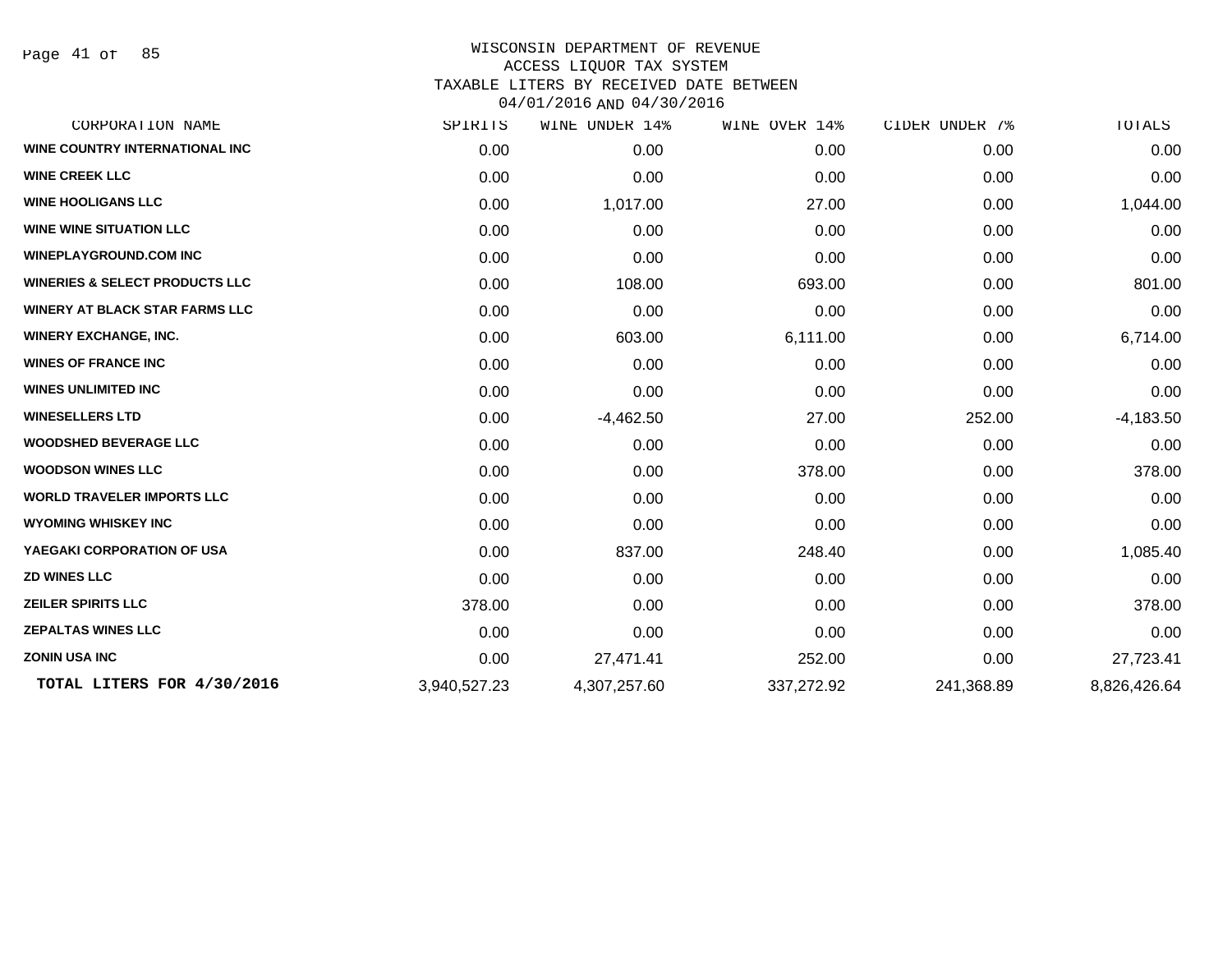Page 42 of 85

# WISCONSIN DEPARTMENT OF REVENUE ACCESS LIQUOR TAX SYSTEM TAXABLE LITERS BY RECEIVED DATE BETWEEN 04/01/2016 AND 04/30/2016

**IN STATE WHOLESALER (W) ALLSTATE LIQUOR & WINE COMPANY, INC.**  $0.00$   $0.00$   $0.00$   $0.00$   $0.00$   $0.00$   $0.00$   $0.00$   $0.00$   $0.00$   $0.00$   $0.00$ **AMPHORAE, LLC** 0.00 0.00 0.00 0.00 0.00 **ARCADIA BEVERAGE COMPANY** 0.00 0.00 0.00 0.00 0.00 **AVA WINE & SPIRITS LLC** 0.00 2,954.63 0.00 0.00 2,954.63 **BACKDOOR BRANDS LLC** 0.00 0.00 0.00 0.00 0.00 **BADGER DISTRIBUTING OF MILWAUKEE LLC** 0.00 0.00 0.00 0.00 0.00 **BADGER LIQUOR CO INC** 199,350.77 684.00 0.00 0.00 200,034.77 **BADGER STATE WINERY COOPERATIVE** 0.00 0.00 0.00 0.00 0.00 **BADGER WINE & SPIRITS LLC**  $\begin{array}{ccc} 0.00 & 0.00 & 0.00 \\ 0.00 & 0.00 & 0.00 \end{array}$ **BEECHWOOD DISTRIBUTORS, INC.** 0.00 0.00 0.00 0.00 0.00 **BEER CAPITOL DISTRIBUTING, INC.** 0.00 0.00 0.00 0.00 0.00 **BILL'S DISTRIBUTING, LTD.** 0.00 0.00 0.00 0.00 0.00 **BRANT T NEHMER** 0.00 0.00 0.00 0.00 0.00 **BREAKTHRU BEVERAGE GROUP LLC** 0.00 0.00 0.00 0.00 0.00 **BREAKTHRU BEVERAGE GROUP LLC** 40,342.52 34,620.49 1,188.00 0.00 76,151.01 **BREAKTHRU BEVERAGE WISCONSIN NORTH LLC** 0.00 0.00 0.00 0.00 0.00 **C.J.W., INC.** 0.00 0.00 0.00 0.00 0.00 **CAPITOL-HUSTING COMPANY, INC.** 19,704.00 41,638.63 7,290.00 0.00 68,632.63 **CARMAN MARKETING & SALES LLC** 0.00 0.00 0.00 0.00 0.00 **CATHRINE BENNETT** 0.00 0.00 0.00 0.00 0.00 **CENTRAL BEER DISTRIBUTORS, INC.** 0.00 0.00 0.00 0.00 0.00 **DE PERE LIQUOR CO LLC** 0.00 0.00 0.00 0.00 0.00 **DEAN DISTRIBUTING, INC.** 0.00 0.00 0.00 0.00 0.00 **DEAN DISTRIBUTING, INC.** 0.00 0.00 0.00 0.00 0.00 **DEWITT CHURCH GOODS, INC.** 0.00 0.00 0.00 0.00 0.00 CORPORATION NAME SPIRITS WINE UNDER 14% WINE OVER 14% CIDER UNDER 7% TOTALS

**ELIZABETH G KARANDANIS** 0.00 0.00 0.00 0.00 0.00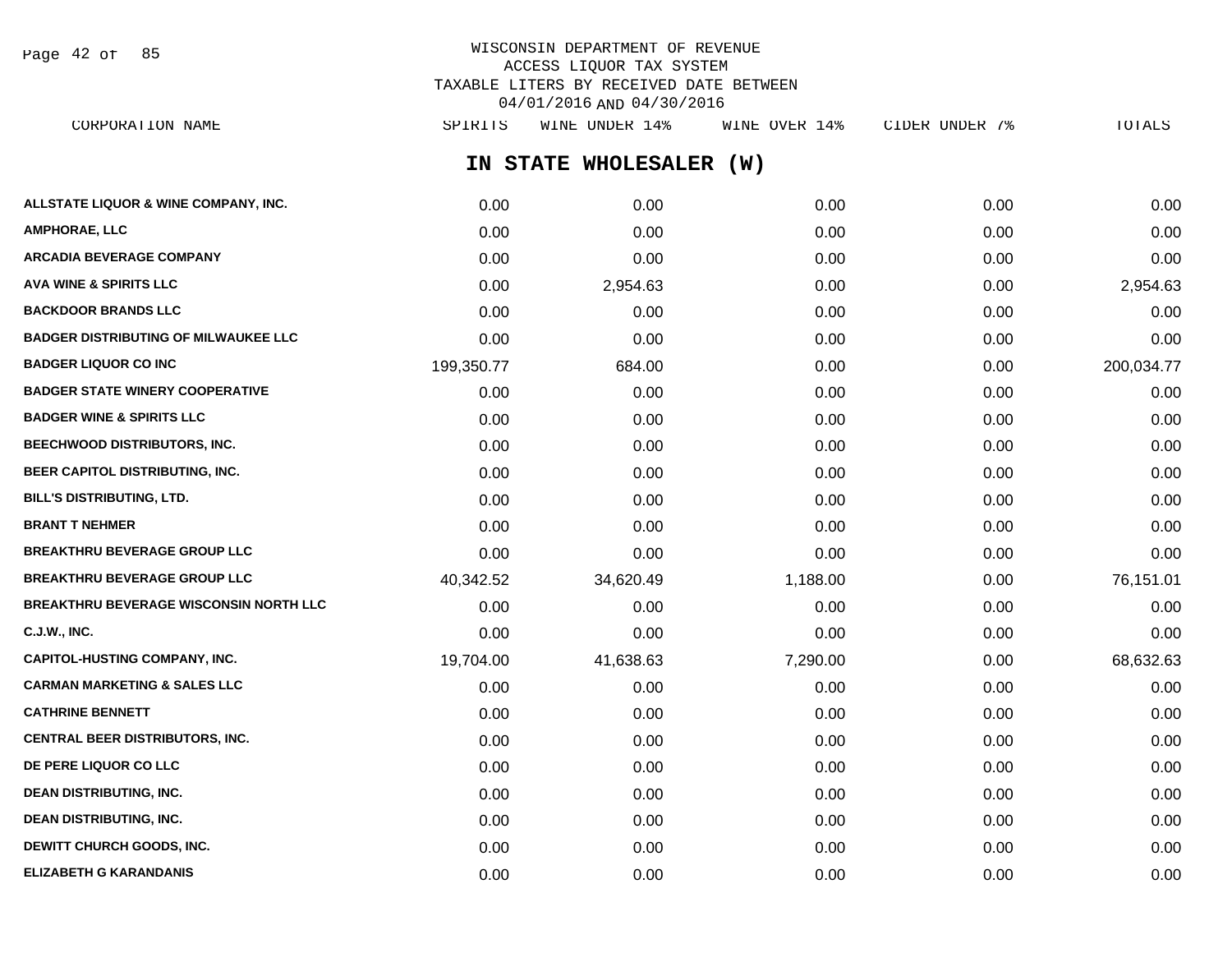| CORPORATION NAME                           | SPIRITS   | WINE UNDER 14% | WINE OVER 14% | CIDER UNDER 7% | TOTALS    |
|--------------------------------------------|-----------|----------------|---------------|----------------|-----------|
| <b>FABIANO BROTHERS - WISCONSIN LLC</b>    | 0.00      | 0.00           | 0.00          | 0.00           | 0.00      |
| <b>FAUSTO FIORAVANTI</b>                   | 0.00      | 0.00           | 0.00          | 0.00           | 0.00      |
| FLANIGAN DISTRIBUTING OF DOOR COUNTY, INC. | 0.00      | 0.00           | 0.00          | 0.00           | 0.00      |
| <b>FOUR SEASONS BEER DISTRIBUTORS INC</b>  | 0.00      | 0.00           | 0.00          | 0.00           | 0.00      |
| <b>FRANK BEER DISTRIBUTORS, INC.</b>       | 0.00      | 0.00           | 0.00          | 0.00           | 0.00      |
| <b>FRANK LIQUOR COMPANY, INC.</b>          | 65,690.80 | 0.00           | 0.00          | 0.00           | 65,690.80 |
| FRANK LIQUORS OF LA CROSSE, INC.           | 0.00      | 0.00           | 0.00          | 0.00           | 0.00      |
| <b>GB SALES MILWAUKEE, INC.</b>            | 0.00      | 0.00           | 0.00          | 0.00           | 0.00      |
| <b>GENERAL BEER DISTRIBUTORS CO.</b>       | 0.00      | 0.00           | 0.00          | $-2.25$        | $-2.25$   |
| <b>GENERAL BEER-NORTHEAST INC</b>          | 0.00      | 0.00           | 0.00          | 0.00           | 0.00      |
| <b>GENERAL BEER-NORTHEAST INC</b>          | 0.00      | 0.00           | 0.00          | 0.00           | 0.00      |
| <b>GENERAL BEER-NORTHWEST, INC.</b>        | 0.00      | 0.00           | 0.00          | 0.00           | 0.00      |
| <b>GENERAL BEER-NORTHWEST, INC.</b>        | 0.00      | 0.00           | 0.00          | 0.00           | 0.00      |
| <b>GENERAL BEVERAGE SALES CO- OSHKOSH</b>  | 0.00      | 51,409.56      | 18.00         | 0.00           | 51,427.56 |
| <b>GENERAL BEVERAGE SALES CO.</b>          | 12,558.00 | 57,193.13      | 3,690.00      | 0.00           | 73,441.13 |
| GENERAL BEVERAGE SALES CO.- MILWAUKEE      | 0.00      | 73,861.42      | 666.00        | 0.00           | 74,527.42 |
| <b>GLORIA R RAGSDALE</b>                   | 0.00      | 0.00           | 0.00          | 0.00           | 0.00      |
| <b>GVARDIA LLC</b>                         | 450.00    | 0.00           | 0.00          | 0.00           | 450.00    |
| <b>HENDRICKS BEVERAGE, INC.</b>            | 0.00      | 0.00           | 0.00          | 0.00           | 0.00      |
| <b>IMPORT! WINES, INC.</b>                 | 0.00      | 0.00           | 0.00          | 0.00           | 0.00      |
| <b>IRL, INCORPORATED</b>                   | 0.00      | 0.00           | 0.00          | 0.00           | 0.00      |
| <b>JACQUES VIEAU, INC.</b>                 | 0.00      | 0.00           | 0.00          | 0.00           | 0.00      |
| <b>JANDRAIN RELIGIOUS SUPPLY, INC.</b>     | 0.00      | $-594.75$      | $-36.00$      | 0.00           | $-630.75$ |
| <b>JANSEN INTERNATIONAL LLC</b>            | 0.00      | $-90.00$       | 0.00          | 0.00           | $-90.00$  |
| <b>JAW PROPERTIES LLC</b>                  | 0.00      | 0.00           | 0.00          | 0.00           | 0.00      |
| <b>JOHN J COLLETTI</b>                     | 0.00      | 20,961.00      | $-40.50$      | 0.00           | 20,920.50 |
| JOHNSON BROTHERS OF WISCONSIN INC          | 11,515.52 | 13,629.41      | $-201.00$     | 0.00           | 24,943.93 |
| <b>JONATHON LODUCA</b>                     | 0.00      | 0.00           | 0.00          | 0.00           | 0.00      |
|                                            |           |                |               |                |           |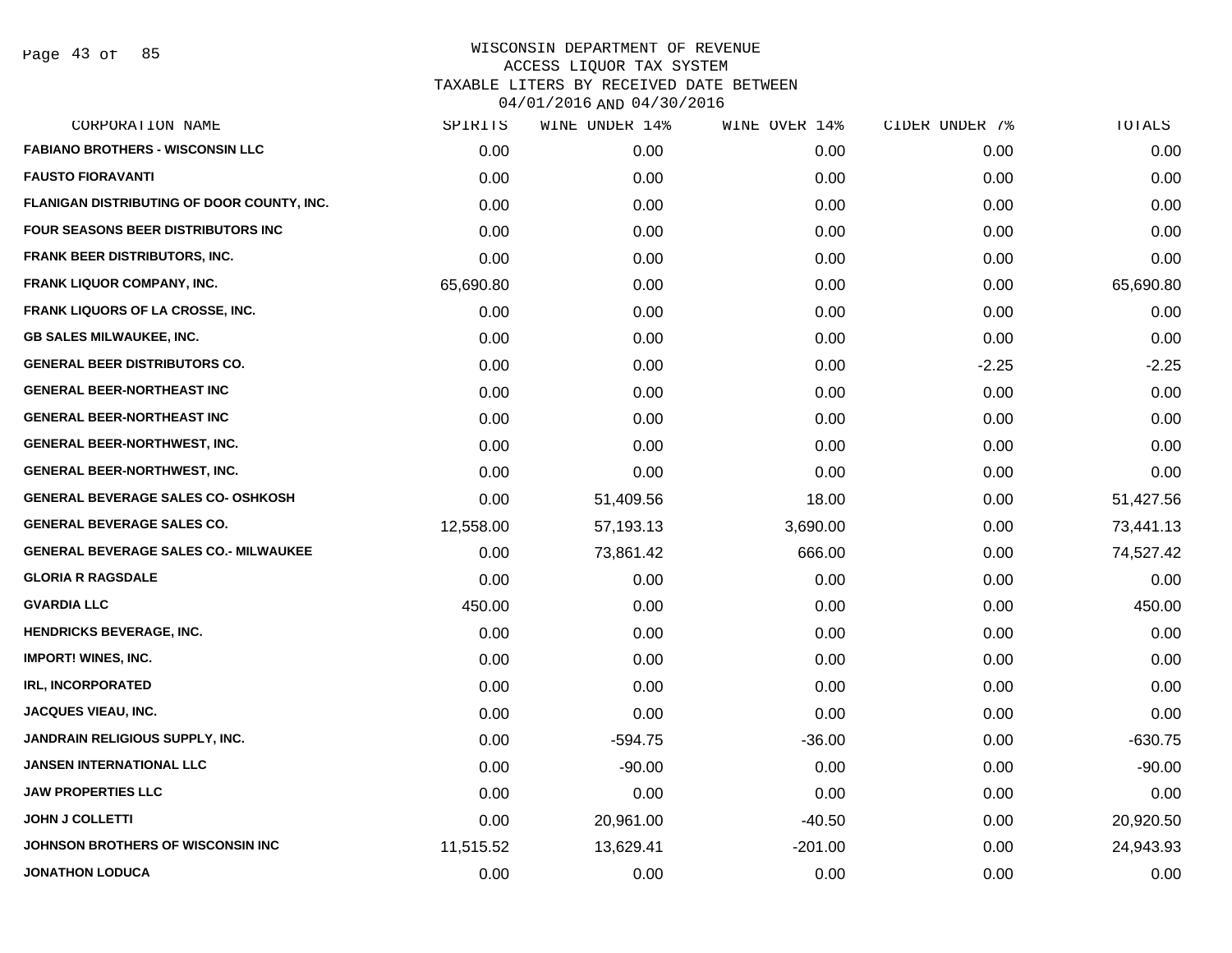Page 44 of 85

| CORPORATION NAME                         | SPIRITS   | WINE UNDER 14% | WINE OVER 14% | CIDER UNDER 7% | TOTALS    |
|------------------------------------------|-----------|----------------|---------------|----------------|-----------|
| <b>JOYVINE LLC</b>                       | 0.00      | 0.00           | 0.00          | 0.00           | 0.00      |
| KAY BEER DISTRIBUTING, INC.              | 0.00      | 0.00           | 0.00          | 0.00           | 0.00      |
| <b>L'EFT BANK WINE COMPANY LIMITED</b>   | 0.00      | 46,306.65      | 912.00        | 0.00           | 47,218.65 |
| <b>LA CROSSE BEVERAGE LLC</b>            | 0.00      | 0.00           | 0.00          | 0.00           | 0.00      |
| LA RIOJA RESTAURANT LLC                  | 0.00      | 0.00           | 0.00          | 0.00           | 0.00      |
| <b>LARRY'S DISTRIBUTING CO., INC.</b>    | 0.00      | 0.00           | 0.00          | 0.00           | 0.00      |
| LEE BEVERAGE OF WISCONSIN LLC            | 0.00      | 0.00           | 0.00          | 0.00           | 0.00      |
| LEE BEVERAGE OF WISCONSIN LLC            | 0.00      | 0.00           | 0.00          | 0.00           | 0.00      |
| LEE BEVERAGE-CIDERS WINES & SPIRITS LLC  | 0.00      | 0.00           | 0.00          | 0.00           | 0.00      |
| LETRAH INTERNATIONAL CORPORATION         | 0.00      | 0.00           | 0.00          | 0.00           | 0.00      |
| LO DUCA BROS., INC.                      | 0.00      | $-879.00$      | 0.00          | 0.00           | $-879.00$ |
| <b>LORI SCOTT</b>                        | 0.00      | 0.00           | 0.00          | 0.00           | 0.00      |
| LOS ALTOS AGAVE DISTRIBUTOR INC          | 0.00      | 0.00           | 0.00          | 0.00           | 0.00      |
| <b>M SHIRAZ LLC</b>                      | 0.00      | 0.00           | 0.00          | 0.00           | 0.00      |
| <b>MARCO BRUZZI</b>                      | 0.00      | 0.00           | 0.00          | 0.00           | 0.00      |
| <b>MICCA HUTCHINS</b>                    | 0.00      | 0.00           | 0.00          | 0.00           | 0.00      |
| <b>MICHAEL G ANSAY</b>                   | 0.00      | 0.00           | 0.00          | 0.00           | 0.00      |
| <b>MIDWEST SALES &amp; SERVICE, INC.</b> | 0.00      | 0.00           | 0.00          | 0.00           | 0.00      |
| MILLER BEER OF THE NORTHWOODS, INC.      | 0.00      | 0.00           | 0.00          | 0.00           | 0.00      |
| <b>NOELKE DISTRIBUTORS, INC.</b>         | 0.00      | 0.00           | 0.00          | 0.00           | 0.00      |
| <b>NORTHWEST BEVERAGES, INC.</b>         | 0.00      | 0.00           | 0.00          | 0.00           | 0.00      |
| <b>NOUVEAU VENTURES LLC</b>              | $-81.48$  | 3,706.50       | 126.00        | 0.00           | 3,751.02  |
| OTT SCHWEITZER DISTRIBUTORSHIP, INC.     | 0.00      | 0.00           | 0.00          | 0.00           | 0.00      |
| PARK RIDGE DISTRIBUTING, INC.            | 0.00      | 0.00           | 0.00          | 0.00           | 0.00      |
| PEHLER DISTRIBUTING, INC.                | 0.00      | 0.00           | 0.00          | 0.00           | 0.00      |
| PHILLIPS DISTRIBUTING CORPORATION        | 10,290.60 | 0.00           | 0.00          | 0.00           | 10,290.60 |
| PHILLIPS WINE COMPANY                    | 0.00      | 0.00           | 0.00          | 0.00           | 0.00      |
| PHILLY'S PREMIUM BEVERAGES LLC           | 0.00      | 0.00           | 0.00          | 0.00           | 0.00      |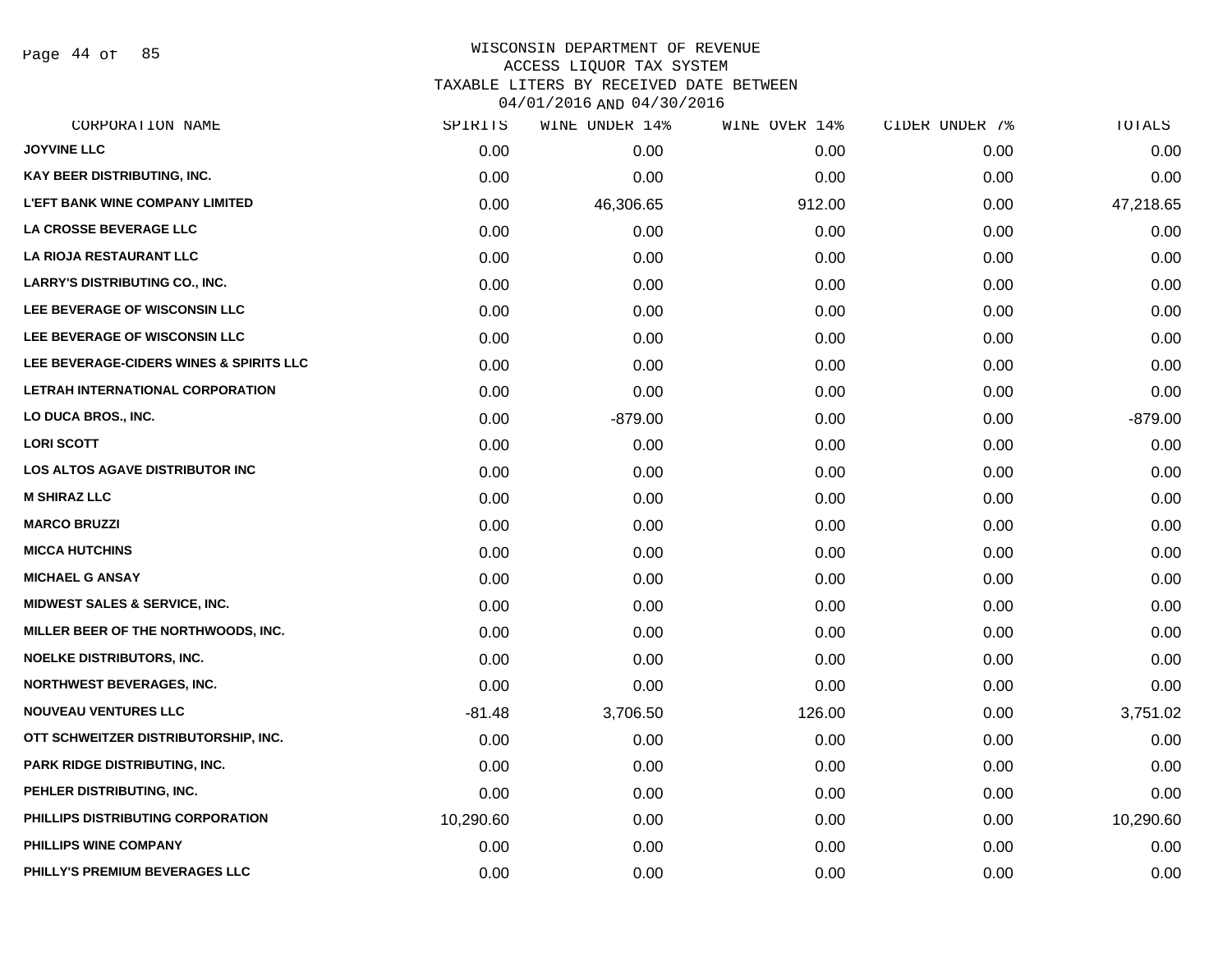Page 45 of 85

| CORPORATION NAME                            | SPIRITS    | WINE UNDER 14% | WINE OVER 14% | CIDER UNDER 7% | TOTALS     |
|---------------------------------------------|------------|----------------|---------------|----------------|------------|
| PURE WINE WISCONSIN INC                     | 0.00       | 0.00           | 0.00          | 0.00           | 0.00       |
| <b>PURPLE FEET WINES, LLC</b>               | 0.00       | 7,249.50       | 6,592.50      | 0.00           | 13,842.00  |
| <b>RANGE BEVERAGE, INCORPORATED</b>         | 0.00       | 0.00           | 0.00          | 0.00           | 0.00       |
| <b>RATAS WHOLESALE LIQUOR COMPANY</b>       | 0.00       | 0.00           | 0.00          | 0.00           | 0.00       |
| RIVER CITY DISTRIBUTING CO., INC.           | 0.00       | 0.00           | 0.00          | 0.00           | 0.00       |
| S. & S. DISTRIBUTING, INC.                  | 0.00       | 0.00           | 0.00          | 0.00           | 0.00       |
| S. & S. DISTRIBUTING, INC.                  | 0.00       | 0.00           | 0.00          | 0.00           | 0.00       |
| <b>SALIM M SHAMMO</b>                       | 0.00       | 0.00           | 0.00          | 0.00           | 0.00       |
| SARATOGA LIQUOR CO., INC.                   | 11,340.00  | 0.00           | 0.00          | 0.00           | 11,340.00  |
| SCHNEIDER DISTRIBUTING CO., INC.            | 0.00       | 0.00           | 0.00          | 0.00           | 0.00       |
| <b>SQUARE ROOT LLC</b>                      | 0.00       | 0.00           | 0.00          | 0.00           | 0.00       |
| <b>STATE WINE &amp; SPIRITS COMPANY LLC</b> | 0.00       | 0.00           | 0.00          | 0.00           | 0.00       |
| <b>SUPERIOR BEVERAGES LLC</b>               | 0.00       | 0.00           | 0.00          | $-8.52$        | $-8.52$    |
| TJ INTERNATIONAL LTD                        | 0.00       | 720.00         | 0.00          | 0.00           | 720.00     |
| TRI-MART COMPANY LLC                        | 0.00       | 0.00           | 0.00          | 0.00           | 0.00       |
| TRIANGLE DISTRIBUTING COMPANY, INC.         | 0.00       | 0.00           | 0.00          | 0.00           | 0.00       |
| <b>VINCITA TRADING LLC</b>                  | 0.00       | 0.00           | 0.00          | 0.00           | 0.00       |
| <b>VINO VERITAS, LTD.</b>                   | 0.00       | 724.50         | 432.00        | 0.00           | 1,156.50   |
| <b>WDI LLC</b>                              | 0.00       | 0.00           | 0.00          | 0.00           | 0.00       |
| <b>WDI LLC</b>                              | 0.00       | 0.00           | 0.00          | 0.00           | 0.00       |
| <b>WISCONSIN DISTRIBUTORS EAST LLC</b>      | 0.00       | 0.00           | 0.00          | 0.00           | 0.00       |
| <b>WISCONSIN DISTRIBUTORS NORTH LLC</b>     | 0.00       | 0.00           | 0.00          | 0.00           | 0.00       |
| <b>WISCONSIN WINERY CO-OP</b>               | 0.00       | 0.00           | 0.00          | 0.00           | 0.00       |
| <b>WOODFIELD DISTRIBUTION LLC</b>           | 0.00       | 0.00           | 0.00          | 0.00           | 0.00       |
| ZASTROW THE BEER MAN, INC.                  | 0.00       | 0.00           | 0.00          | 0.00           | 0.00       |
| TOTAL LITERS FOR 4/30/2016                  | 371,160.73 | 354,095.67     | 20,637.00     | $-10.77$       | 745,882.63 |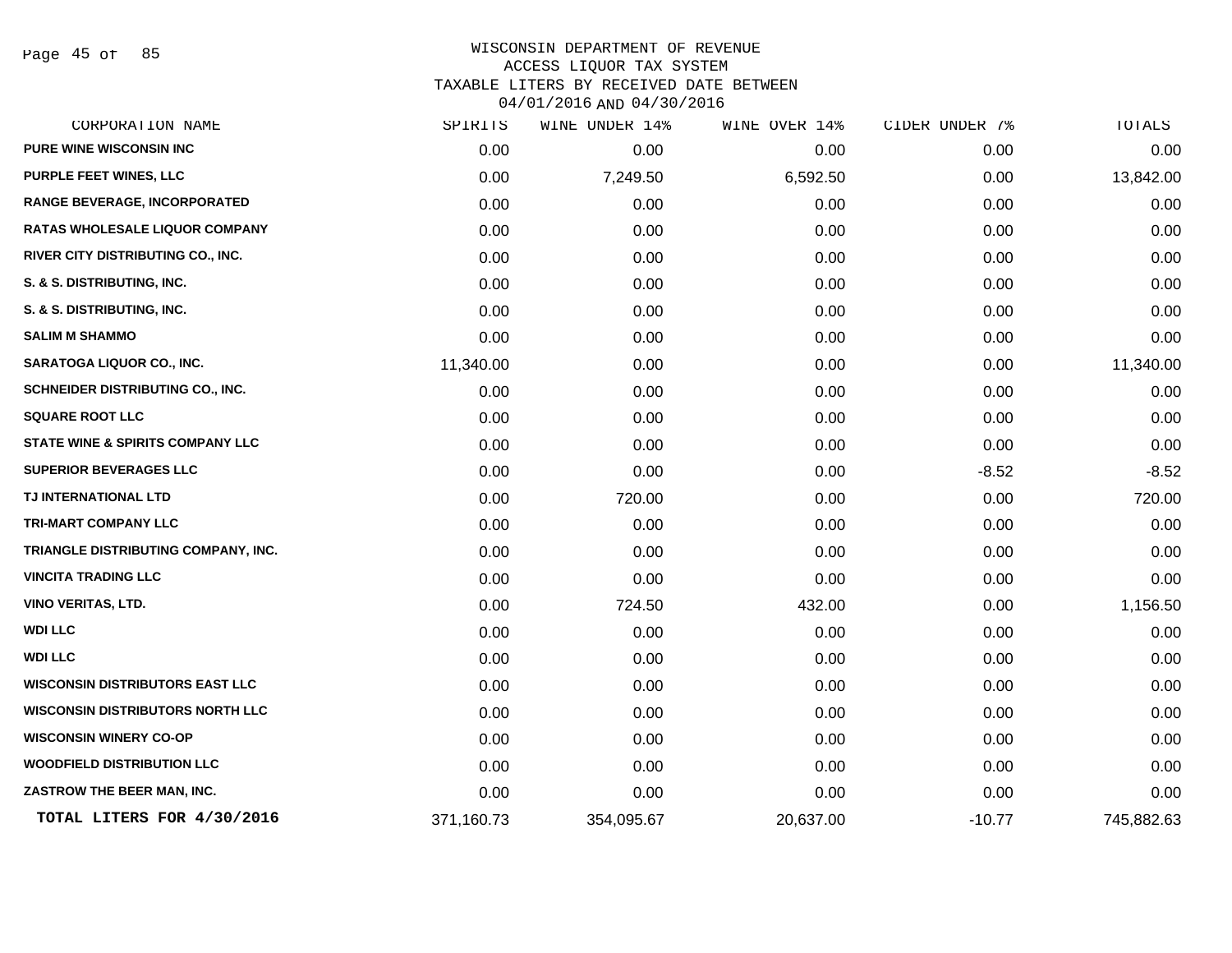| Page 46 of |  |  | 85 |
|------------|--|--|----|
|------------|--|--|----|

# WISCONSIN DEPARTMENT OF REVENUE ACCESS LIQUOR TAX SYSTEM TAXABLE LITERS BY RECEIVED DATE BETWEEN 04/01/2016 AND 04/30/2016

**IN STATE MANUFACTURER (WM) 45TH PARALLEL SPIRITS, LLC** 0.00 0.00 0.00 0.00 0.00 **ACE ETHANOL LLC** 0.00 0.00 0.00 0.00 0.00 **AEPPELTREOW INC** 105.76 0.00 0.00 0.00 105.76 **ANGRY SPIRITS DISTILLING LLC** 0.00 0.00 0.00 0.00 0.00 **B & E DISTILLERY INC.** 0.00 0.00 0.00 0.00 0.00 **BRIAN SAMMONS** 194.99 0.00 0.00 0.00 194.99 **C & N CORPORATION** 1,201.41 0.00 0.00 0.00 1,201.41 **CENTRAL STANDARD LLC** 1,293.89 0.00 0.00 0.00 1,293.89 **CHIPPEWA RIVER DISTILLERY AND BREWERY LLC** 125.98 0.00 0.00 0.00 0.00 0.00 0.00 0.00 125.98 **CLOVER MEADOW LLC** 0.00 0.00 0.00 0.00 0.00 **DEATH'S DOOR DISTILLERY LLC**  $0.00$   $0.00$   $0.00$   $0.00$   $0.00$   $0.00$   $0.00$   $0.00$   $0.00$   $0.00$   $0.00$   $0.00$   $0.00$   $0.00$   $0.00$   $0.00$   $0.00$   $0.00$   $0.00$   $0.00$   $0.00$   $0.00$   $0.00$   $0.00$   $0.00$   $0.00$   $0.00$   $0.$ **DISTILLERY PARTNERS, LLC** 0.00 0.00 0.00 0.00 0.00 **DRIFTLESS GLEN DISTILLERY LLC** 340.00 0.00 0.00 0.00 340.00 **EMCO CHEMICAL DISTRIBUTORS, INC.** 0.00 0.00 0.00 0.00 0.00 **GLOBAL DISTILLERS SRL LLC** 5,384.90 0.00 0.00 0.00 5,384.90 **GRANT J VAN DRIEST** 227.12 0.00 0.00 0.00 227.12 **GREAT LAKES DISTILLERY LLC** 741.75 0.00 0.00 0.00 741.75 **HENDRICKS FAMILY DISTILLERY LLC**  $396.75$   $0.00$   $0.00$   $0.00$   $0.00$   $0.00$   $396.75$ **KELLY M YOCOM** 0.00 0.00 0.00 0.00 0.00 **MATTHEW RICK** 54.59 1,205.23 49.51 0.00 1,309.33 **MILLERCOORS LLC** 0.00 0.00 0.00 61,788.40 61,788.40 **NATHAN G GREENAWALT** 430.88 0.00 0.00 0.00 430.88 **NORTHERN WATERS DISTILLERY LLC** 186.01 0.00 0.00 0.00 186.01 CORPORATION NAME SPIRITS WINE UNDER 14% WINE OVER 14% CIDER UNDER 7% TOTALS

**PERLICK FARMS LLC** 283.91 283.91 283.91 283.91 283.91 283.91 283.91 283.91 283.91 283.91 283.91 283.91 283.91 283.91 **PO CHOUA LO** 0.00 0.00 0.00 0.00 0.00 **RIVER BEND VINEYARD & WINERY LLC** 0.00 0.00 0.00 0.00 0.00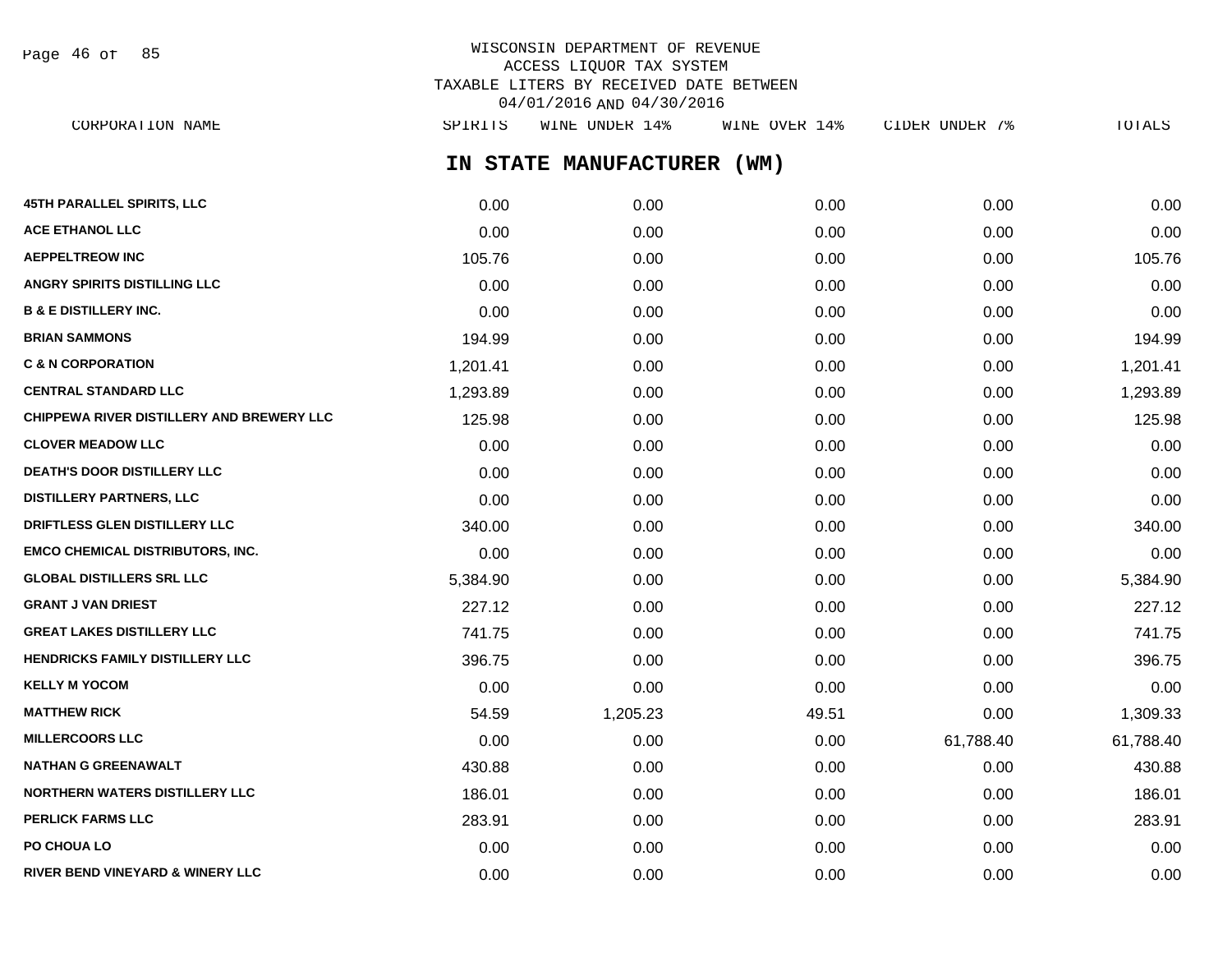Page 47 of 85

| CORPORATION NAME                | SPIRITS   | WINE UNDER 14% | WINE OVER 14% | CIDER UNDER 7% | TOTALS    |
|---------------------------------|-----------|----------------|---------------|----------------|-----------|
| <b>SENSIENT FLAVORS LLC</b>     | 0.00      | 0.00           | 0.00          | 0.00           | 0.00      |
| <b>ST CROIX SPIRITS LLC</b>     | 0.00      | 0.00           | 0.00          | 0.00           | 0.00      |
| THE NORTH WOODS DISTILLERY LLC  | 381.01    | 0.00           | 0.00          | 0.00           | 381.01    |
| WHITE WINTER WINERY INC         | 0.00      | 0.00           | 0.00          | 0.00           | 0.00      |
| <b>WOLLERSHEIM WINERY, INC.</b> | 344.66    | 0.00           | 0.00          | 0.00           | 344.66    |
| YAHARA BAY DISTILLERS, INC.     | 2,027.01  | 0.00           | 0.00          | 0.00           | 2,027.01  |
| TOTAL LITERS FOR 4/30/2016      | 13,720.62 | ,205.23        | 49.51         | 61,788.40      | 76,763.76 |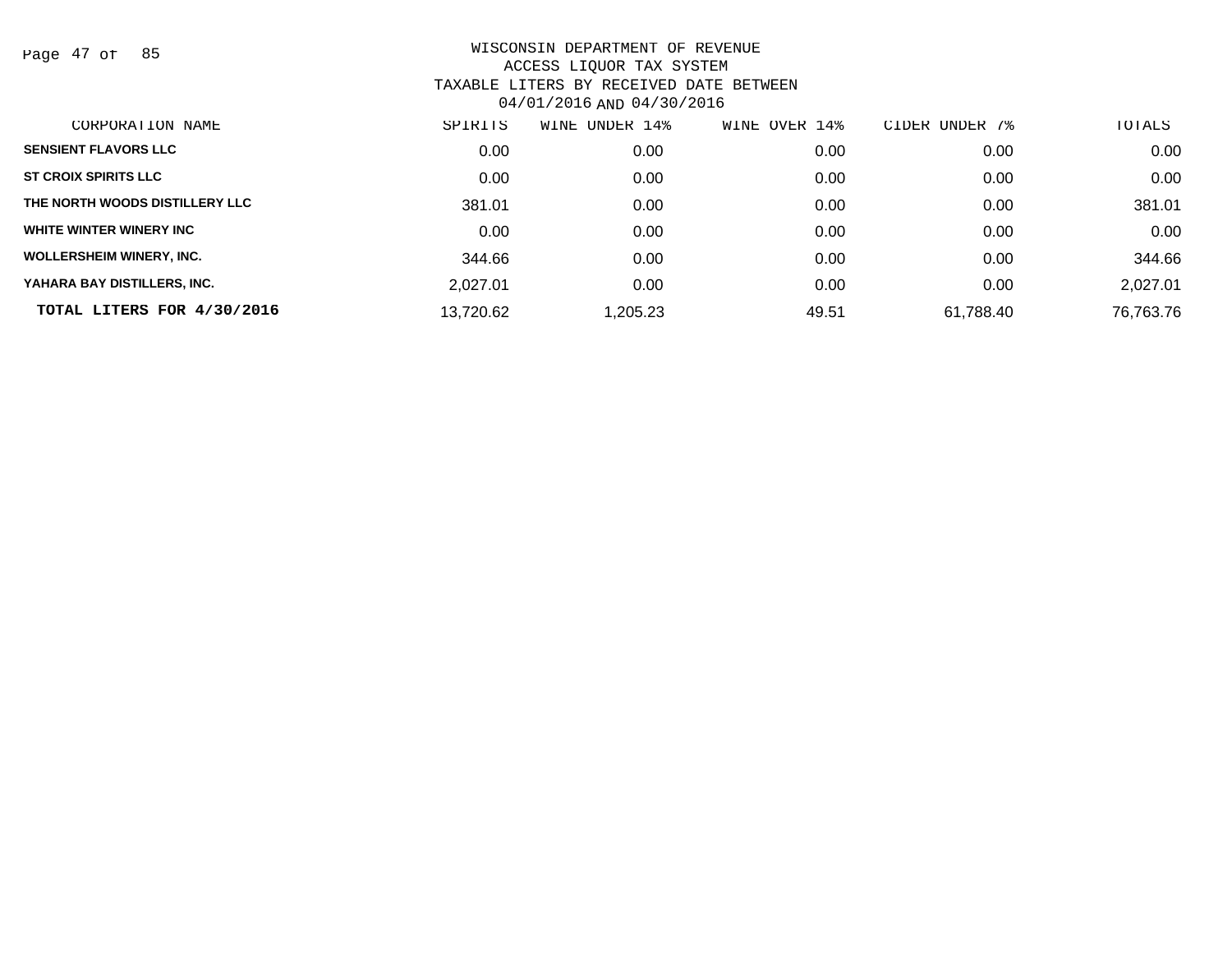| Page | 48 of |  | 85 |
|------|-------|--|----|
|------|-------|--|----|

# WISCONSIN DEPARTMENT OF REVENUE ACCESS LIQUOR TAX SYSTEM TAXABLE LITERS BY RECEIVED DATE BETWEEN 04/01/2016 AND 04/30/2016

CORPORATION NAME SPIRITS WINE UNDER 14% WINE OVER 14% CIDER UNDER 7% TOTALS

# **IN STATE RECTIFIER (WR)**

| <b>45TH PARALLEL SPIRITS, LLC</b>      | 1,476.78     | 0.00      | 0.00 | 0.00 | 1,476.78     |
|----------------------------------------|--------------|-----------|------|------|--------------|
| <b>ARTYS</b>                           | 1,075.05     | 0.00      | 0.00 | 0.00 | 1,075.05     |
| <b>CITY BREWING COMPANY, LLC</b>       | $-11,498.67$ | 0.00      | 0.00 | 0.00 | $-11,498.67$ |
| <b>DISTILLERY PARTNERS, LLC</b>        | 0.00         | 0.00      | 0.00 | 0.00 | 0.00         |
| <b>GALLOWAY COMPANY</b>                | 0.00         | 0.00      | 0.00 | 0.00 | 0.00         |
| <b>GREAT LAKES DISTILLERY LLC</b>      | 0.00         | 0.00      | 0.00 | 0.00 | 0.00         |
| <b>HENRY FARMS PRAIRIE SPIRITS LLC</b> | 0.00         | 0.00      | 0.00 | 0.00 | 0.00         |
| <b>KELLY M YOCOM</b>                   | 0.00         | 0.00      | 0.00 | 0.00 | 0.00         |
| <b>MIDWEST CUSTOM BOTTLING LLC</b>     | 86,648.13    | $-288.00$ | 0.00 | 0.00 | 86,360.13    |
| <b>NATHAN G GREENAWALT</b>             | 0.00         | 0.00      | 0.00 | 0.00 | 0.00         |
| PO CHOUA LO                            | 0.00         | 0.00      | 0.00 | 0.00 | 0.00         |
| YAHARA BAY DISTILLERS, INC.            | 0.00         | 0.00      | 0.00 | 0.00 | 0.00         |
| TOTAL LITERS FOR 4/30/2016             | 77,701.29    | $-288.00$ | 0.00 | 0.00 | 77,413.29    |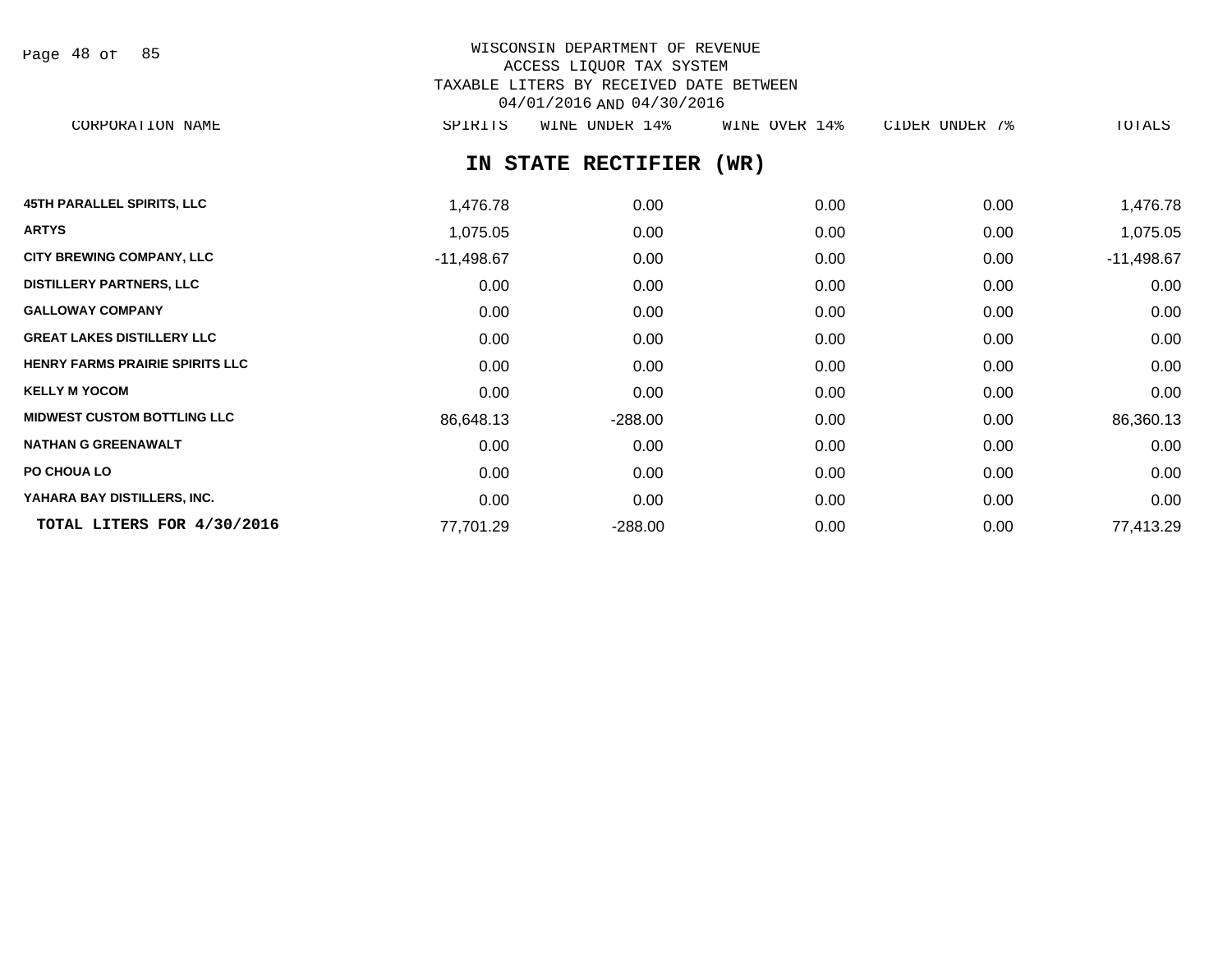Page 49 of 85

# WISCONSIN DEPARTMENT OF REVENUE ACCESS LIQUOR TAX SYSTEM TAXABLE LITERS BY RECEIVED DATE BETWEEN 04/01/2016 AND 04/30/2016

| CORPORATION NAME                                  | SPIRITS | WINE UNDER 14%  | WINE OVER 14% | CIDER UNDER 7% | TOTALS    |
|---------------------------------------------------|---------|-----------------|---------------|----------------|-----------|
|                                                   |         | IN STATE WINERY | (WWI)         |                |           |
| <b>AEPPELTREOW INC</b>                            | 0.00    | 53.00           | 9.08          | 1,730.08       | 1,792.16  |
| <b>ALL SISTERS WINERY INC</b>                     | 0.00    | 0.00            | 0.00          | 0.00           | 0.00      |
| AMANDA STEFL                                      | 0.00    | 0.00            | 0.00          | 0.00           | 0.00      |
| <b>BARABOO BLUFF WINERY, LLC</b>                  | 0.00    | 302.83          | 0.00          | 0.00           | 302.83    |
| <b>BAUER-KEARNS WINERY LLC</b>                    | 0.00    | 0.00            | 0.00          | 0.00           | 0.00      |
| BAYFIELD WINERY, LTD.                             | 0.00    | 0.00            | 0.00          | 0.00           | 0.00      |
| <b>BELLEVINEZ LLC</b>                             | 0.00    | 71.92           | 0.00          | 0.00           | 71.92     |
| <b>BLIND HORSE WINERY LLC</b>                     | 0.00    | 0.00            | 0.00          | 0.00           | 0.00      |
| BOTHAM VINEYARDS, INC.                            | 0.00    | 2,365.88        | 0.00          | 0.00           | 2,365.88  |
| <b>BRANCHES WINERY LLC</b>                        | 0.00    | 0.00            | 0.00          | 0.00           | 0.00      |
| BRIGADOON FARM & WINERY LLC                       | 0.00    | 0.00            | 0.00          | 0.00           | 0.00      |
| <b>BUZZ &amp; BREW SHOP LLC</b>                   | 0.00    | 6.00            | 0.00          | 0.00           | 6.00      |
| <b>C &amp; N CORPORATION</b>                      | 0.00    | 0.00            | 0.00          | 0.00           | 0.00      |
| <b>C &amp; N CORPORATION</b>                      | 0.00    | 25,641.45       | 314.98        | 0.00           | 25,956.43 |
| <b>CHATEAU ST CROIX WINERY &amp; VINEYARD LLC</b> | 0.00    | 287.24          | 289.13        | 0.00           | 576.37    |
| <b>CIDER HOUSE OF WISCONSIN LLC</b>               | 0.00    | 0.00            | 0.00          | 359.61         | 359.61    |
| CLAY JAR HOLDINGS LLC                             | 0.00    | 299.96          | 107.77        | 0.00           | 407.73    |
| <b>CLINTON CLINGERMAN</b>                         | 0.00    | 470.98          | 0.00          | 0.00           | 470.98    |
| <b>CLOVER MEADOW LLC</b>                          | 0.00    | 0.00            | 0.00          | 0.00           | 0.00      |
| <b>COLDSPRING OF WISCONSIN LLC</b>                | 0.00    | 0.00            | 0.00          | 0.00           | 0.00      |
| COLLEEN M BOS                                     | 0.00    | 1,873.63        | 0.00          | 0.00           | 1,873.63  |
| <b>CRAIG FLETCHER</b>                             | 0.00    | 0.00            | 0.00          | 0.00           | 0.00      |
| <b>DANIEL J KOEPKE</b>                            | 0.00    | 0.00            | 0.00          | 0.00           | 0.00      |
| <b>DANZINGER VINEYARDS LLC</b>                    | 0.00    | 0.00            | 0.00          | 0.00           | 0.00      |
|                                                   |         |                 |               |                |           |

**DIANA HOBSON** 0.00 425.86 0.00 0.00 425.86 **EDWARD J RINK** 0.00 18.02 0.00 0.00 18.02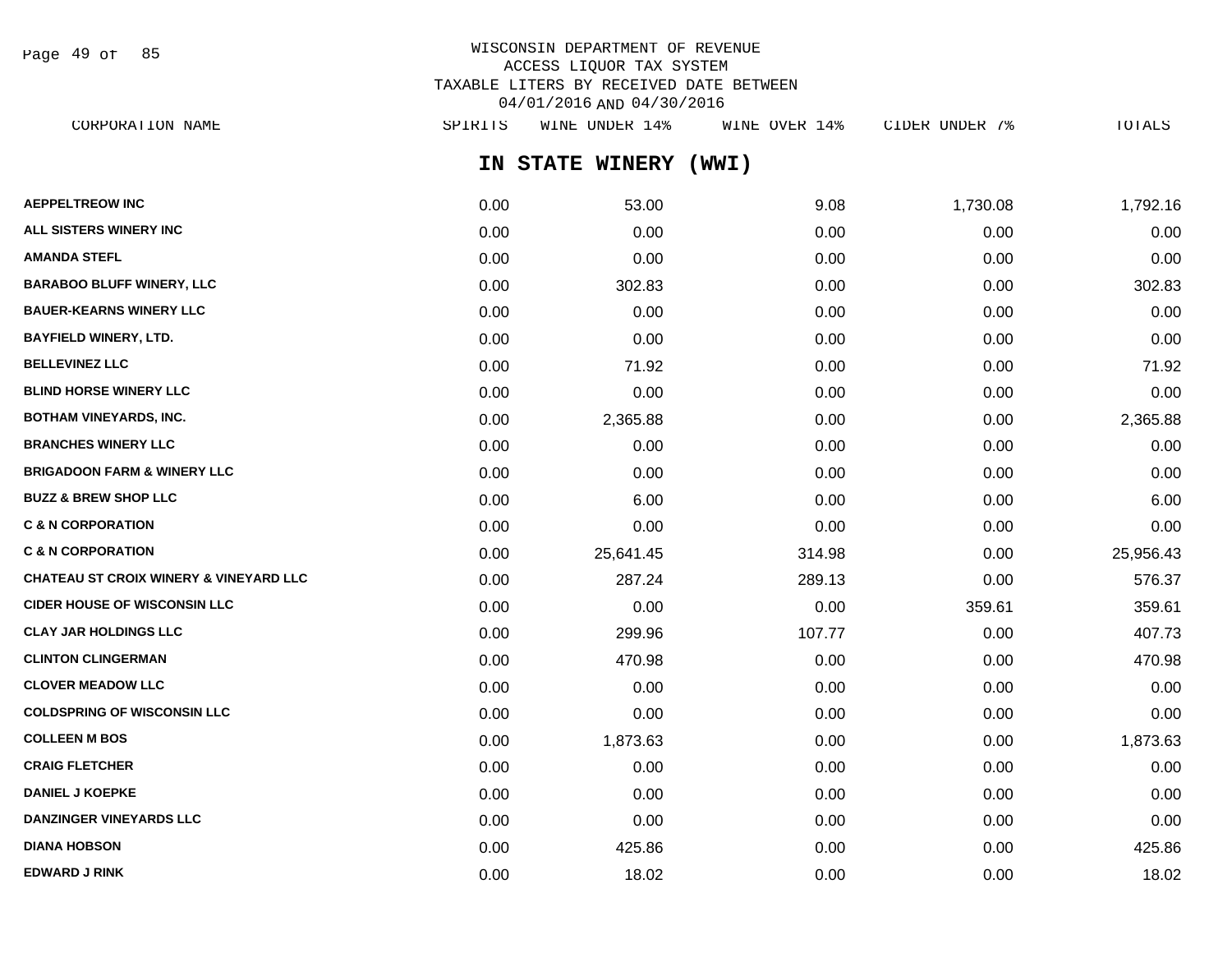Page 50 of 85

# WISCONSIN DEPARTMENT OF REVENUE ACCESS LIQUOR TAX SYSTEM

TAXABLE LITERS BY RECEIVED DATE BETWEEN

04/01/2016 AND 04/30/2016

| CORPORATION NAME                        | SPIRITS | WINE UNDER 14% | WINE OVER 14% | CIDER UNDER 7% | TOTALS    |
|-----------------------------------------|---------|----------------|---------------|----------------|-----------|
| <b>ELISABETH W KLEIN</b>                | 0.00    | 0.00           | 0.00          | 0.00           | 0.00      |
| <b>FAWN CREEK WINERY LLC</b>            | 0.00    | 3,603.74       | 0.00          | 0.00           | 3,603.74  |
| <b>FERMENTING CELLARS LLC</b>           | 0.00    | 80.20          | 0.00          | 0.00           | 80.20     |
| FISHER KING WINERY, LLC                 | 0.00    | 2,176.61       | 0.00          | 0.00           | 2,176.61  |
| <b>FRESAR INC</b>                       | 0.00    | 15.14          | 0.00          | 0.00           | 15.14     |
| FRUIT OF THE WOODS WINE CELLAR, INC.    | 0.00    | 10,562.99      | 0.00          | 0.00           | 10,562.99 |
| <b>HALF KRAKT LLC</b>                   | 0.00    | 0.00           | 0.00          | 0.00           | 0.00      |
| <b>HALF MOON HILL LLC</b>               | 0.00    | 0.00           | 0.00          | 0.00           | 0.00      |
| <b>HARALD TOMESCH</b>                   | 0.00    | 0.00           | 0.00          | 0.00           | 0.00      |
| <b>HARBOR RIDGE WINERY INC.</b>         | 0.00    | 1,215.23       | 0.00          | 0.00           | 1,215.23  |
| <b>HERDIE BAISDEN</b>                   | 0.00    | 0.00           | 0.00          | 0.00           | 0.00      |
| <b>HOOKSTONE INC.</b>                   | 0.00    | 175.26         | 3.41          | 0.00           | 178.67    |
| <b>ISLAND ORCHARD CIDER LLC</b>         | 0.00    | 0.00           | 0.00          | 4,208.67       | 4,208.67  |
| <b>JACKSON WINE LLC</b>                 | 0.00    | 0.00           | 0.00          | 0.00           | 0.00      |
| <b>JAMES PLOETZ</b>                     | 0.00    | 249.77         | 0.00          | 0.00           | 249.77    |
| <b>JEFFERY BEMIS</b>                    | 0.00    | 0.00           | 0.00          | 0.00           | 0.00      |
| <b>JEFFREY L STOEGER</b>                | 0.00    | 0.00           | 0.00          | 0.00           | 0.00      |
| <b>JORNY'S END LLC</b>                  | 0.00    | 3,709.69       | 0.00          | 0.00           | 3,709.69  |
| <b>JOSEPH CALLOW</b>                    | 0.00    | 1,730.68       | 0.00          | 0.00           | 1,730.68  |
| <b>JOSEPH CALLOW</b>                    | 0.00    | 2,203.10       | 0.00          | 0.00           | 2,203.10  |
| <b>JOSEPH STALLER</b>                   | 0.00    | 0.00           | 0.00          | 0.00           | 0.00      |
| <b>JOSEPH WYNIMKO</b>                   | 0.00    | 105.42         | 0.00          | 0.00           | 105.42    |
| <b>JULIE A ANDRZEJCZAK</b>              | 0.00    | 218.04         | 0.00          | 0.00           | 218.04    |
| <b>KEVIN BEHNKE</b>                     | 0.00    | 194.95         | 0.00          | 0.00           | 194.95    |
| <b>LAKE NOKOMIS CRANBERRIES INC</b>     | 0.00    | 0.00           | 0.00          | 0.00           | 0.00      |
| <b>LANDTA WINES LLC</b>                 | 0.00    | 0.00           | 0.00          | 0.00           | 0.00      |
| <b>LARSON &amp; LARSON</b>              | 0.00    | 875.94         | 0.00          | 0.00           | 875.94    |
| <b>LAUTENBACH'S ORCHARD COUNTRY INC</b> | 0.00    | 5,147.95       | 0.00          | 0.00           | 5,147.95  |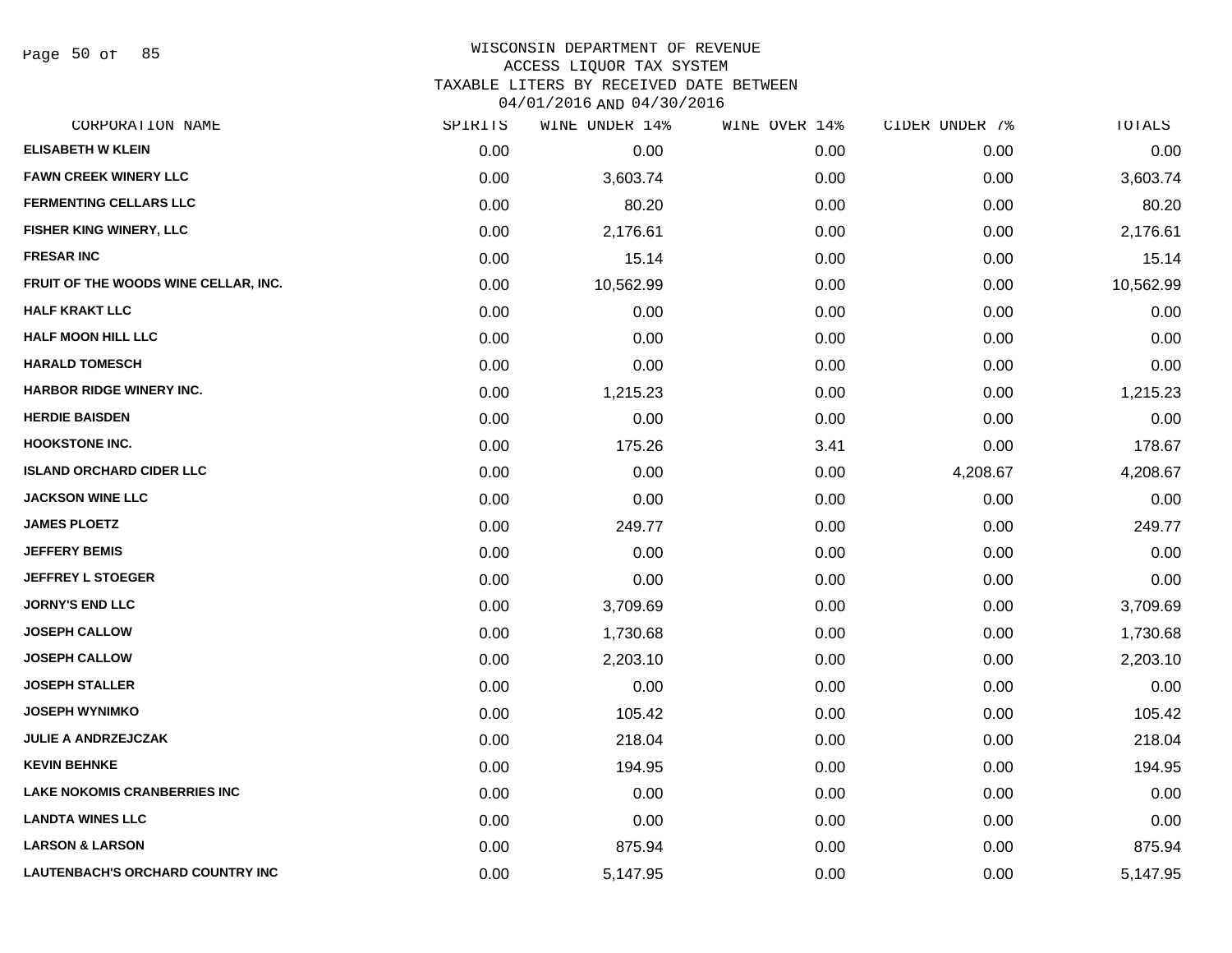#### WISCONSIN DEPARTMENT OF REVENUE ACCESS LIQUOR TAX SYSTEM TAXABLE LITERS BY RECEIVED DATE BETWEEN

04/01/2016 AND 04/30/2016

| CORPORATION NAME                               | SPIRITS | WINE UNDER 14% | WINE OVER 14% | CIDER UNDER 7% | TOTALS   |
|------------------------------------------------|---------|----------------|---------------|----------------|----------|
| <b>LEDGE STONE VINEYARDS LLC</b>               | 0.00    | 32.55          | 1.14          | 0.00           | 33.69    |
| <b>LOST ISLAND WINE LLC</b>                    | 0.00    | 1,151.25       | 0.00          | 66.74          | 1,217.99 |
| <b>LUNCH CREEK VINEYARDS LLC</b>               | 0.00    | 1,574.73       | 0.00          | 0.00           | 1,574.73 |
| <b>MARION J WEGLARZ AND MARLYS A BOCK PTRS</b> | 0.00    | 1,120.37       | 0.00          | 0.00           | 1,120.37 |
| <b>MARTIN E SELL</b>                           | 0.00    | 160.50         | 0.00          | 0.00           | 160.50   |
| <b>MARY BELLAZZINI</b>                         | 0.00    | 0.00           | 0.00          | 0.00           | 0.00     |
| <b>MATENAER CORPORATION</b>                    | 0.00    | 0.00           | 0.00          | 0.00           | 0.00     |
| <b>MATTHEW RICK</b>                            | 0.00    | 0.00           | 0.00          | 0.00           | 0.00     |
| <b>MCILQUHAM LLC</b>                           | 0.00    | 2,079.02       | 0.00          | 0.00           | 2,079.02 |
| <b>MERSHONIAN CIDERY LLC</b>                   | 0.00    | 255.28         | 0.00          | 2,475.85       | 2,731.13 |
| <b>MUNSON BRIDGE WINERY INC</b>                | 0.00    | 0.00           | 0.00          | 0.00           | 0.00     |
| <b>MUSETTA WINERY, LLC</b>                     | 0.00    | 2,698.50       | $-7.50$       | 0.00           | 2,691.00 |
| <b>NORTHLEAF WINERY, LLC</b>                   | 0.00    | 1,580.25       | 15.75         | 0.00           | 1,596.00 |
| PARALLEL 44 VINEYARD & WINERY, INC.            | 0.00    | 6,615.02       | 0.00          | 0.00           | 6,615.02 |
| PARALLEL 44 VINEYARD & WINERY, INC.            | 0.00    | 1,035.00       | 0.00          | 0.00           | 1,035.00 |
| <b>PATRICK ARNDT</b>                           | 0.00    | 37.85          | 0.00          | 0.00           | 37.85    |
| <b>PAUL D ASPER</b>                            | 0.00    | 0.00           | 0.00          | 0.00           | 0.00     |
| <b>PAUL G BLOMMEL</b>                          | 0.00    | 0.00           | 0.00          | 0.00           | 0.00     |
| <b>PAUL J FRANZEN</b>                          | 0.00    | 0.00           | 218.25        | 0.00           | 218.25   |
| <b>PIEPERTK LLC</b>                            | 0.00    | 92.25          | 0.38          | 0.00           | 92.63    |
| <b>RED OAK VINEYARD INC</b>                    | 0.00    | 2,593.00       | 0.00          | 0.00           | 2,593.00 |
| <b>RIVER BEND VINEYARD &amp; WINERY LLC</b>    | 0.00    | 1,561.48       | 0.00          | 0.00           | 1,561.48 |
| <b>ROBERT BORUCKI</b>                          | 0.00    | 0.00           | 0.00          | 0.00           | 0.00     |
| <b>ROBERT BORUCKI</b>                          | 0.00    | 0.00           | 0.00          | 0.00           | 0.00     |
| <b>ROCK N WOOL WINERY LLC</b>                  | 0.00    | 0.00           | 0.00          | 0.00           | 0.00     |
| <b>RUSH RIVER BREWING LLC</b>                  | 0.00    | 0.00           | 0.00          | 0.00           | 0.00     |
| <b>RUSHFORD MEADERY AND WINERY LLC</b>         | 0.00    | 0.00           | 0.00          | 0.00           | 0.00     |
| <b>RYAN PRELLWITZ</b>                          | 0.00    | 7,551.87       | 0.00          | 0.00           | 7,551.87 |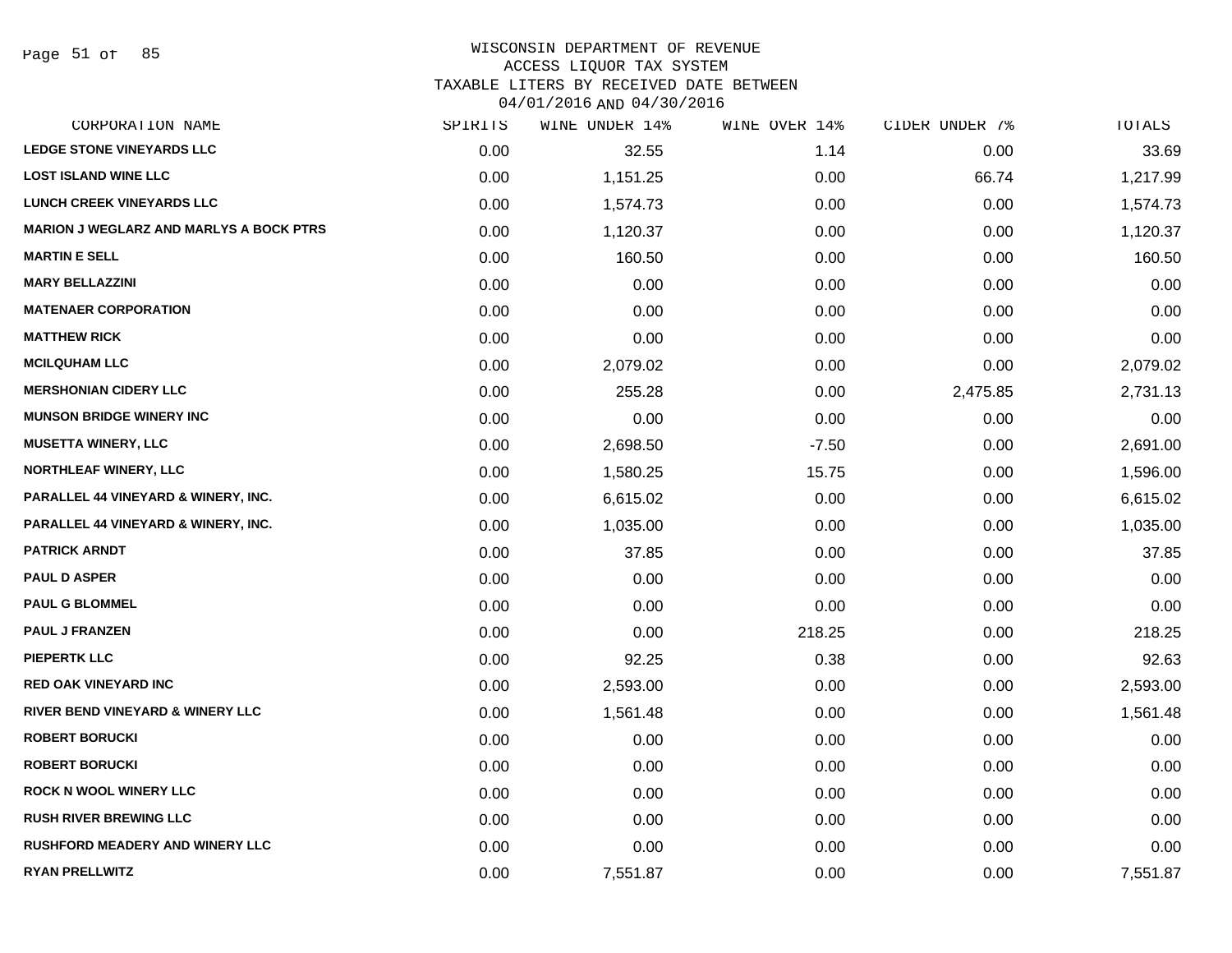Page 52 of 85

| CORPORATION NAME                           | SPIRITS | WINE UNDER 14% | WINE OVER 14% | CIDER UNDER 7% | <b>TOTALS</b> |
|--------------------------------------------|---------|----------------|---------------|----------------|---------------|
| S & J WINERY, LLC                          | 0.00    | 0.00           | 0.00          | 0.00           | 0.00          |
| SANDSTONE RIDGE VINEYARD & WINERY LLC      | 0.00    | 84.60          | 12.61         | 0.00           | 97.21         |
| <b>SANTA FE FUTURES, INC.</b>              | 0.00    | 0.00           | 0.00          | 0.00           | 0.00          |
| <b>SEVEN HAWKS VINEYARDS LLC</b>           | 0.00    | 0.00           | 0.00          | 0.00           | 0.00          |
| <b>SEVEN HAWKS VINEYARDS LLC</b>           | 0.00    | 0.00           | 0.00          | 0.00           | 0.00          |
| <b>SHARON L PINGEL</b>                     | 0.00    | 0.00           | 0.00          | 0.00           | 0.00          |
| <b>SHERRY HARDIE</b>                       | 0.00    | 160.50         | 0.00          | 0.00           | 160.50        |
| <b>SIMON CREEK VINEYARD LLC</b>            | 0.00    | 846.87         | 95.69         | 0.00           | 942.56        |
| SINNIPEE VALLEY VINEYARD LLC               | 0.00    | 0.00           | 0.00          | 0.00           | 0.00          |
| <b>SPB LLC</b>                             | 0.00    | 0.00           | 0.00          | 68,583.69      | 68,583.69     |
| <b>SPRECHER BREWING COMPANY, INC.</b>      | 0.00    | 0.00           | 0.00          | $-596.19$      | $-596.19$     |
| <b>SPURGEON VINEYARDS &amp; WINERY LLC</b> | 0.00    | 2,821.49       | 54.13         | 0.00           | 2,875.62      |
| <b>STEPHEN M KENNEDY</b>                   | 0.00    | 576.14         | 0.00          | 0.00           | 576.14        |
| <b>STEVEN J DE BAKER</b>                   | 0.00    | 0.00           | 0.00          | 0.00           | 0.00          |
| STEVEN M & JUDITH A JACOBSON LLC           | 0.00    | 9.01           | 0.00          | 0.00           | 9.01          |
| <b>SUNSET POINT WINERY LLC</b>             | 0.00    | 669.26         | 21.20         | 0.00           | 690.46        |
| <b>TENBA RIDGE WINERY LLC</b>              | 0.00    | 1,059.76       | 0.00          | 0.00           | 1,059.76      |
| THE RUM TREE, INC.                         | 0.00    | 0.00           | 46.48         | 0.00           | 46.48         |
| THE WINE VINEYARD LLC                      | 0.00    | 2,051.99       | 0.00          | 0.00           | 2,051.99      |
| THE WOODLAND TRAIL BEVERAGE COMPANY, INC.  | 0.00    | 305.86         | 0.00          | 0.00           | 305.86        |
| <b>TROY LANDWEHR</b>                       | 0.00    | 627.75         | 55.50         | 0.00           | 683.25        |
| <b>TWO BROTHERS WINES LLC</b>              | 0.00    | 647.23         | 0.00          | 0.00           | 647.23        |
| VAN WYCHEN WINES INC.                      | 0.00    | 0.00           | 0.00          | 0.00           | 0.00          |
| <b>VERNON VINEYARDS LTD</b>                | 0.00    | 779.41         | 0.00          | 0.00           | 779.41        |
| <b>VETRO WINERY LLC</b>                    | 0.00    | 234.73         | 0.00          | 0.00           | 234.73        |
| <b>VINES TO CELLAR, INC.</b>               | 0.00    | 704.99         | 0.00          | 0.00           | 704.99        |
| VON STIEHL WINERY LTD.                     | 0.00    | 0.00           | 0.00          | 0.00           | 0.00          |
| VON STIEHL WINERY LTD.                     | 0.00    | 0.00           | 0.00          | 0.00           | 0.00          |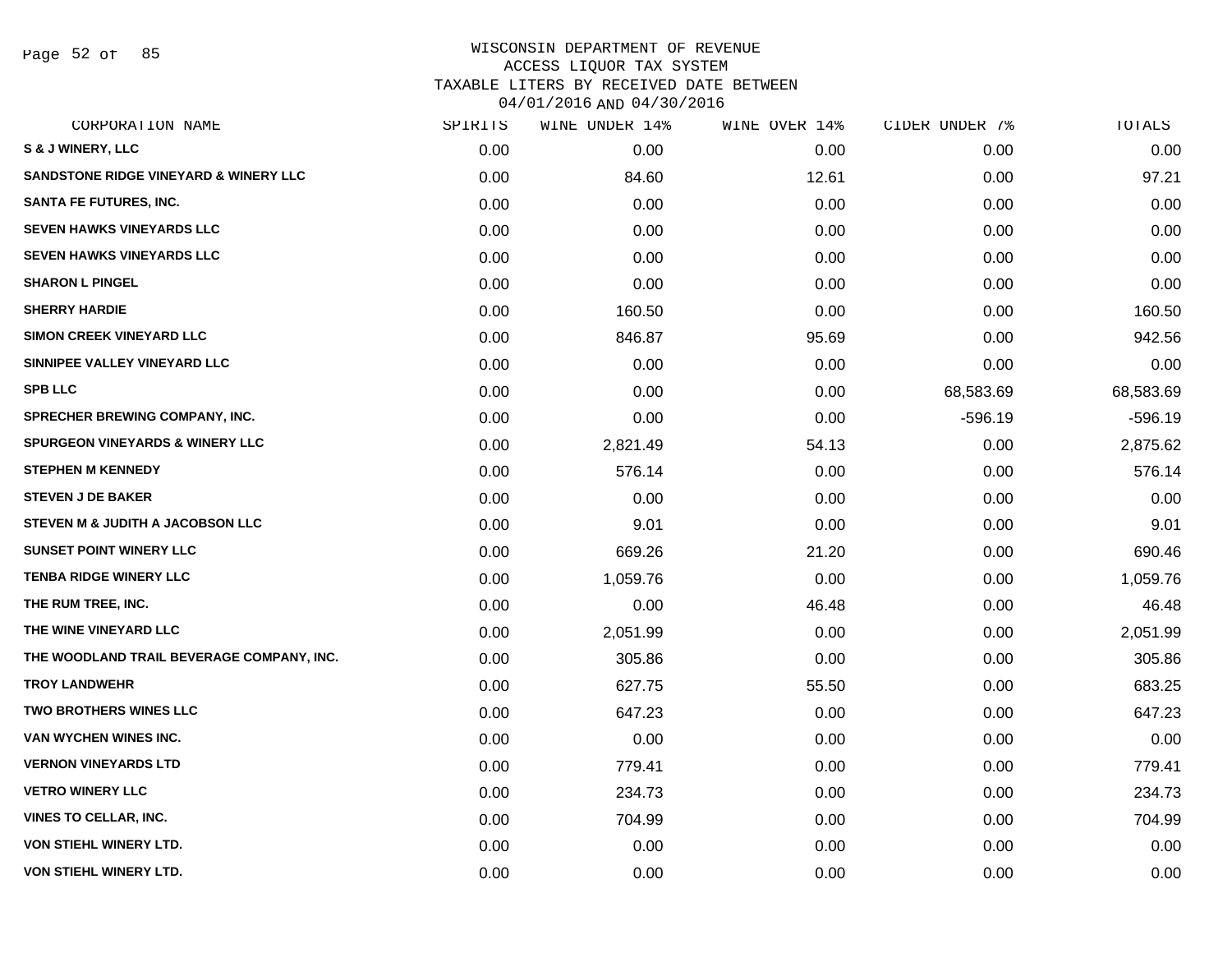Page 53 of 85

# WISCONSIN DEPARTMENT OF REVENUE

## ACCESS LIQUOR TAX SYSTEM

### TAXABLE LITERS BY RECEIVED DATE BETWEEN

04/01/2016 AND 04/30/2016

| CORPORATION NAME                                   | SPIRITS | WINE UNDER 14% | WINE OVER 14% | CIDER UNDER 7% | TOTALS     |
|----------------------------------------------------|---------|----------------|---------------|----------------|------------|
| <b>VON STIEHL WINERY LTD.</b>                      | 0.00    | 12,960.45      | 648.06        | 1,082.62       | 14,691.13  |
| <b>WEST PRAIRIE WINERY LLC</b>                     | 0.00    | 14,369.38      | 0.00          | 0.00           | 14,369.38  |
| <b>WHISPERING BLUFFS VINEYARD &amp; WINERY LTD</b> | 0.00    | 0.00           | 0.00          | 0.00           | 0.00       |
| <b>WHISPERING WINDS WINERY LLC</b>                 | 0.00    | 0.00           | 0.00          | 0.00           | 0.00       |
| <b>WHITE BEAR SPIRITS LLC</b>                      | 0.00    | 0.00           | 0.00          | 0.00           | 0.00       |
| WHITE WINTER WINERY INC                            | 0.00    | 1,012.19       | 0.00          | $-186.12$      | 826.07     |
| <b>WILLIAM F BLUHM</b>                             | 0.00    | 3,236.93       | 9.73          | 0.00           | 3,246.66   |
| <b>WINE STATION HUDSON LLC</b>                     | 0.00    | 215.99         | 0.00          | 0.00           | 215.99     |
| <b>WINEMAKER'S DAUGHTER LLC</b>                    | 0.00    | 0.00           | 0.00          | 0.00           | 0.00       |
| <b>WINESITTER BREWHOUSE LLC</b>                    | 0.00    | 0.00           | 0.00          | 0.00           | 0.00       |
| <b>WOLLERSHEIM WINERY, INC.</b>                    | 0.00    | 42,942.26      | 803.97        | 0.00           | 43,746.23  |
| <b>WOLLERSHEIM WINERY, INC.</b>                    | 0.00    | 5,728.44       | 435.75        | 0.00           | 6,164.19   |
| TOTAL LITERS FOR 4/30/2016                         | 0.00    | 186,265.63     | 3,135.51      | 77,724.95      | 267,126.09 |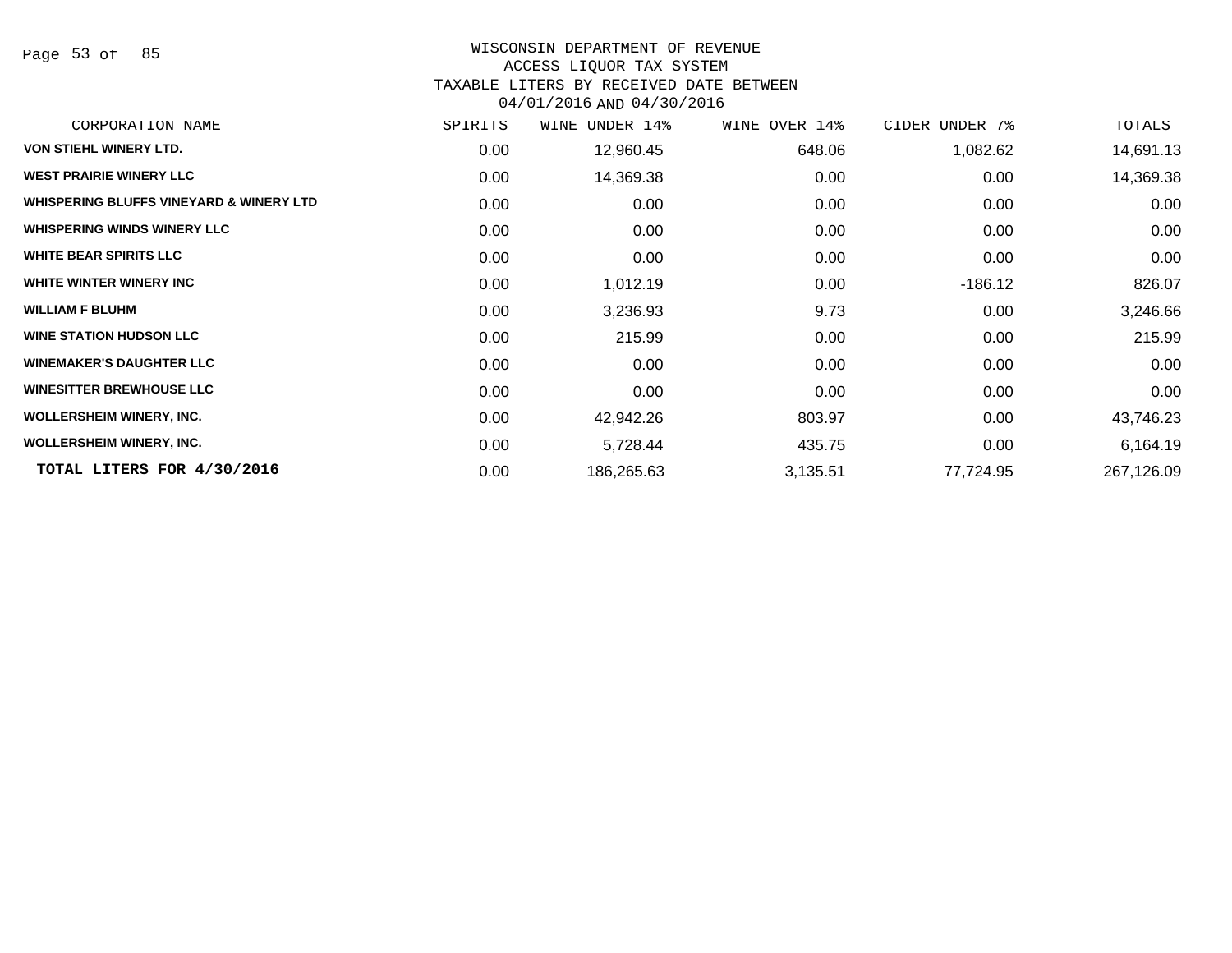Page 54 of 85

# WISCONSIN DEPARTMENT OF REVENUE ACCESS LIQUOR TAX SYSTEM TAXABLE LITERS BY RECEIVED DATE BETWEEN 04/01/2016 AND 04/30/2016

**WINE DIRECT SHIPPER (WDS)** CORPORATION NAME SPIRITS WINE UNDER 14% WINE OVER 14% CIDER UNDER 7% TOTALS

| 1-800 WINESHOP.COM INC                      | 0.00 | 2,558.25 | 312.75   | 0.00 | 2,871.00 |
|---------------------------------------------|------|----------|----------|------|----------|
| <b>7 &amp; 8 LLC</b>                        | 0.00 | 0.00     | 0.00     | 0.00 | 0.00     |
| A TO Z WINEWORKS LLC                        | 0.00 | 19.50    | 10.50    | 0.00 | 30.00    |
| AARON POTT AND CLAIRE POTT                  | 0.00 | 0.00     | 1.50     | 0.00 | 1.50     |
| <b>ABACELA VINEYARDS &amp; WINERY INC</b>   | 0.00 | 0.75     | 4.50     | 0.00 | 5.25     |
| <b>ABEJA LLC</b>                            | 0.00 | 0.00     | 0.00     | 0.00 | 0.00     |
| <b>ABERNATHY HOFFMAN, LLC</b>               | 0.00 | 0.00     | 0.00     | 0.00 | 0.00     |
| <b>ABREU VINEYARDS INC</b>                  | 0.00 | 0.00     | 45.00    | 0.00 | 45.00    |
| AC VIN CO LLC                               | 0.00 | 66.75    | 1.50     | 0.00 | 68.25    |
| <b>ACCOLADE WINES NORTH AMERICA INC.</b>    | 0.00 | 24.00    | 30.00    | 0.00 | 54.00    |
| <b>ACORN ALEGRIA WINERY</b>                 | 0.00 | 0.00     | 0.00     | 0.00 | 0.00     |
| <b>ADAMS WINERY LLC</b>                     | 0.00 | 0.00     | 0.00     | 0.00 | 0.00     |
| <b>ADELAIDA CELLARS INC</b>                 | 0.00 | 14.25    | 64.50    | 0.00 | 78.75    |
| <b>ADELSHEIM VINEYARD LLC</b>               | 0.00 | 50.25    | 0.00     | 0.00 | 50.25    |
| <b>AGATE RIDGE VINEYARD LLC</b>             | 0.00 | 0.00     | 0.00     | 0.00 | 0.00     |
| <b>AH WINES INC</b>                         | 0.00 | 0.00     | 0.00     | 0.00 | 0.00     |
| <b>ALEXANDER P OXMAN</b>                    | 0.00 | 6,011.25 | 1,173.00 | 0.00 | 7,184.25 |
| ALEXANDRIA NICOLE CELLARS LLC               | 0.00 | 3.75     | 14.25    | 0.00 | 18.00    |
| ALL SISTERS WINERY INC                      | 0.00 | 0.00     | 0.00     | 0.00 | 0.00     |
| <b>ALPHA &amp; OMEGA WINERY LLC</b>         | 0.00 | 0.00     | 176.25   | 0.00 | 176.25   |
| <b>ALTAMURA WINERY INC</b>                  | 0.00 | 0.00     | 18.00    | 0.00 | 18.00    |
| <b>ALVAREZ VINEYARDS LLC</b>                | 0.00 | 0.00     | 0.00     | 0.00 | 0.00     |
| <b>AMAPOLA CREEK VINEYARDS &amp; WINERY</b> | 0.00 | 2.25     | 6.00     | 0.00 | 8.25     |
| <b>AMAVI CELLARS LLC</b>                    | 0.00 | 0.00     | 2.25     | 0.00 | 2.25     |
| <b>AMPELOS CELLARS INC</b>                  | 0.00 | 0.00     | 33.00    | 0.00 | 33.00    |
| <b>AMUSE BOUCHE LLC</b>                     | 0.00 | 0.00     | 0.00     | 0.00 | 0.00     |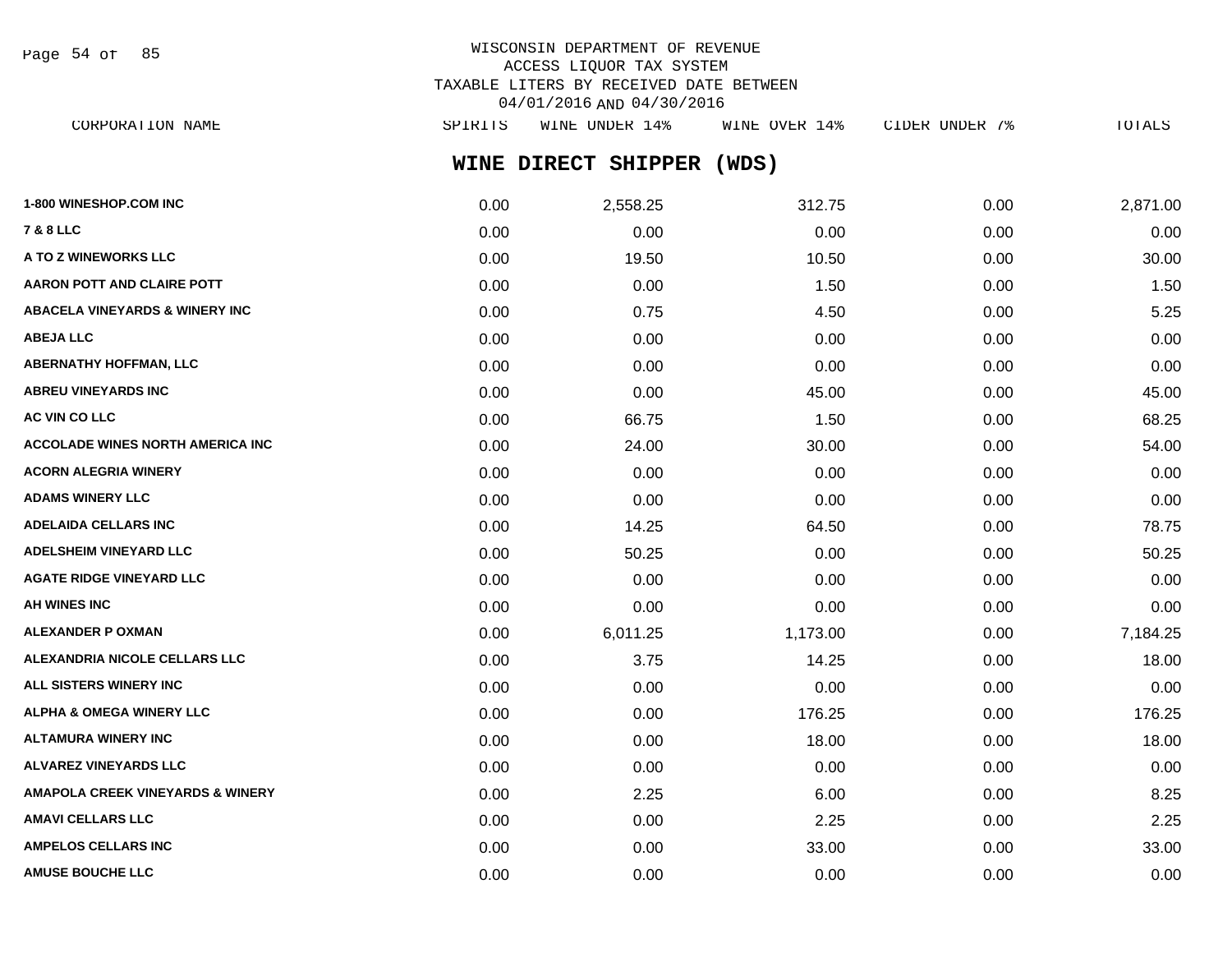Page 55 of 85

| CORPORATION NAME                        | SPIRITS | WINE UNDER 14% | WINE OVER 14% | CIDER UNDER 7% | TOTALS |
|-----------------------------------------|---------|----------------|---------------|----------------|--------|
| <b>ANCIENT PEAK INC</b>                 | 0.00    | 14.25          | 1.50          | 0.00           | 15.75  |
| ANDERSONS CONN VALLEY WINERY INC        | 0.00    | 0.75           | 96.75         | 0.00           | 97.50  |
| <b>ANIMOLP</b>                          | 0.00    | 0.00           | 1.50          | 0.00           | 1.50   |
| <b>ANOMALY VINEYARDS LLC</b>            | 0.00    | 0.00           | 33.75         | 0.00           | 33.75  |
| <b>ANTHILL FARMS LLC</b>                | 0.00    | 0.00           | 0.00          | 0.00           | 0.00   |
| <b>ANTHONY M TRUCHARD</b>               | 0.00    | 0.00           | 126.00        | 0.00           | 126.00 |
| <b>AQUA PUMPKIN INC</b>                 | 0.00    | 7.50           | 7.50          | 0.00           | 15.00  |
| <b>ARCHANGEL INVESTMENTS LLC</b>        | 0.00    | 0.00           | 56.25         | 0.00           | 56.25  |
| <b>ARETE WINES LLC</b>                  | 0.00    | 1.50           | 0.00          | 0.00           | 1.50   |
| <b>ARIETTA INC</b>                      | 0.00    | 0.00           | 0.00          | 0.00           | 0.00   |
| <b>ARISTA WINES LLC</b>                 | 0.00    | 0.00           | 12.00         | 0.00           | 12.00  |
| <b>ARIZONA STRONGHOLD VINEYARDS LLC</b> | 0.00    | 0.00           | 0.00          | 0.00           | 0.00   |
| <b>ARKENSTONE VINEYARDS LLC</b>         | 0.00    | 0.00           | 27.00         | 0.00           | 27.00  |
| <b>ARMIDA WINERY INC</b>                | 0.00    | 3.75           | 13.50         | 0.00           | 17.25  |
| <b>ARMSTRONG FAMILY WINERY LLC</b>      | 0.00    | 0.00           | 0.00          | 0.00           | 0.00   |
| <b>ARMSTRONG VINEYARDS INC</b>          | 0.00    | 0.00           | 42.00         | 0.00           | 42.00  |
| <b>ARRINGTON VINEYARDS LLC</b>          | 0.00    | 24.00          | 34.25         | 0.00           | 58.25  |
| <b>ARTISTE MANAGEMENT CO LLC</b>        | 0.00    | 0.00           | 6.75          | 0.00           | 6.75   |
| AU BON CLIMAT LLC                       | 0.00    | 15.75          | 0.00          | 0.00           | 15.75  |
| <b>AUBERT WINEGROWING INC</b>           | 0.00    | 0.00           | 0.00          | 0.00           | 0.00   |
| <b>AUGUST BRIGGS JR INC</b>             | 0.00    | 7.50           | 25.50         | 0.00           | 33.00  |
| <b>AVV WINERY CO LLC</b>                | 0.00    | 2.25           | 60.00         | 0.00           | 62.25  |
| AW DIRECT INC                           | 0.00    | 18.00          | 0.00          | 0.00           | 18.00  |
| <b>BALTIMORE BEND VINEYARD LLC</b>      | 0.00    | 0.00           | 0.00          | 0.00           | 0.00   |
| <b>BANSHEE WINES LLC</b>                | 0.00    | 4.50           | 0.00          | 0.00           | 4.50   |
| <b>BARABOO BLUFF WINERY, LLC</b>        | 0.00    | 0.00           | 0.00          | 0.00           | 0.00   |
| <b>BARGETTOS SANTA CRUZ WINERY INC</b>  | 0.00    | 1.79           | 2.65          | 0.00           | 4.44   |
| <b>BARNARD GRIFFIN INC</b>              | 0.00    | 25.50          | 7.75          | 0.00           | 33.25  |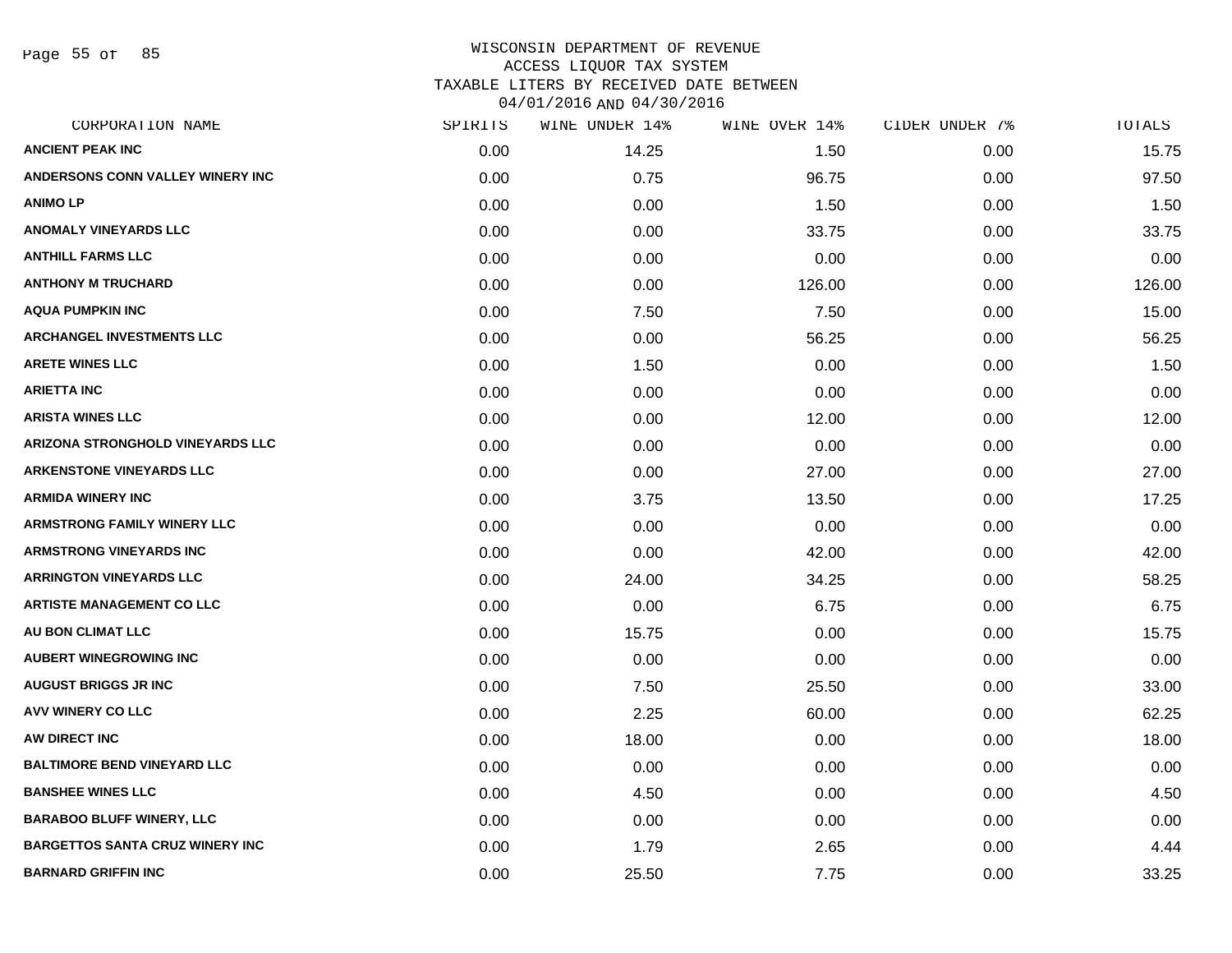Page 56 of 85

| CORPORATION NAME                    | SPIRITS | WINE UNDER 14% | WINE OVER 14% | CIDER UNDER 7% | TOTALS |
|-------------------------------------|---------|----------------|---------------|----------------|--------|
| <b>BARNETT VINEYARDS LP</b>         | 0.00    | 6.75           | 47.25         | 0.00           | 54.00  |
| <b>BAUER-KEARNS WINERY LLC</b>      | 0.00    | 0.00           | 0.00          | 0.00           | 0.00   |
| <b>BAW INC</b>                      | 0.00    | 72.50          | 74.50         | 0.00           | 147.00 |
| <b>BAYFIELD WINERY, LTD.</b>        | 0.00    | 0.00           | 0.00          | 0.00           | 0.00   |
| <b>BECKER FARMS INC</b>             | 0.00    | 0.00           | 0.00          | 0.00           | 0.00   |
| <b>BEHRENS AND DRINKWARD</b>        | 0.00    | 0.00           | 54.00         | 0.00           | 54.00  |
| <b>BEL VINO LLC</b>                 | 0.00    | 3.00           | 3.75          | 0.00           | 6.75   |
| <b>BELLEVINEZ LLC</b>               | 0.00    | 0.00           | 0.00          | 0.00           | 0.00   |
| <b>BENESSERE VINEYARDS LTD</b>      | 0.00    | 9.00           | 15.78         | 0.00           | 24.78  |
| <b>BENNETT LANE WINERY LLC</b>      | 0.00    | 0.00           | 56.25         | 0.00           | 56.25  |
| <b>BENOVIA WINERY LLC</b>           | 0.00    | 0.00           | 24.00         | 0.00           | 24.00  |
| <b>BENT CREEK WINERY LLC</b>        | 0.00    | 0.00           | 6.75          | 0.00           | 6.75   |
| <b>BENTON-LANE LLC</b>              | 0.00    | 15.75          | 0.00          | 0.00           | 15.75  |
| <b>BENZIGER FAMILY WINERY LLC</b>   | 0.00    | 94.50          | 303.00        | 0.00           | 397.50 |
| <b>BERGSTROM WINES LLC</b>          | 0.00    | 135.75         | 0.00          | 0.00           | 135.75 |
| <b>BERNARDUS LLC</b>                | 0.00    | 6.00           | 96.75         | 0.00           | 102.75 |
| <b>BETHEL HEIGHTS VINEYARD INC</b>  | 0.00    | 13.50          | 0.00          | 0.00           | 13.50  |
| BETTER BRANDS INTERNATIONAL         | 0.00    | 0.00           | 0.00          | 0.00           | 0.00   |
| <b>BETZ CELLARS LLC</b>             | 0.00    | 0.00           | 50.25         | 0.00           | 50.25  |
| <b>BIG BASIN VINEYARDS LLC</b>      | 0.00    | 0.00           | 0.00          | 0.00           | 0.00   |
| <b>BILTMORE ESTATE WINE COMPANY</b> | 0.00    | 60.00          | 51.75         | 0.00           | 111.75 |
| <b>BLACKBIRD VINEYARDS LLC</b>      | 0.00    | 49.50          | 125.25        | 0.00           | 174.75 |
| <b>BLACKBURN ENTERPRISES LLC</b>    | 0.00    | 0.00           | 0.00          | 0.00           | 0.00   |
| <b>BLANKIET ESTATE LLC</b>          | 0.00    | 0.00           | 0.00          | 0.00           | 0.00   |
| <b>BLIND HORSE WINERY LLC</b>       | 0.00    | 0.00           | 0.00          | 0.00           | 0.00   |
| BLUE MOUNTAIN CIDER COMPANY LLC     | 0.00    | 0.00           | 0.00          | 0.00           | 0.00   |
| <b>BLUE SKY VINTNERS LLC</b>        | 0.00    | 0.00           | 9.00          | 0.00           | 9.00   |
| <b>BNA WINE GROUP LLC</b>           | 0.00    | 9.00           | 0.00          | 0.00           | 9.00   |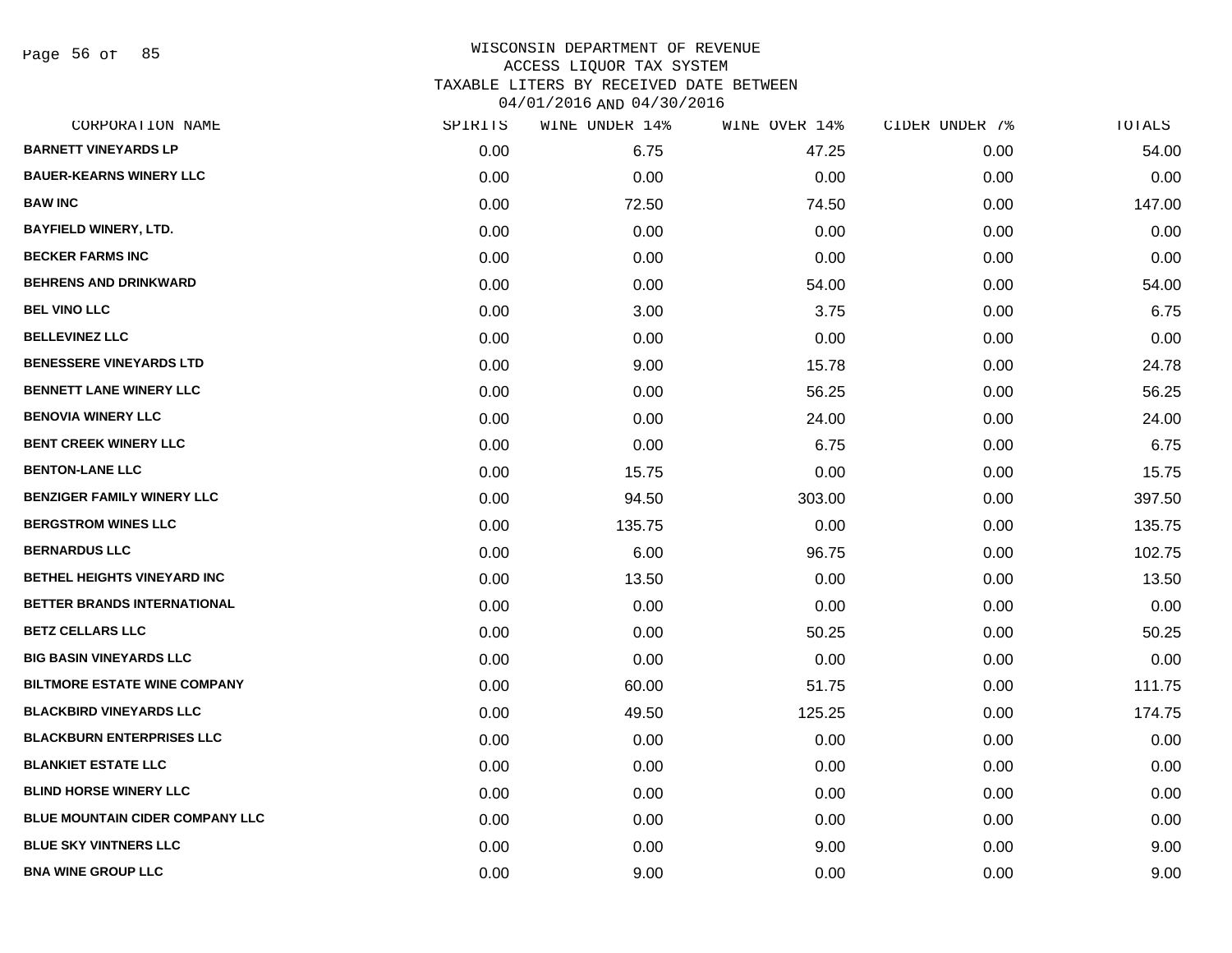Page 57 of 85

| CORPORATION NAME                             | SPIRITS | WINE UNDER 14% | WINE OVER 14% | CIDER UNDER 7% | TOTALS |
|----------------------------------------------|---------|----------------|---------------|----------------|--------|
| <b>BOEGER WINERY INC</b>                     | 0.00    | 20.25          | 65.25         | 0.00           | 85.50  |
| <b>BOGLE VINEYARDS INC</b>                   | 0.00    | 7.50           | 4.50          | 0.00           | 12.00  |
| <b>BON AFFAIR INC</b>                        | 0.00    | 13.50          | 0.00          | 0.00           | 13.50  |
| <b>BONNY DOON WINERY INC</b>                 | 0.00    | 79.50          | 21.00         | 0.00           | 100.50 |
| <b>BOOKWALTER WINERY LLC</b>                 | 0.00    | 0.00           | 11.25         | 0.00           | 11.25  |
| <b>BOTHAM VINEYARDS, INC.</b>                | 0.00    | 0.00           | 0.00          | 0.00           | 0.00   |
| <b>BOUCHAINE VINEYARDS INC</b>               | 0.00    | 27.75          | 5.25          | 0.00           | 33.00  |
| <b>BRANCHES WINERY LLC</b>                   | 0.00    | 0.00           | 0.00          | 0.00           | 0.00   |
| <b>BRASSFIELD ESTATE WINERY LLC</b>          | 0.00    | 0.75           | 12.00         | 0.00           | 12.75  |
| <b>BRESSLER VINEYARDS LLC</b>                | 0.00    | 0.00           | 18.00         | 0.00           | 18.00  |
| <b>BRET LOPEZ</b>                            | 0.00    | 0.00           | 55.50         | 0.00           | 55.50  |
| <b>BREWER-CLIFTON LLC</b>                    | 0.00    | 0.00           | 0.00          | 0.00           | 0.00   |
| <b>BRIAN CARTER CELLARS LLC</b>              | 0.00    | 7.50           | 11.25         | 0.00           | 18.75  |
| <b>BRIGADOON FARM &amp; WINERY LLC</b>       | 0.00    | 0.00           | 0.00          | 0.00           | 0.00   |
| <b>BROWN ESTATE VINEYARDS LLC</b>            | 0.00    | 0.00           | 96.00         | 0.00           | 96.00  |
| <b>BRUTOCAO CELLARS LP</b>                   | 0.00    | 51.75          | 70.50         | 0.00           | 122.25 |
| <b>BRYANT VINEYARDS INC</b>                  | 0.00    | 0.00           | 90.00         | 0.00           | 90.00  |
| <b>BUCKLER FAMILY VINEYARDS LLC</b>          | 0.00    | 0.00           | 1.50          | 0.00           | 1.50   |
| <b>BULLY HILL VINEYARDS INC</b>              | 0.00    | 0.00           | 0.00          | 0.00           | 0.00   |
| <b>BURGESS CELLARS INC</b>                   | 0.00    | 0.00           | 0.00          | 0.00           | 0.00   |
| <b>BURRELL SCHOOL VINEYARDS INC</b>          | 0.00    | 0.00           | 26.25         | 0.00           | 26.25  |
| <b>BUTTONWOOD FARM WINERY INC</b>            | 0.00    | 14.25          | 0.38          | 0.00           | 14.63  |
| <b>C &amp; C WINE SERVICES INC</b>           | 0.00    | 0.75           | 76.50         | 0.00           | 77.25  |
| <b>C &amp; N CORPORATION</b>                 | 0.00    | 0.00           | 0.00          | 0.00           | 0.00   |
| <b>C G DI ARIE VINEYARD &amp; WINERY LLC</b> | 0.00    | 10.50          | 67.50         | 0.00           | 78.00  |
| <b>C MONDAVI &amp; SONS</b>                  | 0.00    | 21.75          | 138.37        | 0.00           | 160.12 |
| <b>CAIN CELLARS INC</b>                      | 0.00    | 20.25          | 22.50         | 0.00           | 42.75  |
| <b>CAIRDEAN VINEYARDS LLC</b>                | 0.00    | 3.75           | 9.75          | 0.00           | 13.50  |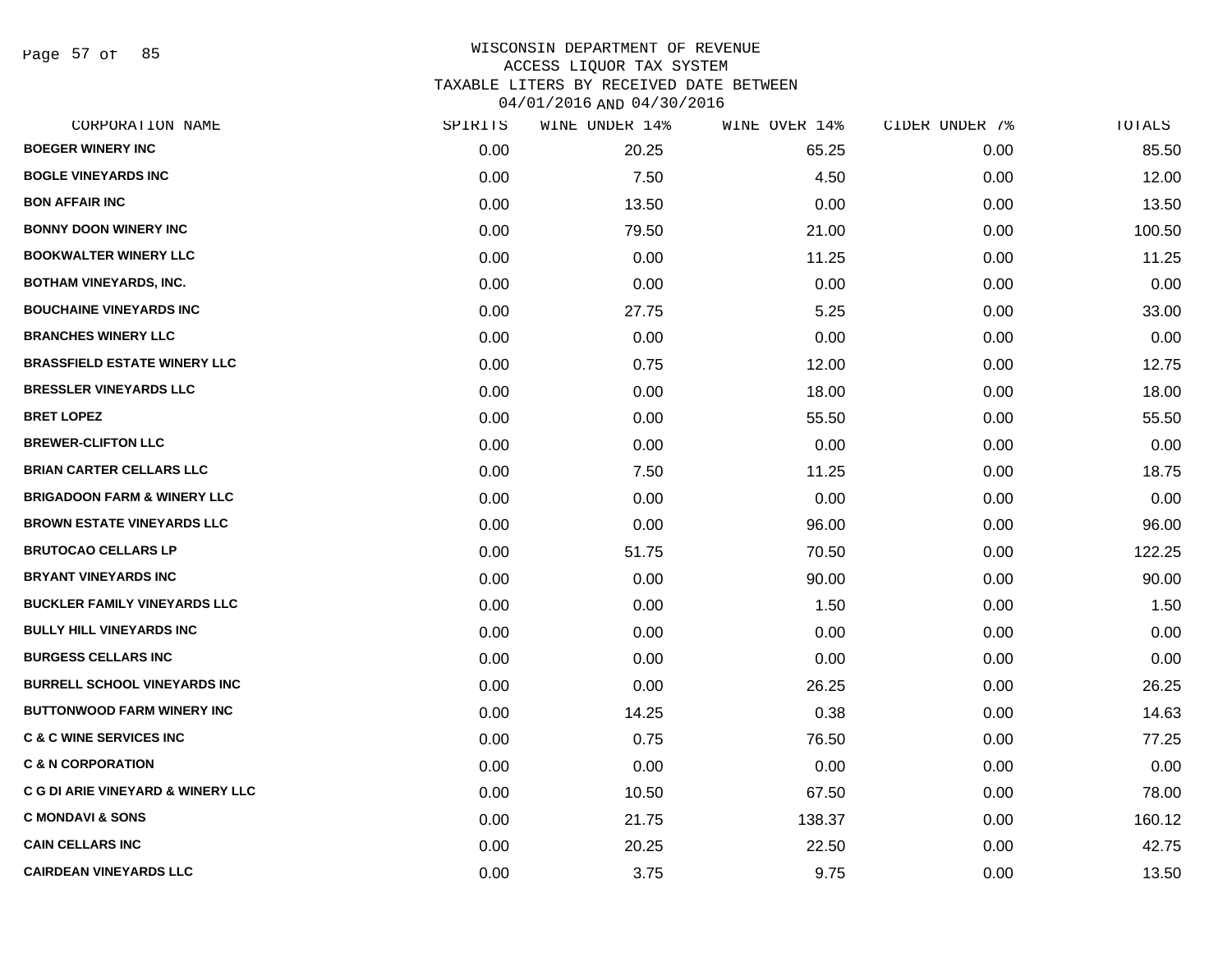Page 58 of 85

#### WISCONSIN DEPARTMENT OF REVENUE ACCESS LIQUOR TAX SYSTEM TAXABLE LITERS BY RECEIVED DATE BETWEEN

04/01/2016 AND 04/30/2016

| CORPORATION NAME                                  | SPIRITS | WINE UNDER 14% | WINE OVER 14% | CIDER UNDER 7% | TOTALS |
|---------------------------------------------------|---------|----------------|---------------|----------------|--------|
| <b>CAKEBREAD CELLARS</b>                          | 0.00    | 290.25         | 342.00        | 0.00           | 632.25 |
| <b>CALCAREOUS VINEYARD LLC</b>                    | 0.00    | 0.00           | 0.00          | 0.00           | 0.00   |
| <b>CALDWELL WINERY LLC</b>                        | 0.00    | 28.50          | 7.50          | 0.00           | 36.00  |
| <b>CALERA WINE COMPANY LP</b>                     | 0.00    | 0.00           | 0.00          | 0.00           | 0.00   |
| <b>CALLAWAY TEMECULA LP</b>                       | 0.00    | 0.00           | 0.00          | 0.00           | 0.00   |
| <b>CARACCIOLI CELLARS INC</b>                     | 0.00    | 5.25           | 0.00          | 0.00           | 5.25   |
| <b>CARL THOMA</b>                                 | 0.00    | 12.00          | 0.75          | 0.00           | 12.75  |
| <b>CARLISLE WINERY &amp; VINEYARDS LLC</b>        | 0.00    | 0.00           | 0.00          | 0.00           | 0.00   |
| <b>CASTORO CELLARS</b>                            | 0.00    | 210.75         | 2.25          | 0.00           | 213.00 |
| <b>CAYMUS VINEYARDS INC</b>                       | 0.00    | 0.00           | 135.25        | 0.00           | 135.25 |
| <b>CECIL A ZERBA</b>                              | 0.00    | 0.00           | 0.00          | 0.00           | 0.00   |
| <b>CEDAR KNOLL VINEYARDS INC</b>                  | 0.00    | 0.00           | 44.25         | 0.00           | 44.25  |
| <b>CEJA VINEYARDS INC</b>                         | 0.00    | 6.00           | 5.25          | 0.00           | 11.25  |
| <b>CELLAR RAT CELLARS LLC</b>                     | 0.00    | 5.25           | 1.50          | 0.00           | 6.75   |
| <b>CHACEWATER LLC</b>                             | 0.00    | 0.00           | 0.00          | 0.00           | 0.00   |
| <b>CHAPPELLET WINERY INC</b>                      | 0.00    | 0.00           | 246.75        | 0.00           | 246.75 |
| <b>CHARLES &amp; MARTHA BARRA</b>                 | 0.00    | 19.50          | 6.00          | 0.00           | 25.50  |
| <b>CHARLES REININGER LLC</b>                      | 0.00    | 0.00           | 18.00         | 0.00           | 18.00  |
| <b>CHATEAU BIANCA INC</b>                         | 0.00    | 0.00           | 0.00          | 0.00           | 0.00   |
| <b>CHATEAU DIANA LLC</b>                          | 0.00    | 31.50          | 1.50          | 0.00           | 33.00  |
| <b>CHATEAU GRAND TRAVERSE LTD</b>                 | 0.00    | 30.00          | 0.00          | 0.00           | 30.00  |
| <b>CHATEAU MORRISETTE INC</b>                     | 0.00    | 7.50           | 0.00          | 0.00           | 7.50   |
| <b>CHATEAU OPERATIONS, LTD.</b>                   | 0.00    | 1.50           | 1.50          | 0.00           | 3.00   |
| <b>CHATEAU POTELLE HOLDINGS LLC</b>               | 0.00    | 0.00           | 29.25         | 0.00           | 29.25  |
| <b>CHATEAU ST CROIX WINERY &amp; VINEYARD LLC</b> | 0.00    | 0.00           | 0.00          | 0.00           | 0.00   |
| <b>CHERRY HILL LLC</b>                            | 0.00    | 6.00           | 0.00          | 0.00           | 6.00   |
| <b>CHIARELLO FAMILY VINEYARDS LLC</b>             | 0.00    | 6.00           | 3.00          | 0.00           | 9.00   |
| <b>CHIMNEY ROCK WINERY LLC</b>                    | 0.00    | 12.00          | 192.00        | 0.00           | 204.00 |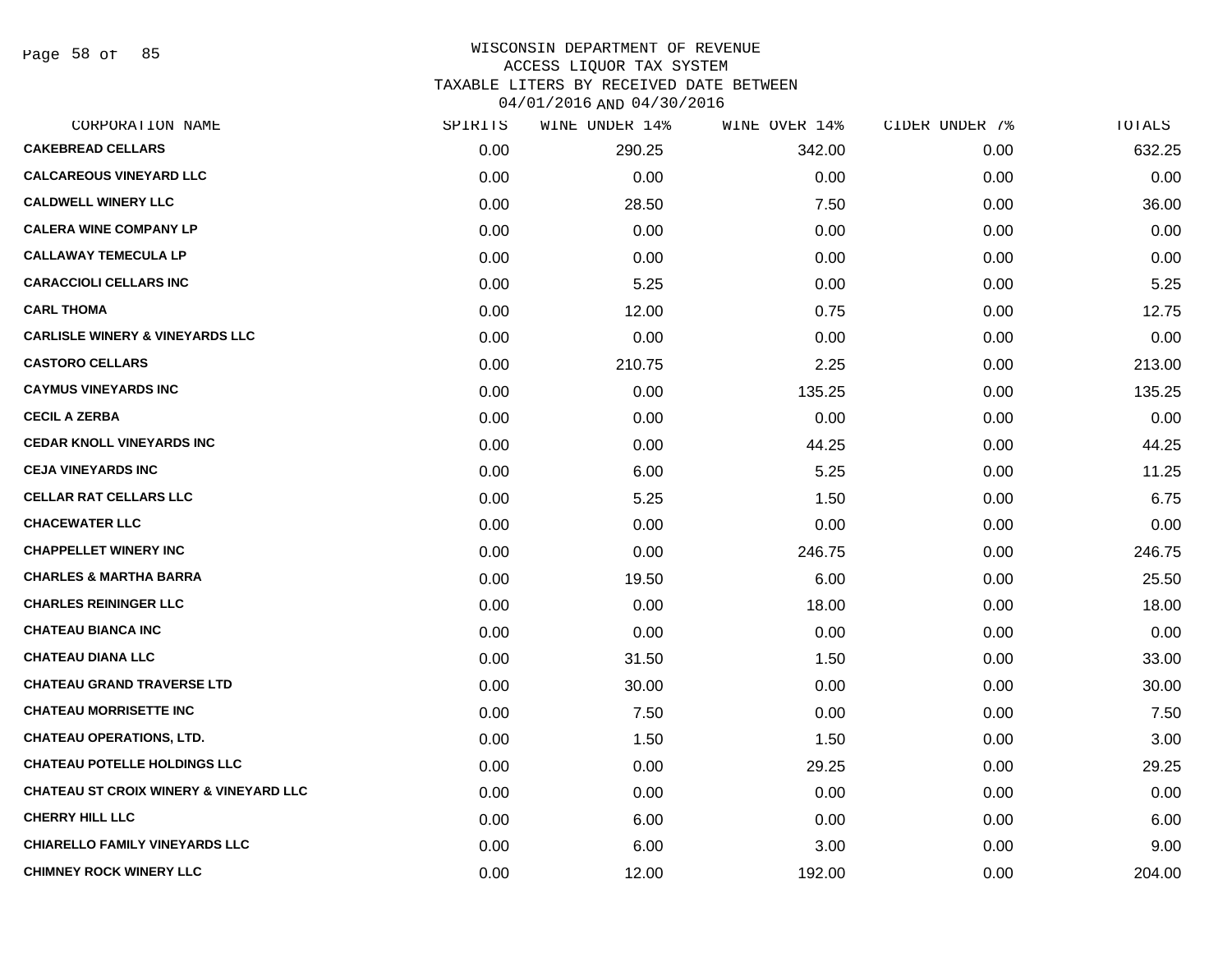Page 59 of 85

| CORPORATION NAME                                | SPIRITS | WINE UNDER 14% | WINE OVER 14% | CIDER UNDER 7% | TOTALS   |
|-------------------------------------------------|---------|----------------|---------------|----------------|----------|
| <b>CHRISTOPHE BARON</b>                         | 0.00    | 60.75          | 20.25         | 0.00           | 81.00    |
| <b>CHRISTOPHER DRAKE WHITCRAFT</b>              | 0.00    | 0.00           | 0.00          | 0.00           | 0.00     |
| <b>CHRISTOPHER FIGGINS</b>                      | 0.00    | 0.00           | 0.00          | 0.00           | 0.00     |
| <b>CIDER HOUSE OF WISCONSIN LLC</b>             | 0.00    | 0.00           | 0.00          | 0.00           | 0.00     |
| <b>CINNABAR WINERY LLC</b>                      | 0.00    | 9.00           | 10.50         | 0.00           | 19.50    |
| CITY VINTNERS SAN FRANCISCO WINERY LLC          | 0.00    | 1.50           | 0.00          | 0.00           | 1.50     |
| <b>CLARA STREET COMPANY</b>                     | 0.00    | 321.75         | 1,081.50      | 0.00           | 1,403.25 |
| <b>CLAY JAR HOLDINGS LLC</b>                    | 0.00    | 0.00           | 0.00          | 0.00           | 0.00     |
| CLIF BAR FAMILY WINERY & FARM LLC               | 0.00    | 2.25           | 36.00         | 0.00           | 38.25    |
| <b>CLINE CELLARS INC</b>                        | 0.00    | 30.00          | 72.75         | 0.00           | 102.75   |
| <b>CLOS DU VAL WINE CO LTD</b>                  | 0.00    | 44.25          | 99.75         | 0.00           | 144.00   |
| <b>CLOS LACHANCE WINES LLC</b>                  | 0.00    | 25.50          | 6.00          | 0.00           | 31.50    |
| <b>COCKERELL WINE CONSULTING LLC</b>            | 0.00    | 1.50           | 0.00          | 0.00           | 1.50     |
| <b>CODORNIU NAPA INC</b>                        | 0.00    | 23.25          | 319.50        | 0.00           | 342.75   |
| <b>COL SOLARE, LLP</b>                          | 0.00    | 0.00           | 0.00          | 0.00           | 0.00     |
| <b>COLGIN PARTNERS LLC</b>                      | 0.00    | 0.00           | 33.75         | 0.00           | 33.75    |
| <b>COLLEEN M BOS</b>                            | 0.00    | 0.00           | 0.00          | 0.00           | 0.00     |
| <b>COLUMBIA RIVER WINERY INC</b>                | 0.00    | 27.00          | 10.75         | 0.00           | 37.75    |
| <b>CONSTELLATION BRANDS U.S. OPERATIONS INC</b> | 0.00    | 173.31         | 552.00        | 0.00           | 725.31   |
| <b>CONUNDRUM WINERY LLC</b>                     | 0.00    | 15.00          | 3.00          | 0.00           | 18.00    |
| <b>CONWAY VINEYARDS INC</b>                     | 0.00    | 2.25           | 9.75          | 0.00           | 12.00    |
| <b>COOL HAND VINEYARDS LLC</b>                  | 0.00    | 2.50           | 90.75         | 0.00           | 93.25    |
| <b>COPAIN WINE CELLARS LLC</b>                  | 0.00    | 144.00         | 0.00          | 0.00           | 144.00   |
| <b>COPPER CANE LLC</b>                          | 0.00    | 0.00           | 0.00          | 0.00           | 0.00     |
| <b>CORNERSTONE CELLARS INC</b>                  | 0.00    | 0.75           | 11.25         | 0.00           | 12.00    |
| <b>COURAGEOUS INC</b>                           | 0.00    | 0.00           | 0.00          | 0.00           | 0.00     |
| <b>CRAIG FLETCHER</b>                           | 0.00    | 0.00           | 0.00          | 0.00           | 0.00     |
| <b>CRAIG S HANDLY</b>                           | 0.00    | 0.00           | 0.00          | 0.00           | 0.00     |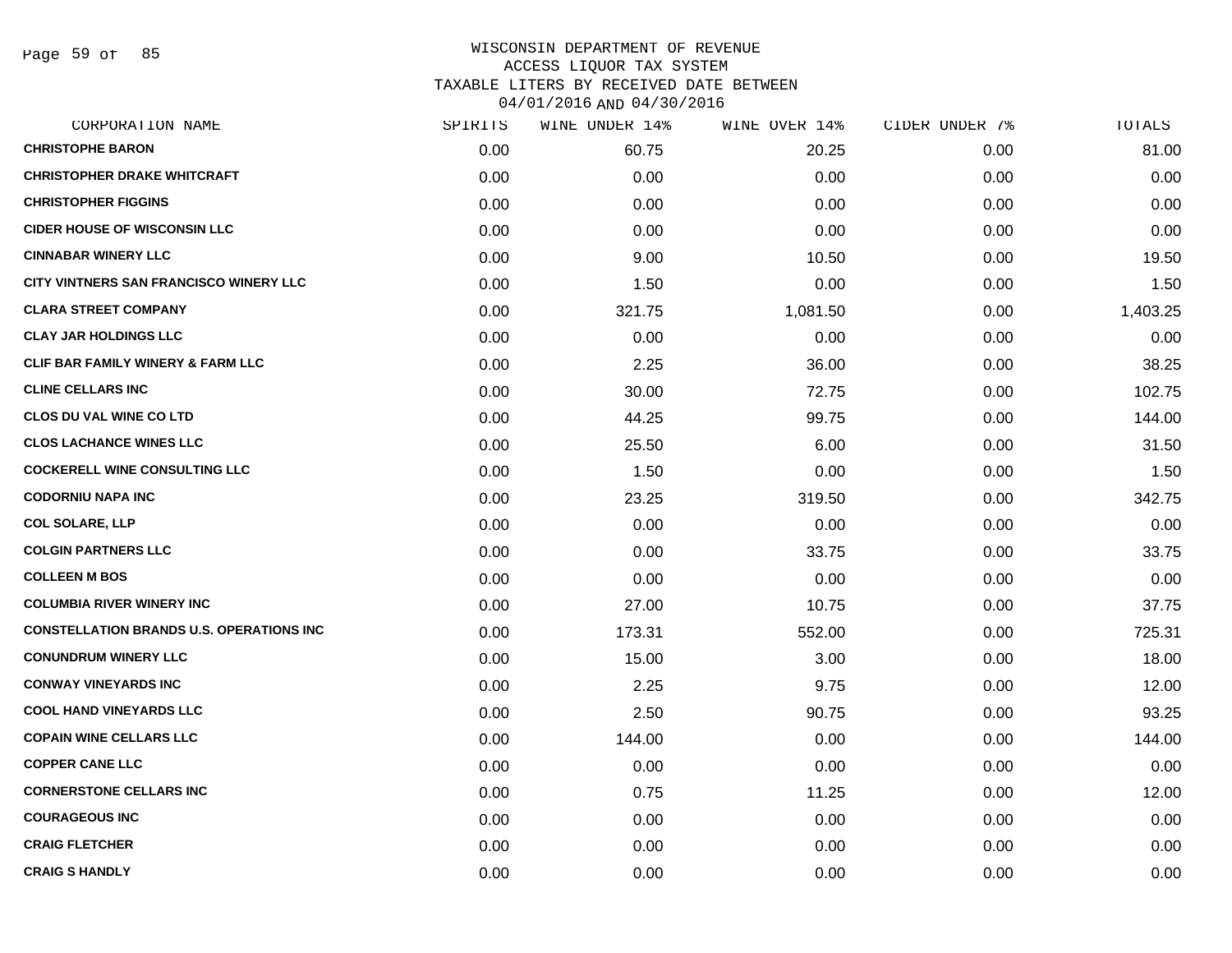Page 60 of 85

| CORPORATION NAME                       | SPIRITS | WINE UNDER 14% | WINE OVER 14% | CIDER UNDER 7% | TOTALS |
|----------------------------------------|---------|----------------|---------------|----------------|--------|
| <b>CREATIVE WINE CONCEPTS INC</b>      | 0.00    | 0.00           | 0.00          | 0.00           | 0.00   |
| <b>CREW WINE COMPANY LLC</b>           | 0.00    | 66.75          | 6.00          | 0.00           | 72.75  |
| <b>CRIMSON WINE GROUP LTD</b>          | 0.00    | 16.50          | 15.00         | 0.00           | 31.50  |
| <b>CRISTOM VINEYARDS INC</b>           | 0.00    | 3.00           | 0.00          | 0.00           | 3.00   |
| <b>CROCKER &amp; STARR WINE CO LLC</b> | 0.00    | 0.00           | 0.00          | 0.00           | 0.00   |
| <b>CULTIVATE WINES LLC</b>             | 0.00    | 6.75           | 0.00          | 0.00           | 6.75   |
| <b>CUNAT PREMIUM VINEYARDS LLC</b>     | 0.00    | 2.25           | 2.25          | 0.00           | 4.50   |
| <b>CUSHMAN WINERY CORPORATION</b>      | 0.00    | 55.50          | 9.00          | 0.00           | 64.50  |
| <b>CUVAISON INC</b>                    | 0.00    | 87.00          | 171.75        | 0.00           | 258.75 |
| <b>D &amp; J F CELLARS INC</b>         | 0.00    | 17.25          | 24.00         | 0.00           | 41.25  |
| <b>D MYERS LLC</b>                     | 0.00    | 0.75           | 0.00          | 0.00           | 0.75   |
| <b>DANA ESTATES INC</b>                | 0.00    | 0.00           | 0.00          | 0.00           | 0.00   |
| <b>DANCING HARES VINEYARD LLC</b>      | 0.00    | 0.00           | 2.25          | 0.00           | 2.25   |
| DANZA DEL SOL WINERY INC               | 0.00    | 25.90          | 27.75         | 0.00           | 53.65  |
| <b>DANZINGER VINEYARDS LLC</b>         | 0.00    | 0.00           | 0.00          | 0.00           | 0.00   |
| <b>DAOU VINEYARDS LLC</b>              | 0.00    | 0.00           | 9.00          | 0.00           | 9.00   |
| <b>DARIOUSH KHALEDI WINERY LLC</b>     | 0.00    | 0.00           | 195.75        | 0.00           | 195.75 |
| <b>DAVID BRUCE WINERY INC</b>          | 0.00    | 0.00           | 36.00         | 0.00           | 36.00  |
| <b>DAVID COFFARO</b>                   | 0.00    | 13.50          | 27.00         | 0.00           | 40.50  |
| <b>DAVID J MATTHEWS</b>                | 0.00    | 13.50          | 0.00          | 0.00           | 13.50  |
| <b>DAVID JAMES LLC</b>                 | 0.00    | 0.00           | 0.00          | 0.00           | 0.00   |
| <b>DAVIDS PINOT VINEYARDS INC</b>      | 0.00    | 0.00           | 4.50          | 0.00           | 4.50   |
| DE LA MONTANYA WINERY INC              | 0.00    | 3.00           | 19.50         | 0.00           | 22.50  |
| DEERFIELD RANCH WINERY LLC             | 0.00    | 121.75         | 20.25         | 0.00           | 142.00 |
| <b>DEL DOTTO VINEYARDS INC</b>         | 0.00    | 6.00           | 37.50         | 0.00           | 43.50  |
| <b>DELICATO VINEYARDS INC</b>          | 0.00    | 82.13          | 148.50        | 0.00           | 230.63 |
| <b>DELILLE CELLARS LLC</b>             | 0.00    | 0.00           | 6.75          | 0.00           | 6.75   |
| <b>DENNER WINERY INC</b>               | 0.00    | 15.00          | 43.50         | 0.00           | 58.50  |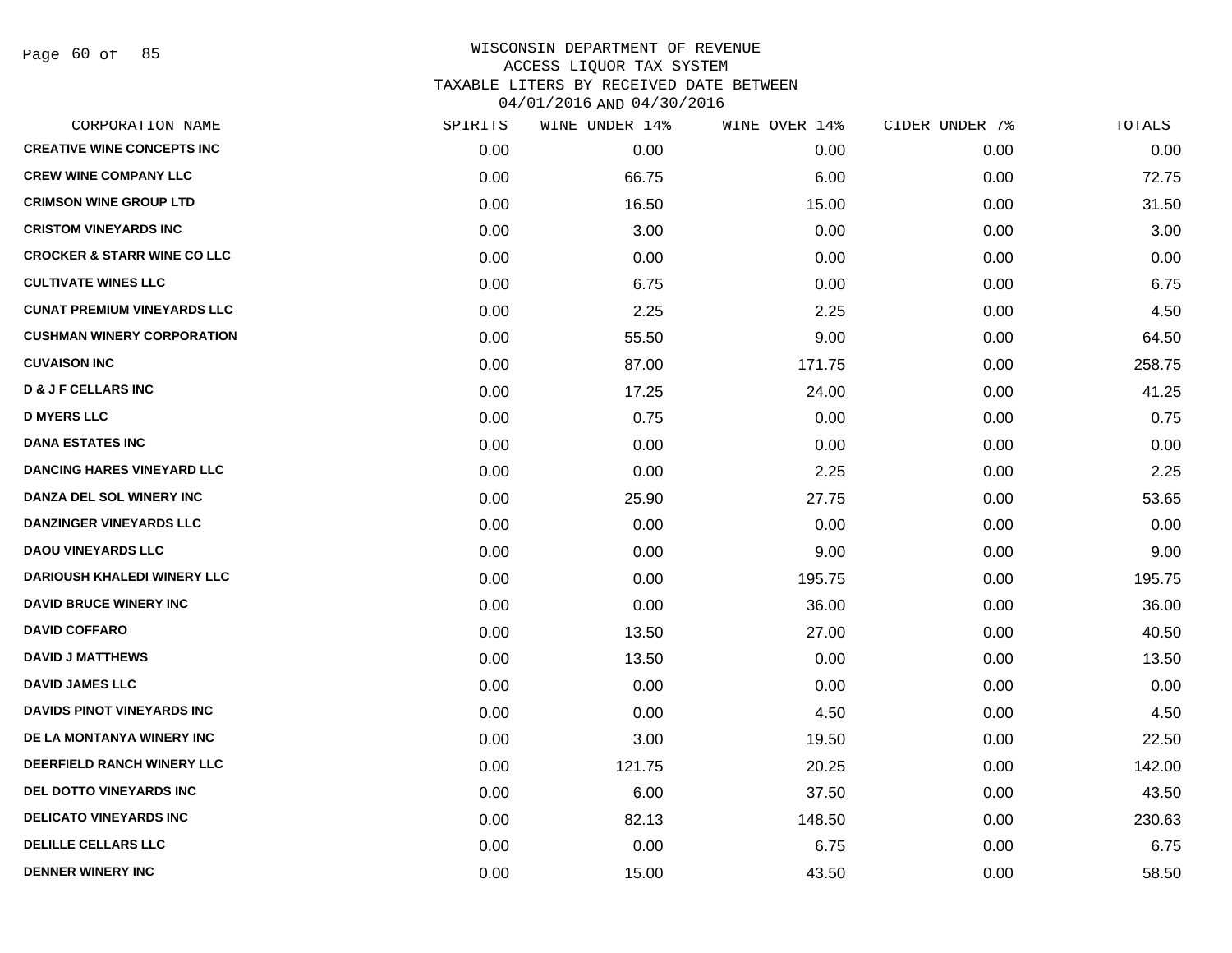Page 61 of 85

| CORPORATION NAME                                                         | SPIRITS | WINE UNDER 14% | WINE OVER 14% | CIDER UNDER 7% | TOTALS    |
|--------------------------------------------------------------------------|---------|----------------|---------------|----------------|-----------|
| <b>DENNIS R ONEIL</b>                                                    | 0.00    | 0.00           | 6.00          | 0.00           | 6.00      |
| <b>DEREK ROHLFFS</b>                                                     | 0.00    | 51.00          | 6.00          | 0.00           | 57.00     |
| DH GUSTAFSON FAMILY VINEYARDS LLC                                        | 0.00    | 0.00           | 0.00          | 0.00           | 0.00      |
| <b>DIAMOND MOUNTAIN VINEYARD</b>                                         | 0.00    | 0.00           | 18.00         | 0.00           | 18.00     |
| <b>DIANA HOBSON</b>                                                      | 0.00    | 0.00           | 0.00          | 0.00           | 0.00      |
| <b>DOMAINE CARNEROS LTD</b>                                              | 0.00    | 182.25         | 84.75         | 0.00           | 267.00    |
| <b>DOMAINE CHANDON INC</b>                                               | 0.00    | 377.23         | 10.50         | 0.00           | 387.73    |
| <b>DOMAINE DE MARIA SOTER LLC</b>                                        | 0.00    | 69.00          | 0.00          | 0.00           | 69.00     |
| <b>DOMAINE DROUHIN OREGON LLC</b>                                        | 0.00    | 7.50           | 63.75         | 0.00           | 71.25     |
| <b>DOMAINE MB LLC</b>                                                    | 0.00    | 0.00           | 0.00          | 0.00           | 0.00      |
| <b>DOMAINE SERENE VINEYARDS &amp; WINERY INC</b>                         | 0.00    | 171.75         | 16.50         | 0.00           | 188.25    |
| <b>DOMINICK CHIRICHILLO</b>                                              | 0.00    | 0.00           | 4.50          | 0.00           | 4.50      |
| <b>DON SEBASTIANI &amp; SONS INTERNATIONAL WINE</b><br><b>NEGOCIANTS</b> | 0.00    | 1.50           | 0.00          | 0.00           | 1.50      |
| DONATI FAMILY VINEYARD INC                                               | 0.00    | 10.50          | 19.50         | 0.00           | 30.00     |
| DONELAN FAMILY WINE CELLARS LLC                                          | 0.00    | 29.25          | 43.50         | 0.00           | 72.75     |
| <b>DOUBLE CANYON VINEYARDS LLC</b>                                       | 0.00    | 9.00           | 0.00          | 0.00           | 9.00      |
| <b>DRINKS LICENSING LLC</b>                                              | 0.00    | 20,191.50      | 138.00        | 0.00           | 20,329.50 |
| DRY CREEK VINEYARD INC                                                   | 0.00    | 30.00          | 121.50        | 0.00           | 151.50    |
| <b>DSC INVESTORS INC</b>                                                 | 0.00    | 0.00           | 13.50         | 0.00           | 13.50     |
| <b>DUCKHORN WINE COMPANY</b>                                             | 0.00    | 19.50          | 392.25        | 0.00           | 411.75    |
| <b>DUNHAM CELLARS LLC</b>                                                | 0.00    | 9.00           | 8.25          | 0.00           | 17.25     |
| <b>DUNN VINEYARDS LLC</b>                                                | 0.00    | 6.00           | 0.00          | 0.00           | 6.00      |
| <b>DUPLIN WINE CELLARS INC.</b>                                          | 0.00    | 289.50         | 0.00          | 0.00           | 289.50    |
| DUTTON GOLDFIELD WINERY LLC                                              | 0.00    | 39.00          | 21.00         | 0.00           | 60.00     |
| <b>E &amp; J GALLO WINERY</b>                                            | 0.00    | 287.25         | 469.88        | 0.00           | 757.13    |
| <b>EAGLES LANDING WINERY LLC</b>                                         | 0.00    | 9.00           | 0.00          | 0.00           | 9.00      |
| <b>EARL E BROWN &amp; SONS INC</b>                                       | 0.00    | 0.00           | 0.00          | 0.00           | 0.00      |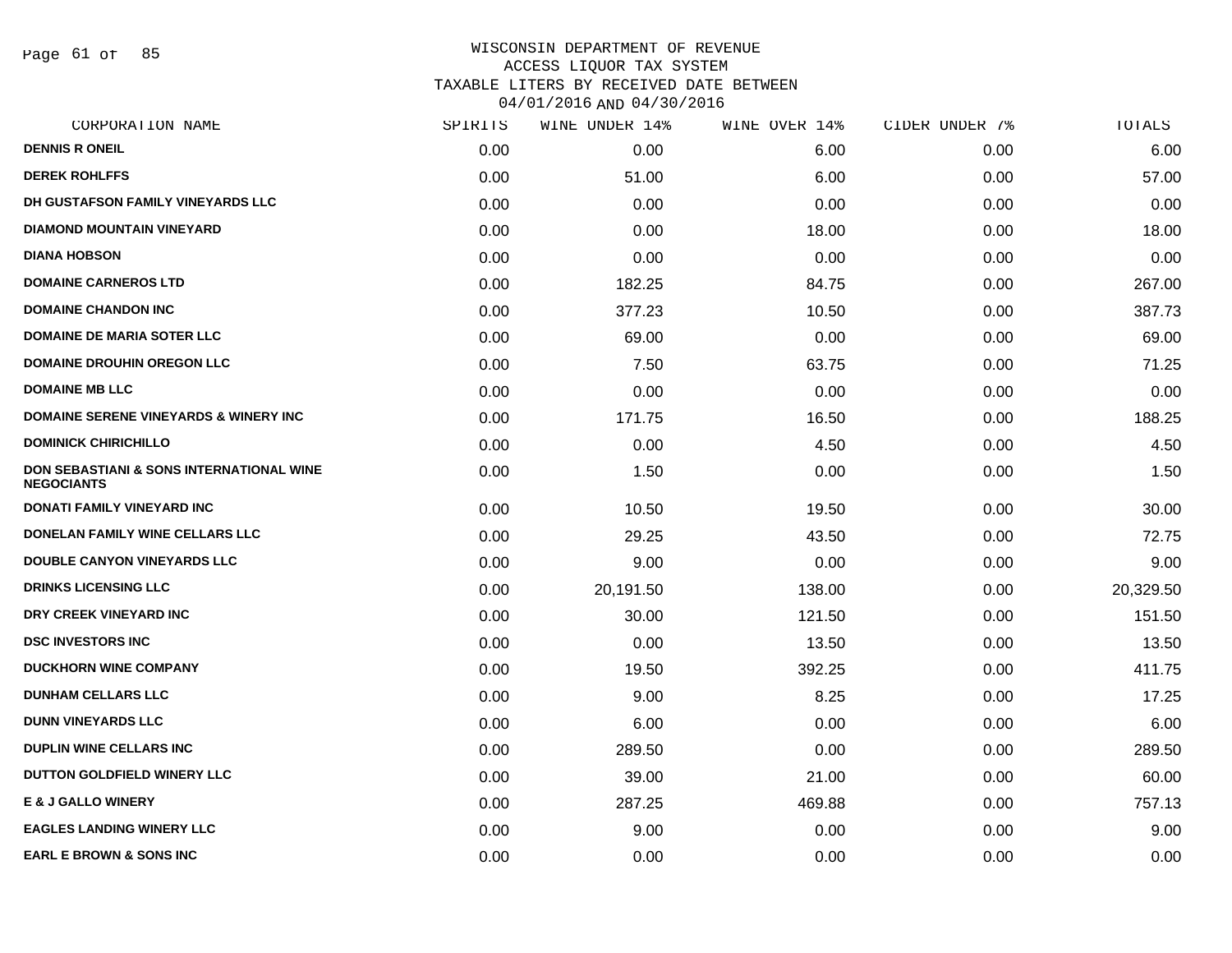Page 62 of 85

| CORPORATION NAME                                 | SPIRITS | WINE UNDER 14% | WINE OVER 14% | CIDER UNDER 7% | TOTALS |
|--------------------------------------------------|---------|----------------|---------------|----------------|--------|
| <b>EBERLE WINERY LP</b>                          | 0.00    | 19.50          | 42.00         | 0.00           | 61.50  |
| <b>EDWARD J RINK</b>                             | 0.00    | 0.00           | 0.00          | 0.00           | 0.00   |
| EHREN JORDAN WINE CELLARS LLC                    | 0.00    | 170.25         | 57.75         | 0.00           | 228.00 |
| <b>ELISABETH W KLEIN</b>                         | 0.00    | 0.00           | 0.00          | 0.00           | 0.00   |
| <b>ELK COVE VINEYARDS INC</b>                    | 0.00    | 75.00          | 0.00          | 0.00           | 75.00  |
| <b>ELV HOLDINGS INC</b>                          | 0.00    | 9.00           | 0.00          | 0.00           | 9.00   |
| <b>ELV-OREGON LLC</b>                            | 0.00    | 0.75           | 0.00          | 0.00           | 0.75   |
| <b>ELYSE WINERY LLC</b>                          | 0.00    | 10.50          | 28.50         | 0.00           | 39.00  |
| <b>EMILIO GUGLIELMO WINERY INC</b>               | 0.00    | 0.75           | 0.00          | 0.00           | 0.75   |
| <b>ENTOURAGE WINE GROUP INC</b>                  | 0.00    | 0.00           | 0.00          | 0.00           | 0.00   |
| <b>ERIC J KEATING</b>                            | 0.00    | 0.00           | 0.00          | 0.00           | 0.00   |
| <b>ERNEST VINEYARDS LLC</b>                      | 0.00    | 0.00           | 0.00          | 0.00           | 0.00   |
| <b>ESCALERA-BOULET LLC</b>                       | 0.00    | 0.75           | 10.50         | 0.00           | 11.25  |
| <b>ESTERLINA VINEYARDS &amp; WINERY LLC</b>      | 0.00    | 0.00           | 0.00          | 0.00           | 0.00   |
| <b>F KORBEL &amp; BROS INC</b>                   | 0.00    | 314.18         | 21.50         | 0.00           | 335.68 |
| <b>FANTESCA LLC</b>                              | 0.00    | 0.00           | 48.00         | 0.00           | 48.00  |
| <b>FAT BOYS INC</b>                              | 0.00    | 9.00           | 7.50          | 0.00           | 16.50  |
| <b>FAWN CREEK WINERY LLC</b>                     | 0.00    | 0.00           | 0.00          | 0.00           | 0.00   |
| <b>FENESTRA WINERY INC</b>                       | 0.00    | 0.00           | 0.00          | 0.00           | 0.00   |
| <b>FERMENTING CELLARS LLC</b>                    | 0.00    | 0.00           | 0.00          | 0.00           | 0.00   |
| <b>FERRARI CARANO VINEYARDS &amp; WINERY LLC</b> | 0.00    | 2.25           | 199.50        | 0.00           | 201.75 |
| <b>FETZER VINEYARDS</b>                          | 0.00    | 5.63           | 4.50          | 0.00           | 10.13  |
| <b>FIDDLEHEAD CELLARS LP</b>                     | 0.00    | 15.00          | 2.25          | 0.00           | 17.25  |
| <b>FIDELITAS WINES LLC</b>                       | 0.00    | 0.00           | 0.00          | 0.00           | 0.00   |
| FIELD STONE WINERY & VINEYARD INC                | 0.00    | 62.25          | 126.75        | 0.00           | 189.00 |
| FIESTA VINEYARD & WINERY LLC                     | 0.00    | 4.50           | 0.00          | 0.00           | 4.50   |
| FIJI WATER COMPANY HOLDINGS LLC                  | 0.00    | 6.00           | 94.50         | 0.00           | 100.50 |
| <b>FINKELSTEIN VINEYARDS INC</b>                 | 0.00    | 21.75          | 10.50         | 0.00           | 32.25  |
|                                                  |         |                |               |                |        |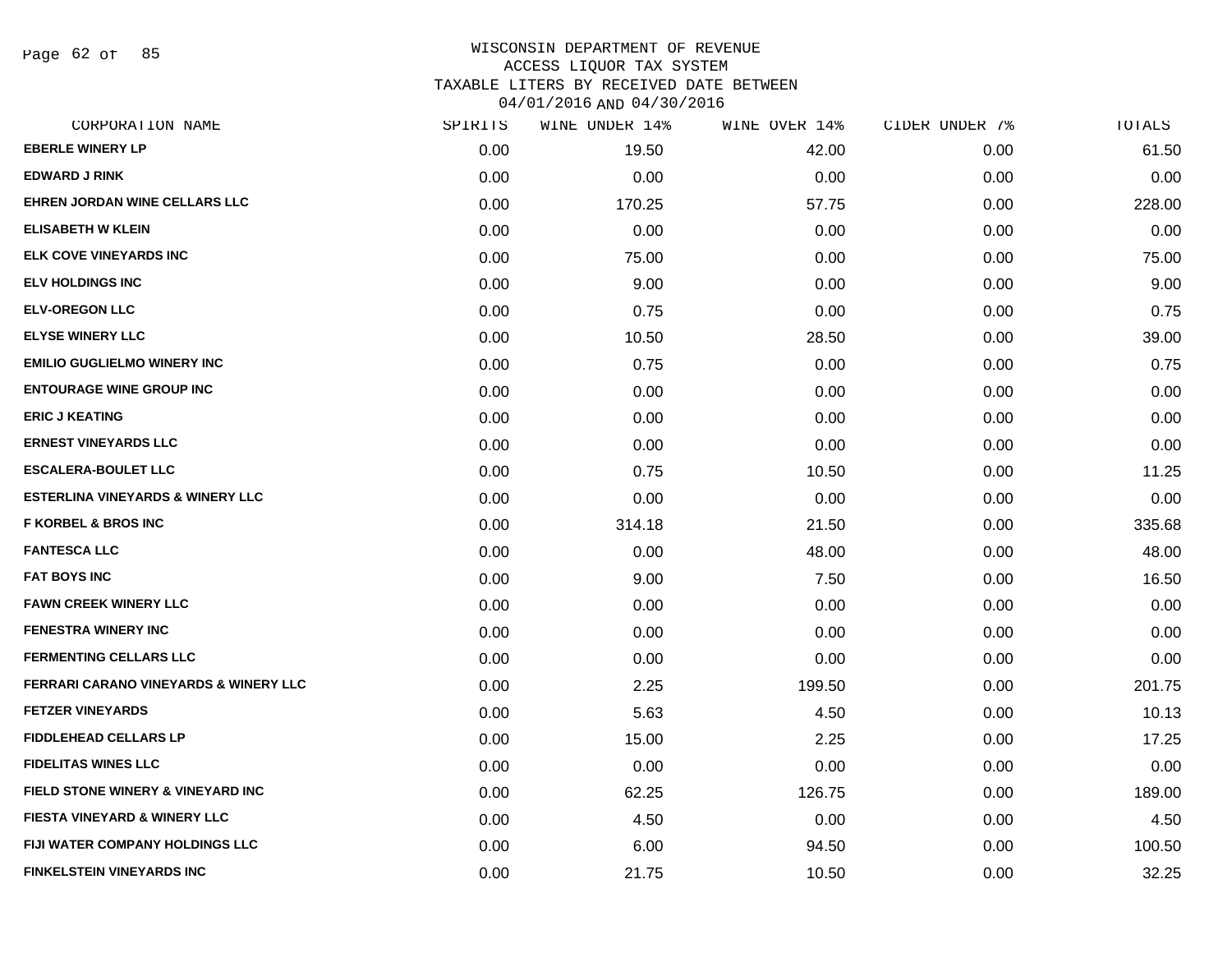| SPIRITS | WINE UNDER 14% | WINE OVER 14% | CIDER UNDER 7% | TOTALS |
|---------|----------------|---------------|----------------|--------|
| 0.00    | 22.50          | 0.00          | 0.00           | 22.50  |
| 0.00    | 0.00           | 0.00          | 0.00           | 0.00   |
| 0.00    | 0.00           | 52.50         | 0.00           | 52.50  |
| 0.00    | 0.00           | 4.50          | 0.00           | 4.50   |
| 0.00    | 31.50          | 114.75        | 0.00           | 146.25 |
| 0.00    | 49.50          | 0.00          | 0.00           | 49.50  |
| 0.00    | 0.00           | 54.75         | 0.00           | 54.75  |
| 0.00    | 4.17           | 568.50        | 0.00           | 572.67 |
| 0.00    | 0.00           | 40.50         | 0.00           | 40.50  |
| 0.00    | 89.62          | 168.00        | 0.00           | 257.62 |
| 0.00    | 22.50          | 0.00          | 0.00           | 22.50  |
| 0.00    | 0.00           | 0.00          | 0.00           | 0.00   |
| 0.00    | 0.00           | 0.00          | 0.00           | 0.00   |
| 0.00    | 20.25          | 39.00         | 0.00           | 59.25  |
| 0.00    | 444.75         | 213.25        | 0.00           | 658.00 |
| 0.00    | 231.75         | 528.75        | 0.00           | 760.50 |
| 0.00    | 43.51          | 367.88        | 0.00           | 411.39 |
| 0.00    | 0.00           | 22.50         | 0.00           | 22.50  |
| 0.00    | 114.00         | 1.50          | 0.00           | 115.50 |
| 0.00    | 90.75          | 3.50          | 0.00           | 94.25  |
| 0.00    | 156.00         | 0.00          | 0.00           | 156.00 |
| 0.00    | 2.25           | 0.00          | 0.00           | 2.25   |
| 0.00    | 0.00           | 0.00          | 0.00           | 0.00   |
| 0.00    | 640.50         | 0.00          | 0.00           | 640.50 |
| 0.00    | 0.00           | 0.00          | 0.00           | 0.00   |
| 0.00    | 2.25           | 6.75          | 0.00           | 9.00   |
| 0.00    | 19.50          | 0.38          | 0.00           | 19.88  |
| 0.00    | 0.00           | 0.00          | 0.00           | 0.00   |
|         |                |               |                |        |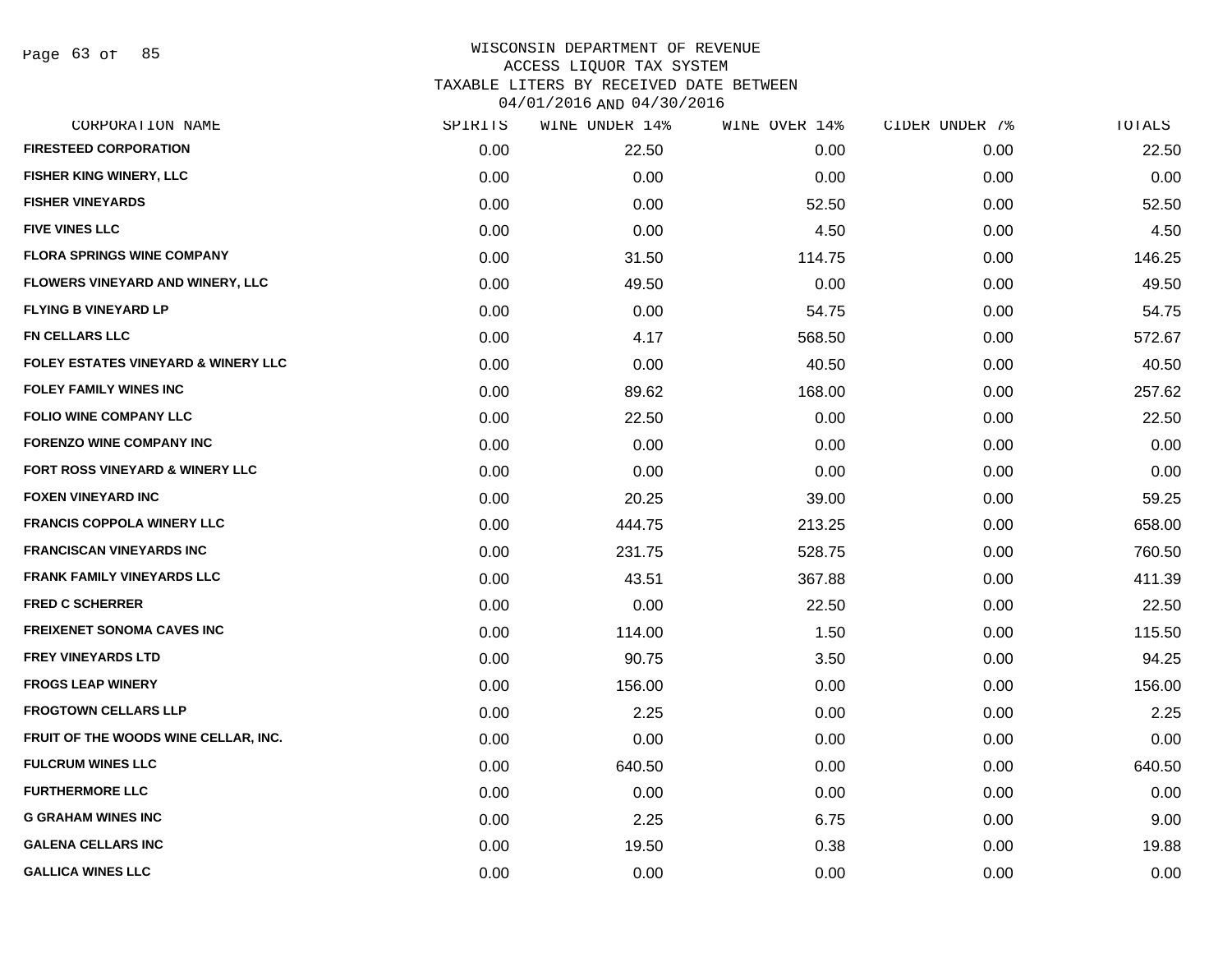|      | WINE UNDER 14% |          |               | TOTALS         |
|------|----------------|----------|---------------|----------------|
| 0.00 | 21.00          | 34.50    | 0.00          | 55.50          |
| 0.00 | 4.50           | 0.00     | 0.00          | 4.50           |
| 0.00 | 0.00           | 0.00     | 0.00          | 0.00           |
| 0.00 | 38.25          | 0.00     | 0.00          | 38.25          |
| 0.00 | 0.00           | 0.00     | 0.00          | 0.00           |
| 0.00 | 2.25           | 3.00     | 0.00          | 5.25           |
| 0.00 | 0.00           | 2,720.61 | 0.00          | 2,720.61       |
| 0.00 | 22.50          | 48.00    | 0.00          | 70.50          |
| 0.00 | 2.25           | 0.00     | 0.00          | 2.25           |
| 0.00 | 80.25          | 187.50   | 0.00          | 267.75         |
| 0.00 | 209.29         | 23.25    | 0.00          | 232.54         |
| 0.00 | 0.00           | 0.00     | 0.00          | 0.00           |
| 0.00 | 10.50          | 3.00     | 0.00          | 13.50          |
| 0.00 | 44.25          | 0.00     | 0.00          | 44.25          |
| 0.00 | 0.00           | 0.00     | 0.00          | 0.00           |
| 0.00 | 0.00           | 9.00     | 0.00          | 9.00           |
| 0.00 | 0.00           | 0.00     | 0.00          | 0.00           |
| 0.00 | 0.00           | 0.00     | 0.00          | 0.00           |
| 0.00 | 0.00           | 0.00     | 0.00          | 0.00           |
| 0.00 | 103.13         | 131.25   | 0.00          | 234.38         |
| 0.00 | 0.00           | 0.00     | 0.00          | 0.00           |
| 0.00 | 0.00           | 22.50    | 0.00          | 22.50          |
| 0.00 | 7.50           | 15.00    | 0.00          | 22.50          |
| 0.00 | 0.00           | 0.00     | 0.00          | 0.00           |
| 0.00 | 354.75         | 0.00     | 0.00          | 354.75         |
| 0.00 | 2,111.45       | 0.00     | 0.00          | 2,111.45       |
| 0.00 | 0.00           | 0.00     | 0.00          | 0.00           |
| 0.00 | 0.75           | 435.75   | 0.00          | 436.50         |
|      | SPIRITS        |          | WINE OVER 14% | CIDER UNDER 7% |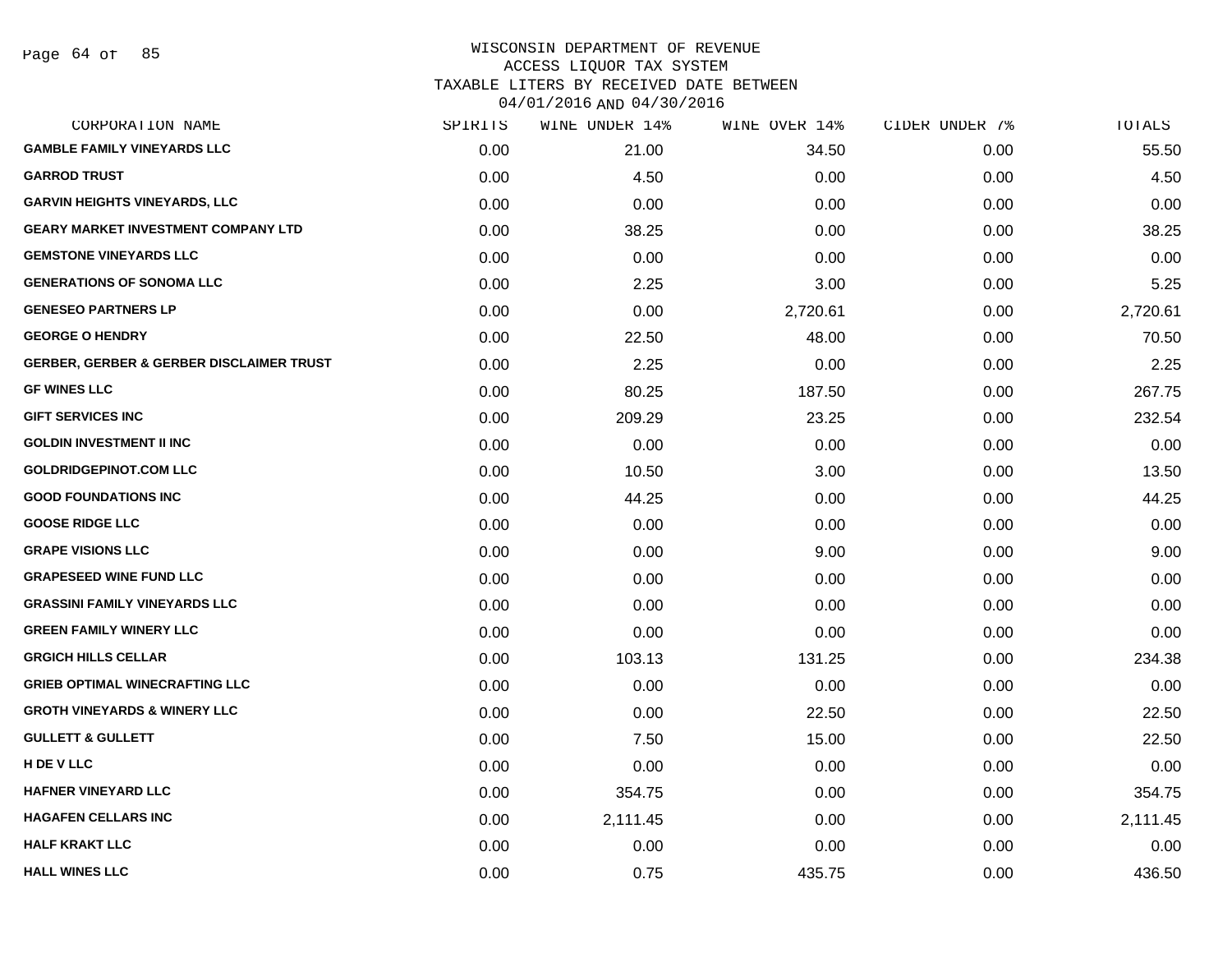Page 65 of 85

| CORPORATION NAME                      | SPIRITS | WINE UNDER 14% | WINE OVER 14% | CIDER UNDER 7% | TOTALS |
|---------------------------------------|---------|----------------|---------------|----------------|--------|
| <b>HALTER WINERY LLC</b>              | 0.00    | 0.00           | 0.00          | 0.00           | 0.00   |
| <b>HAMEL FAMILY WINES LLC</b>         | 0.00    | 2.25           | 3.75          | 0.00           | 6.00   |
| <b>HANNA WINERY INC</b>               | 0.00    | 27.00          | 81.00         | 0.00           | 108.00 |
| <b>HARALD TOMESCH</b>                 | 0.00    | 0.00           | 0.00          | 0.00           | 0.00   |
| <b>HARBOR HILL FRUIT FARMS INC</b>    | 0.00    | 0.00           | 0.00          | 0.00           | 0.00   |
| <b>HARBOR RIDGE WINERY INC.</b>       | 0.00    | 0.00           | 0.00          | 0.00           | 0.00   |
| <b>HARLAN ESTATE WINERY INC</b>       | 0.00    | 0.00           | 137.25        | 0.00           | 137.25 |
| <b>HARRIS &amp; HARRIS</b>            | 0.00    | 0.00           | 0.00          | 0.00           | 0.00   |
| <b>HARRY &amp; DAVID HOLDINGS INC</b> | 0.00    | 151.50         | 25.50         | 0.00           | 177.00 |
| <b>HARTWELL VINEYARDS LLC</b>         | 0.00    | 0.00           | 0.00          | 0.00           | 0.00   |
| <b>HAWKES LLC</b>                     | 0.00    | 10.50          | 86.25         | 0.00           | 96.75  |
| <b>HDD LLC</b>                        | 0.00    | 168.00         | 169.50        | 0.00           | 337.50 |
| <b>HEITZ WINE CELLARS</b>             | 0.00    | 11.25          | 17.63         | 0.00           | 28.88  |
| <b>HEMISPHERE WINE COMPANY INC</b>    | 0.00    | 31.50          | 52.50         | 0.00           | 84.00  |
| HERB LAMB VINEYARDS, LLC              | 0.00    | 0.00           | 0.00          | 0.00           | 0.00   |
| <b>HERDIE BAISDEN</b>                 | 0.00    | 0.00           | 0.00          | 0.00           | 0.00   |
| <b>HERRERA &amp; HERRERA</b>          | 0.00    | 0.00           | 20.25         | 0.00           | 20.25  |
| <b>HESTAN VINEYARDS LLC</b>           | 0.00    | 0.00           | 9.75          | 0.00           | 9.75   |
| <b>HILL ESTATES INC</b>               | 0.00    | 0.00           | 78.75         | 0.00           | 78.75  |
| <b>HIRSCH WINERY LLC</b>              | 0.00    | 0.00           | 0.00          | 0.00           | 0.00   |
| <b>HOFFMAN AND HOFFMAN</b>            | 0.00    | 15.75          | 0.38          | 0.00           | 16.13  |
| HOLLYS HILL VINEYARDS LLC             | 0.00    | 0.00           | 30.75         | 0.00           | 30.75  |
| HONIG VINEYARD AND WINERY LLC         | 0.00    | 22.56          | 44.25         | 0.00           | 66.81  |
| <b>HOOKSTONE INC.</b>                 | 0.00    | 0.00           | 0.00          | 0.00           | 0.00   |
| <b>HOPE WINE LLC</b>                  | 0.00    | 105.75         | 8.25          | 0.00           | 114.00 |
| <b>HOUDINI INC</b>                    | 0.00    | 528.75         | 119.25        | 0.00           | 648.00 |
| <b>HOURGLASS WINE COMPANY INC</b>     | 0.00    | 0.00           | 24.75         | 0.00           | 24.75  |
| <b>HUNEEUS VINTNERS LLC</b>           | 0.00    | 0.00           | 403.50        | 0.00           | 403.50 |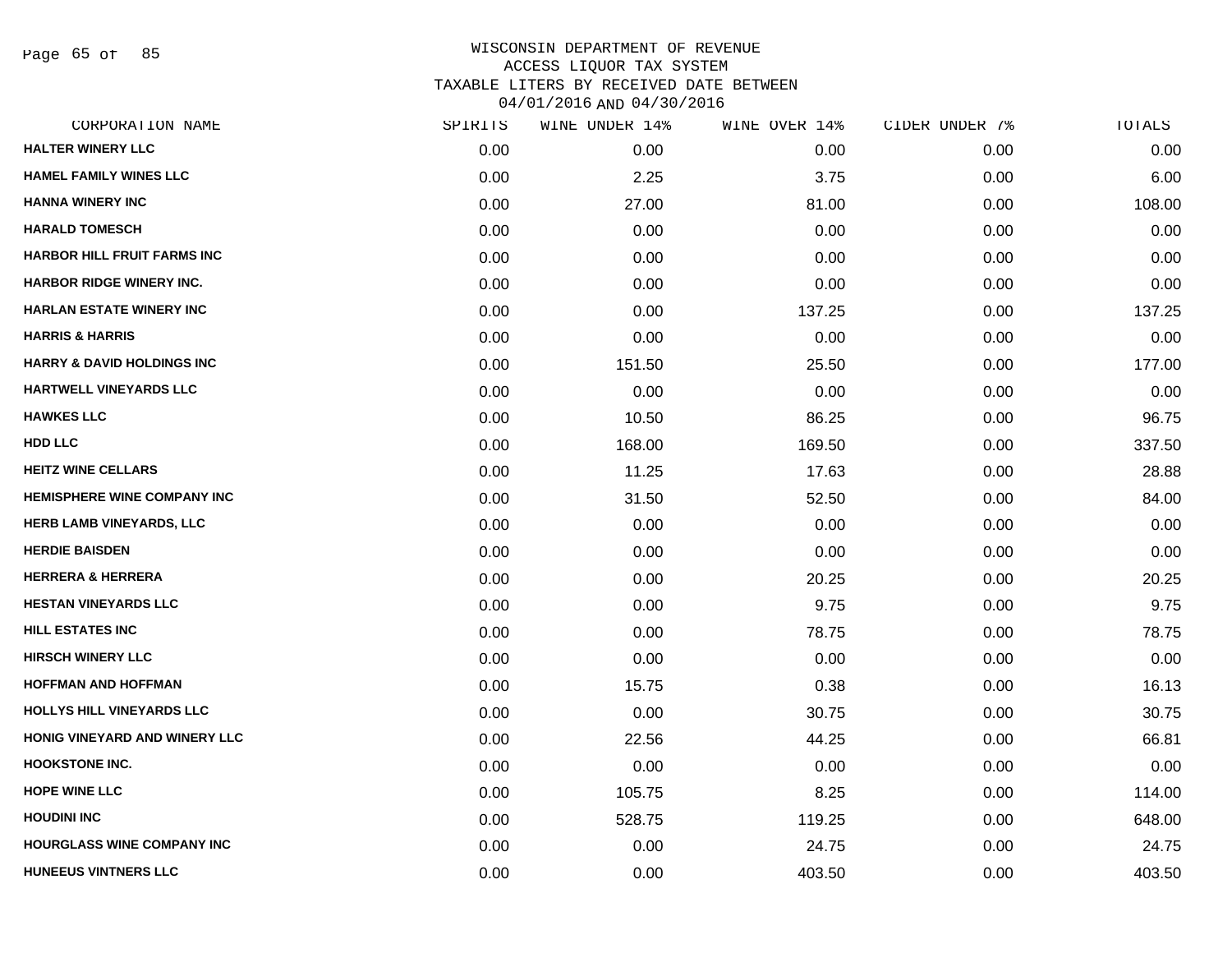Page 66 of 85

| CORPORATION NAME                      | SPIRITS | WINE UNDER 14% | WINE OVER 14% | CIDER UNDER 7% | TOTALS   |
|---------------------------------------|---------|----------------|---------------|----------------|----------|
| HUNT COUNTRY VINEYARDS LLC            | 0.00    | 67.50          | 0.00          | 0.00           | 67.50    |
| <b>HUSCH VINEYARDS INC</b>            | 0.00    | 169.12         | 17.25         | 0.00           | 186.37   |
| <b>INCEPTION WINES LLC</b>            | 0.00    | 0.00           | 0.00          | 0.00           | 0.00     |
| <b>INMAN FAMILY WINES LLC</b>         | 0.00    | 25.50          | 1.50          | 0.00           | 27.00    |
| <b>INVESTOR'S OF AMERICA LP</b>       | 0.00    | 9.00           | 14.25         | 0.00           | 23.25    |
| <b>IRON HORSE VINEYARDS LP</b>        | 0.00    | 136.50         | 0.00          | 0.00           | 136.50   |
| <b>ISENHOWER CELLARS LLC</b>          | 0.00    | 3.75           | 12.00         | 0.00           | 15.75    |
| <b>ISLAND ORCHARD CIDER LLC</b>       | 0.00    | 0.00           | 0.00          | 0.00           | 0.00     |
| <b>ISR VINEYARDS ASSOCIATION</b>      | 0.00    | 0.00           | 0.00          | 0.00           | 0.00     |
| <b>J LOHR WINERY CORP</b>             | 0.00    | 39.75          | 20.25         | 0.00           | 60.00    |
| <b>J PEDRONCELLI WINERY</b>           | 0.00    | 6.75           | 97.25         | 0.00           | 104.00   |
| <b>J RICKARDS WINERY LLC</b>          | 0.00    | 0.00           | 91.50         | 0.00           | 91.50    |
| <b>J-NH WINE GROUP LLC</b>            | 0.00    | 0.00           | 0.00          | 0.00           | 0.00     |
| <b>J3 WINE PARTNERS LLC</b>           | 0.00    | 0.00           | 21.00         | 0.00           | 21.00    |
| JACK JOHN INVESTMENTS INC             | 0.00    | 0.00           | 15.75         | 0.00           | 15.75    |
| <b>JACKSON FAMILY WINES INC</b>       | 0.00    | 146.25         | 1,038.00      | 0.00           | 1,184.25 |
| <b>JACKSON WINE LLC</b>               | 0.00    | 0.00           | 0.00          | 0.00           | 0.00     |
| <b>JACKSON WINERY &amp; VINEYARDS</b> | 0.00    | 1.50           | 0.00          | 0.00           | 1.50     |
| <b>JACUZZI FAMILY VINEYARDS LLC</b>   | 0.00    | 62.25          | 138.00        | 0.00           | 200.25   |
| <b>JAM CELLARS INC</b>                | 0.00    | 0.00           | 6.00          | 0.00           | 6.00     |
| <b>JAMES L LAMBERT</b>                | 0.00    | 12.75          | 15.75         | 0.00           | 28.50    |
| <b>JAMES P PROSSER</b>                | 0.00    | 0.00           | 0.00          | 0.00           | 0.00     |
| <b>JAZMIN ENTERPRISES</b>             | 0.00    | 0.00           | 28.50         | 0.00           | 28.50    |
| <b>JB GEORGE LLC</b>                  | 0.00    | 6.75           | 0.00          | 0.00           | 6.75     |
| <b>JC CELLARS INC</b>                 | 0.00    | 0.00           | 11.25         | 0.00           | 11.25    |
| <b>JEFFERY M GORDON</b>               | 0.00    | 0.00           | 9.75          | 0.00           | 9.75     |
| <b>JEFFREY L STOEGER</b>              | 0.00    | 0.00           | 0.00          | 0.00           | 0.00     |
| <b>JENNIFER L JACKSON-HARTFORD</b>    | 0.00    | 9.75           | 118.50        | 0.00           | 128.25   |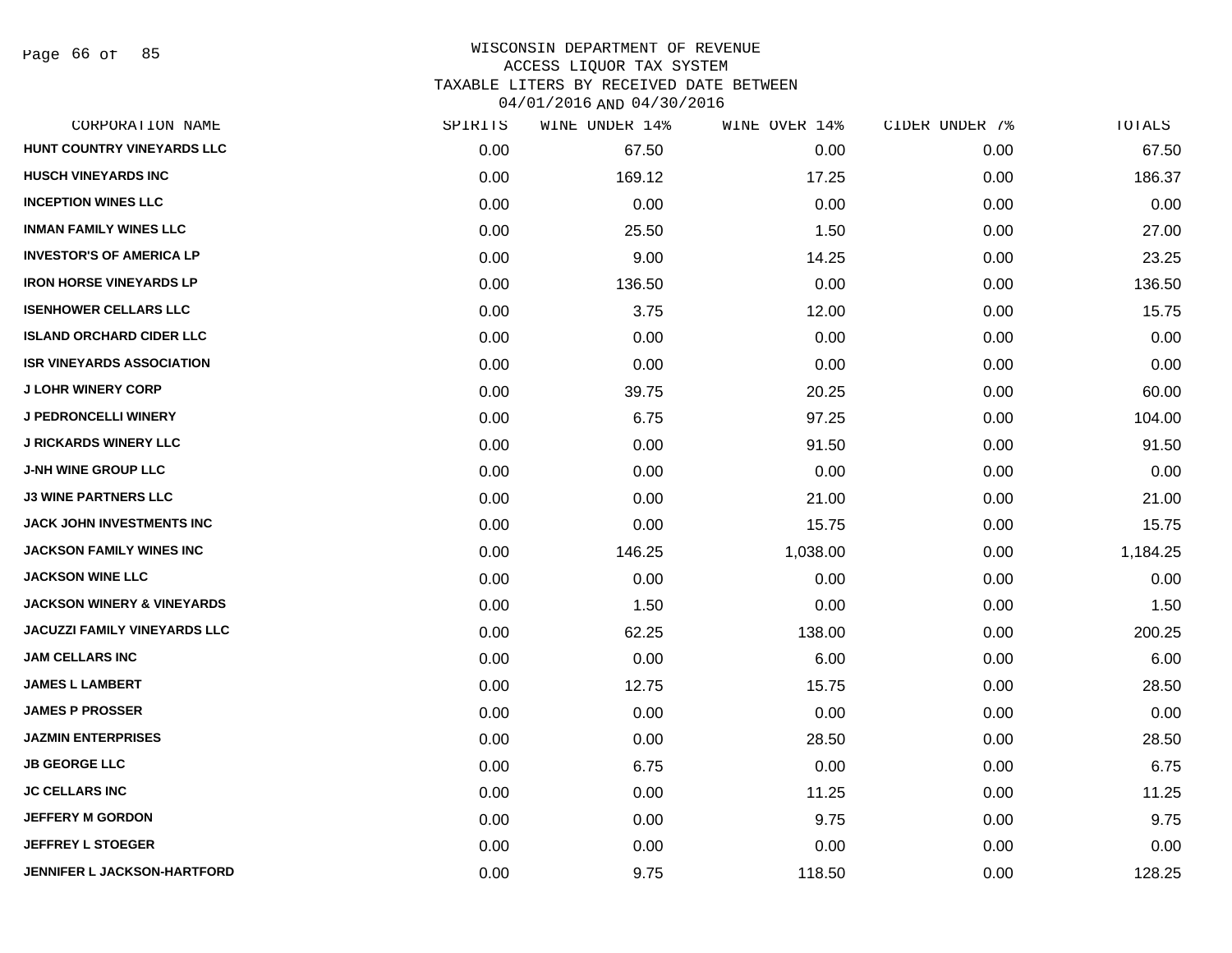Page 67 of 85

|      | WINE UNDER 14% |          |               | TOTALS         |
|------|----------------|----------|---------------|----------------|
| 0.00 | 0.00           | 0.00     | 0.00          | 0.00           |
| 0.00 | 0.00           | 74.63    | 0.00          | 74.63          |
| 0.00 | 0.00           | 11.25    | 0.00          | 11.25          |
| 0.00 | 0.00           | 0.00     | 0.00          | 0.00           |
| 0.00 | 72.75          | 0.00     | 0.00          | 72.75          |
| 0.00 | 0.00           | 9.00     | 0.00          | 9.00           |
| 0.00 | 0.00           | 0.00     | 0.00          | 0.00           |
| 0.00 | 0.00           | 0.00     | 0.00          | 0.00           |
| 0.00 | 0.00           | 0.00     | 0.00          | 0.00           |
| 0.00 | 0.00           | 0.00     | 0.00          | 0.00           |
| 0.00 | 6.75           | 197.25   | 0.00          | 204.00         |
| 0.00 | 0.00           | 0.00     | 0.00          | 0.00           |
| 0.00 | 0.00           | 0.00     | 0.00          | 0.00           |
| 0.00 | 10.50          | 6.00     | 0.00          | 16.50          |
| 0.00 | 0.00           | 0.00     | 0.00          | 0.00           |
| 0.00 | 0.00           | 0.00     | 0.00          | 0.00           |
| 0.00 | 0.00           | 24.75    | 0.00          | 24.75          |
| 0.00 | 50.25          | 0.00     | 0.00          | 50.25          |
| 0.00 | 0.75           | 30.75    | 0.00          | 31.50          |
| 0.00 | 1,835.25       | 2,010.00 | 0.00          | 3,845.25       |
| 0.00 | 0.00           | 26.25    | 0.00          | 26.25          |
| 0.00 | 0.00           | 2.25     | 0.00          | 2.25           |
| 0.00 | 0.00           | 677.25   | 0.00          | 677.25         |
| 0.00 | 0.00           | 13.50    | 0.00          | 13.50          |
| 0.00 | 1.50           | 12.00    | 0.00          | 13.50          |
| 0.00 | 9.00           | 0.00     | 0.00          | 9.00           |
| 0.00 | 10.50          | 89.25    | 0.00          | 99.75          |
| 0.00 | 0.00           | 1.50     | 0.00          | 1.50           |
|      | SPIRITS        |          | WINE OVER 14% | CIDER UNDER 7% |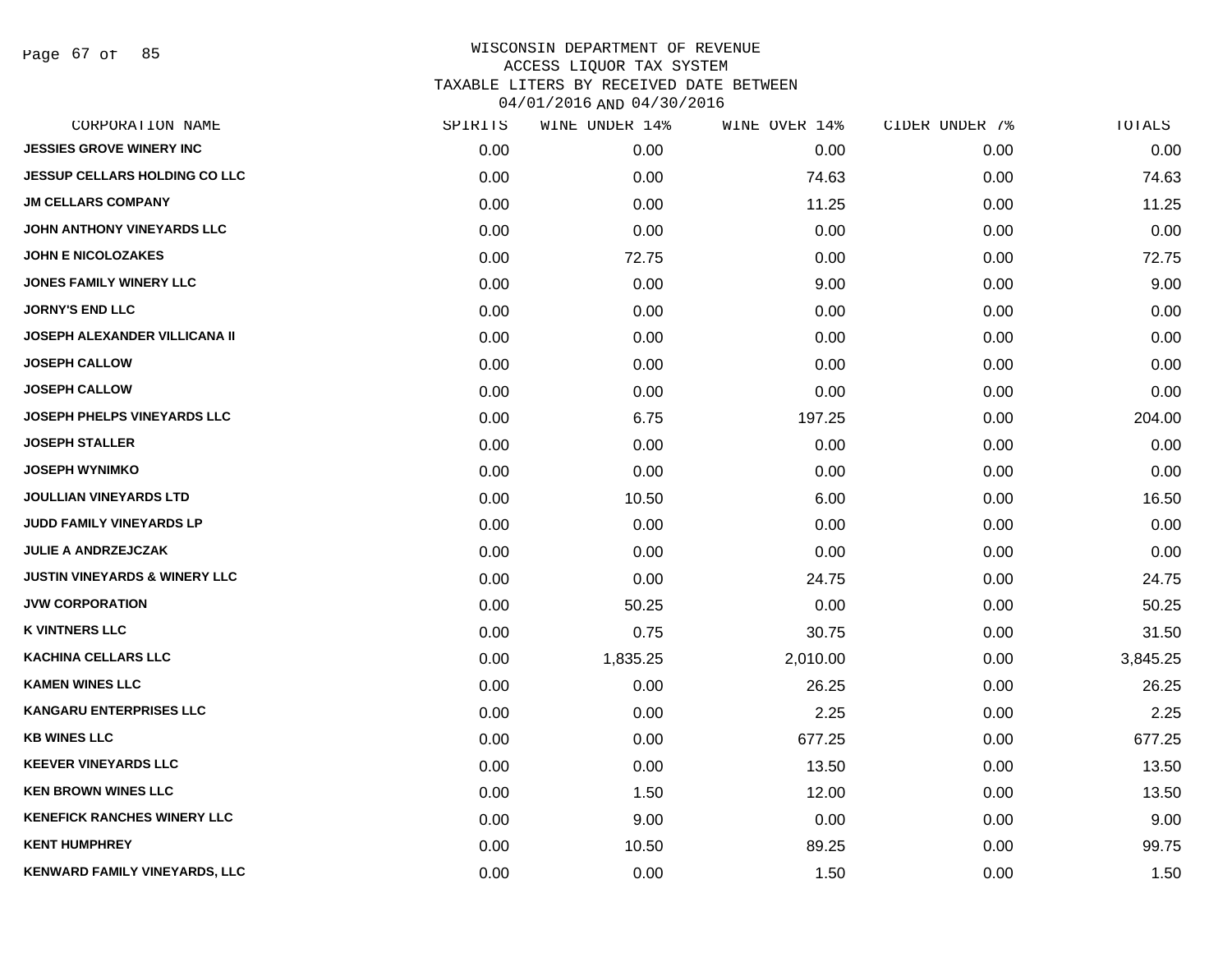Page 68 of 85

| CORPORATION NAME                                  | SPIRITS | WINE UNDER 14% | WINE OVER 14% | CIDER UNDER 7% | TOTALS |
|---------------------------------------------------|---------|----------------|---------------|----------------|--------|
| <b>KENZO ESTATE INC</b>                           | 0.00    | 0.00           | 0.00          | 0.00           | 0.00   |
| <b>KERWIN ESTATE LLC</b>                          | 0.00    | 0.00           | 0.00          | 0.00           | 0.00   |
| <b>KESTREL PROPERTIES LLC</b>                     | 0.00    | 0.00           | 0.00          | 0.00           | 0.00   |
| <b>KING ESTATE WINERY LP</b>                      | 0.00    | 31.50          | 6.75          | 0.00           | 38.25  |
| <b>KISTLER VINEYARDS, LLC</b>                     | 0.00    | 0.00           | 25.50         | 0.00           | 25.50  |
| <b>KLEIN FOODS INC</b>                            | 0.00    | 33.00          | 216.75        | 0.00           | 249.75 |
| <b>KNIGHTS BRIDGE WINERY LLC</b>                  | 0.00    | 0.00           | 1.50          | 0.00           | 1.50   |
| <b>KOEHLER WINERY LLC</b>                         | 0.00    | 4.50           | 9.75          | 0.00           | 14.25  |
| <b>KONSTANTIN D FRANK &amp; SONS</b>              | 0.00    | 96.75          | 0.00          | 0.00           | 96.75  |
| <b>KOPRI INC</b>                                  | 0.00    | 0.00           | 0.00          | 0.00           | 0.00   |
| <b>KRUPP BROTHERS LLC</b>                         | 0.00    | 0.00           | 5.63          | 0.00           | 5.63   |
| <b>KSSM LLC</b>                                   | 0.00    | 38.25          | 224.25        | 0.00           | 262.50 |
| <b>KT WINECO LLC</b>                              | 0.00    | 0.00           | 13.50         | 0.00           | 13.50  |
| <b>KULETO VILLA LLC</b>                           | 0.00    | 0.00           | 94.50         | 0.00           | 94.50  |
| <b>KUNDE ENTERPRISES INC</b>                      | 0.00    | 64.50          | 241.11        | 0.00           | 305.61 |
| <b>LC WINE</b>                                    | 0.00    | 0.00           | 57.00         | 0.00           | 57.00  |
| <b>L FOPPIANO WINE CO INC</b>                     | 0.00    | 0.00           | 6.75          | 0.00           | 6.75   |
| <b>LADERA WINERY LLC</b>                          | 0.00    | 30.00          | 42.75         | 0.00           | 72.75  |
| <b>LAETITIA VINEYARD &amp; WINERY INC</b>         | 0.00    | 17.25          | 42.00         | 0.00           | 59.25  |
| <b>LAGUNA OAKS VINEYARD &amp; WINERY INC</b>      | 0.00    | 75.75          | 25.50         | 0.75           | 102.00 |
| <b>LAIL VINEYARDS LLC</b>                         | 0.00    | 0.00           | 21.75         | 0.00           | 21.75  |
| <b>LAIRD FAMILY ESTATE LLC</b>                    | 0.00    | 0.00           | 27.00         | 0.00           | 27.00  |
| <b>LAKE NOKOMIS CRANBERRIES INC</b>               | 0.00    | 0.00           | 0.00          | 0.00           | 0.00   |
| <b>LAMBERT BRIDGE WINERY INC</b>                  | 0.00    | 0.00           | 219.75        | 0.00           | 219.75 |
| <b>LANCASTER ESTATE VINEYARD &amp; WINERY LLC</b> | 0.00    | 0.00           | 18.00         | 0.00           | 18.00  |
| <b>LANCASTER VINEYARDS INC</b>                    | 0.00    | 0.00           | 0.00          | 0.00           | 0.00   |
| <b>LANGE WINERY LLC</b>                           | 0.00    | 54.75          | 0.00          | 0.00           | 54.75  |
| <b>LANGETWINS WINE CO INC</b>                     | 0.00    | 36.75          | 3.75          | 0.00           | 40.50  |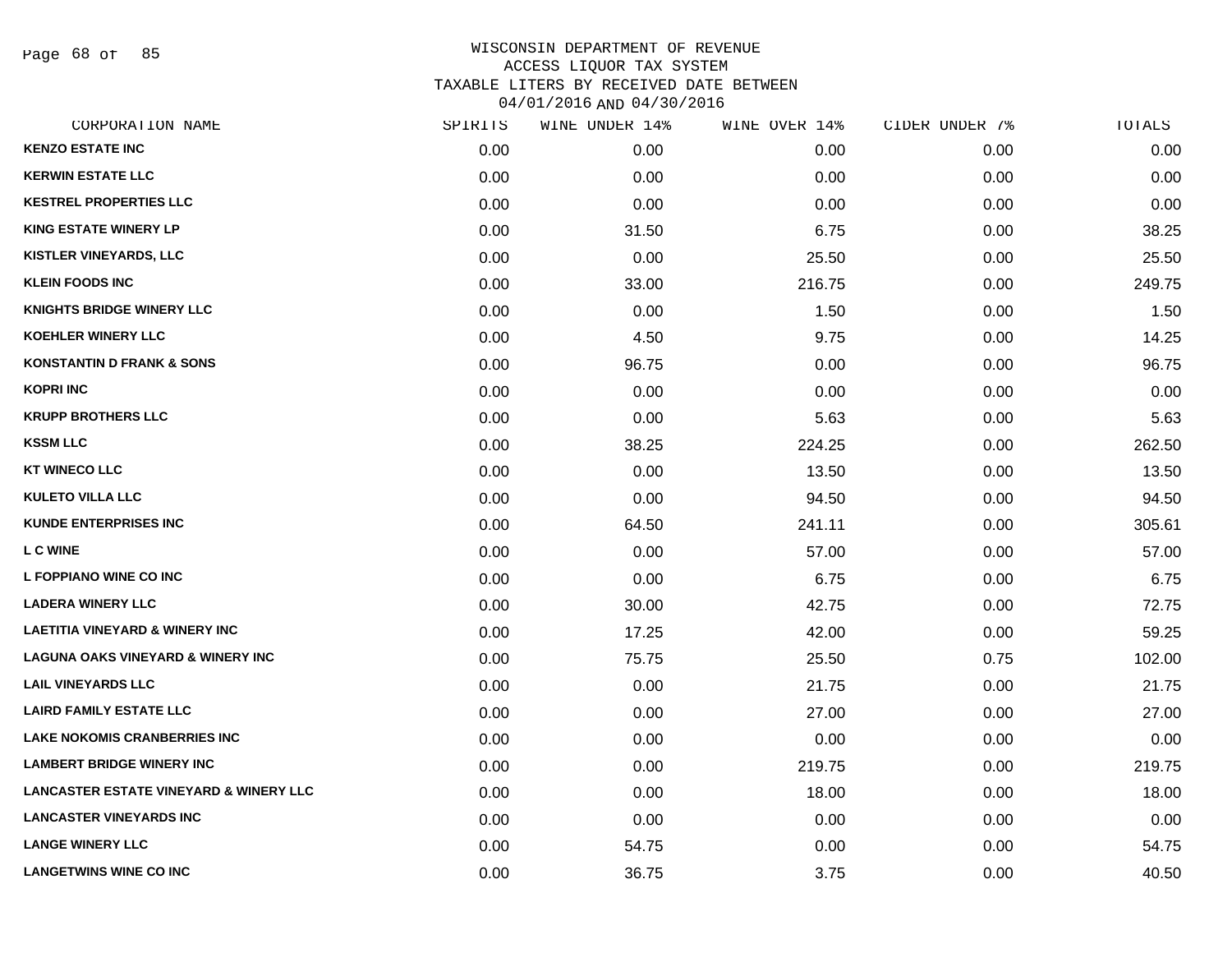| CORPORATION NAME                          | SPIRITS | WINE UNDER 14% | WINE OVER 14% | CIDER UNDER 7% | TOTALS |
|-------------------------------------------|---------|----------------|---------------|----------------|--------|
| <b>LARKMEAD VINEYARDS INC</b>             | 0.00    | 0.00           | 117.00        | 0.00           | 117.00 |
| <b>LARSON &amp; LARSON</b>                | 0.00    | 0.00           | 0.00          | 0.00           | 0.00   |
| <b>LARSON FAMILY WINERY INC</b>           | 0.00    | 1.50           | 19.50         | 0.00           | 21.00  |
| <b>LATITUDE BEVERAGE COMPANY</b>          | 0.00    | 9.00           | 20.30         | 0.00           | 29.30  |
| <b>LAUTENBACH'S ORCHARD COUNTRY INC</b>   | 0.00    | 0.00           | 0.00          | 0.00           | 0.00   |
| <b>LAVA SPRINGS INC</b>                   | 0.00    | 0.00           | 18.00         | 0.00           | 18.00  |
| <b>LAWER FAMILY WINERY INC</b>            | 0.00    | 0.00           | 0.00          | 0.00           | 0.00   |
| LE CEP II INC                             | 0.00    | 405.00         | 0.00          | 0.00           | 405.00 |
| LEDGE STONE VINEYARDS LLC                 | 0.00    | 0.00           | 0.00          | 0.00           | 0.00   |
| LEFT COAST CELLARS LLC                    | 0.00    | 0.00           | 0.00          | 0.00           | 0.00   |
| <b>LEMELSON WINERY LLC</b>                | 0.00    | 0.00           | 0.00          | 0.00           | 0.00   |
| <b>LEONARDINI FAMILY WINERY LLC</b>       | 0.00    | 6.00           | 86.25         | 0.00           | 92.25  |
| <b>LEONESSE CELLARS LLC</b>               | 0.00    | 15.75          | 66.75         | 0.00           | 82.50  |
| <b>LEVIATHAN WINE COMPANY LLC</b>         | 0.00    | 0.00           | 0.75          | 0.00           | 0.75   |
| LIFE IS SHORT! LLC                        | 0.00    | 0.00           | 0.00          | 0.00           | 0.00   |
| <b>LION NATHAN USA INC</b>                | 0.00    | 52.50          | 112.50        | 0.00           | 165.00 |
| <b>LIONS PEAK</b>                         | 0.00    | 0.00           | 4.50          | 0.00           | 4.50   |
| <b>LLOYD W DAVIS</b>                      | 0.00    | 0.00           | 0.00          | 0.00           | 0.00   |
| <b>LOBO WINES LLC</b>                     | 0.00    | 0.00           | 0.00          | 0.00           | 0.00   |
| LONG MEADOW RANCH WINERY INC              | 0.00    | 30.75          | 3.75          | 0.00           | 34.50  |
| <b>LONG SHADOWS VINTNERS LLC</b>          | 0.00    | 0.00           | 75.00         | 0.00           | 75.00  |
| <b>LONGBOARD VINEYARDS LLC</b>            | 0.00    | 0.00           | 13.50         | 0.00           | 13.50  |
| <b>LONGORIA &amp; LONGORIA</b>            | 0.00    | 16.50          | 8.25          | 0.00           | 24.75  |
| <b>LORIMAR WINERY INC</b>                 | 0.00    | 24.75          | 12.75         | 0.00           | 37.50  |
| <b>LOST ISLAND WINE LLC</b>               | 0.00    | 0.00           | 0.00          | 0.00           | 0.00   |
| <b>LOUIDAR LLC</b>                        | 0.00    | 6.00           | 12.00         | 0.00           | 18.00  |
| <b>LOWDEN SCHOOLHOUSE CORPORATION</b>     | 0.00    | 0.00           | 7.50          | 0.00           | 7.50   |
| <b>LUCAS &amp; LEWELLEN VINEYARDS INC</b> | 0.00    | 19.50          | 13.50         | 0.00           | 33.00  |
|                                           |         |                |               |                |        |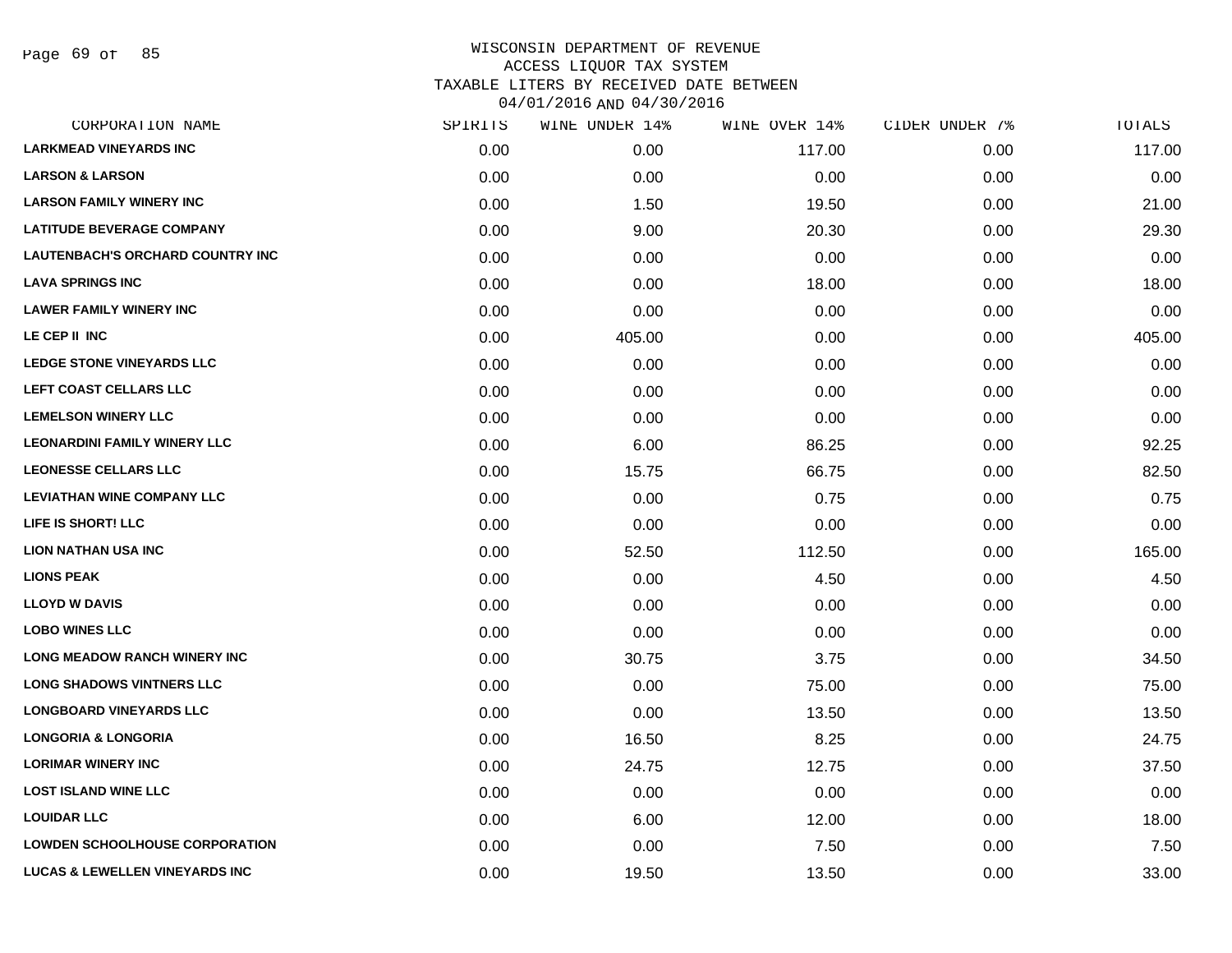Page 70 of 85

| CORPORATION NAME                               | SPIRITS | WINE UNDER 14% | WINE OVER 14% | CIDER UNDER 7% | TOTALS |
|------------------------------------------------|---------|----------------|---------------|----------------|--------|
| <b>LUNA VINEYARDS INC</b>                      | 0.00    | 9.00           | 36.00         | 0.00           | 45.00  |
| <b>LYNFRED WINERY INC</b>                      | 0.00    | 27.75          | 0.00          | 0.00           | 27.75  |
| <b>LYNMAR WINERY LLC</b>                       | 0.00    | 0.00           | 72.00         | 0.00           | 72.00  |
| <b>M.A.C. WINES, LLC</b>                       | 0.00    | 4.13           | 3.75          | 0.00           | 7.88   |
| <b>MADISON VINEYARD HOLDINGS LLC</b>           | 0.00    | 0.00           | 12.00         | 0.00           | 12.00  |
| <b>MADRIGAL FAMILY WINERY LLC</b>              | 0.00    | 48.50          | 7.50          | 0.00           | 56.00  |
| <b>MADRONA VINEYARDS LP</b>                    | 0.00    | 19.50          | 43.50         | 0.00           | 63.00  |
| <b>MAKK WINE LLC</b>                           | 0.00    | 0.00           | 2.25          | 0.00           | 2.25   |
| <b>MANO'S INC</b>                              | 0.00    | 0.00           | 0.00          | 0.00           | 0.00   |
| <b>MARGERUM WINE COMPANY INC</b>               | 0.00    | 0.00           | 0.00          | 0.00           | 0.00   |
| <b>MARIA A KLEIN</b>                           | 0.00    | 0.00           | 0.00          | 0.00           | 0.00   |
| <b>MARIETTA CELLARS INC</b>                    | 0.00    | 0.00           | 33.00         | 0.00           | 33.00  |
| <b>MARION J WEGLARZ AND MARLYS A BOCK PTRS</b> | 0.00    | 0.00           | 0.00          | 0.00           | 0.00   |
| <b>MARK HEROLD</b>                             | 0.00    | 0.00           | 0.00          | 0.00           | 0.00   |
| <b>MARKHAM VINEYARDS</b>                       | 0.00    | 24.75          | 85.50         | 0.00           | 110.25 |
| <b>MARTIN E SELL</b>                           | 0.00    | 0.00           | 0.00          | 0.00           | 0.00   |
| <b>MARTIN RAY WINERY INC</b>                   | 0.00    | 23.25          | 6.00          | 0.00           | 29.25  |
| <b>MARTINELLI WINERY INC</b>                   | 0.00    | 0.00           | 240.75        | 0.00           | 240.75 |
| <b>MATHY WINERY LLC</b>                        | 0.00    | 316.50         | 6.76          | 0.00           | 323.26 |
| <b>MATTHEW RICK</b>                            | 0.00    | 0.00           | 0.00          | 0.00           | 0.00   |
| <b>MATTHIAS A PIPPIG &amp; JAMIE M KINSER</b>  | 0.00    | 0.00           | 0.00          | 0.00           | 0.00   |
| <b>MAUI WINE LTD</b>                           | 0.00    | 177.00         | 32.26         | 0.00           | 209.26 |
| <b>MAURITSON FAMILY WINERY</b>                 | 0.00    | 0.00           | 165.00        | 0.00           | 165.00 |
| <b>MAYACAMAS VINEYARDS</b>                     | 0.00    | 0.00           | 0.00          | 0.00           | 0.00   |
| <b>MAYNARD J KEENAN</b>                        | 0.00    | 15.00          | 0.00          | 0.00           | 15.00  |
| <b>MCILQUHAM LLC</b>                           | 0.00    | 0.00           | 0.00          | 0.00           | 0.00   |
| <b>MCKAHN FAMILY CELLARS, LLC</b>              | 0.00    | 0.00           | 0.00          | 0.00           | 0.00   |
| <b>MCNAB RIDGE WINERY LLC</b>                  | 0.00    | 2.25           | 0.75          | 0.00           | 3.00   |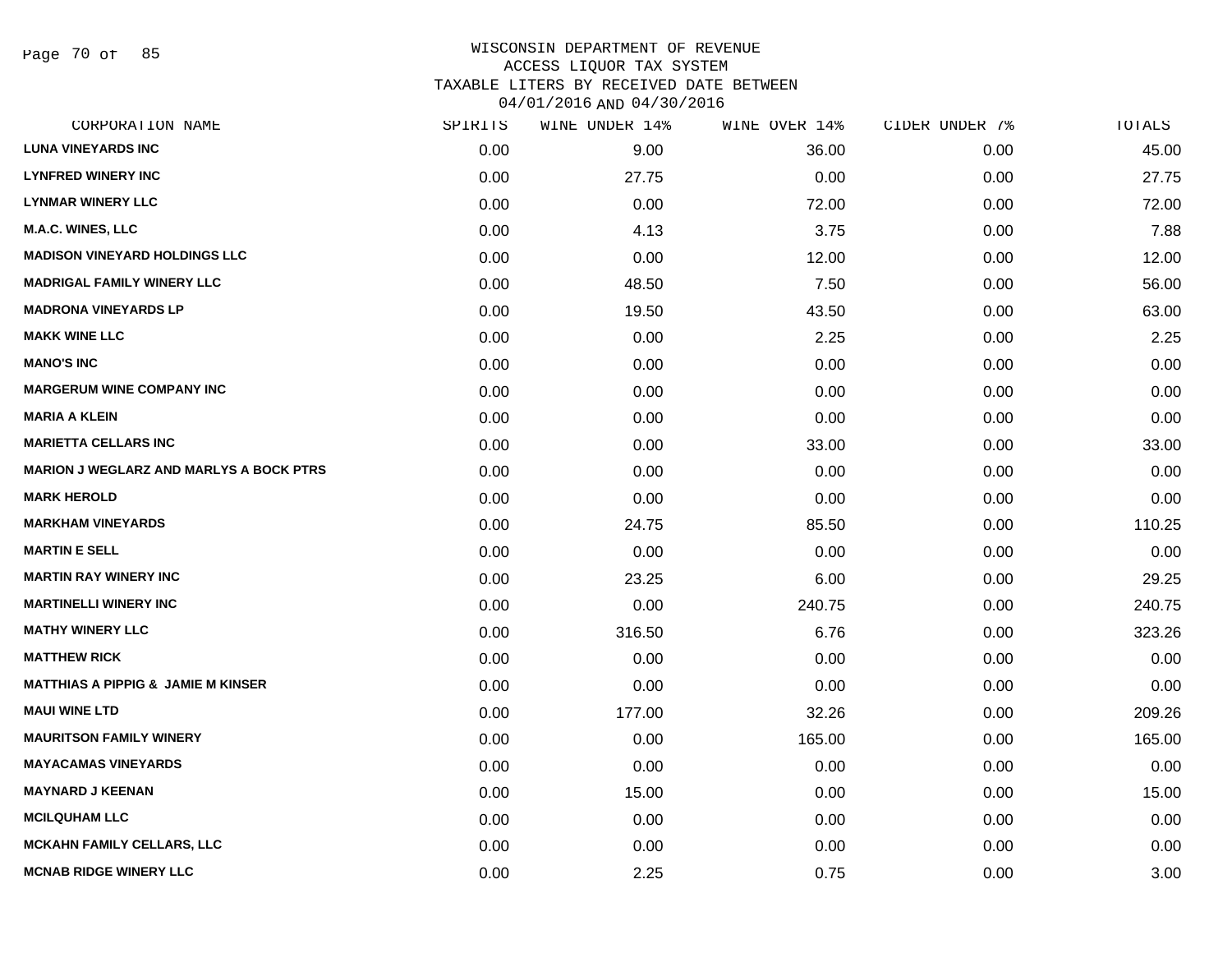Page 71 of 85

| CORPORATION NAME                            | SPIRITS | WINE UNDER 14% | WINE OVER 14% | CIDER UNDER 7% | TOTALS   |
|---------------------------------------------|---------|----------------|---------------|----------------|----------|
| <b>MELROSE CELLARS LLC</b>                  | 0.00    | 0.00           | 0.00          | 0.00           | 0.00     |
| <b>MELVILLE VINEYARDS SOUTH LLC</b>         | 0.00    | 75.00          | 8.25          | 0.00           | 83.25    |
| <b>MENDOCINO WINE GROUP LLC</b>             | 0.00    | 153.75         | 9.00          | 0.00           | 162.75   |
| <b>MER ET SOLEIL LLC</b>                    | 0.00    | 0.00           | 20.25         | 0.00           | 20.25    |
| <b>MERCER WINE ESTATES LLC</b>              | 0.00    | 9.75           | 5.25          | 0.00           | 15.00    |
| <b>MEREDITH VINEYARD ESTATE INC</b>         | 0.00    | 0.00           | 131.63        | 0.00           | 131.63   |
| <b>MERRYVALE VINEYARDS LLC</b>              | 0.00    | 7.50           | 128.50        | 0.00           | 136.00   |
| <b>MERSHONIAN CIDERY LLC</b>                | 0.00    | 0.00           | 0.00          | 0.00           | 0.00     |
| <b>METROPOLITAN WINES LLC</b>               | 0.00    | 0.00           | 0.00          | 0.00           | 0.00     |
| <b>MEV CORPORATION</b>                      | 0.00    | 9.00           | 9.00          | 0.00           | 18.00    |
| <b>MEYER CELLARS LLC</b>                    | 0.00    | 0.00           | 0.00          | 0.00           | 0.00     |
| <b>MICHEAL DASHE</b>                        | 0.00    | 2.25           | 12.00         | 0.00           | 14.25    |
| <b>MIDDLETON FAMILY WINES LLC</b>           | 0.00    | 0.00           | 72.75         | 0.00           | 72.75    |
| <b>MIDNIGHT CELLARS INC</b>                 | 0.00    | 0.00           | 0.00          | 0.00           | 0.00     |
| <b>MILDARA BLASS INC</b>                    | 0.00    | 2,046.75       | 1,111.50      | 0.00           | 3,158.25 |
| <b>MILLBROOK WINERY INC</b>                 | 0.00    | 0.00           | 0.00          | 0.00           | 0.00     |
| <b>MINER FAMILY WINERY LLC</b>              | 0.00    | 17.25          | 120.00        | 0.00           | 137.25   |
| <b>MINNESOTAS FINEST FERMENTED PRODUCTS</b> | 0.00    | 0.00           | 0.00          | 0.00           | 0.00     |
| <b>MIRA WINERY LLC</b>                      | 0.00    | 14.25          | 30.75         | 0.00           | 45.00    |
| <b>MIRASOL WINE LLC</b>                     | 0.00    | 6.00           | 8.25          | 0.00           | 14.25    |
| <b>MIXOLOSEUM LLC</b>                       | 0.00    | 0.00           | 15.47         | 0.00           | 15.47    |
| <b>MODERN DEVELOPMENT COMPANY</b>           | 0.00    | 0.00           | 38.25         | 0.00           | 38.25    |
| <b>MOLLYDOOKER INTERNATIONAL LLC</b>        | 0.00    | 0.00           | 22.50         | 0.00           | 22.50    |
| <b>MONTICELLO CELLARS INC</b>               | 0.00    | 0.00           | 57.00         | 0.00           | 57.00    |
| <b>MONTINORE VINEYARDS LIMITED</b>          | 0.00    | 29.25          | 0.00          | 0.00           | 29.25    |
| <b>MORCHELLA WINE CELLARS LLC</b>           | 0.00    | 16.50          | 7.50          | 0.00           | 24.00    |
| <b>MOSHIN VINEYARDS INC</b>                 | 0.00    | 26.25          | 57.00         | 0.00           | 83.25    |
| <b>MULLIGAN &amp; MULLIGAN</b>              | 0.00    | 31.50          | 0.00          | 0.00           | 31.50    |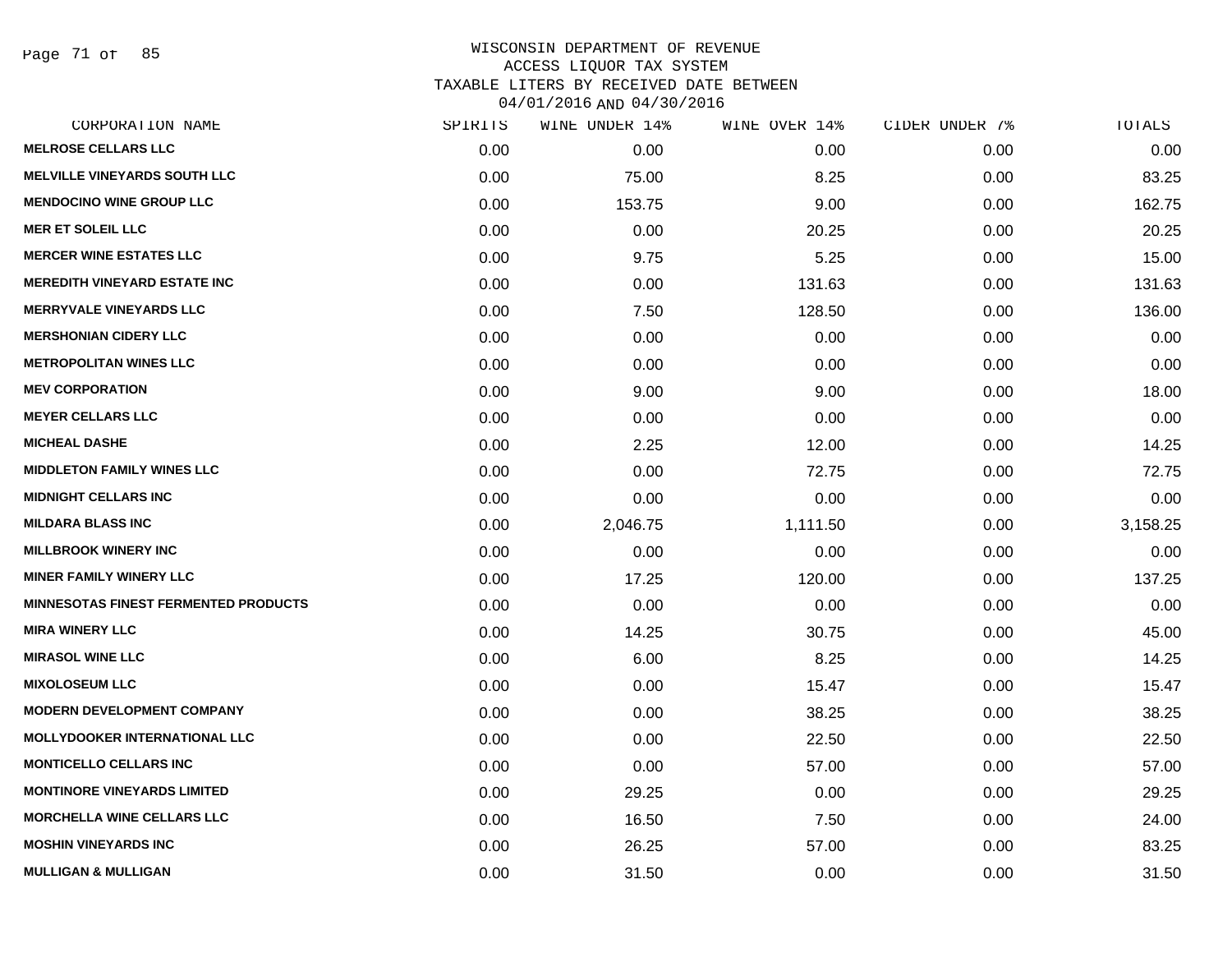Page 72 of 85

| CORPORATION NAME                  | SPIRITS | WINE UNDER 14% | WINE OVER 14% | CIDER UNDER 7% | TOTALS    |
|-----------------------------------|---------|----------------|---------------|----------------|-----------|
| <b>MUNCH &amp; FOX</b>            | 0.00    | 0.00           | 0.00          | 0.00           | 0.00      |
| <b>MUNSON BRIDGE WINERY INC</b>   | 0.00    | 0.00           | 0.00          | 0.00           | 0.00      |
| <b>MUSETTA WINERY, LLC</b>        | 0.00    | 0.00           | 0.00          | 0.00           | 0.00      |
| <b>NCWGINC</b>                    | 0.00    | 0.75           | 0.75          | 0.00           | 1.50      |
| <b>NAKED WINES LLC</b>            | 0.00    | 172.50         | 33.75         | 0.00           | 206.25    |
| <b>NAKEDWINES.COM INC</b>         | 0.00    | 22,170.75      | 9,035.85      | 0.00           | 31,206.60 |
| <b>NAVARRE CELLARS LTD</b>        | 0.00    | 0.00           | 4.50          | 0.00           | 4.50      |
| NAVARRO VINEYARDS, LLC            | 0.00    | 294.37         | 63.75         | 0.00           | 358.12    |
| <b>NEVADA WINE CELLARS INC</b>    | 0.00    | 21.44          | 4.38          | 0.00           | 25.82     |
| <b>NEW VAVIN INC</b>              | 0.00    | 33.75          | 244.50        | 0.00           | 278.25    |
| <b>NEWTON VINEYARD LLC</b>        | 0.00    | 54.75          | 21.75         | 0.00           | 76.50     |
| <b>NICALI, LLC</b>                | 0.00    | 0.00           | 0.00          | 0.00           | 0.00      |
| <b>NICHOLSON RANCH LLC</b>        | 0.00    | 0.00           | 83.25         | 0.00           | 83.25     |
| NIEBAUM-COPPOLA ESTATE WINERY LP  | 0.00    | 3.00           | 354.00        | 0.00           | 357.00    |
| <b>NORTHLEAF WINERY, LLC</b>      | 0.00    | 0.00           | 0.00          | 0.00           | 0.00      |
| <b>NOVA WINES, INC.</b>           | 0.00    | 0.00           | 0.00          | 0.00           | 0.00      |
| <b>NUAGE LLC</b>                  | 0.00    | 0.00           | 89.25         | 0.00           | 89.25     |
| <b>NV AWG LTD</b>                 | 0.00    | 0.00           | 0.00          | 0.00           | 0.00      |
| <b>NW WINE COMPANY LLC</b>        | 0.00    | 11.25          | 0.00          | 0.00           | 11.25     |
| <b>O'SHAUGHNESSY DEL OSO LLC</b>  | 0.00    | 0.00           | 36.75         | 0.00           | 36.75     |
| OAK RIDGE WINERY LLC              | 0.00    | 105.75         | 3.00          | 0.00           | 108.75    |
| <b>OAKVILLE HILLS CELLARS INC</b> | 0.00    | 0.00           | 6.75          | 0.00           | 6.75      |
| OAKVILLE RANCH WINERY INC         | 0.00    | 0.00           | 0.00          | 0.00           | 0.00      |
| OAT HILL CORPORATION              | 0.00    | 0.00           | 42.00         | 0.00           | 42.00     |
| <b>OBRIEN FAMILY VINEYARD LLC</b> | 0.00    | 0.75           | 20.25         | 0.00           | 21.00     |
| <b>OGB PARTNERS LLC</b>           | 0.00    | 3.75           | 28.89         | 0.00           | 32.64     |
| OLD VINE WINE PARTNERS LLC        | 0.00    | 0.00           | 0.00          | 0.00           | 0.00      |
| <b>OLIVER WINE COMPANY INC</b>    | 0.00    | 41.25          | 0.00          | 0.00           | 41.25     |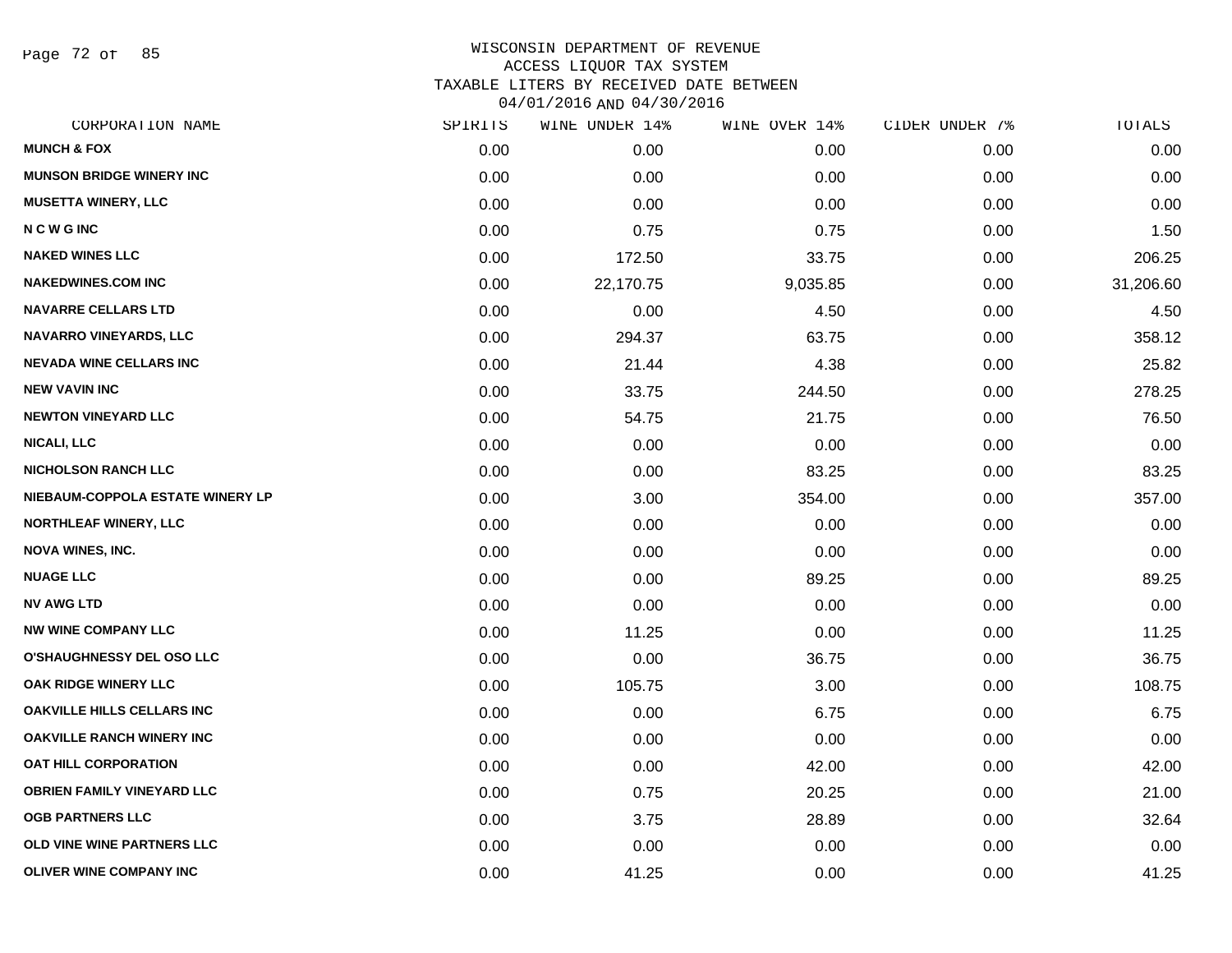Page 73 of 85

| CORPORATION NAME                        | SPIRITS | WINE UNDER 14% | WINE OVER 14% | CIDER UNDER 7% | TOTALS |
|-----------------------------------------|---------|----------------|---------------|----------------|--------|
| <b>OPOLO WINES LP</b>                   | 0.00    | 0.00           | 220.50        | 0.00           | 220.50 |
| OPUS ONE WINERY LLC                     | 0.00    | 0.00           | 12.75         | 0.00           | 12.75  |
| ORCA PROPERTIES LLC                     | 0.00    | 18.00          | 0.00          | 0.00           | 18.00  |
| OREGON WINE SERVICES AND STORAGE LLC    | 0.00    | 354.75         | 86.25         | 0.00           | 441.00 |
| <b>ORFILA VINEYARDS INC</b>             | 0.00    | 1.50           | 19.88         | 0.00           | 21.38  |
| ORIN SWIFT CELLARS LLC                  | 0.00    | 0.00           | 110.25        | 0.00           | 110.25 |
| <b>OWEN ROE LLC</b>                     | 0.00    | 7.50           | 26.25         | 0.00           | 33.75  |
| <b>PAHLMEYER LLC</b>                    | 0.00    | 0.00           | 42.00         | 0.00           | 42.00  |
| PALI WINE COMPANY LP                    | 0.00    | 0.00           | 19.50         | 0.00           | 19.50  |
| PALOMA VINEYARD LLC                     | 0.00    | 0.00           | 110.25        | 0.00           | 110.25 |
| PARAGON VINEYARD CO INC                 | 0.00    | 0.00           | 0.00          | 0.00           | 0.00   |
| PARALLEL 44 VINEYARD & WINERY, INC.     | 0.00    | 0.00           | 0.00          | 0.00           | 0.00   |
| <b>PARKER STATION INC</b>               | 0.00    | 27.75          | 190.75        | 0.00           | 218.50 |
| <b>PATEL WINERY LLC</b>                 | 0.00    | 0.00           | 0.00          | 0.00           | 0.00   |
| <b>PATRICIA A HOOVER</b>                | 0.00    | 0.00           | 0.00          | 0.00           | 0.00   |
| <b>PATRICK A RONEY</b>                  | 0.00    | 16.50          | 97.50         | 0.00           | 114.00 |
| <b>PATRICK ARNDT</b>                    | 0.00    | 0.00           | 0.00          | 0.00           | 0.00   |
| <b>PATZ &amp; HALL WINE COMPANY INC</b> | 0.00    | 1.50           | 152.25        | 0.00           | 153.75 |
| <b>PAUL D ASPER</b>                     | 0.00    | 0.00           | 0.00          | 0.00           | 0.00   |
| <b>PAUL G BLOMMEL</b>                   | 0.00    | 0.00           | 0.00          | 0.00           | 0.00   |
| <b>PAUL HOBBS WINERY LP</b>             | 0.00    | 0.00           | 133.50        | 0.00           | 133.50 |
| <b>PAUL J FRANZEN</b>                   | 0.00    | 0.00           | 0.00          | 0.00           | 0.00   |
| <b>PAVI WINES LLC</b>                   | 0.00    | 0.00           | 0.00          | 0.00           | 0.00   |
| PCJ, INC.                               | 0.00    | 0.00           | 1.50          | 0.00           | 1.50   |
| PEACHY CANYON WINERY                    | 0.00    | 0.00           | 6.75          | 0.00           | 6.75   |
| PEAR VALLEY VINEYARD, INC.              | 0.00    | 3.75           | 2.25          | 0.00           | 6.00   |
| PEAY VINEYARDS LLC                      | 0.00    | 18.00          | 0.00          | 0.00           | 18.00  |
| PEJU FAMILY OPERATING PARTNERSHIP LP    | 0.00    | 151.50         | 315.75        | 0.00           | 467.25 |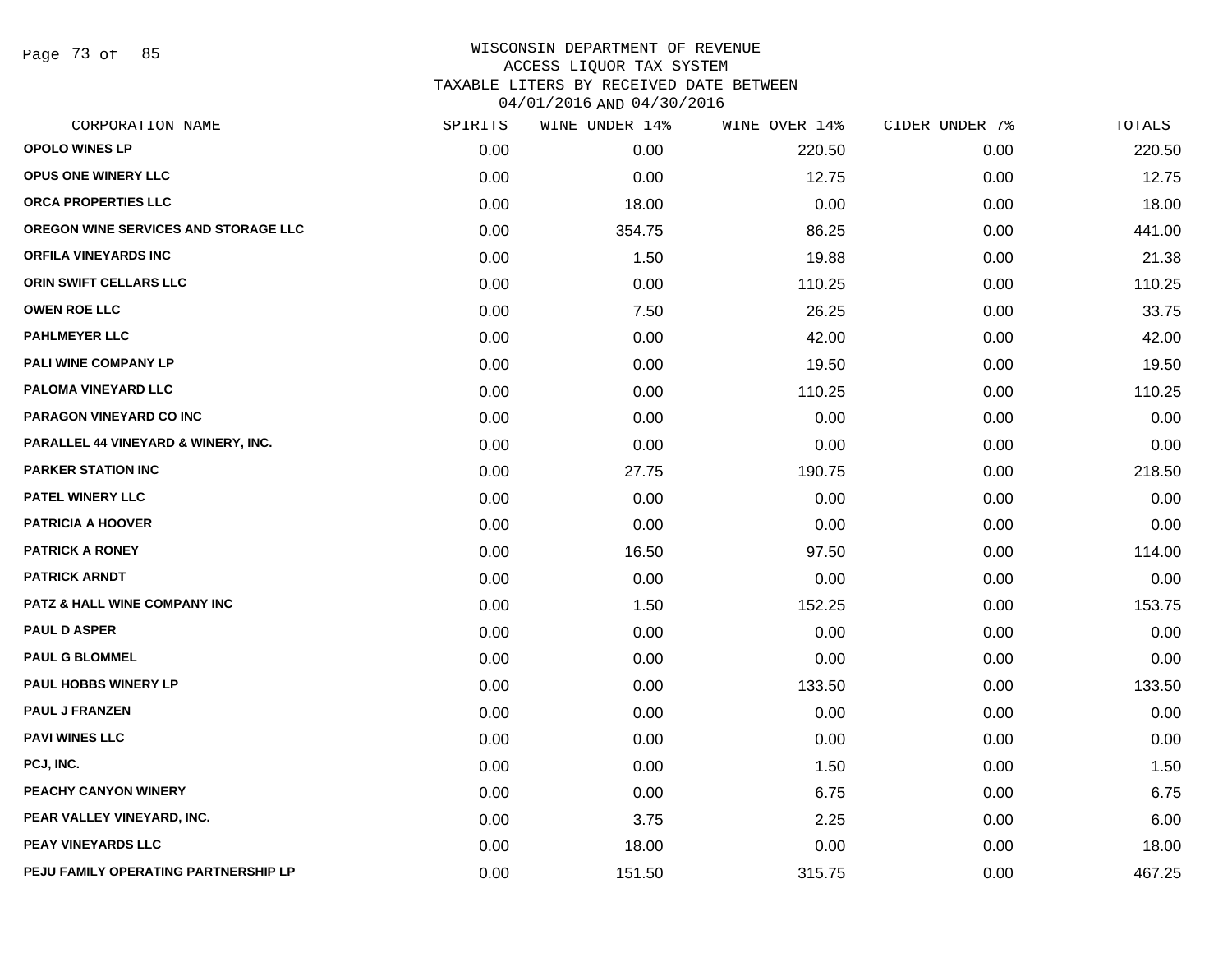| CORPORATION NAME                            | SPIRITS | WINE UNDER 14% | WINE OVER 14% | CIDER UNDER 7% | TOTALS |
|---------------------------------------------|---------|----------------|---------------|----------------|--------|
| PELLEGRINI RANCHES INC                      | 0.00    | 0.00           | 0.00          | 0.00           | 0.00   |
| <b>PENROSE LANE LIMITED</b>                 | 0.00    | 75.75          | 61.50         | 0.00           | 137.25 |
| PEPPER BRIDGE WINERY LLC                    | 0.00    | 0.00           | 9.00          | 0.00           | 9.00   |
| PERNOD RICARD KENWOOD HOLDING LLC           | 0.00    | 84.00          | 4.50          | 0.00           | 88.50  |
| PERNOD RICARD USA LLC                       | 0.00    | 222.00         | 9.00          | 0.00           | 231.00 |
| PETER FRANUS WINE COMPANY INC               | 0.00    | 0.00           | 9.00          | 0.00           | 9.00   |
| PETER HOEHN                                 | 0.00    | 1.50           | 0.00          | 0.00           | 1.50   |
| PETER MICHAEL WINERY                        | 0.00    | 0.00           | 26.25         | 0.00           | 26.25  |
| PETRONI VINEYARDS LLC                       | 0.00    | 0.00           | 33.00         | 0.00           | 33.00  |
| PHILIP TOGNI VINEYARD LP                    | 0.00    | 13.50          | 0.00          | 0.00           | 13.50  |
| <b>PHILLIPS FARMS LLC</b>                   | 0.00    | 19.50          | 102.00        | 0.00           | 121.50 |
| <b>PINA CELLARS LP</b>                      | 0.00    | 0.00           | 5.25          | 0.00           | 5.25   |
| <b>PINE RIDGE WINERY LLC</b>                | 0.00    | 29.25          | 807.00        | 0.00           | 836.25 |
| <b>PJK WINERY LLC</b>                       | 0.00    | 0.75           | 65.62         | 0.00           | 66.37  |
| POPE VALLEY WINERY LLC                      | 0.00    | 0.75           | 1.50          | 0.00           | 2.25   |
| <b>PRAGER WINERY &amp; PORT WORKS, INC.</b> | 0.00    | 4.00           | 3.01          | 0.00           | 7.01   |
| <b>PRAIRIE BERRY LLC</b>                    | 0.00    | 579.75         | 15.75         | 0.00           | 595.50 |
| PRECEPT BRANDS LLC                          | 0.00    | 174.75         | 3.75          | 0.00           | 178.50 |
| <b>PREMIUM VINTNERS LLC</b>                 | 0.00    | 0.00           | 2.25          | 0.00           | 2.25   |
| PRIDE MOUNTAIN VINEYARDS LLC                | 0.00    | 0.00           | 289.50        | 0.00           | 289.50 |
| <b>PRINCE MICHEL LLC</b>                    | 0.00    | 0.00           | 0.00          | 0.00           | 0.00   |
| <b>PROMONTORY LLC</b>                       | 0.00    | 0.00           | 0.00          | 0.00           | 0.00   |
| <b>PWG LLC</b>                              | 0.00    | 0.00           | 0.00          | 0.00           | 0.00   |
| <b>QUADY SOUTH WINERY LLC</b>               | 0.00    | 4.88           | 9.38          | 0.00           | 14.26  |
| <b>QUILCEDA CREEK VINTNERS INC</b>          | 0.00    | 0.00           | 0.00          | 0.00           | 0.00   |
| <b>QUPE WINE CELLARS LLC</b>                | 0.00    | 4.50           | 0.00          | 0.00           | 4.50   |
| <b>R LAWSON ENTERPRISES LLC</b>             | 0.00    | 0.00           | 0.00          | 0.00           | 0.00   |
| <b>RADIO-COTEAU WINE CELLARS LLC</b>        | 0.00    | 43.50          | 13.50         | 0.00           | 57.00  |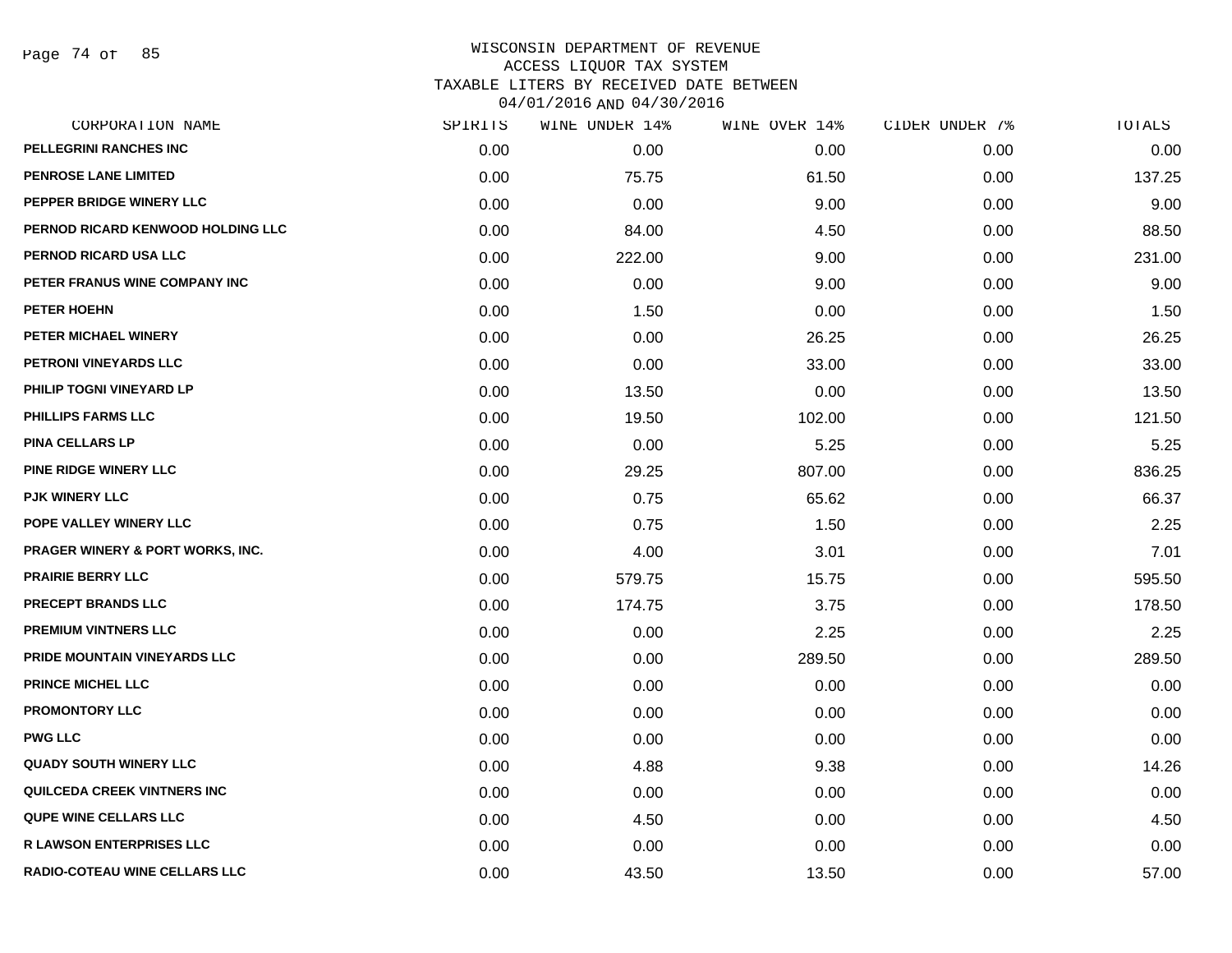Page 75 of 85

| CORPORATION NAME                            | SPIRITS | WINE UNDER 14% | WINE OVER 14% | CIDER UNDER 7% | TOTALS   |
|---------------------------------------------|---------|----------------|---------------|----------------|----------|
| <b>RAINIER WINE LLC</b>                     | 0.00    | 36.00          | 0.00          | 0.00           | 36.00    |
| <b>RAMAZZOTTI WINES LLC</b>                 | 0.00    | 0.00           | 18.00         | 0.00           | 18.00    |
| <b>RAMEY WINE CELLARS INC</b>               | 0.00    | 2.25           | 6.75          | 0.00           | 9.00     |
| <b>RAPTOR RIDGE WINERY LLC</b>              | 0.00    | 7.50           | 6.75          | 0.00           | 14.25    |
| <b>RASA VINEYARDS, LLC</b>                  | 0.00    | 0.00           | 75.00         | 0.00           | 75.00    |
| <b>RAYMOND SIGNORELLO</b>                   | 0.00    | 0.00           | 0.00          | 0.00           | 0.00     |
| <b>RAYMOND VINEYARD &amp; CELLAR INC</b>    | 0.00    | 0.00           | 0.00          | 0.00           | 0.00     |
| <b>RB WINE ASSOCIATES LLC</b>               | 0.00    | 2.25           | 0.00          | 0.00           | 2.25     |
| <b>RBZ VINEYARDS LLC</b>                    | 0.00    | 0.00           | 0.00          | 0.00           | 0.00     |
| <b>RED CAR WINE COMPANY LLC</b>             | 0.00    | 0.00           | 0.00          | 0.00           | 0.00     |
| <b>RED MARE WINES LLC</b>                   | 0.00    | 0.00           | 0.00          | 0.00           | 0.00     |
| <b>RED OAK VINEYARD INC</b>                 | 0.00    | 0.00           | 0.00          | 0.00           | 0.00     |
| <b>REGUSCI WINERY INC</b>                   | 0.00    | 0.00           | 238.50        | 0.00           | 238.50   |
| <b>REN ACQUISITION INC</b>                  | 0.00    | 0.00           | 0.00          | 0.00           | 0.00     |
| <b>REVANA FAMILY PARTNERS LP</b>            | 0.00    | 39.00          | 33.00         | 0.00           | 72.00    |
| <b>RHYS VINEYARDS LLC</b>                   | 0.00    | 136.50         | 0.00          | 0.00           | 136.50   |
| <b>RICHARD E LIBBY</b>                      | 0.00    | 2,898.75       | 0.00          | 0.00           | 2,898.75 |
| <b>RICHARD FORTUNE</b>                      | 0.00    | 0.00           | 0.00          | 0.00           | 0.00     |
| <b>RIDGE VINEYARDS INC</b>                  | 0.00    | 153.00         | 370.50        | 0.00           | 523.50   |
| <b>RIGHT SIDE LLC</b>                       | 0.00    | 0.00           | 0.00          | 0.00           | 0.00     |
| <b>RIVER BEND VINEYARD &amp; WINERY LLC</b> | 0.00    | 0.00           | 0.00          | 0.00           | 0.00     |
| RIVER VALLEY VINEYARD INC                   | 0.00    | 22.88          | 0.00          | 0.00           | 22.88    |
| <b>RIVERBENCH LLC</b>                       | 0.00    | 0.00           | 0.00          | 0.00           | 0.00     |
| <b>ROBERT BORUCKI</b>                       | 0.00    | 0.00           | 0.00          | 0.00           | 0.00     |
| <b>ROBERT CRAIG WINERY LP</b>               | 0.00    | 0.00           | 94.50         | 0.00           | 94.50    |
| <b>ROBERT FOLEY LLC</b>                     | 0.00    | 9.00           | 89.25         | 0.00           | 98.25    |
| <b>ROBERT HALL WINERY LLC</b>               | 0.00    | 1.50           | 21.00         | 0.00           | 22.50    |
| <b>ROBERT MUELLER CELLARS</b>               | 0.00    | 0.00           | 0.00          | 0.00           | 0.00     |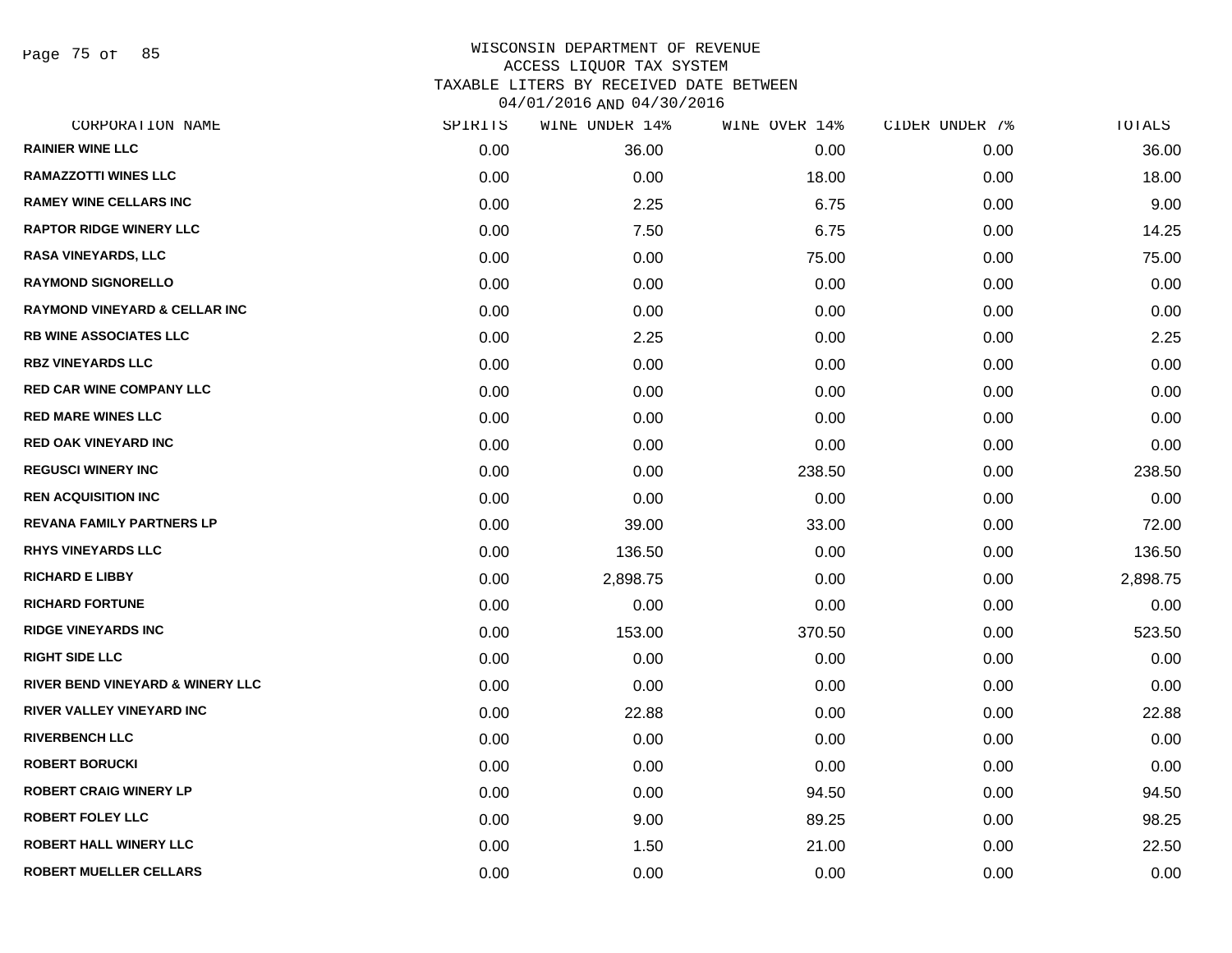Page 76 of 85

| CORPORATION NAME                                 | SPIRITS | WINE UNDER 14% | WINE OVER 14% | CIDER UNDER 7% | TOTALS   |
|--------------------------------------------------|---------|----------------|---------------|----------------|----------|
| ROBERT YOUNG ESTATE WINERY LLC                   | 0.00    | 0.00           | 72.00         | 0.00           | 72.00    |
| <b>ROCCA FAMILY VINEYARDS INC</b>                | 0.00    | 0.00           | 1,206.00      | 0.00           | 1,206.00 |
| <b>ROCK N WOOL WINERY LLC</b>                    | 0.00    | 0.00           | 0.00          | 0.00           | 0.00     |
| <b>ROCK WALL WINE COMPANY INC</b>                | 0.00    | 0.75           | 9.75          | 0.00           | 10.50    |
| <b>ROEDERER ESTATE INC</b>                       | 0.00    | 3.00           | 0.00          | 0.00           | 3.00     |
| <b>ROMBAUER VINEYARDS INC</b>                    | 0.00    | 0.00           | 666.00        | 0.00           | 666.00   |
| <b>RONALD L FENOLIO</b>                          | 0.00    | 0.00           | 0.00          | 0.00           | 0.00     |
| <b>RONALD T RUBIN</b>                            | 0.00    | 1.50           | 0.00          | 0.00           | 1.50     |
| <b>ROUND POND ESTATE LLC</b>                     | 0.00    | 0.00           | 40.50         | 0.00           | 40.50    |
| <b>ROWLEY ESTATES LLC</b>                        | 0.00    | 103.50         | 0.00          | 0.00           | 103.50   |
| <b>RRJ REAL PROPERTIES LLC</b>                   | 0.00    | 0.75           | 0.75          | 0.00           | 1.50     |
| <b>RSB VINEYARDS LLC</b>                         | 0.00    | 0.00           | 0.00          | 0.00           | 0.00     |
| <b>RUDD WINES INC</b>                            | 0.00    | 0.00           | 24.00         | 0.00           | 24.00    |
| <b>RUDIUS WINES, LLC</b>                         | 0.00    | 0.00           | 1,914.00      | 0.00           | 1,914.00 |
| <b>RUED WINERY INC</b>                           | 0.00    | 1.50           | 7.50          | 0.00           | 9.00     |
| RUSHFORD MEADERY AND WINERY LLC                  | 0.00    | 0.00           | 0.00          | 0.00           | 0.00     |
| RUTHERFORD HILL WINERY LLC                       | 0.00    | 320.63         | 338.91        | 0.00           | 659.54   |
| <b>RYAN PRELLWITZ</b>                            | 0.00    | 0.00           | 0.00          | 0.00           | 0.00     |
| <b>SAINTSBURY LLC</b>                            | 0.00    | 15.75          | 31.50         | 0.00           | 47.25    |
| <b>SANDHI WINES LLC</b>                          | 0.00    | 4.50           | 0.00          | 0.00           | 4.50     |
| <b>SANDSTONE RIDGE VINEYARD &amp; WINERY LLC</b> | 0.00    | 0.00           | 0.00          | 0.00           | 0.00     |
| <b>SANFORD WINERY COMPANY LP</b>                 | 0.00    | 24.38          | 116.25        | 0.00           | 140.63   |
| <b>SARACINA VINEYARDS LLC</b>                    | 0.00    | 0.00           | 16.50         | 0.00           | 16.50    |
| <b>SAVANNAH CHANELLE VINEYARDS INC</b>           | 0.00    | 3.00           | 3.50          | 0.00           | 6.50     |
| <b>SAVIAH ROSE WINERY LLC</b>                    | 0.00    | 4.50           | 22.50         | 0.00           | 27.00    |
| <b>SAXUM VINEYARDS INC</b>                       | 0.00    | 0.00           | 150.00        | 0.00           | 150.00   |
| <b>SBRAGIA FAMILY VINEYARDS LLC</b>              | 0.00    | 0.00           | 0.00          | 0.00           | 0.00     |
| SCHEID VINEYARDS CALIFORNIA INC                  | 0.00    | 75.75          | 13.50         | 0.00           | 89.25    |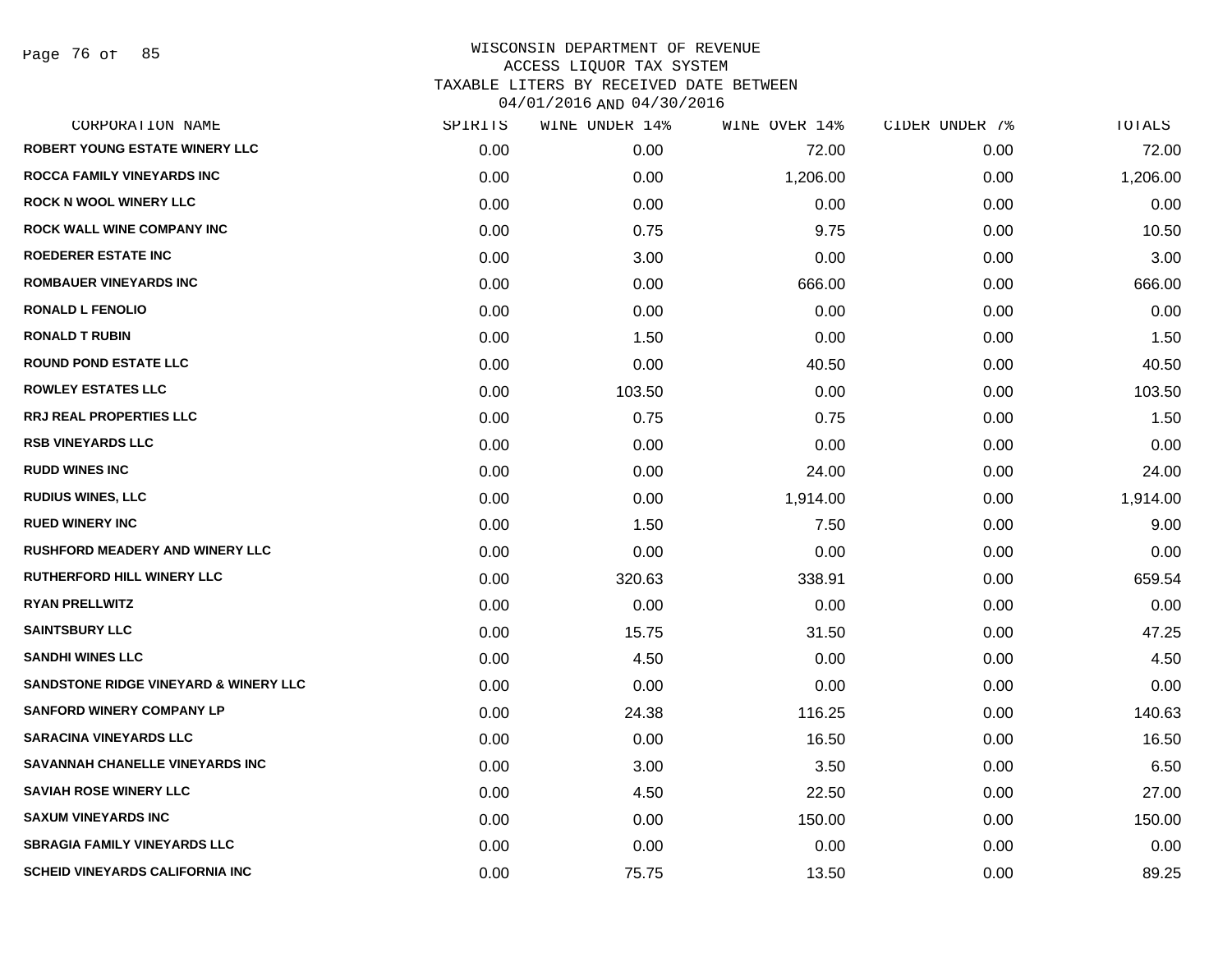Page 77 of 85

| SPIRITS | WINE UNDER 14% | WINE OVER 14% | CIDER UNDER 7% | TOTALS |
|---------|----------------|---------------|----------------|--------|
| 0.00    | 0.00           | 0.00          | 0.00           | 0.00   |
| 0.00    | 277.50         | 94.50         | 0.00           | 372.00 |
| 0.00    | 81.00          | 71.25         | 0.00           | 152.25 |
| 0.00    | 0.00           | 31.50         | 0.00           | 31.50  |
| 0.00    | 0.00           | 12.00         | 0.00           | 12.00  |
| 0.00    | 6.00           | 53.25         | 0.00           | 59.25  |
| 0.00    | 11.25          | 6.75          | 0.00           | 18.00  |
| 0.00    | 2.25           | 144.00        | 0.00           | 146.25 |
| 0.00    | 6.00           | 13.50         | 0.00           | 19.50  |
| 0.00    | 0.00           | 0.00          | 0.00           | 0.00   |
| 0.00    | 0.00           | 0.00          | 0.00           | 0.00   |
| 0.00    | 0.00           | 65.25         | 0.00           | 65.25  |
| 0.00    | 0.00           | 0.00          | 0.00           | 0.00   |
| 0.00    | 0.00           | 0.00          | 0.00           | 0.00   |
| 0.00    | 12.00          | 36.75         | 0.00           | 48.75  |
| 0.00    | 0.00           | 0.00          | 0.00           | 0.00   |
| 0.00    | 1.50           | 12.00         | 0.00           | 13.50  |
| 0.00    | 138.75         | 12.00         | 0.00           | 150.75 |
| 0.00    | 0.00           | 4.50          | 0.00           | 4.50   |
| 0.00    | 0.00           | 132.00        | 0.00           | 132.00 |
| 0.00    | 0.00           | 0.00          | 0.00           | 0.00   |
| 0.00    | 128.63         | 25.50         | 0.00           | 154.13 |
| 0.00    | 0.00           | 22.50         | 0.00           | 22.50  |
| 0.00    | 0.75           | 8.25          | 0.00           | 9.00   |
| 0.00    | 0.00           | 0.00          | 0.00           | 0.00   |
| 0.00    | 0.00           | 0.00          | 0.00           | 0.00   |
| 0.00    | 0.00           | 4.50          | 0.00           | 4.50   |
| 0.00    | 0.00           | 0.00          | 0.00           | 0.00   |
|         |                |               |                |        |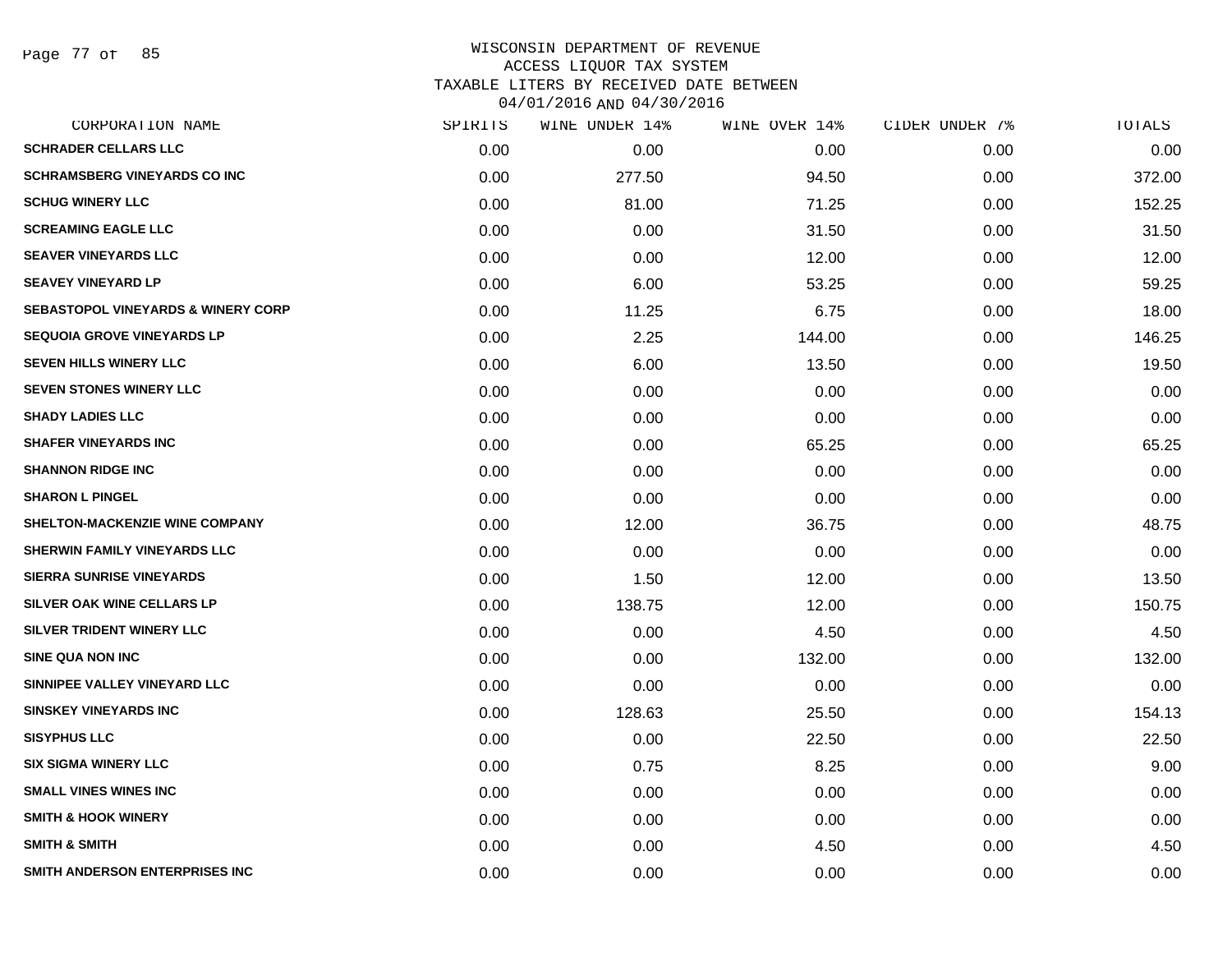Page 78 of 85

| <b>SODA CANYON LLC</b><br><b>SOKOL BLOSSER LTD</b><br>SOMERSTON WINE COMPANY, LLC<br>SONOMA-CUTRER VINEYARDS INC<br>SOUTH COAST WINERY INC | 0.00<br>0.00<br>0.00<br>0.00<br>0.00<br>0.00<br>0.00<br>0.00<br>0.00 | 1.50<br>115.13<br>3.00<br>0.00<br>93.00<br>7.50<br>4.50<br>3.00 | 0.00<br>27.75<br>41.25<br>103.50<br>12.75<br>0.00<br>81.00<br>0.00 | 0.00<br>0.00<br>0.00<br>0.00<br>0.00<br>0.00<br>0.00<br>0.00 | 1.50<br>142.88<br>44.25<br>103.50<br>105.75<br>7.50<br>85.50 |
|--------------------------------------------------------------------------------------------------------------------------------------------|----------------------------------------------------------------------|-----------------------------------------------------------------|--------------------------------------------------------------------|--------------------------------------------------------------|--------------------------------------------------------------|
|                                                                                                                                            |                                                                      |                                                                 |                                                                    |                                                              |                                                              |
|                                                                                                                                            |                                                                      |                                                                 |                                                                    |                                                              |                                                              |
|                                                                                                                                            |                                                                      |                                                                 |                                                                    |                                                              |                                                              |
|                                                                                                                                            |                                                                      |                                                                 |                                                                    |                                                              |                                                              |
|                                                                                                                                            |                                                                      |                                                                 |                                                                    |                                                              |                                                              |
| <b>SP GROSSNICKLE LLC</b>                                                                                                                  |                                                                      |                                                                 |                                                                    |                                                              |                                                              |
| <b>SPANOS BERBERIAN WINERY LLC</b>                                                                                                         |                                                                      |                                                                 |                                                                    |                                                              |                                                              |
| <b>SPARKLING OREGON LLC</b>                                                                                                                |                                                                      |                                                                 |                                                                    |                                                              | 3.00                                                         |
| <b>SPOTTSWOODE WINERY INC</b>                                                                                                              |                                                                      | 4.50                                                            | 0.00                                                               | 0.00                                                         | 4.50                                                         |
| <b>SPRECHER BREWING COMPANY, INC.</b>                                                                                                      | 0.00                                                                 | 0.00                                                            | 0.00                                                               | 0.00                                                         | 0.00                                                         |
| <b>SPRING MOUNTAIN VINEYARD INC</b>                                                                                                        | 0.00                                                                 | 42.00                                                           | 33.00                                                              | 0.00                                                         | 75.00                                                        |
| <b>SPURGEON VINEYARDS &amp; WINERY LLC</b>                                                                                                 | 0.00                                                                 | 0.00                                                            | 0.00                                                               | 0.00                                                         | 0.00                                                         |
| <b>ST HELENA ESTATE LLC</b>                                                                                                                | 0.00                                                                 | 0.00                                                            | 0.00                                                               | 0.00                                                         | 0.00                                                         |
| <b>ST JAMES WINERY INC</b>                                                                                                                 | 0.00                                                                 | 45.75                                                           | 0.00                                                               | 0.00                                                         | 45.75                                                        |
| <b>ST JULIAN WINE COMPANY INC</b>                                                                                                          | 0.00                                                                 | 284.29                                                          | 48.75                                                              | 0.00                                                         | 333.04                                                       |
| <b>ST SUPERY INC</b>                                                                                                                       | 0.00                                                                 | 45.75                                                           | 117.75                                                             | 0.00                                                         | 163.50                                                       |
| ST. FRANCIS WINERY & VINEYARD L.P.                                                                                                         | 0.00                                                                 | 1.50                                                            | 368.25                                                             | 0.00                                                         | 369.75                                                       |
| <b>STAG'S LEAP WINE CELLARS LLC</b>                                                                                                        | 0.00                                                                 | 15.00                                                           | 279.00                                                             | 0.00                                                         | 294.00                                                       |
| <b>STAGLIN FAMILY VINEYARD LLC</b>                                                                                                         | 0.00                                                                 | 0.00                                                            | 9.00                                                               | 0.00                                                         | 9.00                                                         |
| <b>STANDING JOURNEY LLC</b>                                                                                                                | 0.00                                                                 | 119.25                                                          | 26.25                                                              | 0.00                                                         | 145.50                                                       |
| STE MICHELLE WINE ESTATES LTD                                                                                                              | 0.00                                                                 | 51.75                                                           | 279.75                                                             | 0.00                                                         | 331.50                                                       |
| <b>STEPHAN VINEYARD INC</b>                                                                                                                | 0.00                                                                 | 1.50                                                            | 75.00                                                              | 0.00                                                         | 76.50                                                        |
| <b>STEPHEN M KENNEDY</b>                                                                                                                   | 0.00                                                                 | 0.00                                                            | 0.00                                                               | 0.00                                                         | 0.00                                                         |
| <b>STEPHEN M REUSTLE</b>                                                                                                                   | 0.00                                                                 | 0.00                                                            | 0.00                                                               | 0.00                                                         | 0.00                                                         |
| STEPHEN W. PARRY AND SUSAN F. PARRY                                                                                                        | 0.00                                                                 | 0.00                                                            | 9.00                                                               | 0.00                                                         | 9.00                                                         |
| <b>STEVEN J DE BAKER</b>                                                                                                                   | 0.00                                                                 | 0.00                                                            | 0.00                                                               | 0.00                                                         | 0.00                                                         |
| <b>STEVEN KENT LLC</b>                                                                                                                     | 0.00                                                                 | 3.75                                                            | 20.25                                                              | 0.00                                                         | 24.00                                                        |
| STEVEN M & JUDITH A JACOBSON LLC                                                                                                           | 0.00                                                                 | 0.00                                                            | 0.00                                                               | 0.00                                                         | 0.00                                                         |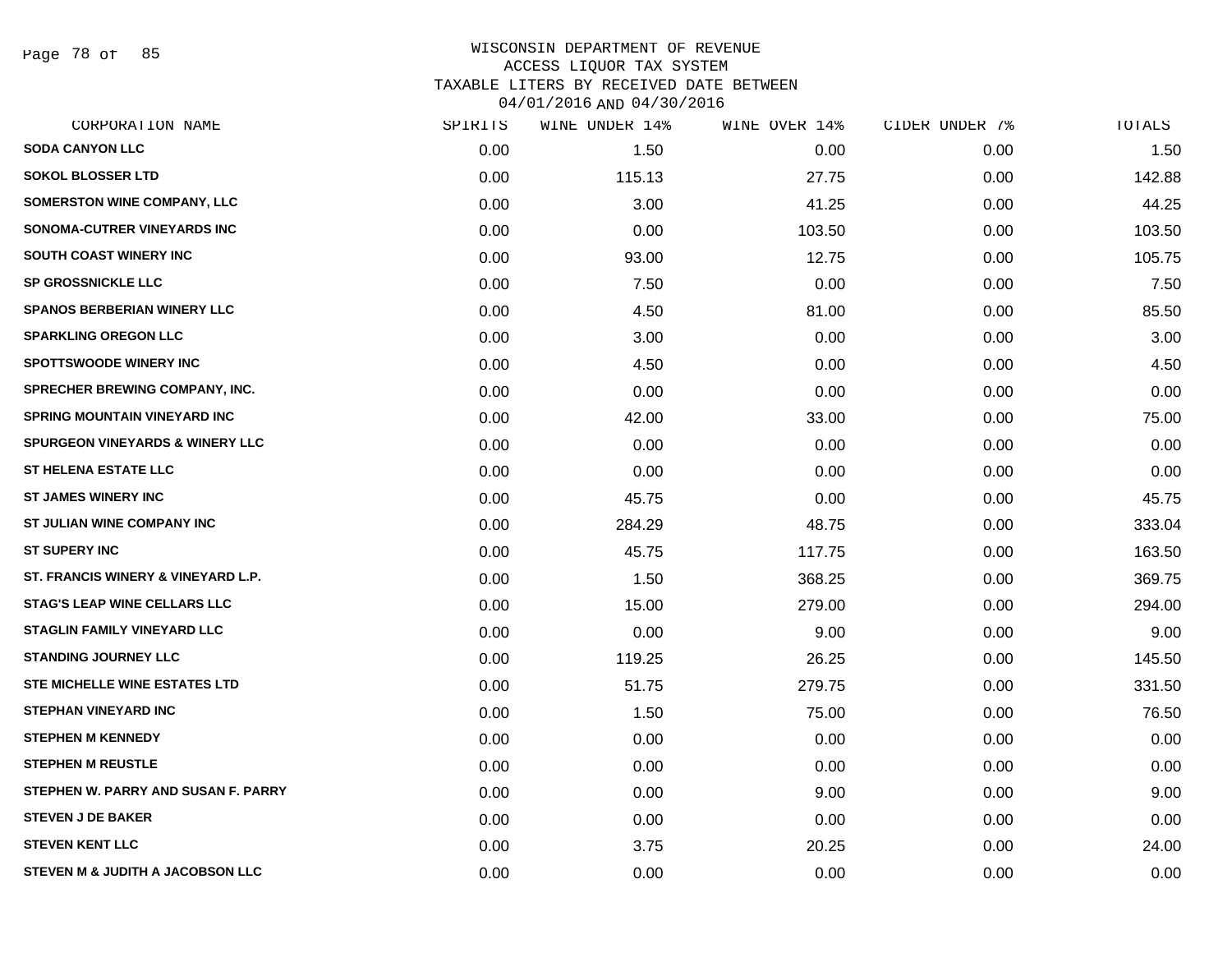Page 79 of 85

| CORPORATION NAME                           | SPIRITS | WINE UNDER 14% | WINE OVER 14% | CIDER UNDER 7% | TOTALS |
|--------------------------------------------|---------|----------------|---------------|----------------|--------|
| <b>STEVEN N LEDSON</b>                     | 0.00    | 41.25          | 201.00        | 0.00           | 242.25 |
| <b>STOLLER VINEYARDS INC</b>               | 0.00    | 0.00           | 0.00          | 0.00           | 0.00   |
| <b>STOLPMAN VINEYARDS LLC</b>              | 0.00    | 0.00           | 21.75         | 0.00           | 21.75  |
| <b>STONE EDGE WINERY LLC</b>               | 0.00    | 0.00           | 0.00          | 0.00           | 0.00   |
| STONE HILL WINE CO INC                     | 0.00    | 251.26         | 7.50          | 0.00           | 258.76 |
| <b>STONECUSHION INC</b>                    | 0.00    | 13.50          | 353.25        | 0.00           | 366.75 |
| STONEHAUS WINERY, INC.                     | 0.00    | 0.00           | 0.00          | 0.00           | 0.00   |
| <b>STONY HILL VINEYARD INC</b>             | 0.00    | 0.00           | 0.00          | 0.00           | 0.00   |
| <b>STORYBOOK MOUNTAIN WINERY INC</b>       | 0.00    | 2.25           | 49.50         | 0.00           | 51.75  |
| <b>STRYKER SONOMA WINERY LLC</b>           | 0.00    | 82.50          | 3.75          | 0.00           | 86.25  |
| <b>SULLIVAN VINEYARDS CORPORATION</b>      | 0.00    | 0.00           | 15.00         | 0.00           | 15.00  |
| SULPHUR SPRINGS WINERY LLC                 | 0.00    | 0.00           | 22.50         | 0.00           | 22.50  |
| <b>SUMMERS WINERY LLC</b>                  | 0.00    | 6.00           | 6.00          | 0.00           | 12.00  |
| <b>SUMMERWOOD WINERY &amp; INN INC</b>     | 0.00    | 0.00           | 12.00         | 0.00           | 12.00  |
| <b>SUNSET POINT WINERY LLC</b>             | 0.00    | 0.00           | 0.00          | 0.00           | 0.00   |
| <b>SUNSTONE VINEYARDS &amp; WINERY INC</b> | 0.00    | 0.00           | 10.50         | 0.00           | 10.50  |
| <b>SUSAN M BOSWELL</b>                     | 0.00    | 0.00           | 0.00          | 0.00           | 0.00   |
| <b>SUTTER HOME WINERY INC</b>              | 0.00    | 115.99         | 133.50        | 0.00           | 249.49 |
| <b>SWEAZEY WINERY INVESTMENT LLC</b>       | 0.00    | 18.00          | 46.50         | 0.00           | 64.50  |
| <b>SWEET CHEEKS VINEYARDS INC</b>          | 0.00    | 22.50          | 0.00          | 0.00           | 22.50  |
| <b>TABLAS CREEK VINEYARD LP</b>            | 0.00    | 125.25         | 111.75        | 0.00           | 237.00 |
| <b>TAFT STREET INC</b>                     | 0.00    | 45.00          | 3.00          | 0.00           | 48.00  |
| <b>TAKARA SAKE USA INC</b>                 | 0.00    | 0.00           | 0.00          | 0.00           | 0.00   |
| <b>TALLEY VINEYARDS INC</b>                | 0.00    | 8.25           | 7.50          | 0.00           | 15.75  |
| <b>TAMBER BEY VINEYARDS LLC</b>            | 0.00    | 0.00           | 51.75         | 0.00           | 51.75  |
| <b>TANDEM WINES LLC</b>                    | 0.00    | 1.50           | 4.50          | 0.00           | 6.00   |
| TARA BELLA WINERY LLC                      | 0.00    | 0.00           | 0.00          | 0.00           | 0.00   |
| <b>TEALE CREEK ASSOCIATES</b>              | 0.00    | 48.00          | 105.75        | 0.00           | 153.75 |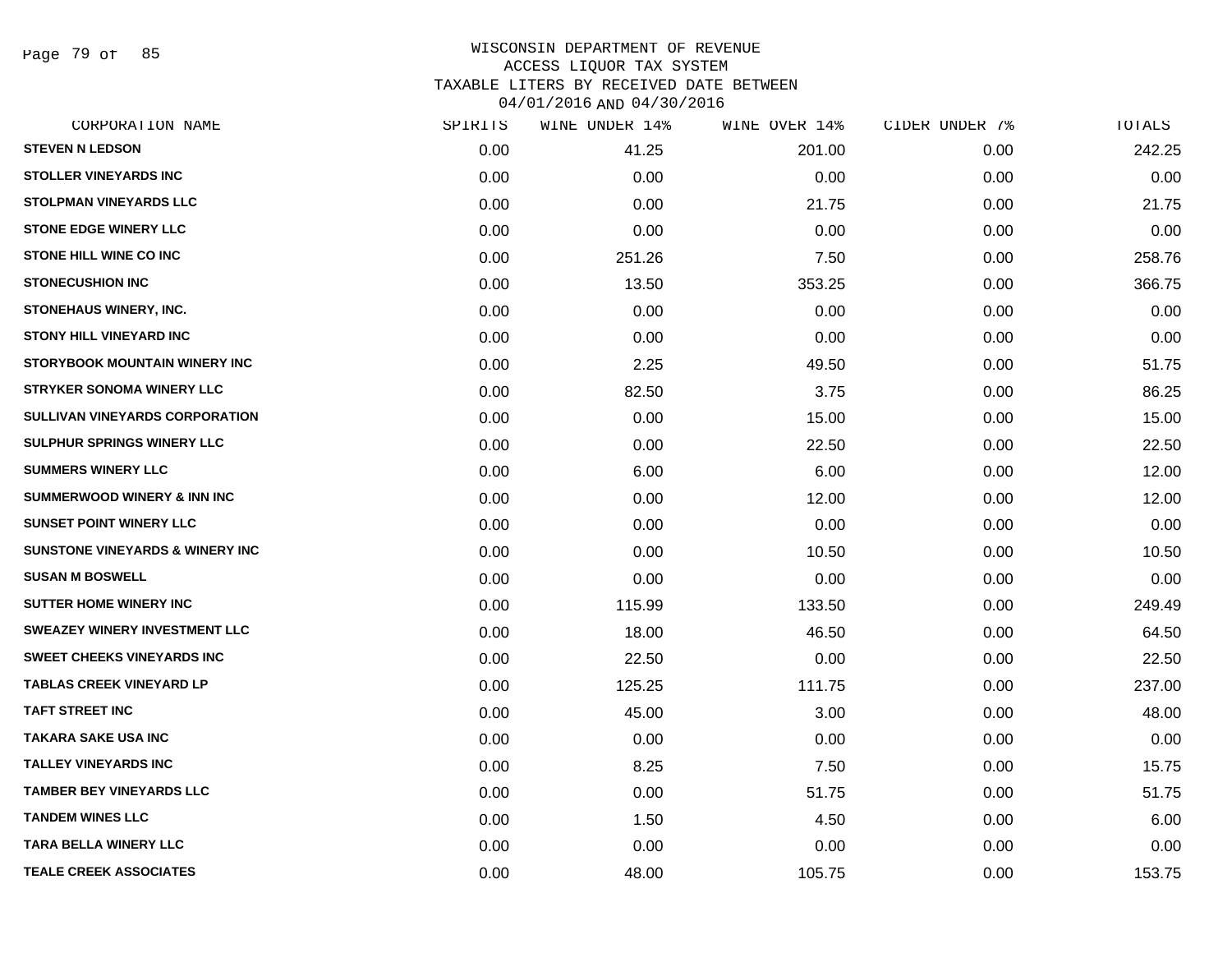Page 80 of 85

|      | WINE UNDER 14% | WINE OVER 14% |      | TOTALS         |
|------|----------------|---------------|------|----------------|
| 0.00 | 0.00           | 0.00          | 0.00 | 0.00           |
| 0.00 | 0.75           | 14.25         | 0.00 | 15.00          |
| 0.00 | 0.00           | 3.17          | 0.00 | 3.17           |
| 0.00 | 0.00           | 447.00        | 0.00 | 447.00         |
| 0.00 | 0.00           | 31.50         | 0.00 | 31.50          |
| 0.00 | 0.00           | 212.25        | 0.00 | 212.25         |
| 0.00 | 13.50          | 2.25          | 0.00 | 15.75          |
| 0.00 | 17.25          | 183.00        | 0.00 | 200.25         |
| 0.00 | 4.50           | 0.00          | 0.00 | 4.50           |
| 0.00 | 1.50           | 3.00          | 0.00 | 4.50           |
| 0.00 | 18.00          | 0.00          | 0.00 | 18.00          |
| 0.00 | 0.00           | 0.00          | 0.00 | 0.00           |
| 0.00 | 0.00           | 15.00         | 0.00 | 15.00          |
| 0.00 | 0.00           | 0.00          | 0.00 | 0.00           |
| 0.00 | 87.00          | 156.75        | 0.00 | 243.75         |
| 0.00 | 26.63          | 0.00          | 0.00 | 26.63          |
| 0.00 | 22.48          | 16.50         | 0.00 | 38.98          |
| 0.00 | 0.00           | 0.00          | 0.00 | 0.00           |
| 0.00 | 0.00           | 0.00          | 0.00 | 0.00           |
| 0.00 | 0.00           | 0.00          | 0.00 | 0.00           |
| 0.00 | 0.00           | 20.25         | 0.00 | 20.25          |
| 0.00 | 6.00           | 3.00          | 0.00 | 9.00           |
| 0.00 | 0.00           | 0.00          | 0.00 | 0.00           |
| 0.00 | 0.00           | 0.00          | 0.00 | 0.00           |
| 0.00 | 0.00           | 26.25         | 0.00 | 26.25          |
| 0.00 | 3.75           | 9.00          | 0.00 | 12.75          |
| 0.00 | 7.50           | 61.50         | 0.00 | 69.00          |
| 0.00 | 0.00           | 0.00          | 0.00 | 0.00           |
|      | SPIRITS        |               |      | CIDER UNDER 7% |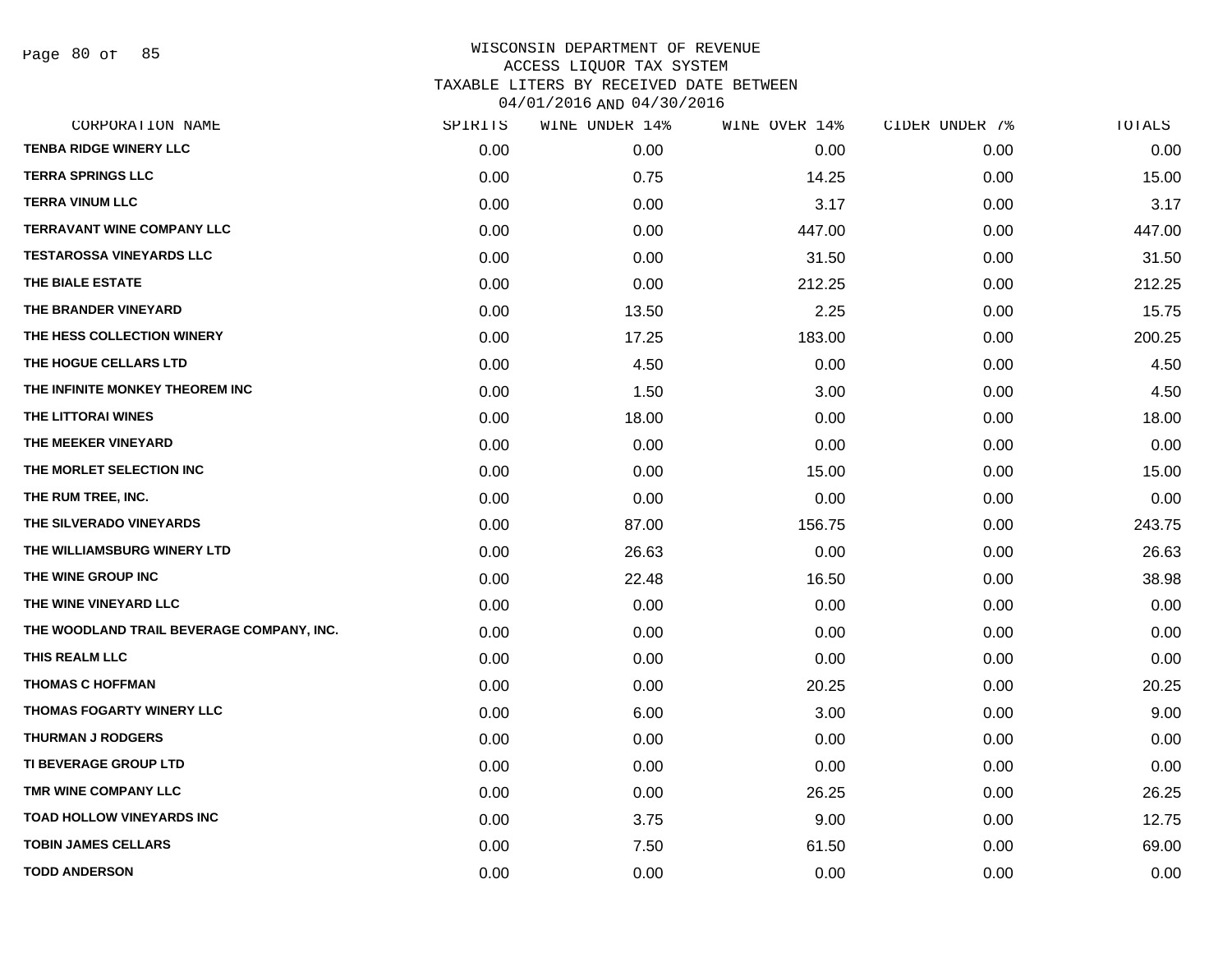| CORPORATION NAME                       | SPIRITS | WINE UNDER 14% | WINE OVER 14% | CIDER UNDER 7% | TOTALS   |
|----------------------------------------|---------|----------------|---------------|----------------|----------|
| <b>TOLLIVER RANCH BRANDS LLC</b>       | 0.00    | 4.50           | 0.00          | 0.00           | 4.50     |
| <b>TOM MEADOWCROFT</b>                 | 0.00    | 0.00           | 0.00          | 0.00           | 0.00     |
| <b>TORII MOR WINERY LLC</b>            | 0.00    | 0.00           | 0.00          | 0.00           | 0.00     |
| <b>TREANA WINERY LLC</b>               | 0.00    | 0.00           | 0.00          | 0.00           | 0.00     |
| <b>TREASURY CHATEAU &amp; ESTATES</b>  | 0.00    | 0.00           | 0.00          | 0.00           | 0.00     |
| TREASURY WINE ESTATES AMERICAS COMPANY | 0.00    | 999.75         | 1,200.00      | 0.00           | 2,199.75 |
| <b>TREFETHEN VINEYARDS WINERY INC</b>  | 0.00    | 82.50          | 216.00        | 0.00           | 298.50   |
| <b>TRENTADUE WINERY LLC</b>            | 0.00    | 63.76          | 31.25         | 0.00           | 95.01    |
| <b>TRINITAS CELLARS LLC</b>            | 0.00    | 4.50           | 42.00         | 0.00           | 46.50    |
| <b>TRIONE VINEYARDS LLC</b>            | 0.00    | 0.00           | 30.75         | 0.00           | 30.75    |
| <b>TROY LANDWEHR</b>                   | 0.00    | 0.00           | 0.00          | 0.00           | 0.00     |
| <b>TSG LLC</b>                         | 0.00    | 76.50          | 17.25         | 0.00           | 93.75    |
| <b>TURLEY WINE CELLARS INC</b>         | 0.00    | 0.00           | 9.00          | 0.00           | 9.00     |
| <b>TURNBULL WINE CELLARS</b>           | 0.00    | 12.75          | 111.00        | 0.00           | 123.75   |
| <b>TWIN PEAKS WINERY INC</b>           | 0.00    | 0.00           | 80.25         | 0.00           | 80.25    |
| <b>TWIN RIDGE ESTATES LLC</b>          | 0.00    | 0.00           | 26.25         | 0.00           | 26.25    |
| <b>TWISTED OAK WINERY LLC</b>          | 0.00    | 2.25           | 8.63          | 0.00           | 10.88    |
| <b>TWO LADS LLC</b>                    | 0.00    | 9.00           | 0.00          | 0.00           | 9.00     |
| <b>TWOMEY CELLARS LLC</b>              | 0.00    | 37.50          | 6.75          | 0.00           | 44.25    |
| UNTI WINE CO LLC                       | 0.00    | 24.75          | 33.75         | 0.00           | 58.50    |
| V & C LLC                              | 0.00    | 0.00           | 0.00          | 0.00           | 0.00     |
| <b>V SATTUI WINERY INC</b>             | 0.00    | 0.00           | 0.00          | 0.00           | 0.00     |
| VAN RUITEN FAMILY WINERY LLC           | 0.00    | 3.00           | 3.00          | 0.00           | 6.00     |
| VAN WYCHEN WINES INC.                  | 0.00    | 0.00           | 0.00          | 0.00           | 0.00     |
| <b>VENTANA VINTNERS LLC</b>            | 0.00    | 0.00           | 2.25          | 0.00           | 2.25     |
| <b>VERMEIL WINE GROUP LLC</b>          | 0.00    | 0.00           | 0.00          | 0.00           | 0.00     |
| <b>VERMONT HARD CIDER COMPANY LLC</b>  | 0.00    | 0.00           | 0.00          | 0.00           | 0.00     |
| <b>VERNON VINEYARDS LTD</b>            | 0.00    | 0.00           | 0.00          | 0.00           | 0.00     |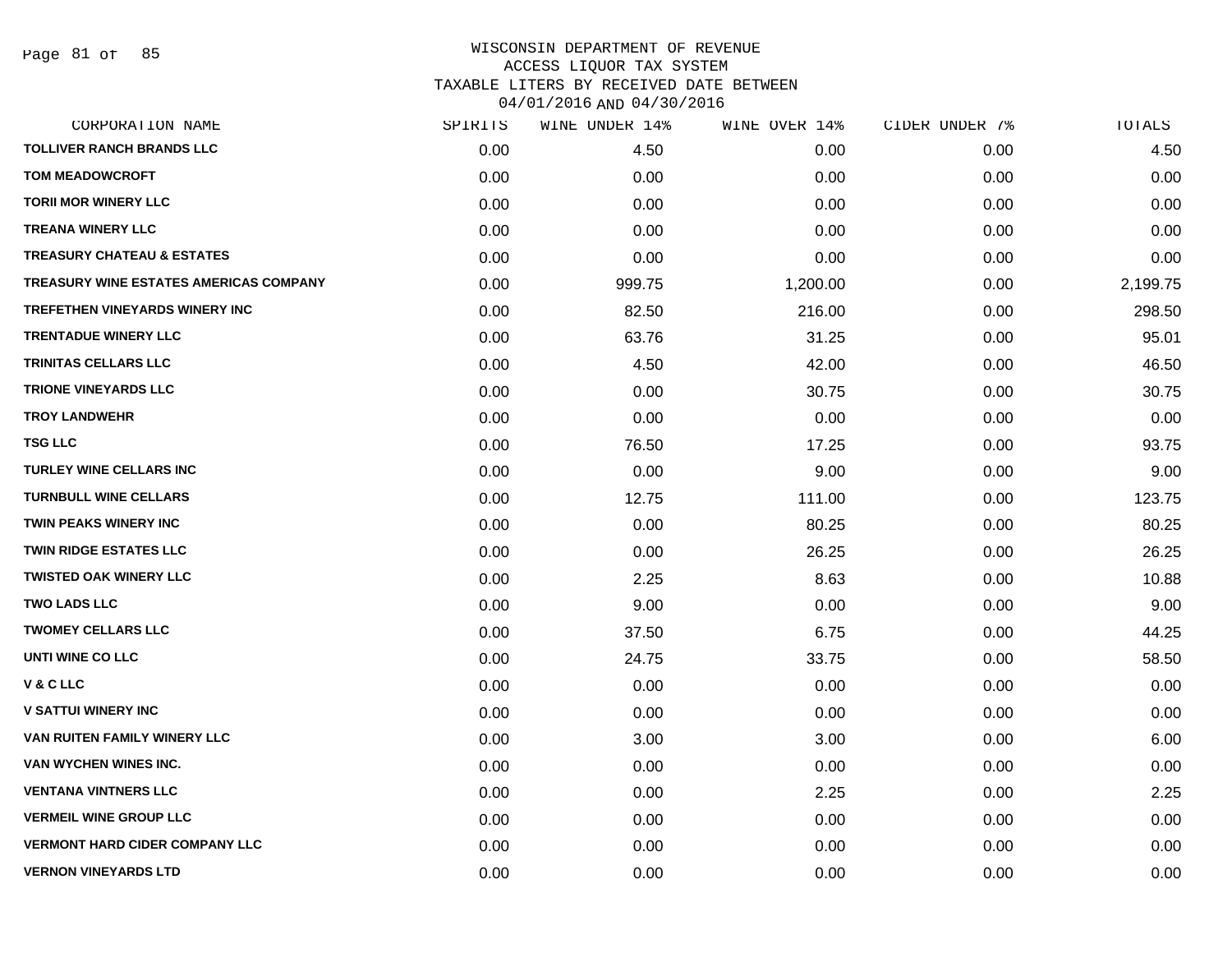Page 82 of 85

| CORPORATION NAME                     | SPIRITS | WINE UNDER 14% | WINE OVER 14% | CIDER UNDER 7% | TOTALS |
|--------------------------------------|---------|----------------|---------------|----------------|--------|
| <b>VETRO WINERY LLC</b>              | 0.00    | 0.00           | 0.00          | 0.00           | 0.00   |
| <b>VICINI ENTERPRISES LLC</b>        | 0.00    | 1.50           | 1.50          | 0.00           | 3.00   |
| <b>VIGNETTE WINERY LLC</b>           | 0.00    | 0.00           | 0.00          | 0.00           | 0.00   |
| <b>VILLA AMOROSA INC</b>             | 0.00    | 176.64         | 301.50        | 0.00           | 478.14 |
| <b>VILLA ENCINAL PARTNERS LP</b>     | 0.00    | 0.00           | 221.25        | 0.00           | 221.25 |
| <b>VILLA TOSCANO INC</b>             | 0.00    | 23.25          | 1.50          | 0.00           | 24.75  |
| <b>VIN DE ZO LLC</b>                 | 0.00    | 9.75           | 17.25         | 0.00           | 27.00  |
| <b>VINA ROBLES INC</b>               | 0.00    | 18.00          | 2.25          | 0.00           | 20.25  |
| <b>VINCENT ARROYO WINERY INC</b>     | 0.00    | 46.50          | 0.00          | 0.00           | 46.50  |
| <b>VINE &amp; SUN LLC</b>            | 0.00    | 0.00           | 0.00          | 0.00           | 0.00   |
| <b>VINE CLIFF WINERY INC</b>         | 0.00    | 0.00           | 39.00         | 0.00           | 39.00  |
| <b>VINEBURG LLC</b>                  | 0.00    | 3.75           | 349.50        | 0.00           | 353.25 |
| <b>VINEOAKS LLC</b>                  | 0.00    | 43.50          | 21.75         | 0.00           | 65.25  |
| <b>VINES TO CELLAR, INC.</b>         | 0.00    | 0.00           | 0.00          | 0.00           | 0.00   |
| <b>VINEYARD 29 LLC</b>               | 0.00    | 1.50           | 94.50         | 0.00           | 96.00  |
| <b>VINTAGE WINE ESTATES, INC.</b>    | 0.00    | 0.00           | 0.00          | 0.00           | 0.00   |
| <b>VINTAGE WINE ESTATES, INC.</b>    | 0.00    | 1.50           | 24.00         | 0.00           | 25.50  |
| <b>VINTAGE WINE ESTATES, INC.</b>    | 0.00    | 6.01           | 183.37        | 0.00           | 189.38 |
| <b>VINTAGE WINE ESTATES, INC.</b>    | 0.00    | 0.00           | 142.50        | 0.00           | 142.50 |
| <b>VINTAGE WINE ESTATES, INC.</b>    | 0.00    | 63.38          | 123.00        | 0.00           | 186.38 |
| <b>VINUM CELLARS INC</b>             | 0.00    | 0.00           | 0.00          | 0.00           | 0.00   |
| VON STIEHL WINERY LTD.               | 0.00    | 0.00           | 0.00          | 0.00           | 0.00   |
| W G BEST WEINKELLEREI INC            | 0.00    | 587.25         | 265.50        | 0.00           | 852.75 |
| <b>W J DEUTSCH &amp; SONS LTD</b>    | 0.00    | 1.50           | 12.00         | 0.00           | 13.50  |
| <b>WAITS-MAST FAMILY CELLARS LLC</b> | 0.00    | 0.00           | 0.00          | 0.00           | 0.00   |
| <b>WASHINGTON VINTNERS LLC</b>       | 0.00    | 0.00           | 0.00          | 0.00           | 0.00   |
| <b>WEIBEL INCORPORATED</b>           | 0.00    | 0.00           | 0.00          | 0.00           | 0.00   |
| <b>WELLINGTON VINEYARDS, INC.</b>    | 0.00    | 0.00           | 0.00          | 0.00           | 0.00   |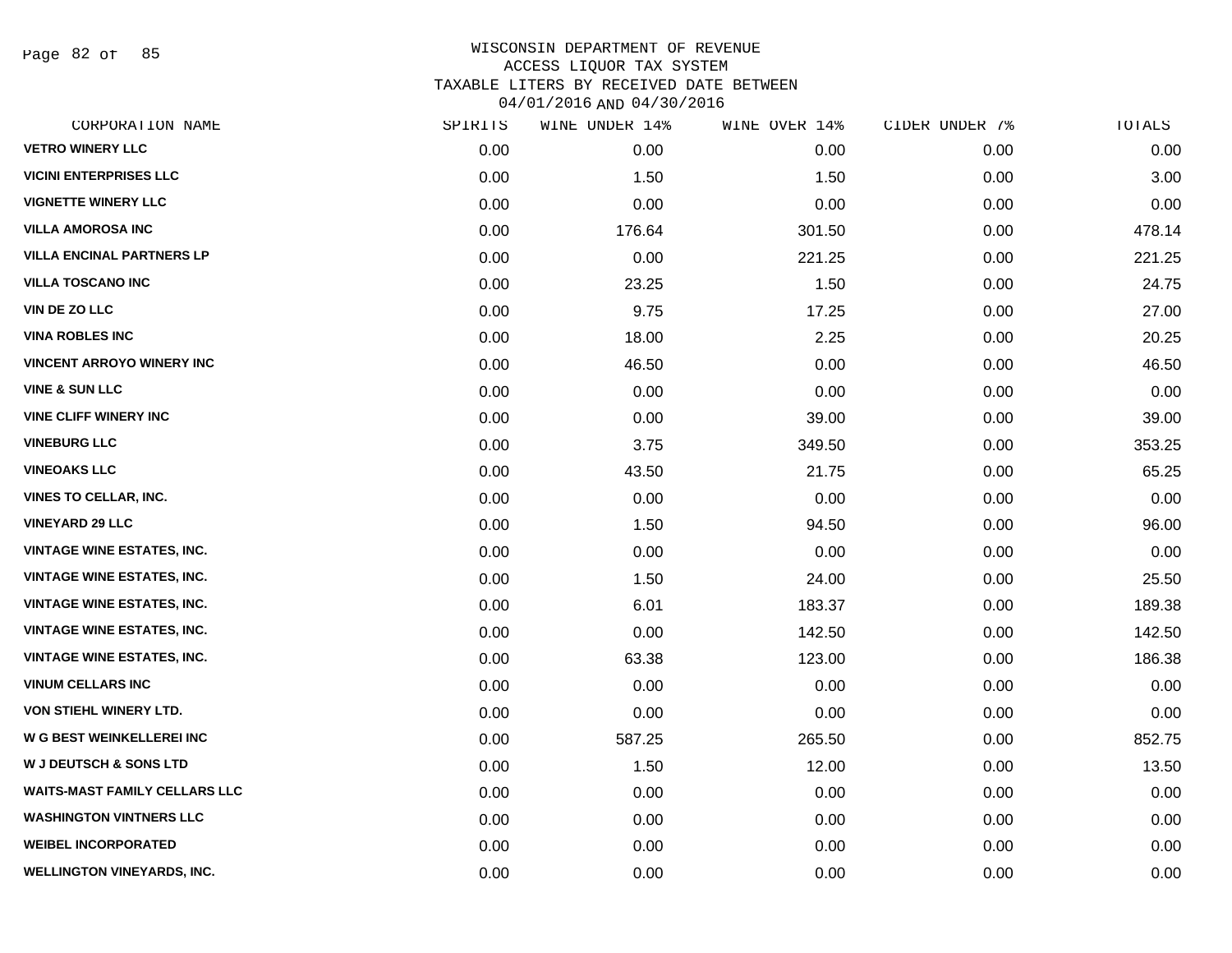Page 83 of 85

| CORPORATION NAME                                   | SPIRITS | WINE UNDER 14% | WINE OVER 14% | CIDER UNDER 7% | TOTALS   |
|----------------------------------------------------|---------|----------------|---------------|----------------|----------|
| <b>WENTE BROS</b>                                  | 0.00    | 79.50          | 39.00         | 0.00           | 118.50   |
| <b>WEST COAST WINE PARTNERS LLC</b>                | 0.00    | 0.00           | 60.75         | 0.00           | 60.75    |
| <b>WEST PRAIRIE WINERY LLC</b>                     | 0.00    | 0.00           | 0.00          | 0.00           | 0.00     |
| <b>WESTFALL WINERY LLC</b>                         | 0.00    | 4.50           | 0.00          | 0.00           | 4.50     |
| <b>WESTON WINERIES LLC</b>                         | 0.00    | 0.00           | 0.00          | 0.00           | 0.00     |
| <b>WESTPORT WINERY LLC</b>                         | 0.00    | 0.00           | 0.00          | 0.00           | 0.00     |
| <b>WHEELER WINERY INC</b>                          | 0.00    | 123.01         | 214.13        | 0.00           | 337.14   |
| <b>WHETSTONE WINE CELLARS LLC</b>                  | 0.00    | 0.00           | 4.50          | 0.00           | 4.50     |
| <b>WHISPERING BLUFFS VINEYARD &amp; WINERY LTD</b> | 0.00    | 0.00           | 0.00          | 0.00           | 0.00     |
| <b>WHISPERING WINDS WINERY LLC</b>                 | 0.00    | 0.00           | 0.00          | 0.00           | 0.00     |
| <b>WHITE OAK VINEYARDS &amp; WINERY LLC</b>        | 0.00    | 13.50          | 15.75         | 0.00           | 29.25    |
| WHITE WINTER WINERY INC                            | 0.00    | 0.00           | 0.00          | 0.00           | 0.00     |
| <b>WIENS CELLARS LLC</b>                           | 0.00    | 39.00          | 41.25         | 0.00           | 80.25    |
| <b>WILD MOUNTAIN WINERY INC</b>                    | 0.00    | 0.00           | 0.00          | 0.00           | 0.00     |
| <b>WILDEROTTER WINERY LLC</b>                      | 0.00    | 0.00           | 0.00          | 0.00           | 0.00     |
| <b>WILLAKENZIE ESTATE INC</b>                      | 0.00    | 39.75          | 27.75         | 0.00           | 67.50    |
| <b>WILLAMETTE VALLEY VINEYARDS INC</b>             | 0.00    | 15.75          | 9.75          | 0.00           | 25.50    |
| <b>WILLIAM F BLUHM</b>                             | 0.00    | 0.00           | 0.00          | 0.00           | 0.00     |
| <b>WILLIAM K PARSONS &amp; MARY ELLEN PARSONS</b>  | 0.00    | 0.00           | 34.50         | 0.00           | 34.50    |
| <b>WILLIAM MOSBY</b>                               | 0.00    | 9.00           | 0.00          | 0.00           | 9.00     |
| <b>WILLIAMS &amp; SELYEM LLC</b>                   | 0.00    | 859.14         | 96.38         | 0.00           | 955.52   |
| <b>WILRONA LLC</b>                                 | 0.00    | 6.40           | 0.00          | 0.00           | 6.40     |
| <b>WILSON CREEK WINERY &amp; VINEYARDS INC</b>     | 0.00    | 144.00         | 18.01         | 0.00           | 162.01   |
| <b>WIND GAP WINES LLC</b>                          | 0.00    | 4.50           | 0.00          | 0.00           | 4.50     |
| <b>WINDERLEA WINE COMPANY LLC</b>                  | 0.00    | 9.00           | 0.00          | 0.00           | 9.00     |
| <b>WINDWARD VINEYARD LLC</b>                       | 0.00    | 10.50          | 4.50          | 0.00           | 15.00    |
| <b>WINE BY JOE LLC</b>                             | 0.00    | 15.75          | 0.00          | 0.00           | 15.75    |
| WINE OF THE MONTH CLUB, INC.                       | 0.00    | 1,948.50       | 401.25        | 0.00           | 2,349.75 |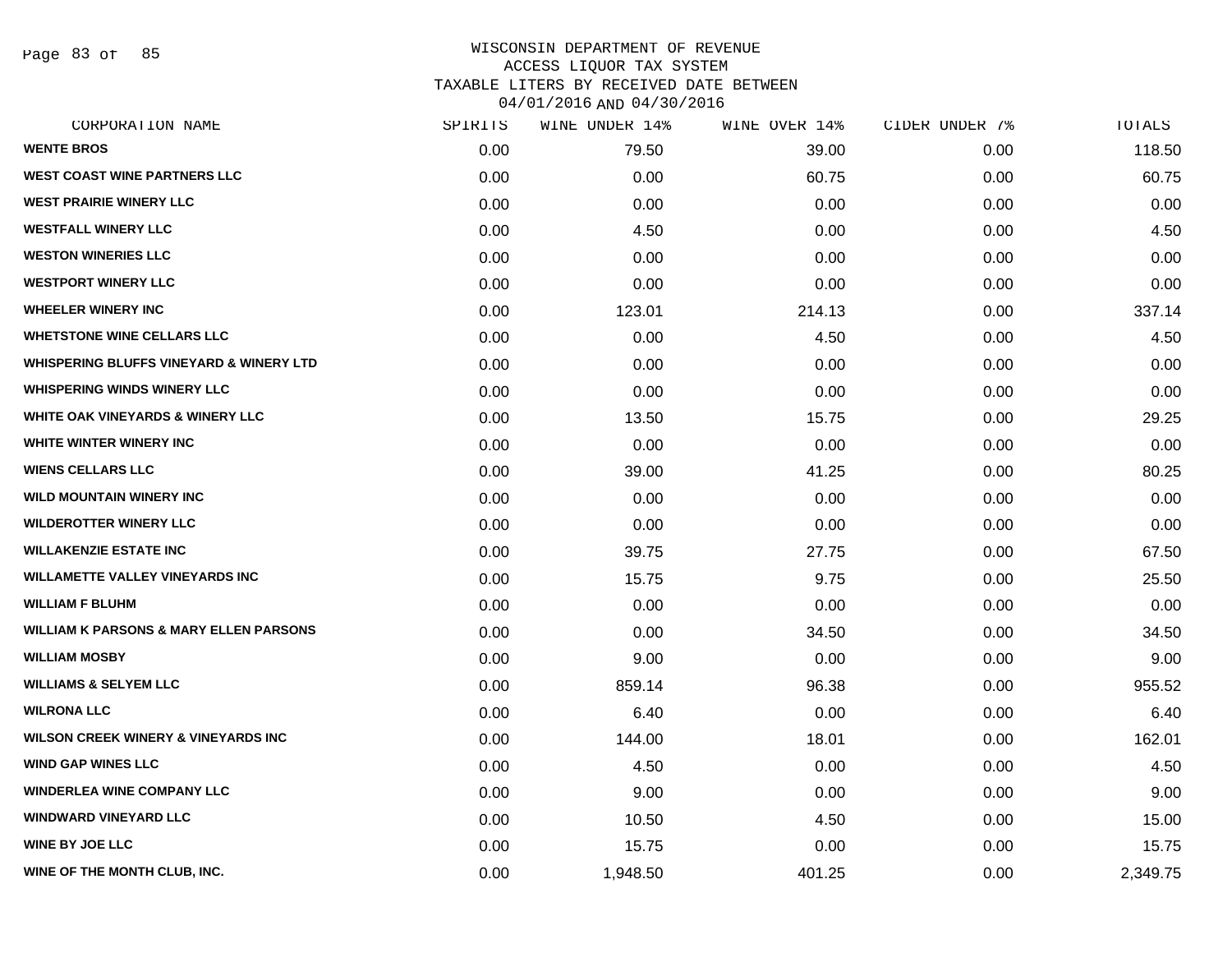Page 84 of 85

| CORPORATION NAME                       | SPIRITS | <b>WINE UNDER 14%</b> | WINE OVER 14% | CIDER UNDER 7% | TOTALS     |
|----------------------------------------|---------|-----------------------|---------------|----------------|------------|
| <b>WINE ROAD VINTNERS LLC</b>          | 0.00    | 31.50                 | 51.00         | 0.00           | 82.50      |
| <b>WINE STATION HUDSON LLC</b>         | 0.00    | 0.00                  | 0.00          | 0.00           | 0.00       |
| <b>WINEGREETING.COM INC</b>            | 0.00    | 11.25                 | 0.00          | 0.00           | 11.25      |
| <b>WINERY AT BLACK STAR FARMS LLC</b>  | 0.00    | 48.75                 | 0.00          | 0.00           | 48.75      |
| <b>WINERY EXCHANGE, INC.</b>           | 0.00    | 0.75                  | 13.49         | 0.00           | 14.24      |
| <b>WINERY FULFILLMENT SERVICES LLC</b> | 0.00    | 15.00                 | 25.50         | 0.00           | 40.50      |
| <b>WINESITTER BREWHOUSE LLC</b>        | 0.00    | 0.00                  | 0.00          | 0.00           | 0.00       |
| <b>WINNESHIEK WILDBERRY WINERY LLC</b> | 0.00    | 190.00                | 0.00          | 0.00           | 190.00     |
| <b>WINSIDE USA INC</b>                 | 0.00    | 0.00                  | 15.00         | 0.00           | 15.00      |
| <b>WOLFF VINEYARD LLC</b>              | 0.00    | 4.50                  | 0.00          | 0.00           | 4.50       |
| <b>WOLLERSHEIM WINERY, INC.</b>        | 0.00    | 0.00                  | 0.00          | 0.00           | 0.00       |
| <b>WOLLERSHEIM WINERY, INC.</b>        | 0.00    | 0.00                  | 0.00          | 0.00           | 0.00       |
| <b>WOODWARD CANYON WINERY INC</b>      | 0.00    | 0.00                  | 9.00          | 0.00           | 9.00       |
| <b>WRH PARTNERS LLC</b>                | 0.00    | 0.00                  | 0.00          | 0.00           | 0.00       |
| YORKVILLE CELLARS INC                  | 0.00    | 20.25                 | 0.00          | 0.00           | 20.25      |
| <b>ZD WINES LLC</b>                    | 0.00    | 9.72                  | 106.56        | 0.00           | 116.28     |
| <b>ZERO LINK MARKETS INC</b>           | 0.00    | 1,408.63              | 218.63        | 0.00           | 1,627.26   |
| TOTAL LITERS FOR 4/30/2016             | 0.00    | 85,699.58             | 55,301.27     | 0.75           | 141,001.60 |